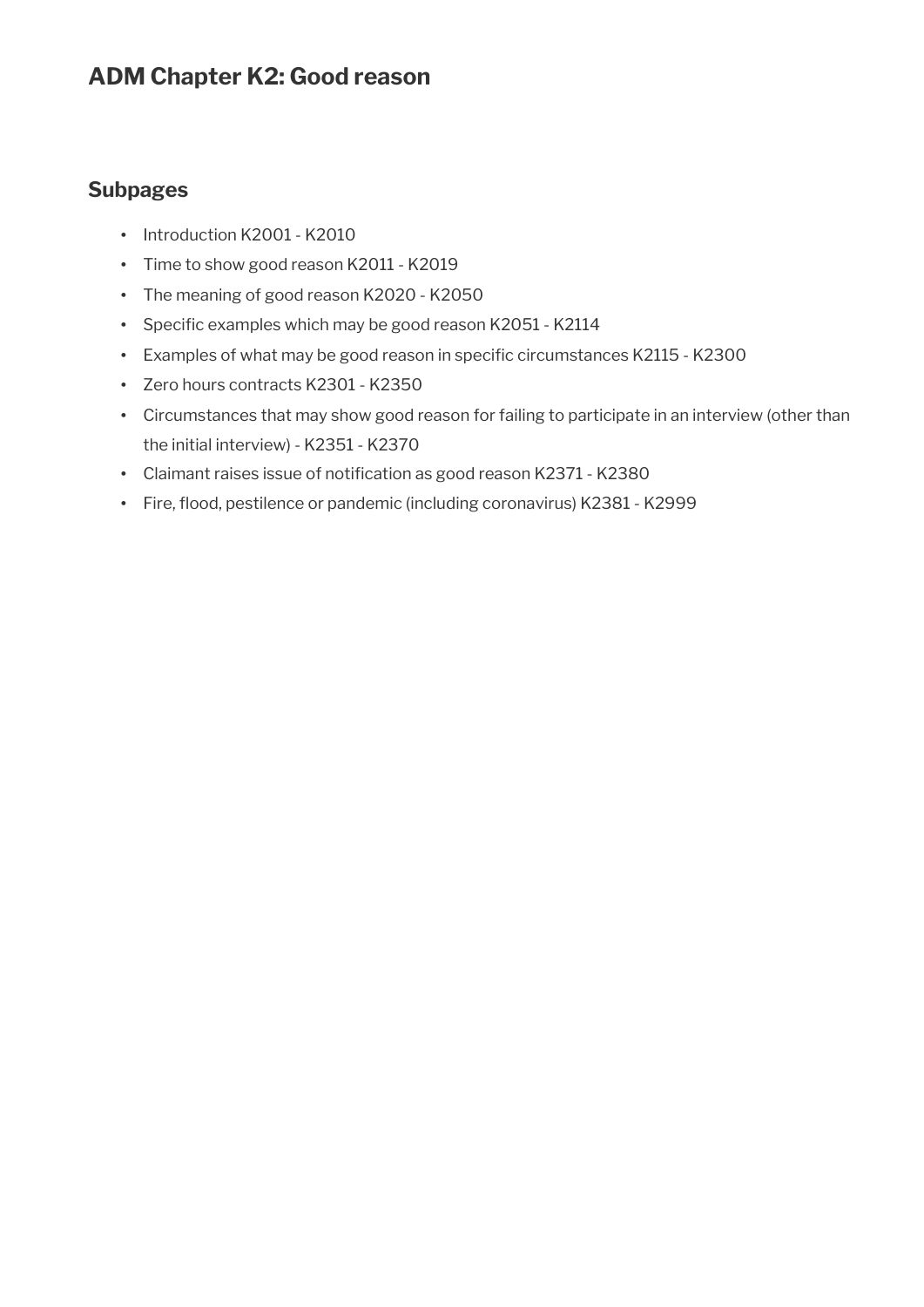# **Introduction K2001 - K2010**

K2001 This chapter contains guidance on good reason where the amount of an award of UC is to be reduced in accordance with relevant legislation $^{\rm 1}$ .

**Note:** A sanction is a reduction in the amount of a UC award.

#### 1 [WR Act 12, s 26](https://www.legislation.gov.uk/ukpga/2012/5/section/26) & [27](https://www.legislation.gov.uk/ukpga/2012/5/section/27)

K2002 This chapter does not include guidance on what amounts to a sanctionable failure. Guidance on

**1.** failing to comply with a requirement to

**1.1** take up an offer of paid work or apply for a particular vacancy

**1.2** losing pay and ceasing paid work voluntarily or by misconduct **and** 

**1.3** participate in the MWA scheme

can be found in ADM Chapter K3 - Higher level sanctions **and**

**2.** failing to

**2.1** participate in a WfI (except for those claimants in the WfI only group see ADM Chapter K6 (Lowest level sanctions))

**2.2** comply with a work preparation requirement **and**

**2.3** take a particular action under a work search requirement **and**

**2.4** comply with other interview or verification requirements

can be found in ADM Chapter K5 - Low level sanctions

**3.** failing to

**3.1** undertake all reasonable action under a work search requirement **and**

**3.2** be able and willing to take up work

can be found in ADM Chapter K4 – Medium level sanctions.

K2003 This chapter does not include guidance where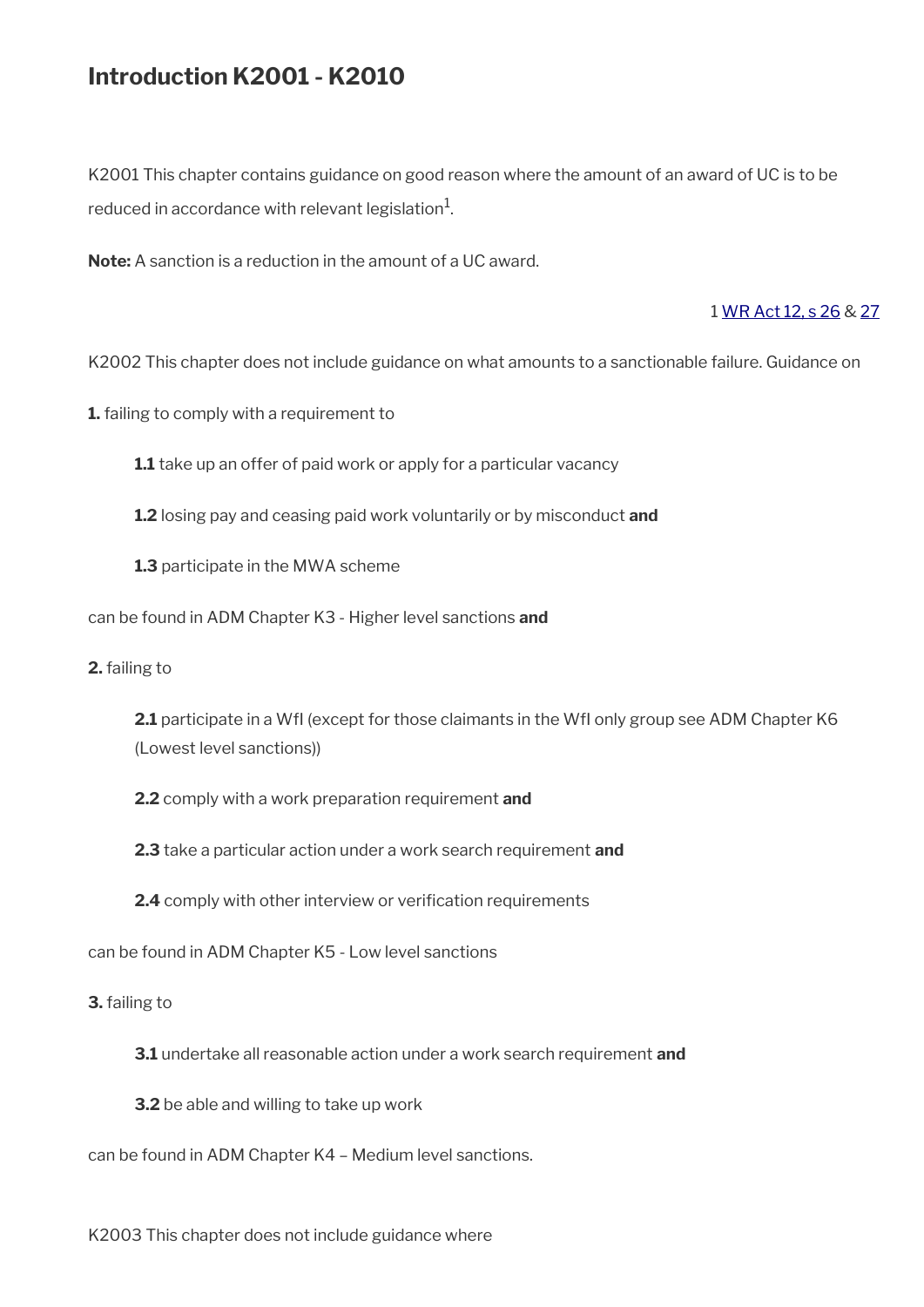#### **1.** there is a sanctionable failure **and**

#### **2.** no reduction applies

as prescribed for in relevant legislation $^1$ . In these circumstances the DM is not considering good reason.

#### 1 [UC Regs, reg 113](https://www.legislation.gov.uk/uksi/2013/376/regulation/113)

K2004 Good reason is not defined in legislation. DMs should take into account all relevant information about the claimant's individual circumstances and their reasons for any failures when considering whether to sanction a claimant for any failure which results in the award of UC being reduced .

**Note 1**: The DM should ensure they have checked all the claimant history and journal notes for any evidence that may be relevant to a good reason decision and not just rely on the information recorded in the referral from the work coach. This can be especially important if the claimant has indicated they could have complex needs or are particularly vulnerable or experiencing a personal crisis (also see ADM K2054 regarding complex needs).

**Note 2:** DMs should apply the reasonable test considering all the facts, circumstances and evidence to decide on the balance of probabilities. There are numerous illustrative examples throughout this chapter to guide DMs considering good reason.

K2005 Claimants will be given the opportunity to explain why they have not complied with requirements and it will remain the responsibility of the claimant to show good reason for any failure and provide information and evidence as appropriate to explain why they have not complied. The DM must decide whether they have enough evidence and information on which to base a reasoned decision.

**Note 1:** The meaning of to 'show good reason' takes it's normal everyday meaning of proving or demonstrating. Once the Secretary of State can show there has been a sanctionable failure it is the claimant's burden of proof to demonstrate good reason. For full guidance on the meaning of sanctionable failure and burden of proof see ADM Chapter K1 – Sanctions - general principles.

**Note 2:** The DM should be mindful in every case of the 'prior information requirement' and be satisfied it has been met before considering good reason (see full guidance in ADM Chapter K1 – Sanctions – general principles). The 'prior information requirement' may be relevant both to whether the claimant has been validily referred to a specific work-related requirement and to whether there was good reason for not participating in it. It applies to any work-related requirement notified to the claimant where there is a threat of sanction for non compliance. Each case must be judged on individual facts, circumstances and merits.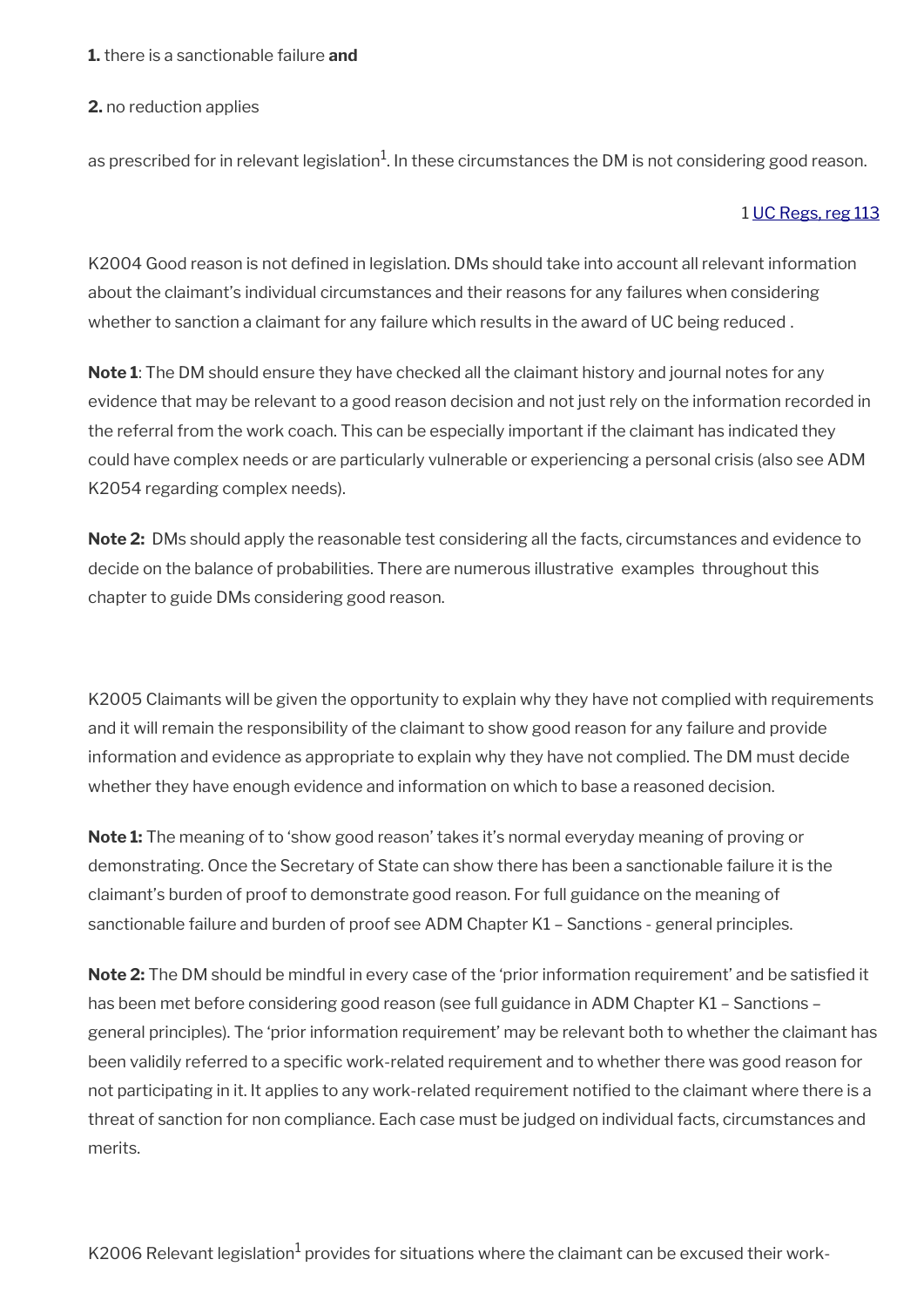related activities (see guidance in ADM Chapter J3 - Work-related requirements). In those circumstances the claimant would not have to show good reason.

**Note:** At any time a discretionary easement can be applied to work related requirements if the claimant has needs that require it and complying with their work related requirements would be unreasonable for a temporary period of time depending on the individual needs (see further guidance in ADM Chapter J3 and also K2054).

#### 1 [UC Regs, reg 95](https://www.legislation.gov.uk/uksi/2013/376/regulation/95) – [99](https://www.legislation.gov.uk/uksi/2013/376/regulation/99)

K2007 Any work-related requirements placed on claimants should be personalised according to their needs and individual circumstances taking into account any limitations or restrictions. An adviser should have provided adequate information and support to ensure the claimant can understand and meet those requirements. However a claimant may have

**1.** a change of circumstances, either temporary or permanent, **or** 

**2.** unexpected or unforeseen problems may arise, i.e. a one off factor applies, **or**

**3.** exceeded the time an easement is allowed, e.g. in the case of domestic violence where the 13 weeks expires **or**

**4.** where DWP is unaware of the claimant's circumstances that would mean a claimant would have a reason to be excused work-related requirements and the work-related restriction has not been 'turned off', e.g. in a case where there is a child in distress, domestic violence or the claimant has complex needs after certain work-related requirements are imposed.

**Note 1:** There may also be cases where an advisor should have imposed an easement but failed to do so for some reason and the DM has to consider good reason. Some claimants may readily disclose complex needs however other claimants may be unwilling to reveal that they are experiencing difficult life events or personal situations and their needs may not become apparent until they provide their good reasons following a failure to comply (see K2054).

 $\mathsf{Note} \, 2\mathpunct:$  It is only if the claimant does not fall within the easements within relevant legislation $^1$  or a discretionary easement cannot be applied or is not appropriate that the DM will consider good reason (see K2006).

**Note 3:** It should also be remembered that, because a claimant's circumstances can change, a requirement that was reasonable at the time they entered into their claimant commitment may no longer be reasonable at the time they failed to comply with a specific requirement.

#### 1 [UC Regs, reg 95](https://www.legislation.gov.uk/uksi/2013/376/regulation/95) - [99](https://www.legislation.gov.uk/uksi/2013/376/regulation/99)

K2008 The following guidance in this chapter is to provide a framework for DMs to use when considering whether or not good reason is demonstrated and is not an exhaustive list of individual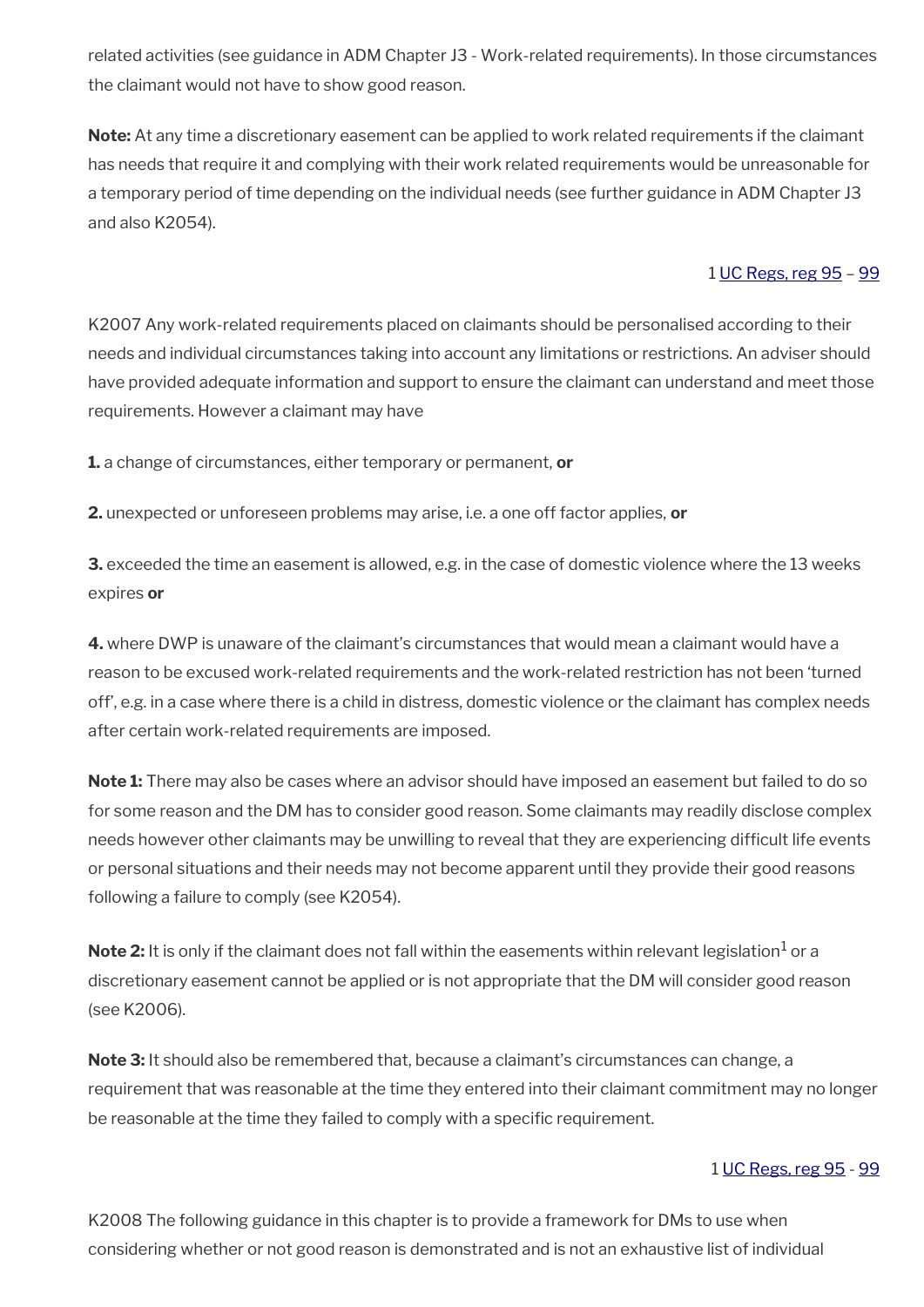circumstances or criteria which provides good reason. In every case the DM should take into account all the individual facts and circumstances and consider the case on its own merits. The DM should not just consider one factor but should consider the overall picture of the claimant's individual circumstances in consideration of what is reasonable (see ADM K2021 et seq).

K2009 Good reason should be considered in all cases before a sanction is imposed taking into account individual circumstances and reasonableness. This approach provides sufficient discretion for the DM to make a decision based on individual facts and evidence rather than providing a prescriptive list of scenarios.

**Note:** The DM should be satisfied a sanctionable failure has occurred before considering whether the claimant can show good reason (also see guidance on the 'prior information requirement' and 'burden of proof' in ADM Chapter K1 – Sanctions – general principles).

K2010 Although authorised persons may act on behalf of the Secretary of State to impose requirements on claimants, e.g. third party providers for mandatory work schemes such as the Wp, they do not have the authority to consider good reason. This remains a function of the DM to make an independent and impartial decision based on the facts and evidence and the individual circumstances of the case. (For further guidance on delegated and contracted out functions see ADM K1 – Sanctions: General Principles.)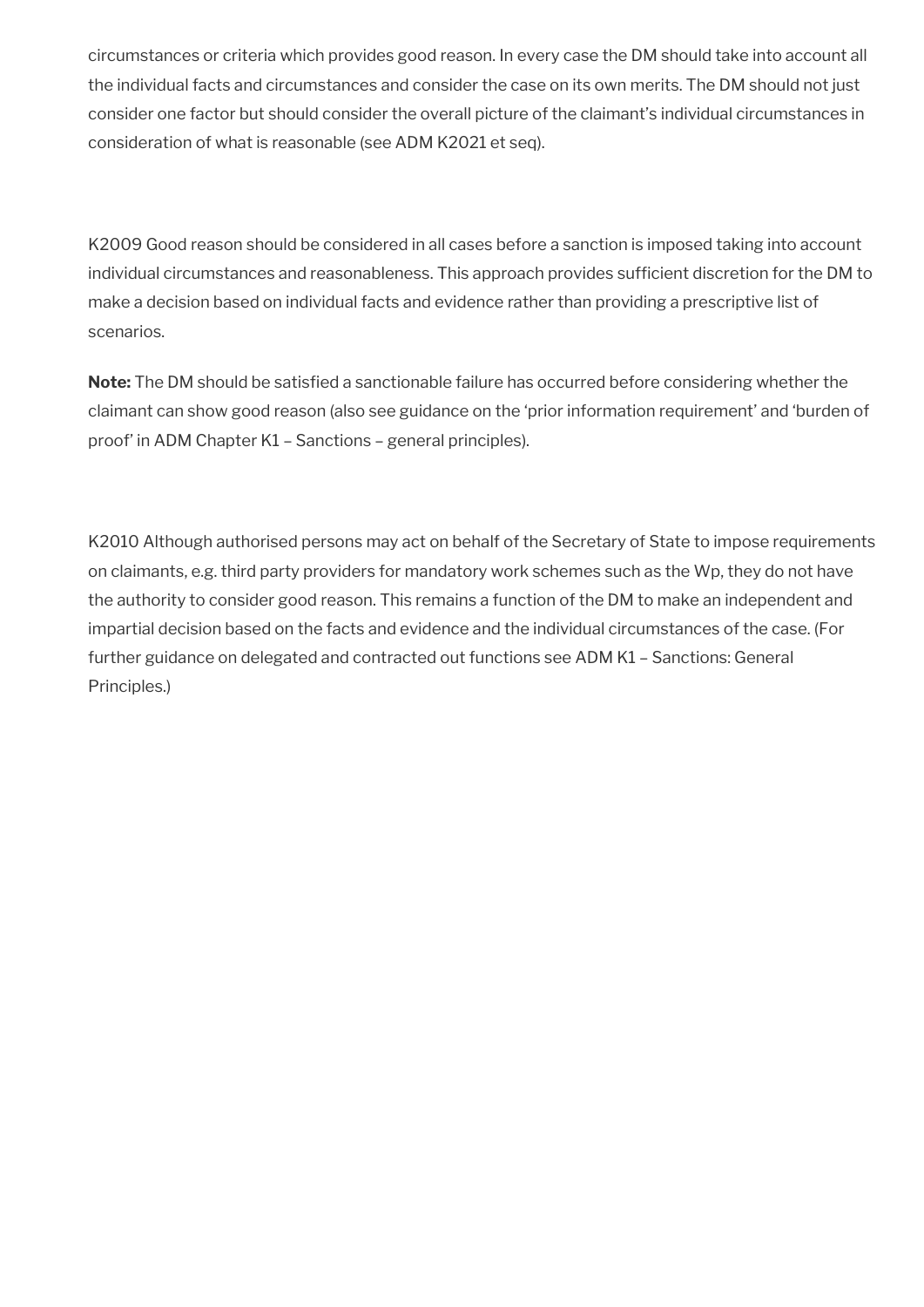# **Time to show good reason K2011 - K2019**

K2011 There are no specified time constraints in UC for a claimant to show good reason for a failure.

K2012 DMs should give the claimant sufficient time to comment and to provide evidence appropriate to the particular circumstances of the failure. This should be flexible to reflect an individual's circumstances.

K2013 It is up to the DM to consider the merits of each individual case when setting a time limit to provide good reason but in most cases the benchmark should continue to be

**1.** 5 days, where the information is to be obtained by post (but also see **Note 1**) **or**

**2.** depending on the individual circumstances of the case, less than 5 days where

**2.1** the DM can contact the claimant by phone, face to face or by digital means (and the DM is satisfied that the claimant is clear about what they are being asked to provide and do not need to collaborate or provide further evidence) **or**

**2.2** where the claimant has agreed the preferred method of contact is by electronic means such as by text, email or their UC account/journal (see **Note 2**) **or**

**3.** longer than 5 days where the claimant

**3.1** needs to seek information or evidence from a third party **or**

**3.2** has an agent or representative **or**

**3.3** has a health condition or other temporary circumstances that prevents them from replying (e.g. a pre existing health condition that is relevant, they are in hospital or they have existing caring or parental responsibilities that may be relevant, there are indicators that the claimant is particularly vulnerable or has complex needs).

**Note 1:** Reference to days is working days excluding Saturdays, Sundays and Bank Holidays. Allowance must be made for posting where a notification is made by post $^1$ . Where the information is to be obtained by post the work coach should normally make some attempt to contact the claimant by telephone, face to face or via the journal to inform the claimant that a letter they should respond to is on its way to them. If the notification goes out by second class post and a reply is likely to be returned by post, allowing more than 5 days may be more reasonable. It will be for the work coach to consider what is reasonable in the individual circumstances, for example the consideration of Christmas post delays, geographical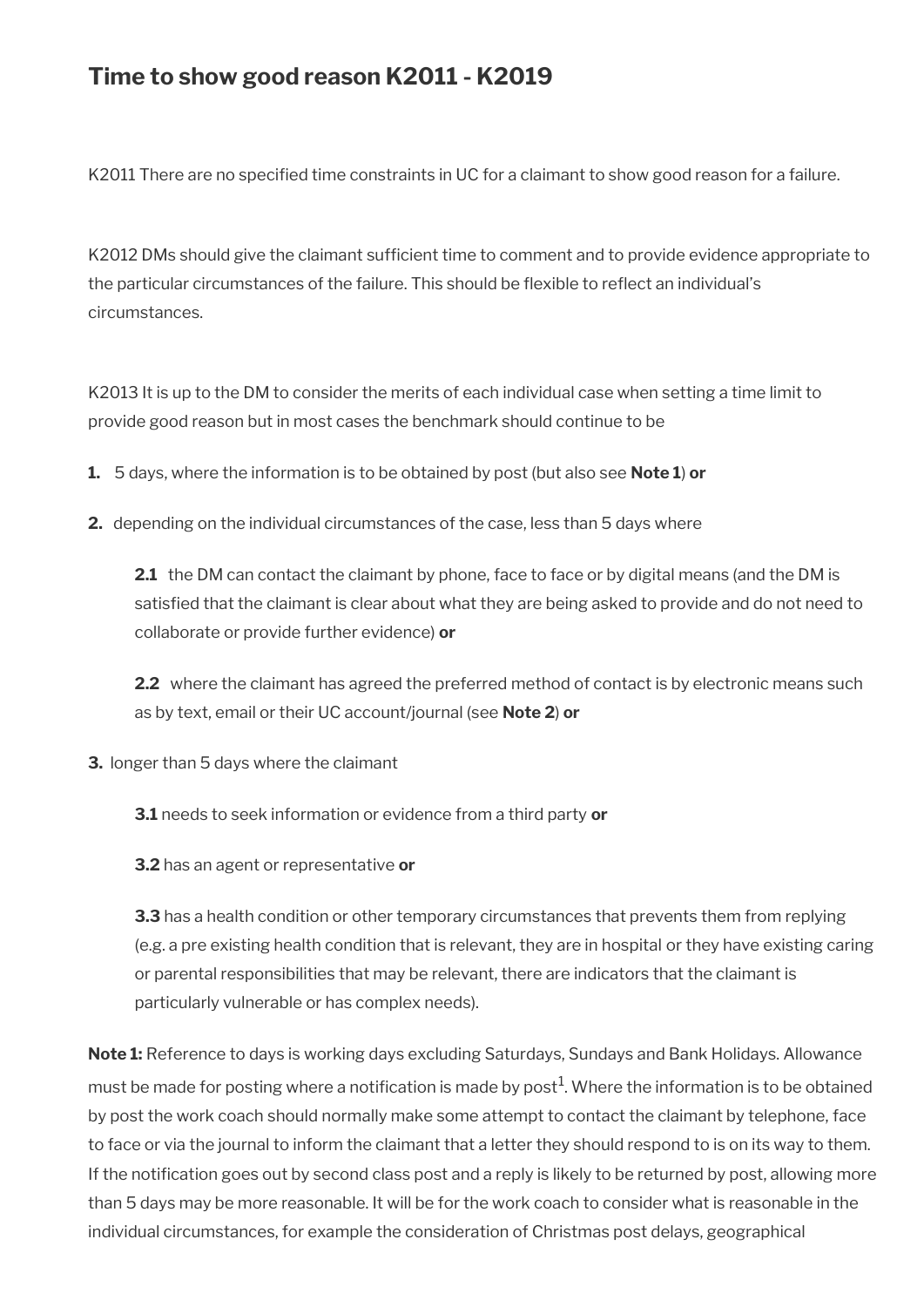considerations if a claimant lives remotely or delays due to staff shortages at particular times such as during the Covid 19 pandemic where post could take much longer than normal to be delivered.

**Note 2:** If the claimant agrees to provide evidence face to face, by telephone or by electronic means the claimant must be informed of the consequences of not providing good reason by a certain time. A record of the evidence should be made for evidentiary reasons in the event the claimant asks for a reconsideration or subsequently appeals. This can be a record within the claimants journal or claim history.

### 1 [Interpretation Act 1978, s 7](https://www.legislation.gov.uk/ukpga/1978/30/section/7)

K2014 The DM will then consider whether the evidence constitutes good reason taking into consideration all the facts and evidence particular to the individual circumstances and make rational decisions when considering sanctions which are responsive to both the individual's circumstances and the changing labour market. If the claimant can show good reason a reduction (sanction) will not be imposed.

### **Reconsideration**

K2015 If the claimant provides information or evidence for good reason after the decision has been made to impose a sanction then the claimant can request a reconsideration of the decision. Any new facts and evidence received within the normal time limits for revision should not stop the normal revision rules coming into play when there are new facts and evidence which would alter the original decision $^{\text{1}},$ see guidance in ADM Chapter A3 (Revision) – also see further guidance at K2391.

1 [UC, PIP, JSA & ESA \(D &A\) Regs, reg 14\(1\)\(c\)](https://www.legislation.gov.uk/uksi/2013/381/regulation/14); [R\(JSA\) 2/04](https://intranet.dwp.gov.uk/manual/decision-benefit/rjsa-2-04) 

K2016 – K2019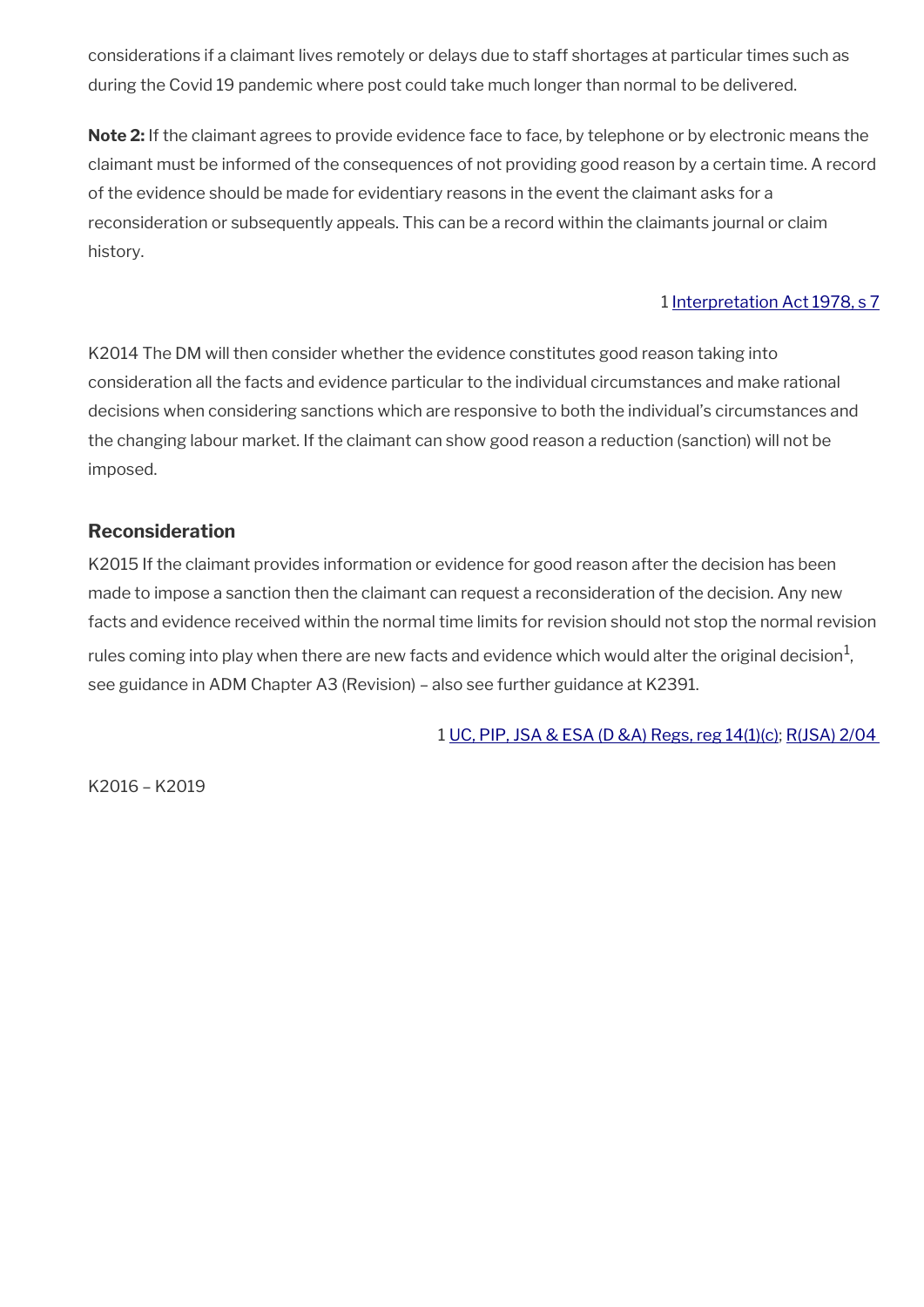# **The meaning of good reason K2020 - K2050**

The 'reasonable' test K2021 - K2030

[Evidence](#page-15-0) K2031 - K2040

 [Previous failures](#page-22-0) K2041 - K2045

[Work experience](#page-24-0) K2046 - K2050

# **Meaning of 'for no good reason'**

K2020 An award of UC can be reduced in the event of a failure for no good reason by a claimant which is sanctionable under relevant legislation $^{\rm 1}$ .

**Note:** There is no material difference between the terms 'for no good reason' and 'without good reason' which appears in JSA legislation. Both refer to the absence of a good reason. 'No' and 'without' are not technical terms and so in ordinary usage in this context they mean the same thing. For example: 'she has no food' means the same as 'she is without food' and 'I have no motivation' means the same as 'I am without motivation'.

### 1 [W R Act 12, s 26](https://www.legislation.gov.uk/ukpga/2012/5/section/26) & [27](https://www.legislation.gov.uk/ukpga/2012/5/section/27)

## <span id="page-7-0"></span>**The 'reasonable' test**

K2021 Good reason is not defined in legislation, but 'good cause' and 'just cause' are considered in case law. It includes facts which would probably have caused a reasonable person to act as the claimant did $^1$ .

**Note:** Good reason expresses the same concept as its predecessor good cause but in more modern language. Therefore the principles established for good cause apply equally to the term good reason. The same approach is required when considering if a person 'for no good reason' failed to comply with a UC work-related requirement as applied to the consideration of good cause in other benefits such as JSA and ESA (also see K2020).

#### 1 [R\(SB\) 6/83.pdf](../file/954200/download/R%2528SB%2529%25206%252F83.pdf)

K2022 DMs should establish facts which would probably have caused a reasonable person in the same circumstances to act as the claimant did at the time of the failure by establishing three key points,

- **1.** what would it be reasonable to expect someone to do in the particular circumstances,
- **2.** what did the claimant do or fail to do that was different to the required action **and**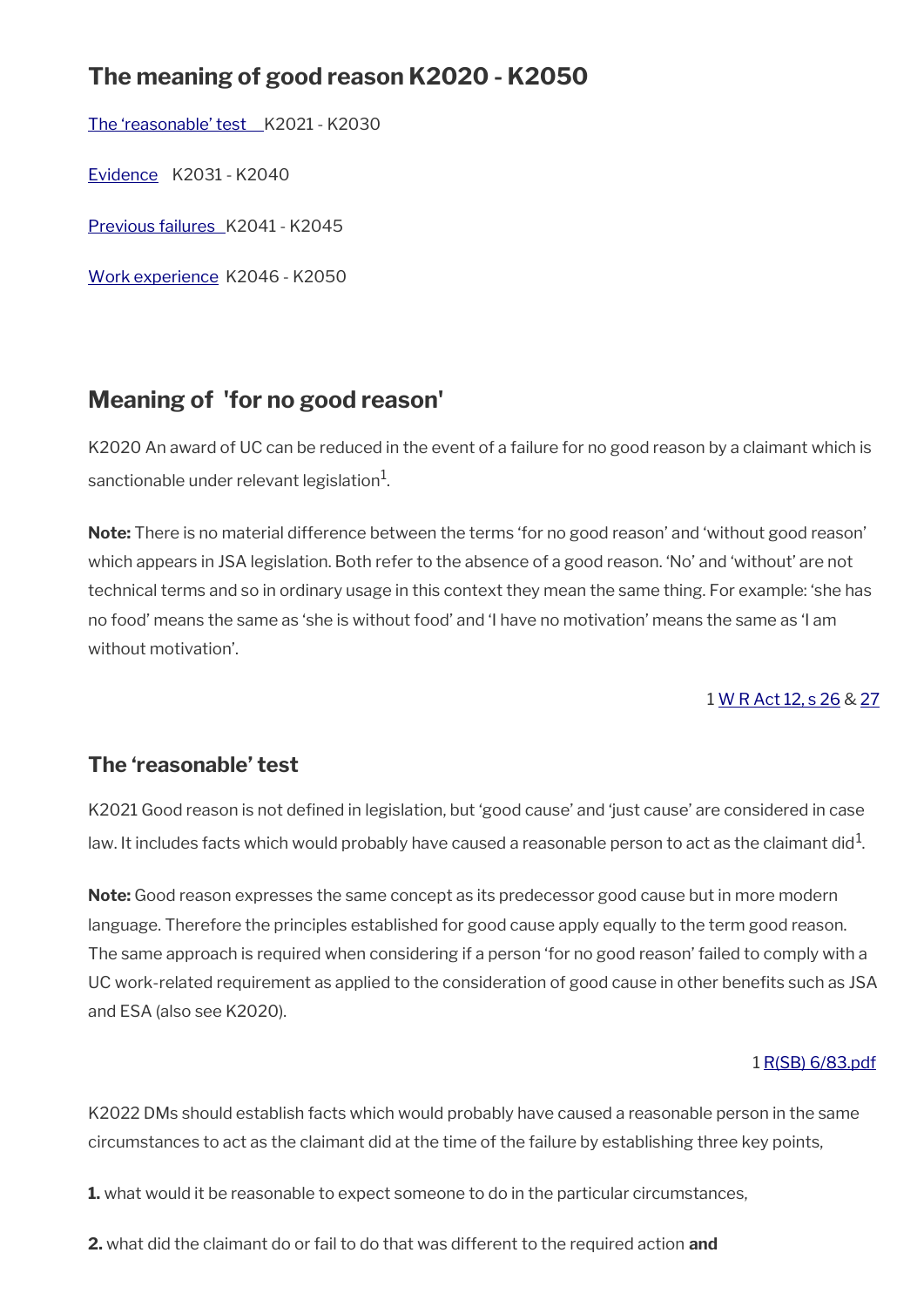**3.** what was the claimants reasons for their action or failure to act as required.

**Note 1:** A distinction must be drawn between having a good excuse and having a good reason in law which is not about one moment in time but about a person acting reasonably in the light of all the facts, circumstances and evidence.

**Note 2:** The DM must also consider that a claimant is expected to take care in matters to do with the claiming and receiving of benefits. Failure to take such care cannot be good reason of itself however genuine or deserving an error or mistake may appear to be **but** consideration should be given to any mitigating or exceptional circumstances or complex needs the individual claimant might have that may have contributed to their actions or omissions and the impact on their physical, mental or emotional well-being in consideration of what is reasonable (see **Example 5** and **Example 2** at DMG K2058).

**Note 3:** DMs should consider what a reasonable person with the same characteristics as the claimant, (for example: the same age and experience), would have done in the same circumstances in consideration of all the facts and circumstances of the case and whether good reason can be shown (see **Example 5**). Reasonable is not defined in legislation and therefore takes it's ordinary meaning of **rational, fair and sensible**.

**Note 4:** The DM should also be alert for any undisclosed personal issues, particularly complex needs, that could explain the failure, act, omissions or behaviours. It will not always be the case that, in a particular instance, such issues were a factor, but the DM must consider this possibility carefully in every case where such issues are evident. See, **Note 2.** and further guidance at K2054 et seq and in particular **Example 3** at K2032.

**Note 5:** The consideration is not always what would be considered appropriate in a place of work (however see ADM Chapter K5 when considering conduct and behaviours for failing to comply with work-related requirements). Most employees have to follow conditions of service to report sick absence, for example, but this is not in the same context as a claimant who is required to participate in an interview or work-related activity. The consideration is whether their actions, omissions and behaviours are reasonable in the claimant's individual circumstances when looking at all the facts and evidence.

**Note 6:** DMs should consider on an individual case by case basis what is reasonable in the circumstances. The ability of claimants to access information and express themselves will vary considerably in their levels of education and ability to understand the complexities of the conditionality and sanctions regime at a time when they may already be under considerable stress and the outcome of which (i.e. a sanction) of any failure to comply may have serious consequences on a claimant's ability to meet their living needs.

#### **Example 1**

Jeremy is in the all work-related requirements group. He fails to attend an interview with his work coach on 26.8.15 at 10am.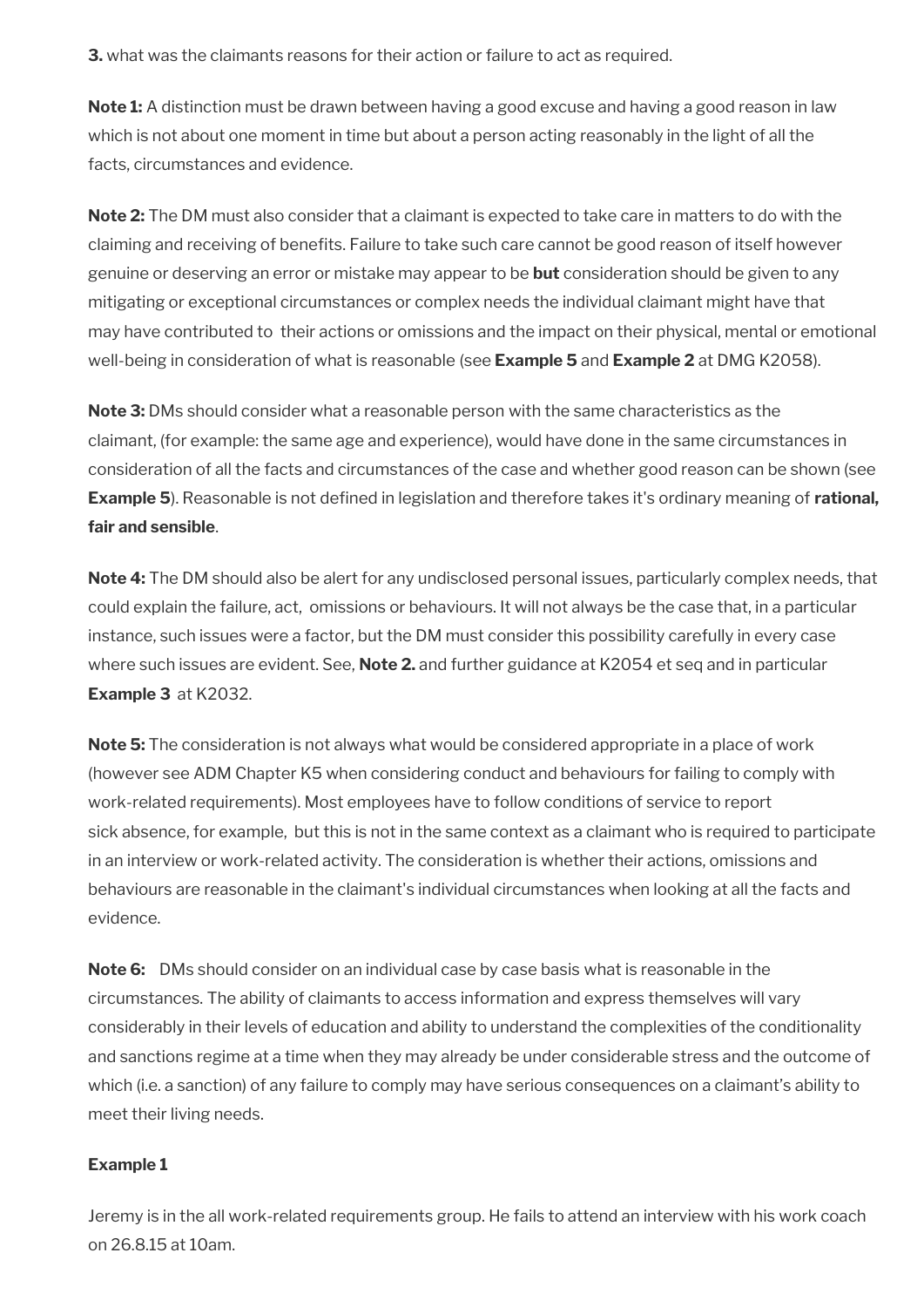On 1.9.15 a letter is sent to Jeremy to ask for his reasons for failing to attend the appointment. Jeremy telephones on 4.9.15 to say he got the date of his appointment mixed up with another appointment as it was around the bank holiday. He thought his next appointment was on 2.9.15.

Jeremy is a single non-householder and lives with his parents. Records show that he had also been notified of a requirement to participate in a Wp appointment with his provider on 2.9.15.

The DM decides Jeremy cannot show good reason for the failure to comply. It is reasonable in his circumstances to have expected him to take due care regarding his appointments as he was aware when accepting his claimant commitment of his responsibilities to attend interviews as required and that his benefit could be affected if he did not. He has been claiming UC for over 6 months and has regularly attended appointments with his work coach fortnightly on a Wednesday morning. It is reasonable that he should have known of his obligation to attend on 26.8.15 as it was his normal fortnightly work-search review appointment.

There is no evidence of any exceptional or mitigating circumstances that could have impacted the failure.

Also see further guidance at K2351 for further guidance and examples of circumstances that may show good reason where a claimant fails to participate in an interview relating to a work-related requirement

### **Example 2**

Ada is in the all work-related requirements group. She fails to attend an interview at the UC outlet on 27.8.15.

On 28.8.15 the work coach phones Ada who gives the reasons for her failure to attend the appointment the previous day.

Ada is very upset and distressed on the phone at having missed her appointment as she is aware it could affect her benefit. She explains that she has been particularly stressed over the last few days and she completely forgot about the appointment. She has severe financial problems as her ex husband has been failing to meet his maintenance payments. She is a single parent and has three children aged 5, 6 and 8 and not only has all her regular bills and food to buy but also new school uniforms for the new term next week. Yesterday she received a letter to say her electricity supply would be cut off due to failure to pay the bill and she had been rushing around panicking and contacting the electric supplier to make some arrangements for payment. She had a very stressful phone conversation with her ex husband regarding his non payment of the maintenance and had visited her parents to try and loan some money to help her pay the electric bill until her husband pays her the arrears of maintenance that she is due.

In her stressed state she had completely forgotten about her appointment at the UC centre.

The DM considers whether Ada has good reason.

On checking claim records Ada has no previous non-compliance and has always attended appointments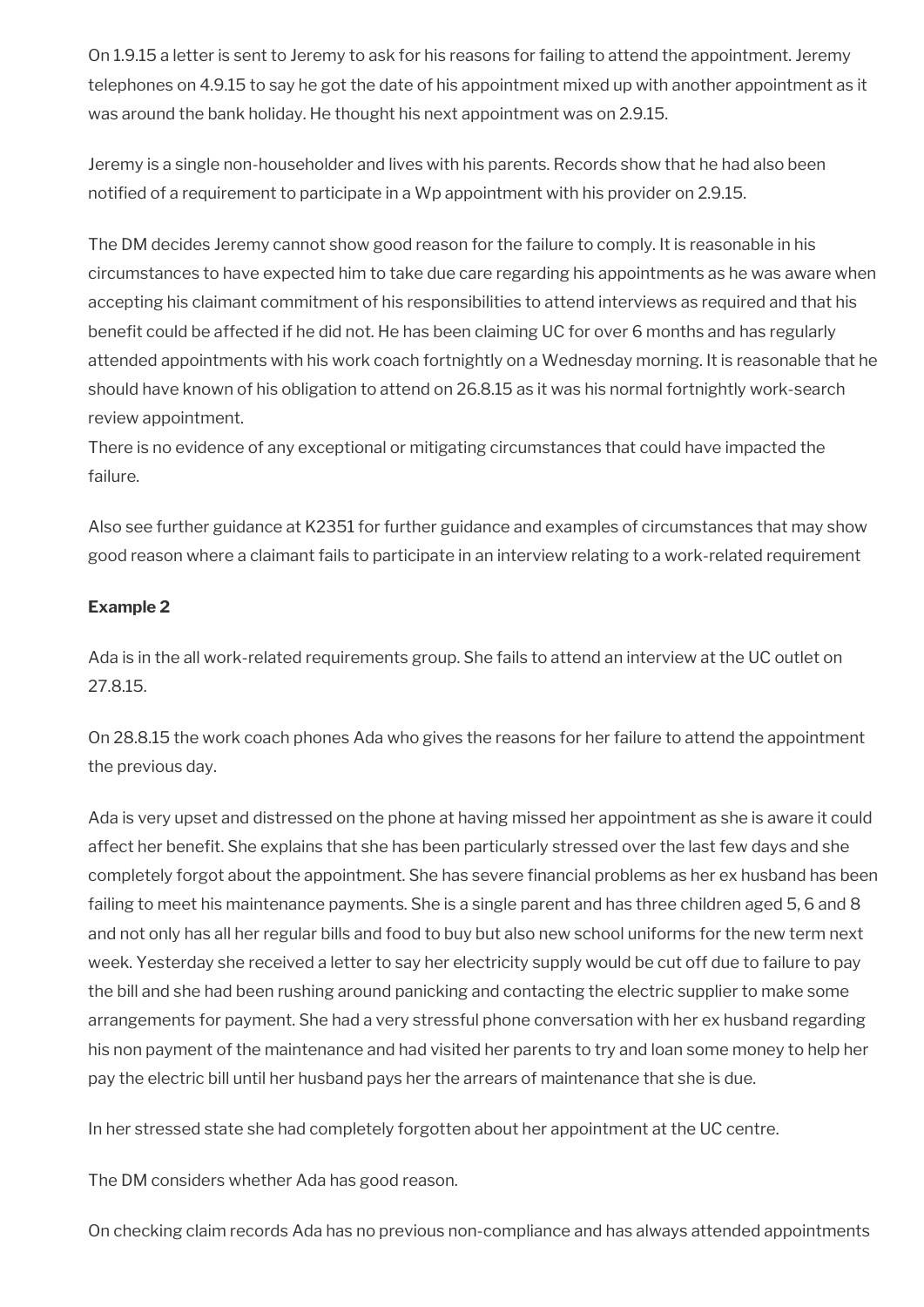as required.

The DM considers Ada can show good reason for the failure to comply. Her anxiety and domestic circumstances had contributed to her failure to forget about her appointment. Her first priority had been to ensure her electric supply remained connected which is reasonable in her circumstances and she had made very effort to re book the appointment the following day.

Also see further guidance at K2061et seq and K2071 et seq for the consideration of good reason in the event of domestic emergencies and mental health issues.

#### **Example 3**

Britney is in the all work-related requirements group. She is a single non householder who lives at home with her mum and her brother. She has been claiming UC for more than 6 months and is participating in the Wp scheme.

On 5.8.15 Britney fails to take part in an interview with her Wp provider as required. The provider confirms Britney made no contact to let them know she could not attend the appointment.

A letter is sent to the claimant on 25.8.15 to invite her to provide good reason for the failure.

On 27.8.15 she phones to give her reasons for the failure to comply. She states she failed to attend the interview with the provider as her mum is going through a difficult time at present and the family is threatened with losing their home. The bailiffs are due to come on 1.9.15 to evict them and she is very worried about their future and was trying to provide support to her mum.

The DM considers whether Britney can show good reason.

On checking claim records Britney has a history of previous non-compliance and has failed to participate in interviews with the Wp provider several times before but no sanction has been imposed as the claimant was sick with minor ailments on those previous occasions and the DM determined she had good reason.

Records also show she attended her normal fortnightly work-search review with her work coach at the UC outlet on 10.8.15 and 24.8.15.

On this occasion the DM decides Britney cannot show good reason for the failure to comply. Whilst it is reasonable Britney would have some natural degree of concern for her family situation, as a single nondependent in the household there is very little she could do to change the situation. It is her Mum's responsibility as the householder to sort the domestic problem out.

Britney can provide no evidence that she had to provide any specific kind of support or assistance for the family on 5.8.15 which meant she could not meet her obligation as a jobseeker to attend the appointment with the provider. She would have received a notification from the provider informing her she had to contact the provider if for any reason she could not attend, as a failure to do so could affect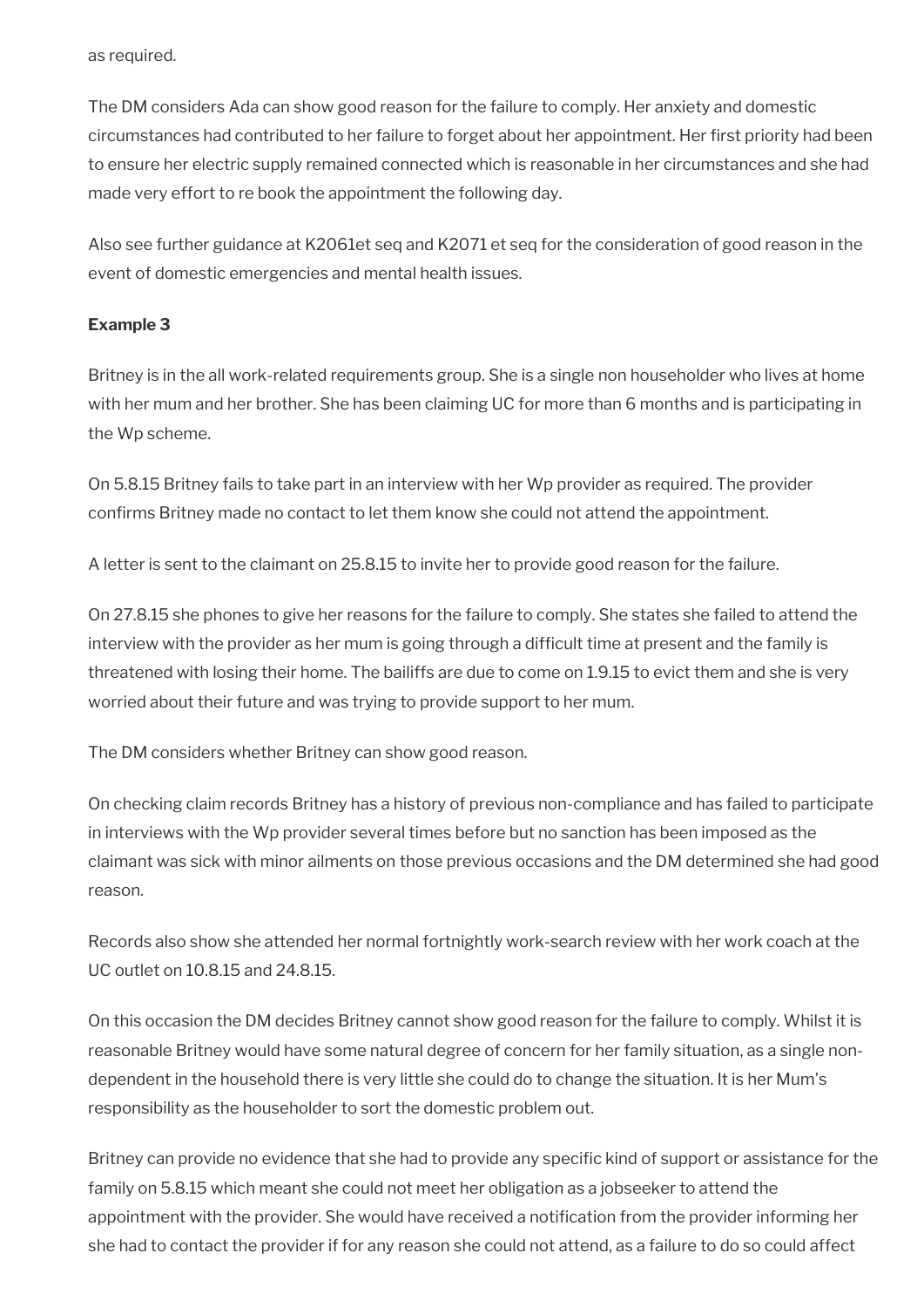her benefit, therefore, it is not unreasonable to have expected her to at least phone the provider on this occasion to tell them she could not attend on the day and rearrange another appointment.

### **Example 4**

Drew was required to attend an appointment to discuss progress with her provider by way of participation in the Work Programme on 10.12.16. She was adequately notified of the requirement and the consequences of non participation.

Drew says in her good reasons that she made a mistake with the date and ringed the wrong day on the calendar. This was a genuine mistake and she contacted the provider to re arrange the appointment when she realised her mistake.

A claimant has a responsibility to attend to his/her affairs with due diligence and care which equally applies to cases where the claimant makes a mistake about an appointment.

Drew therefore cannot show good reason for failing to participate in the Work Programme interview. She had a duty of care in the claiming of and receiving of benefits and it is reasonable to have expected that she should have taken care to correctly record the date and time of the relevant appointment knowing that a failure to participate could result in a sanction of her benefit.

There is no evidence to suggest there were any mitigating or exceptional circumstances that contributed to the mistake.

#### **Example 5**

Adam is required to attend an appointment with his work coach on 16.4.18. He was notified of the appointment time, date and place on 14.4.18 in the 'To Do' in his on line journal.

Adam says he forget about the appointment. He is currently undergoing treatment for drug misuse and depression which leads him to be forgetful and confused. He is struggling to cope independently.

Adam's labour market activity shows several late attendances and failures to attend in the last couple of months.

The DM decides Adam has complex needs and can show a good reason for the failure on this occasion as his health condition has impacted his ability to function normally. The DM refers the case back to the work coach to consider easements that may assist and support Adam until he is well enough to cope independently (see further guidance on complex needs at K2054 et seq).

K2023 The general rule for taking each incidence of failure on its own merits and considering all the facts, circumstances and evidence should be applied. Consideration of all the evidence should be made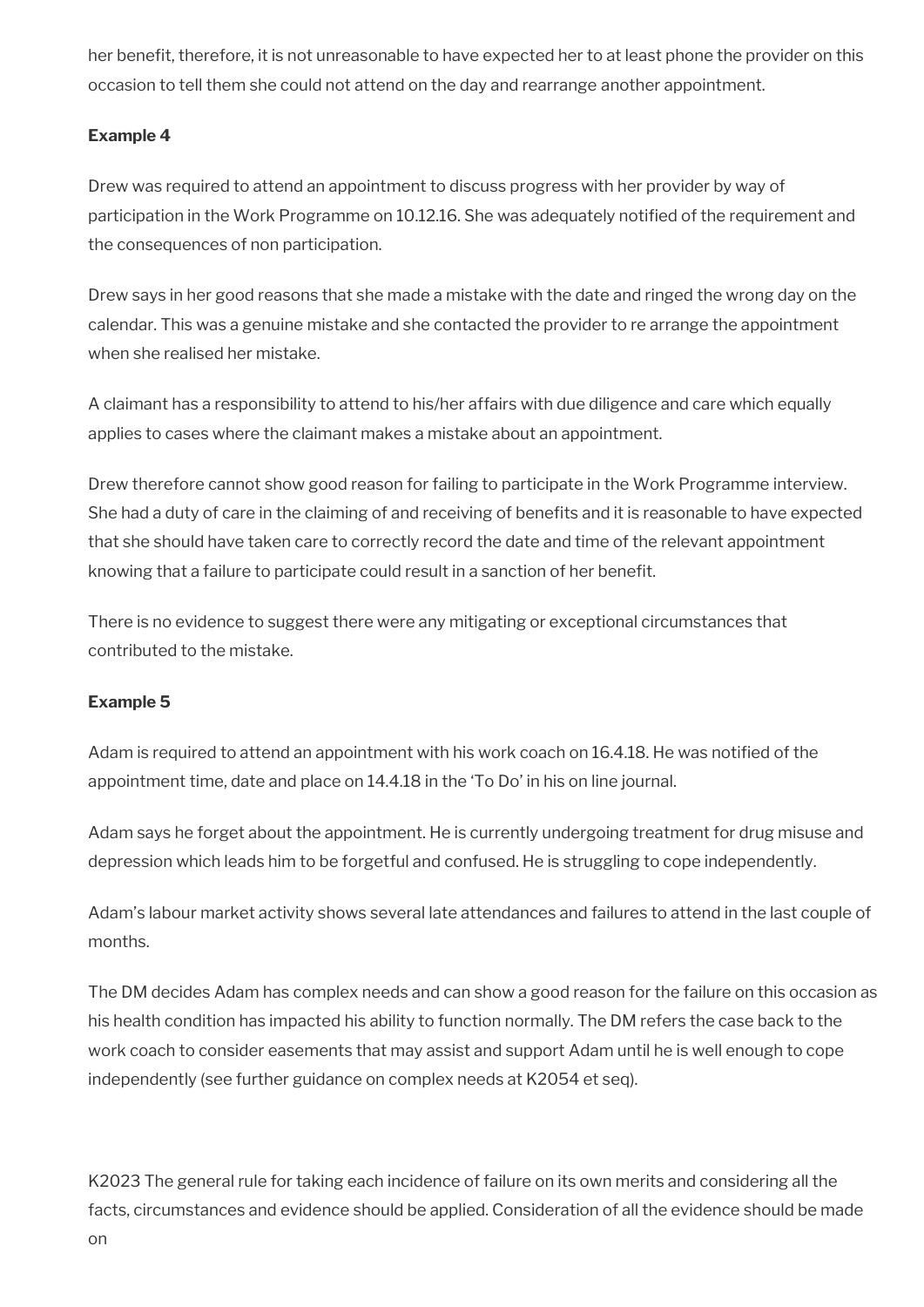**1.** the balance of probabilities **and**

**2.** whether the claimant's explanation for the failure is reasonable in the circumstances.

**Note :** The evidence given by the claimant is direct evidence and cannot be dismissed without contradictory or conflicting evidence to show that it is self-contradictory, improbable or it so implausible it cannot be probable (i.e. it is inherently improbable). Also see K2036 and full guidance on evidence in ADM Chapter A1 (Principles of decision making and evidence).

### **Example**

Theo has 2 children aged 7 years and 2 years who live with their mother. He is claiming UC as a single person. Theo is selected to participate in the MWA scheme and is sent a letter on 7.5.14 notifying him of the requirement to attend a 4 week placement with a Community Furniture company on Tuesday 13.5.14.

On 12.5.14 Theo phones the placement provider to say he cannot start the placement on 13.5.14 as he has accepted responsibility to assist the mother with the childcare of his 2 children, taking the 7 year old to school and minding the 2 year old throughout the day so the mother can work. Theo presumed that by phoning the placement provider he had resolved the difficulty and as he was the father of the children and unemployed he could assume the role to provide childcare whilst their mother worked.

The provider raises a sanction doubt and refers it to JCP to consider good reason.

The DM considers whether Theo has a good reason for failing to participate in the MWA scheme on 13.5.14.

There are no agreed childcare restrictions on Theo's Claimant Commitment. If he was solely responsible for care of the youngest child during the day then he would not be in the AWRR group.

Theo chose to assist the mother of the children instead of him or the mother making other arrangements to enable Theo to fulfil his obligations as a single jobseeker. He had agreed to be available to start work immediately and therefore it was reasonable to have expected him to be available to start the placement on 13.5.15.

It was the responsibility of the children's mother to arrange alternative childcare whenever her own arrangements broke down. Although it is reasonable that Theo may want to help out with the childcare of his children, on this occasion he was not providing emergency childcare. He should not have presumed he could take on responsibility for the children's care whilst his ex wife worked without checking with his work coach the impact on his benefit.

The DM considered that Theo had been given clear warning of the possible consequences of failing to participate in the MWA scheme. He received the notification regarding the placement on 10.5.15 which would have given him and the children's mother time to make alternative arrangements for childcare from 13.5.15.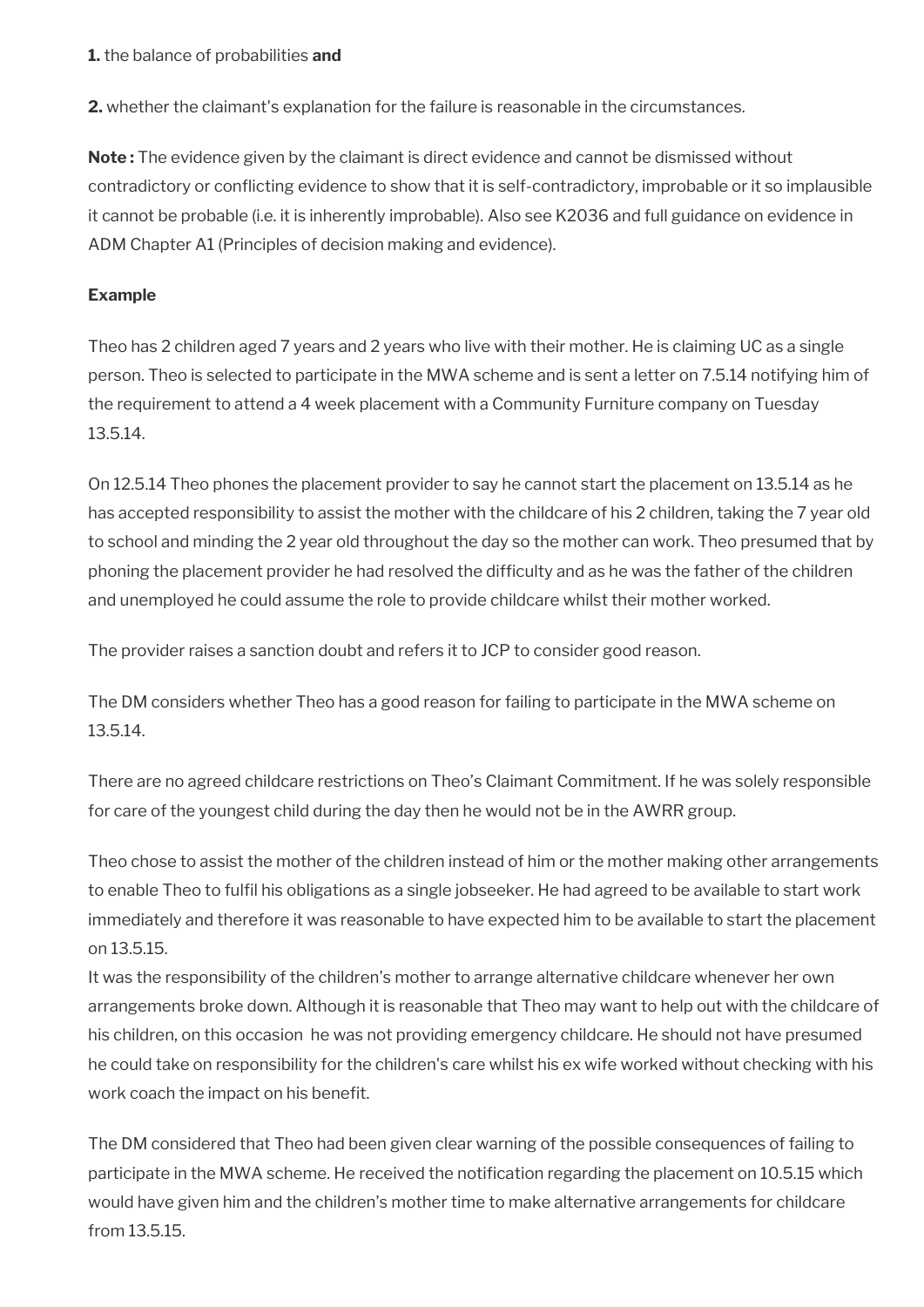The DM decides Theo cannot show good reason for the failure and goes on to consider a higher-level sanction.

## **Advance notice of not attending an appointment or participating in a work-related activity**

K2024 The DM can consider whether it would have been reasonable to expect a claimant to give prior notice they cannot attend or participate in a work-related activity. DMs have the flexibility to consider prior notice of non participation in any circumstance is not required where they believe it was unreasonable to expect the claimant to have done so.

**Note :** A claimant may, for example, be expected to give advance notice they cannot take part in an interview or activity where they had advance notice of another appointment that clashed and they had plenty of opportunity before the appointment to make contact either by phone or their on-line journal, for example a routine dental or hospital appointment. However each case would be considered on its own merits, facts and circumstances at the time of the failure when considering what is reasonable. Normally a claimant would not be expected to make contact where they are suffering any domestic emergency, complex needs or sudden illness or where there could be a negative impact on their physical, mental or emotional well-being (also see K2025). Also see guidance at K2051 for guidance on good reason in certain circumstances.

K2025 A failure to comply with the Claimant Commitment does not give grounds for sanction (also see further guidance on the Claimant Commitment in the section on the public law principles of fairness in ADM Chapter K1). There is no question that acceptance of the Claimant Commitment means the claimant has agreed with the requirements nor does it mean there is a personal commitment to carrying out the stated requirements. A general requirement, for example: to attend and take part in appointments, within the claimant commitment is just a generalised way of conveying the need to attend meetings and so they have to be considered in conjunction with other evidence at the time of the failure. There is a fundamental difference between an undertaking being accepted by a claimant and a requirement being imposed by the Secretary of State.

**Note:** The DM should also be mindful that because a claimant's circumstances can change, a requirement that was reasonable at the time they entered into their claimant commitment may no longer be reasonable at the time they failed to comply with a specific requirement. The DM can phone or drop a note in the journal to seek further clarification from the claimant if required or it is felt appropriate or relevant.

K2026 Examples of when it would probably be unreasonable to expect the claimant to give advance notice are where the claimant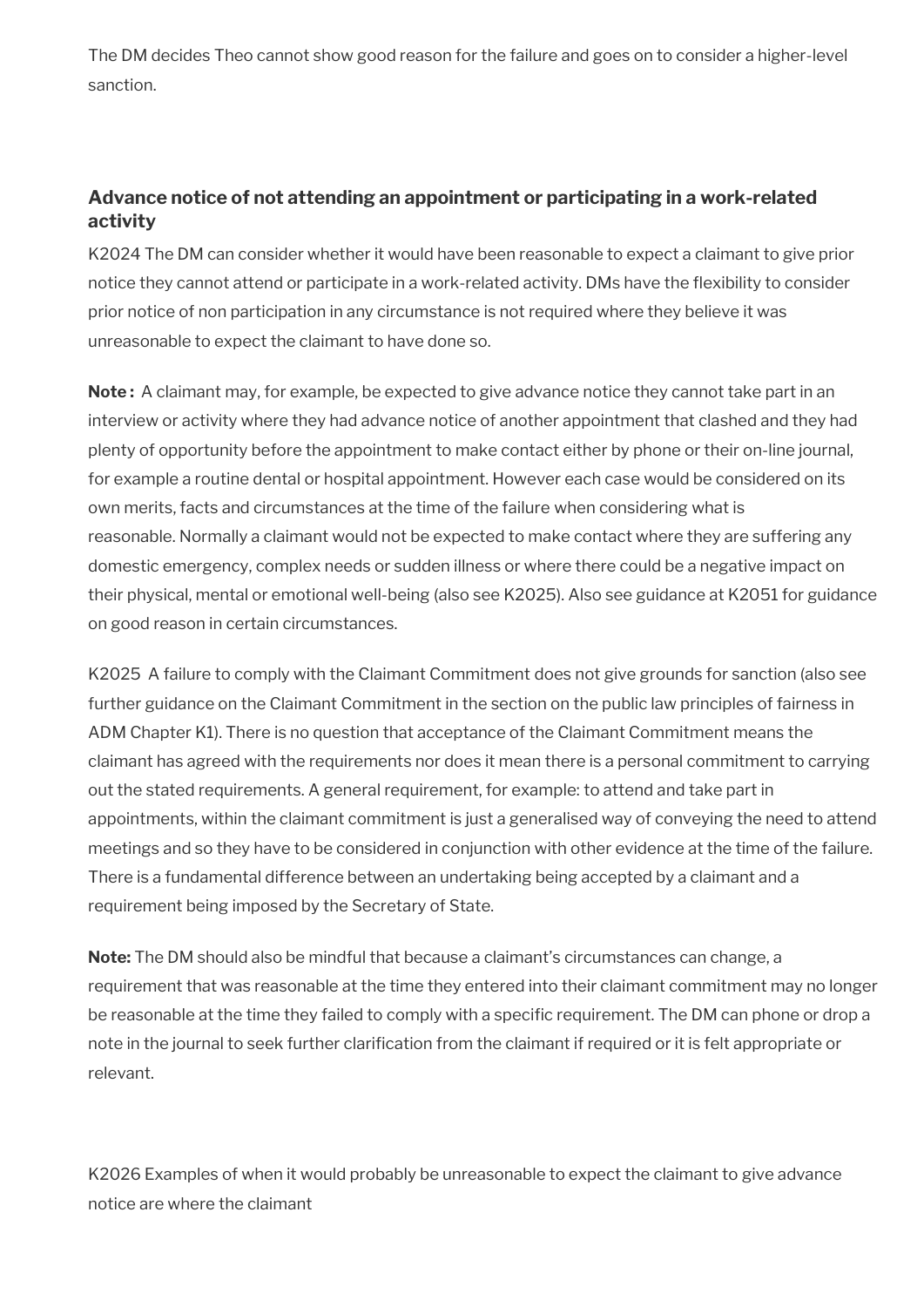**1.** (or an immediate or close family member)has suffered a sudden serious illness or was hospitalised

**2.** has complex needs

**3**. is experiencing a domestic emergency or crisis which may impact on their physical, mental or emotional well-being

**4.** is the responsible carer of a child in distress

**5.** suffers the bereavement of a close family member or friend

**6.** is homeless or fleeing domestic violence or slavery

**7.** lacked access to any means of making contact (e.g. they had no mobile phone credit and no reasonable access to any other means of contacting the work coach, such as a friend's phone or a public phone)

**8.** was not made aware of the requirement to give advance notice if they could not attend or participate in the required activity.

**Note:** This list is not exhaustive. The DM should consider each case on its own facts and individual circumstances. Even though a claimant may have been physically able to give advance notice, it may still not be reasonable to expect them to have done so at the time of the failure. For example, a parent whose child is seriously ill may have access to a phone but it may still be unreasonable to expect them to think of calling their work coach (or a provider) as relevant in the particular circumstances ( also see **Example 4.** at K2113).

#### **Example 1**

Declan fails to attend his work search review. In his good reasons he says he had a dentist appointment which clashed with the work search review.

The DM phones Declan for some further information. Declan confirms he had known about the dentist appointment for several weeks and it was just a routine check up appointment. He says he didn't think to ring his work coach to re arrange the work search review.

There is no evidence that there are mitigating or exceptional circumstances and Declan had been notified of the work search review in plenty of time for him to either ring the work coach or drop a note in his journal about the dentist appointment.

The DM considers it was reasonable to expect Declan in the circumstances to contact the work coach to rearrange his work search review appointment and determines he cannot show good reason for the failure to attend.

#### **Example 2**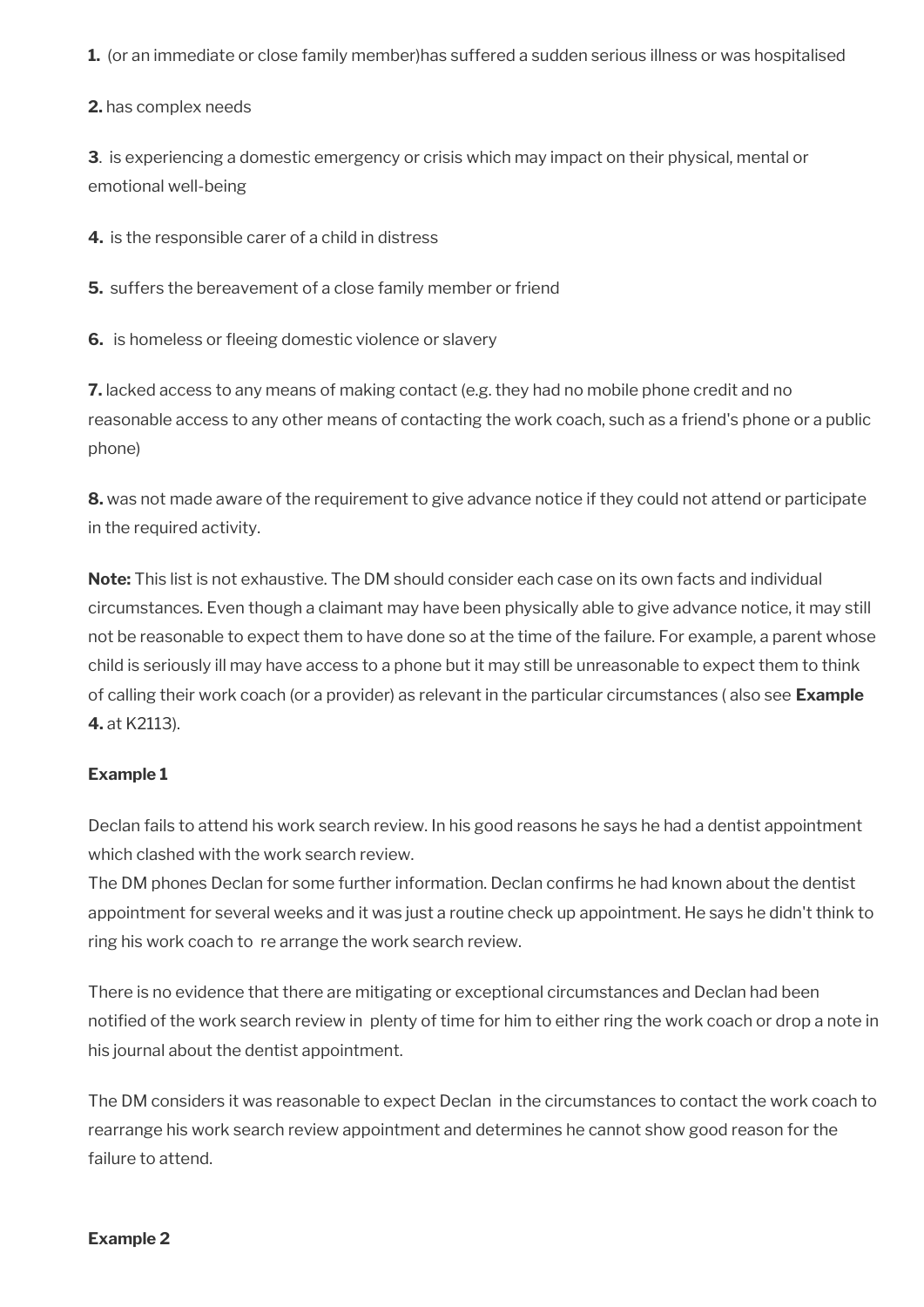Suki fails to attend a work search review. In her good reason Suki provides a letter from her tenancy officer dated a week prior to the work search appointment stating that they would be visiting her at home to discuss a relocation due to some pending reconstruction that needs to occur in the area and the disruption involved would most likely be detrimental to her. The tenancy officer would be visiting at the same time as the work search appointment. Following this discussion with the tenancy officer, Suki is going to be forced to relocate but she is really upset about this and does not want to move.

Even though Suki had known about both appointments for a week prior to the date and was duly notified of the work-search review appointment prior to receiving the letter from the tenancy officer, it is reasonable that Suki was pre occupied with the possible loss of her home and she forgot about the worksearch appointment and to notify she could not attend. Her priority was regarding the implications of being forced to move out of her home and the upheaval and upset this was going to cause her.

Suki has good reason on this occasion. It is unreasonable to have expected her to ring in advance to notify she would not be attending in her circumstances. The letter from the tenancy officer had serious implications for her and she was pre occupied with that to the point she completely forgot about her work-search appointment.

K2027 – K2030

## <span id="page-15-0"></span>**Evidence**

K2031 The DM should seek further evidence where it is considered necessary in order to

**1.** clarify reasons **or** 

**2.** seek further evidence

as sufficient proof to justify good reason or not.

**Note 1:** The claimant does not have to prove beyond all reasonable doubt that something is true. Corroborative evidence is not required unless there is contradicting or conflicting evidence or the claimants account of events is improbable. Also see K2036.

**Note 2 :** A record of all evidence relied upon to reach a decision should have been recorded for evidentiary reasons and a copy should be available in the event of reconsideration and/or appeal. Also see guidance on the 'prior information requirement', the burden of proof and evidence in ADM Chapter K1 – Sanctions – general principles. .

**Note 3:** The DM should ensure they have checked all the claimant history and journal notes for any evidence that may be relevant to a good reason decision and not just rely on the information recorded in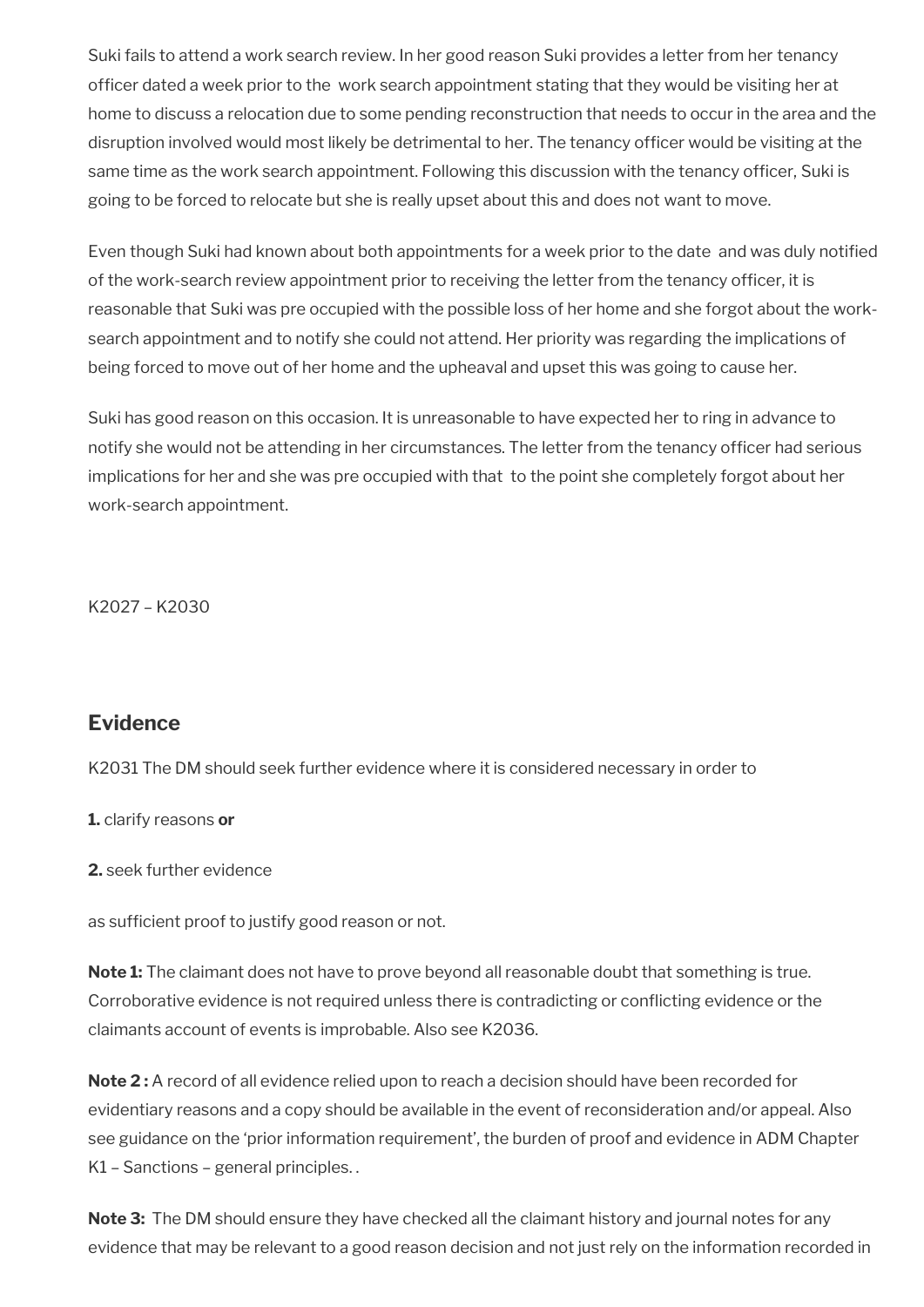the referral from the work coach. This can be especially important if the claimant has indicated they could have complex needs or are particularly vulnerable or experiencing a personal crisis (see further guidance on complex needs at K2054).

K2032 This could involve

- **1.** writing to or telephoning the claimant or a work coach or provider
- **2.** asking work coaches to interview claimants when they next attend the office
- **3.** acting on an indicator from the work coach to investigate further
- **4.** dropping a question for the claimant into the on line journal

especially where there is compelling or contradictory evidence that may require further enquiry.

**Note 1:** The DM should not expect the claimant to incur any costs to provide further evidence. The claimant may have in their possession letters or documents which could be provided to clarify the claimant's account of events (for example; a letter or text message confirming a hospital or dental appointment or a repeat prescription for medication) if necessary but see **Note 1** at K2031 and guidance at K2036.

**Note 2:** Where evidence is not available the DM has to make a decision using the 'balance of probability' which involves the DM deciding whether it is more likely than not that an event occurred, or that an assertion is true (for full guidance on the balance of probability see ADM Chapter A1 – The principles of decision making and evidence).

### **Example 1**

Alfie is required to attend a work focused interview on 6.10.15. He fails to do so.

On 15.10.15 Alfie provides his reasons for failing to attend the work focused interview. He says he was attending an appointment at his daughter's school and it over ran. His daughter had been absent from school for 2 weeks due to ill health and he was required to attend an interview with the head teacher regarding her absence.

It is the responsibility of the claimant to let the work coach know if he cannot attend an interview and he has accepted his claimant commitment which requires him to attend and take part in interviews as required.

The DM accepts it is reasonable to accept that Alfie had an obligation to attend the interview at school about his daughter's absence but considers whether the failure could have been prevented and whether the claimant acted reasonably in the circumstances, i.e. did Alfie know of the appointment at school in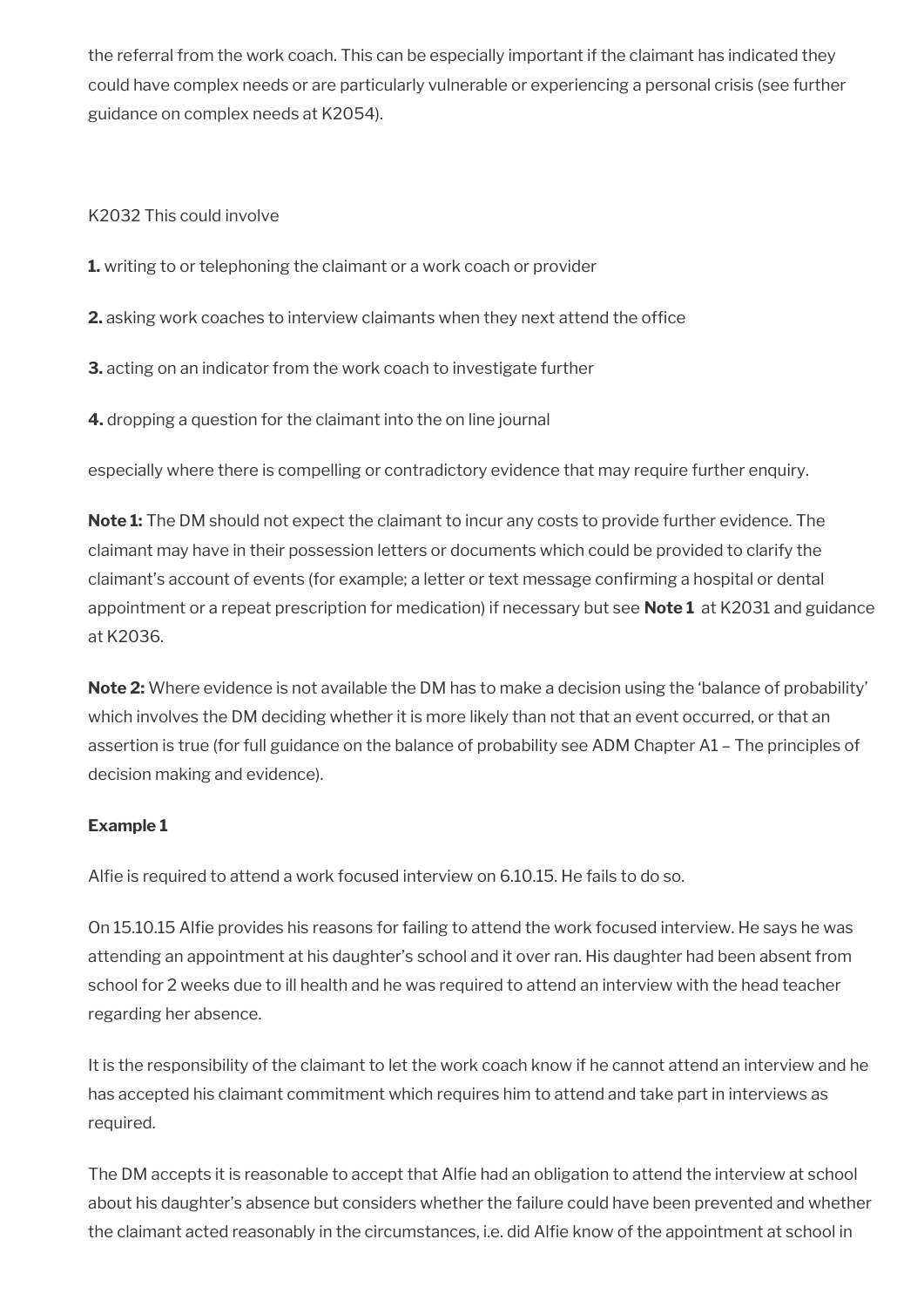advance and so could have made alternative arrangements. Alfie had prior notification of his work focused interview appointment and may have known in advance that the 2 appointments clashed.

On this occasion the DM decides to phone Alfie to clarify the position.

#### The DM asks Alfie

(a) did he have prior notification of the date and time of the appointment at his daughter's school and if he can provide evidence if possible, i.e. a letter, and

(b) if he did have prior notification, why he did not either,

(i) phone the UC outlet in advance to tell the work coach about the interview at his daughter's school in order to rearrange the Jobcentre interview for a different time and date or

(ii) make an attempt to change the date and time of the interview at school or

(c) if indeed he had no prior notification of the interview at school, when it over ran why he didn't contact the UC centre to let the work coach know why he had missed his work focused interview.

The DM will decide on all the evidence whether Alfie acted reasonably when further information is obtained.

#### **Example 2**

Cilla failed to participate in a Wp interview on 17.8.15. She is in the all work- related requirements group and is a single householder who lives alone.

On 1.9.15 Cilla states that on 17.8.15 she had severe stomach cramps and could not get out of bed to attend the appointment or indeed to phone the provider to tell them she could not attend as required.

The DM considers whether Cilla had good reason for the failure.

Records show that on several previous occasions Cilla failed to participate in interviews as required due to minor ailments and provided no medical evidence of her sickness. There is no record of a specific medical condition.

On this occasion the DM phones Cilla to ask for some further details regarding this most recent failure and to clarify if she can provide any further evidence of her sickness on 17.8.15 (also see guidance at K2041 and K2042 regarding previous failures and Example 2 at K2042.) For example did she visit her doctor or take medication for the problem, are there any other problems we need to be aware of as she has had several occasions where she has failed to attend the Jobcentre. Does she need some further support or could easements be appropriate? It is for the DM to try to establish whether there are undisclosed problems impacting her ability and willingness to engage with her provider.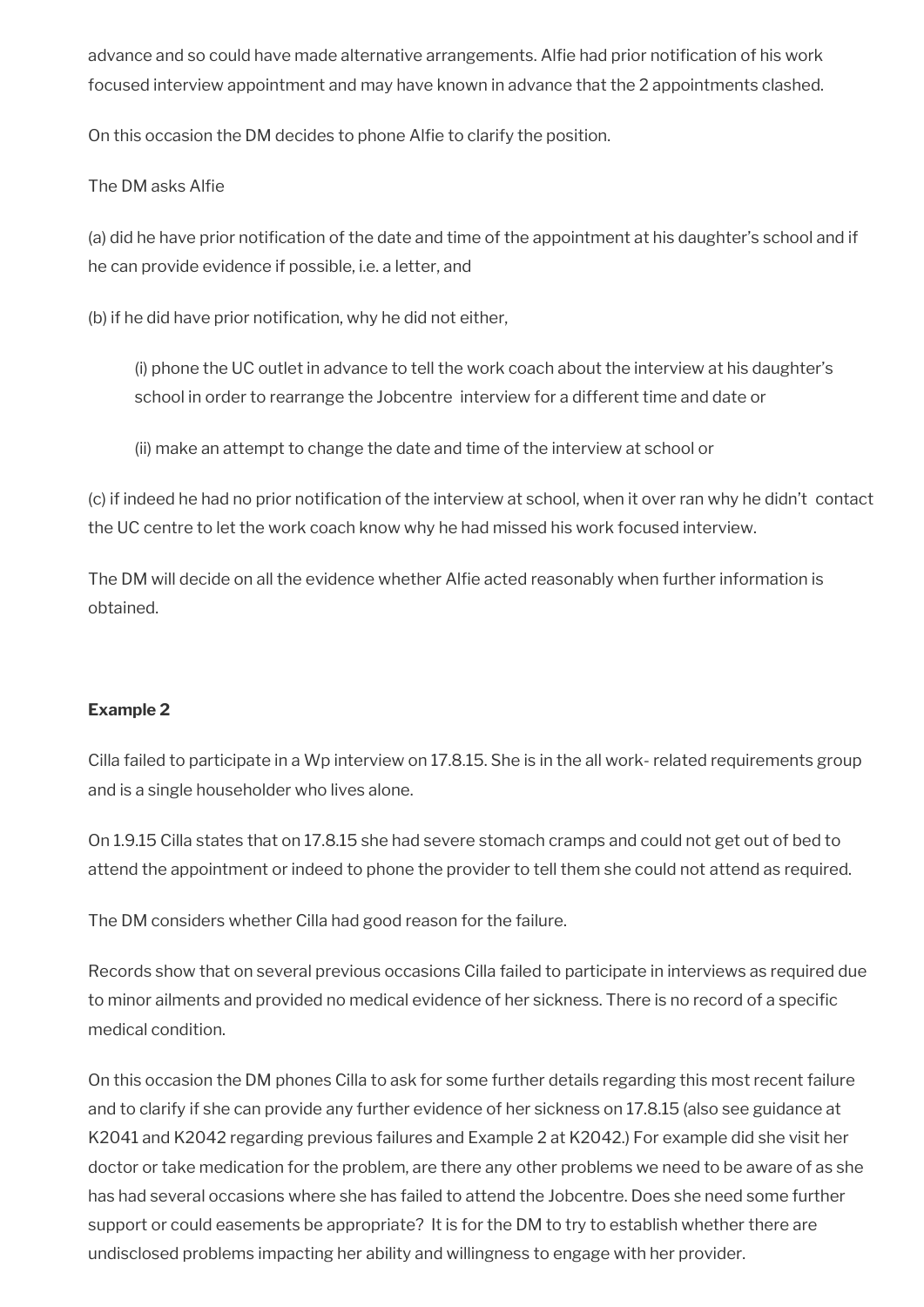The DM will make a decision regarding good reason when Cilla has provided some further clarification based on all the facts and evidence gathered.

#### **Example 3**

Lara is an 18 year old girl claiming and in receipt of UC for 9 months with a full history of compliance.

She is notified of a telephone work search review with her work coach and fails to take part. Her reason is that she had to babysit her younger siblings and she forgot about the interview. She had put her phone on vibrate but failed to hear it.

The DM considers it is unusual behaviour for Lara to miss her interview in order to babysit and decides to phone her for clarity.

Lara says the reason she had to babysit at the last moment on that date was because her baby brother had died due to a cot death and her father and step mum had asked her to watch the younger siblings at that time.

The DM considers Lara has good reason for the failure.

The DM also asks the work coach to note Lara's claimant history with the tragic event in case Lara needs any support in the future to help her cope with the distress and traumatic event of her brother's death.

K2033 – K2035

### **Claimant's evidence**

K2036 A claimant's statement, whether oral or in writing, is evidence. It is often the best evidence and sometimes the only evidence available, even after further enquiries. The evidence given by the claimant therefore cannot be dismissed without contradictory or conflicting evidence to show it is

**1.** self-contradictory **or**

#### **2.** improbable **or**

**3.** so implausible it cannot be probable (this is where it is very unlikely that what has been asserted can be true, i.e. inherently improbable).

For full guidance see ADM Chapter A1 – The principles of decision making and evidence.

**Note:** It is not always appropriate to draw an adverse inference where a claimant is unable to produce evidence. Regard has to be had to the reason, or probable reason, that the evidence cannot be produced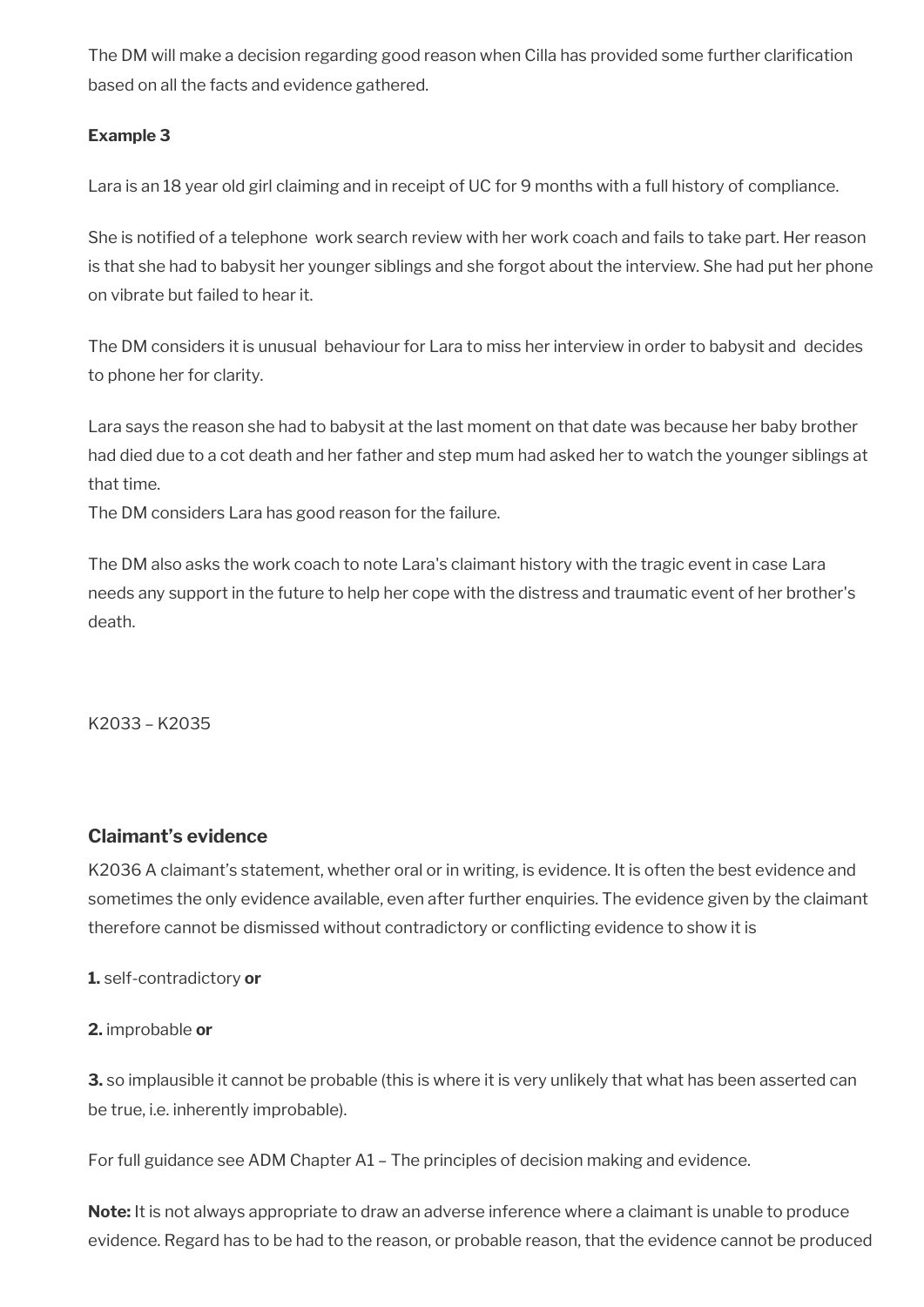just as regard has to be had to the probable reason for a refusal to produce evidence that does exist. For full guidance on evidence see ADM Chapter A1 – The principles of decision making and evidence (see Example 2 (Alpa) at ADM K2041).

## **Example 1**

Jaydn fails to attend a WfI. His explanation is that he had flu but he did not visit his doctor and has no evidence to support his statement of good reason.

From a health point of view it would be appropriate and common sense for Jadyn to refrain from attending the office if he did indeed have flu, as it could be passed onto other people, and general medical advice would be to refrain from attending a place of employment.

The Secretary of State has no evidence to suggest this was not a good reason on Jaydn's part and in his circumstances. There is no evidence that does not lend support to the credibility or plausibility of Jaydn's account of events and no previous history of non-compliance with his obligations as a jobseeker. It is reasonable if Jaydn had flu not to expect him to ring in advance of the appointment to let the work coach know.

The DM should therefore accept Jaydn's evidence as a true account of events and accept good reason.

### **Example 2**

Joyce is in receipt of UC and is in the AWRR group. She has been participating in the Work Programme employment scheme since 29.6.16.

On 13.9.17 Joyce fails to turn up to attend an appointment with her provider. The DM is satisfied Joyce was adequately notified of the appointment and there was a sanctionable failure. The onus of proof therefore shifts to the claimant to show good reason.

In her good reasons Joyce says she cannot reasonably be expected to attend the work programme when she is repeatedly experiencing extensive periods of starvation due to living on benefits.

The DM considers Joyce's account regarding 'starvation' is improbable. Starvation is the most extreme form of malnutrition and it is inherently impossible Joyce is suffering from such an extreme condition. Joyce is in receipt of full payment of UC. The DM does not accept Joyce can show good reason for the failure based on the reason given for the failure.

K2037 The DM should not automatically accept good reason even if the reasons given for the failure would in isolation normally support good reason if in the individual circumstances it seems reasonable to do so . The DM should be satisfied that the good reason is valid by seeking supporting evidence especially where there is compelling or contradictory evidence that may require further enquiry. It is not unreasonable for the DM to ask the claimant to provide evidence to support their reasons for a failure,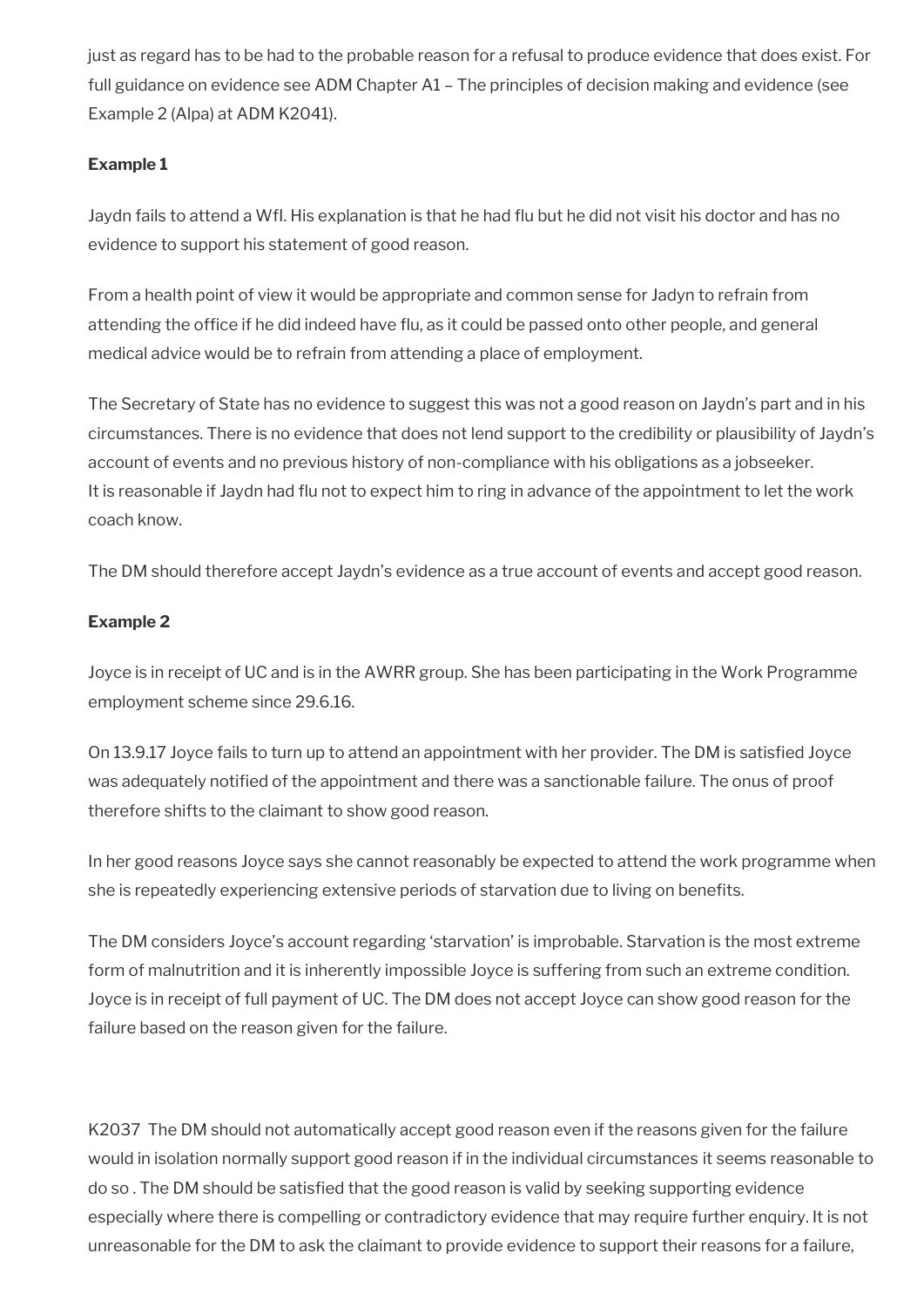for example, medical evidence from a doctor or a letter to provide evidence of another appointment, but this should only be evidence that is readily and easily available for the claimant and where it is reasonable in the individual circumstances (also see K2118).

**Note**: The consideration should be whether there is enough evidence to make a reasoned decision on the balance of probabilities.

### **Example 1**

The DM receives a sanction referral from the MWA provider. Lee has failed to start his placement on the scheme. The evidence shows that this is the fourth consecutive failure by Lee to engage in the MWA scheme. Previous failures are documented as allowances for a period of sickness, a period of sickness for his elderly mother and a period of sickness for his daughter.

On this occasion he states he felt too ill to attend on the start date. The DM asks Lee to provide evidence to support his illness. Lee replies saying he did not seek medical attention and did not visit his doctor on this occasion. He says it was a headache and he went back to bed to sleep it off. There is no evidence of a known underlying or pre-existing physical or mental condition.

The DM decides that it is inherently improbable that on four consecutive occasions he cannot start his MWA placement on the required day due to illness of either himself or a close relative and he can provide no evidence.

The DM considers that it was reasonable in the circumstances to have expected Lee to contact the provider on that morning and rearrange the start date for the following day.

The DM determines Lee failed to participate without good reason in the MWA scheme and imposes a 91 day sanction for a first higher level failure.

### **Example 2**

See example 2 at K3022. Cilla has had previous occasions where she has failed to participate in a required interview as part of a work related requirement due to sickness. The DM decides on this occasion to request medical evidence and asks her to provide evidence of her sickness on 17.8.15.

On 18.9.15 Cilla provides a letter from her doctor which confirms that on 20.8.15 when she had felt able she had attended an emergency walk in centre where they had given her medication for severe stomach cramps and subsequently she had been admitted to hospital for further tests and treatment.

Even though Cilla had not sought medical help until 20.8.15, she lived alone, and on the balance of probabilities, with the sequence of events that meant she subsequently ended up in hospital, the evidence gave credence to support that she had been suffering the stomach cramps on 17.8.15 and was unable to attend the Wp appointment as required, and had been too ill to phone on the day of the interview.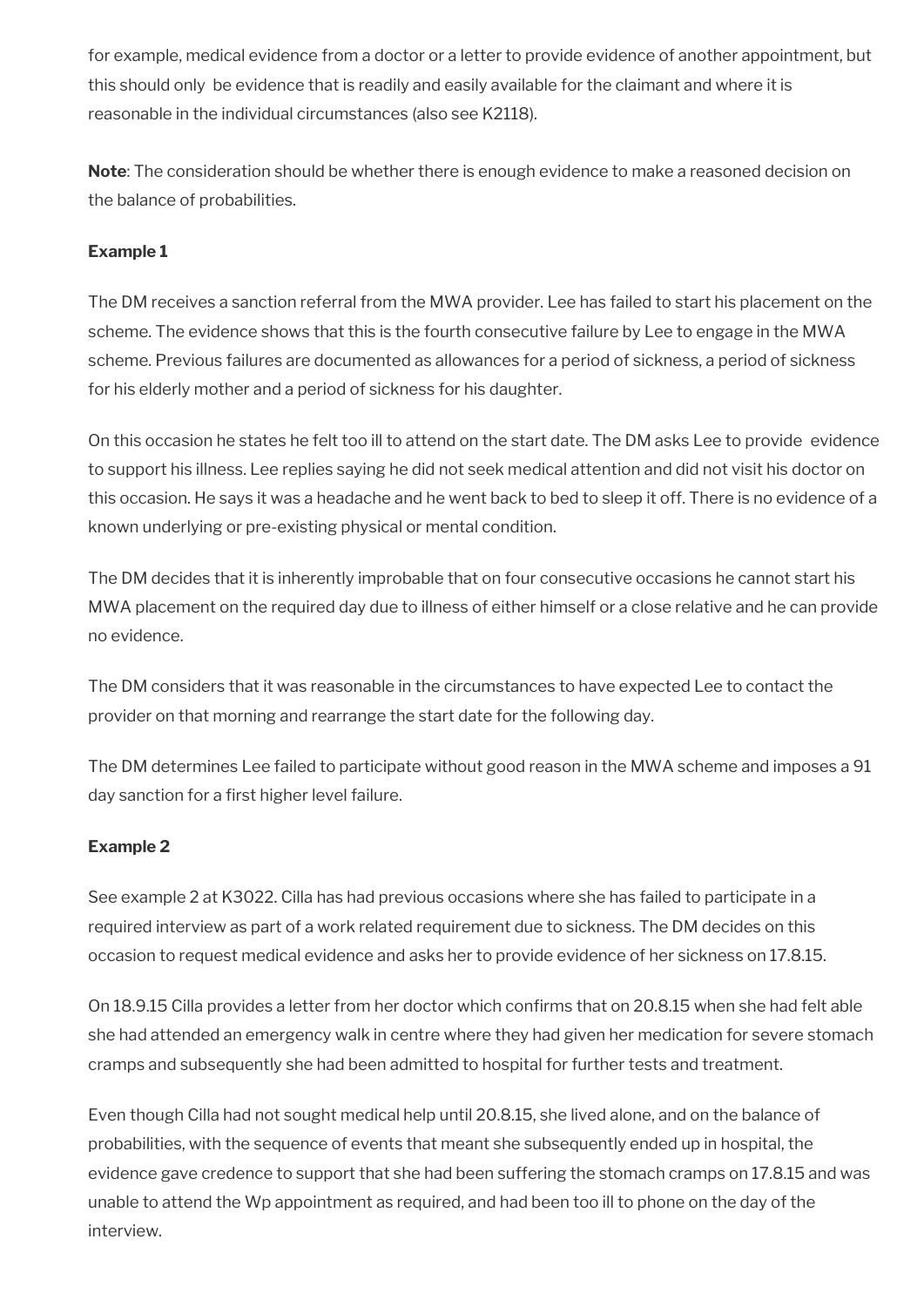The DM accepts that Cilla can show good reason for the failure on 17.8.15.

#### **Example 3**

Ava fails to attend her normal work search interview. The evidence shows that this is the fifth time Ava has failed to attend at the appointed time. Previous failures are documented as two periods of sickness, attending a family funeral, she was late due to road works and looking after her elderly sick mother.

Ava fails to attend her interview on 11.12.17 and later in the day telephones to say that she could not travel to the appointment due to the bad weather. On the day of the interview there are light snow flurries and a severe frost. The work coach asks Ava why the weather conditions have meant she could not travel to the Jobcentre. Public transport is operating as normal.

Ava explains she was involved in a road traffic accident 2 years ago on her way home from work when her partner's car spun off the road in icy conditions. She fractured her collarbone, right arm and right leg and although she is now fully recovered from her physical injuries she suffers from anxiety travelling which is exacerbated when she has to travel in adverse weather conditions.

She says she had a panic attack about travelling to the appointment on 11.12.17 when she saw the snow and ice. She was too anxious and distressed to drive her car. When asked if she could have arranged for a taxi, or a lift or to get a bus instead she said she just wasn't thinking straight, she saw the snow and panicked. She lives with her elderly mother who doesn't drive and who in any event would not be a suitable companion to travel with in adverse weather conditions due to her age and frailty. Ava says she does take a mild medication for her anxiety and she can produce that as evidence or ask her doctor to confirm this if required.

On the morning of the appointment she had taken her medication to calm down and then had telephoned in the afternoon when she felt calmer.

On the day of the appointment Ava's mental health state contributed to her reasons for not attending her appointment. She was temporarily distressed by particular circumstances, i.e. the bad weather, which was reasonable in her circumstances. She had telephoned the office to explain why at her earliest opportunity and provided satisfactory oral evidence to support her reasons. Ava had demonstrated good reason for the failure on this occasion.

Also see guidance at ADM K2071 et seq when considering the effect of mental health conditions on a claimant's reasons for failing to comply.

#### **Example 4**

See **Example 1** at ADM K2032. Alfie tells the DM on the phone that he did have prior notification of the appointment at his daughters school. The appointment was on the same day but the time did not clash with his work-search review. He thought he would have plenty of time to attend both appointments, however the interview at school ran on much longer than he anticipated. He hadn't realised it would take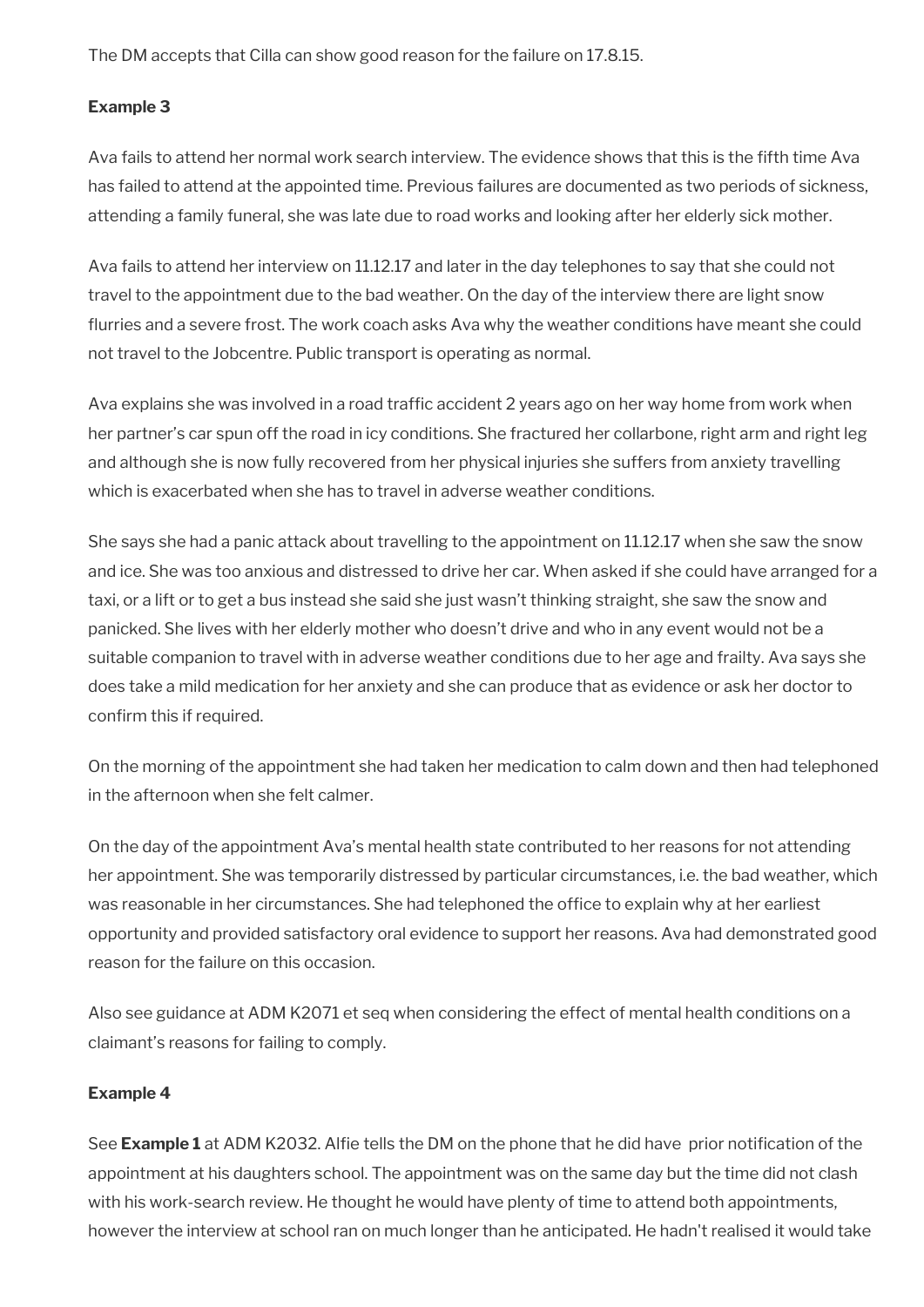so long.

Alfie says the interview at school was very upsetting and stressful. There were more issues than the absence due to illness. It seems his daughter had been in trouble for bullying.

After the interview he had to calm his daughter who was particularly distressed as she had been threatened with expulsion from school.

Alfie says he realised he had missed his appointment and though he tried to call at the time he couldn't get through to his work coach and then later that day he forgot all about it. He was more concerned with his daughter's problems at school and had been ringing around trying to get some advice on how to deal with it.

The DM considers Alfie has good reason on this occasion as it was reasonable in his circumstances that he was upset about his daughter and getting the situation at school sorted out.

K2038 – K2040

## <span id="page-22-0"></span>**Previous failures**

K2041 Each case should be looked at on its individual merits, facts and evidence. Past behaviour can be taken into account if it is considered relevant . If the claimant has a record of previous failures the DM may consider that those failures impact the credibility of the evidence presented to support the claimant's reasons for a current failure. The DM should consider how likely is it that

**1.** a claimant happens to have a problem coinciding with when they are required to comply with some activity that will help them into paid work, more paid work or better paid work **and** 

**2.** it would happen twice or more than that at the same time.

**Note 1:** The DM may identify patterns and trends in a claimant's behaviour which may be relevant when considering a claimant's reasons for a failure in consideration of all the facts of the individual case. The DM should also be mindful of any complex issues the claimant may have which may be impacting the claimant's behaviour and any impact on the claimant's physical, mental or emotional well-being . See guidance at K2054 et seq.

**Note 2:** Past non-compliance is not always an indication that the claimant doesn't have a good reason for the failure under consideration. It is important to bear in mind that people's health conditions may fluctuate frequently and vary significantly for both mental health & physical health conditions if the claimant raises health issues in his good reasons. The DM should also be mindful of the impact on the claimant's emotional well-being.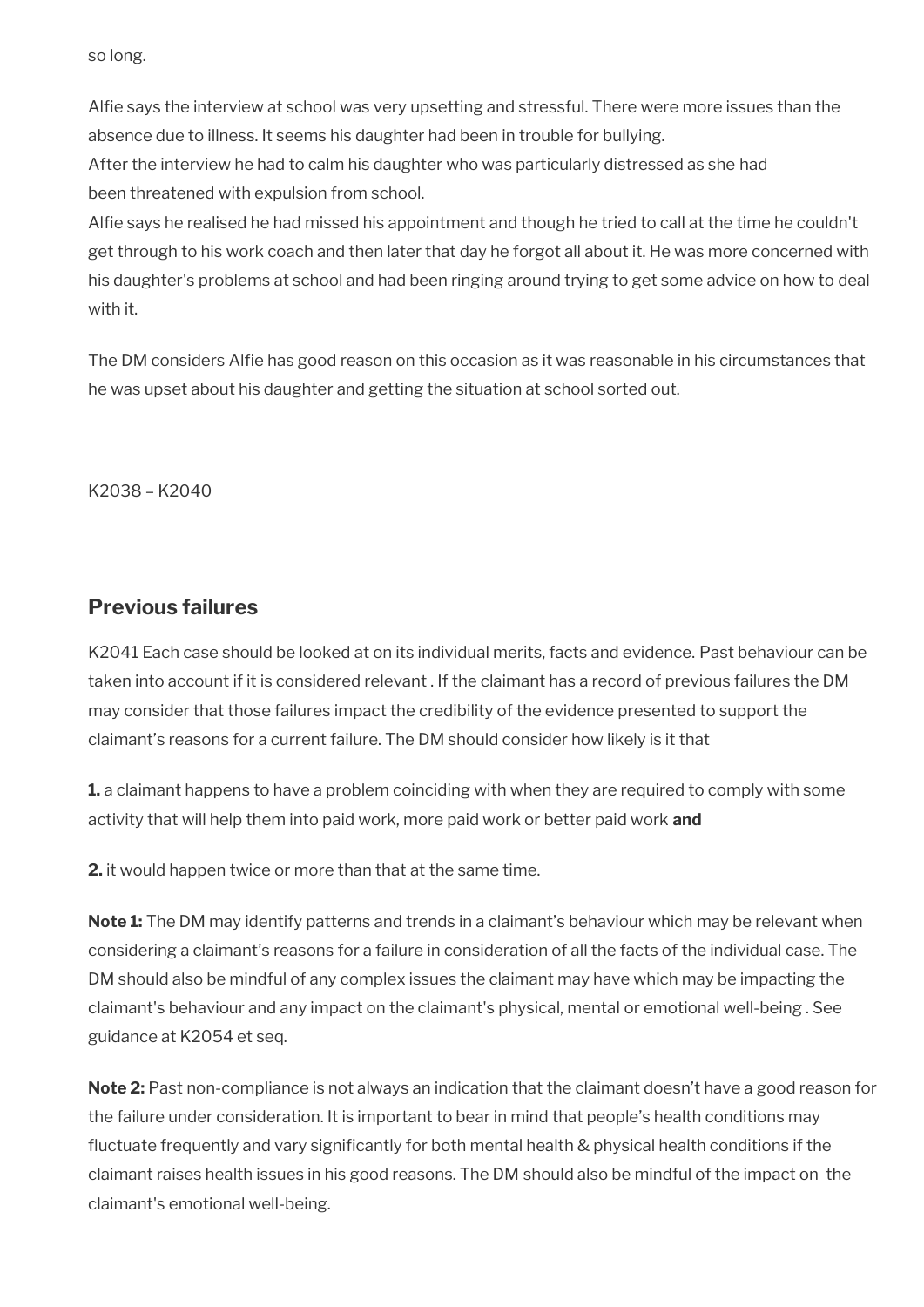### **Example 1**

Alpa fails to attend his normal work search interview at the Jobcentre on 31.10.17. He has a history of several previous non compliance attending interviews.

Alpa rings his work coach on 1.11.17 and explains he started with severe stomach pains and vomiting during the evening of 30.10.17.

He has no previous recorded history of a stomach related condition.

He says he was still in pain and being sick at the time of the Jobcentre appointment and was unable to leave the house. He says he didn't think about his jobcentre appointment at the time, he had been awake all night being sick and in pain and was really worried about this. He was trying to speak to his doctor to see if he should go there or to hospital.

He was also concerned he would run out of credit on his mobile phone.

When he eventually got through to his local surgery he was advised to go to A&E as there were no appointments available to see his own doctor on that day.

He contacted a friend to drive him to A&E where he was given pain medication and an ultrasound scan. He was told to rest for a couple of days and avoid certain foods, and advised to see his GP after 48 hours if the condition persisted.

Alpa tells the work coach he does not have any documentary evidence of his A & E visit but says his friend who drove him to A & E could vouch for him if required. The hospital should have sent notes of his visit to his GP but his GP would charge him for a letter to confirm this.

He does however have the medication that was given to him at the hospital and he can show a text confirmation of the appointment he has made to see his GP on 2.11.17.

The DM accepts on the balance of probabilities Alpa has good reason for his failure to attend. There is no contradictory evidence that does not lend support to the credibility or plausibility of Alpa's account of events. He can provide confirmation of the prescribed medication and a follow up appointment with his GP if necessary. If required confirmation of events could be sought from the hospital, his doctor or his friend.

### **Example 2**

Mona is a 37 year old female claiming UC and she fails to attend an interview with her work coach.

Her reasons for the failure are that the day before the interview she had suffered a miscarriage. Mona has a history of several previous failures to attend interviews at the Jobcentre. The DM disregards the previous failures and decides Mona has good reason for the failure and asks the work coach to consider temporary easements of her work related requirements.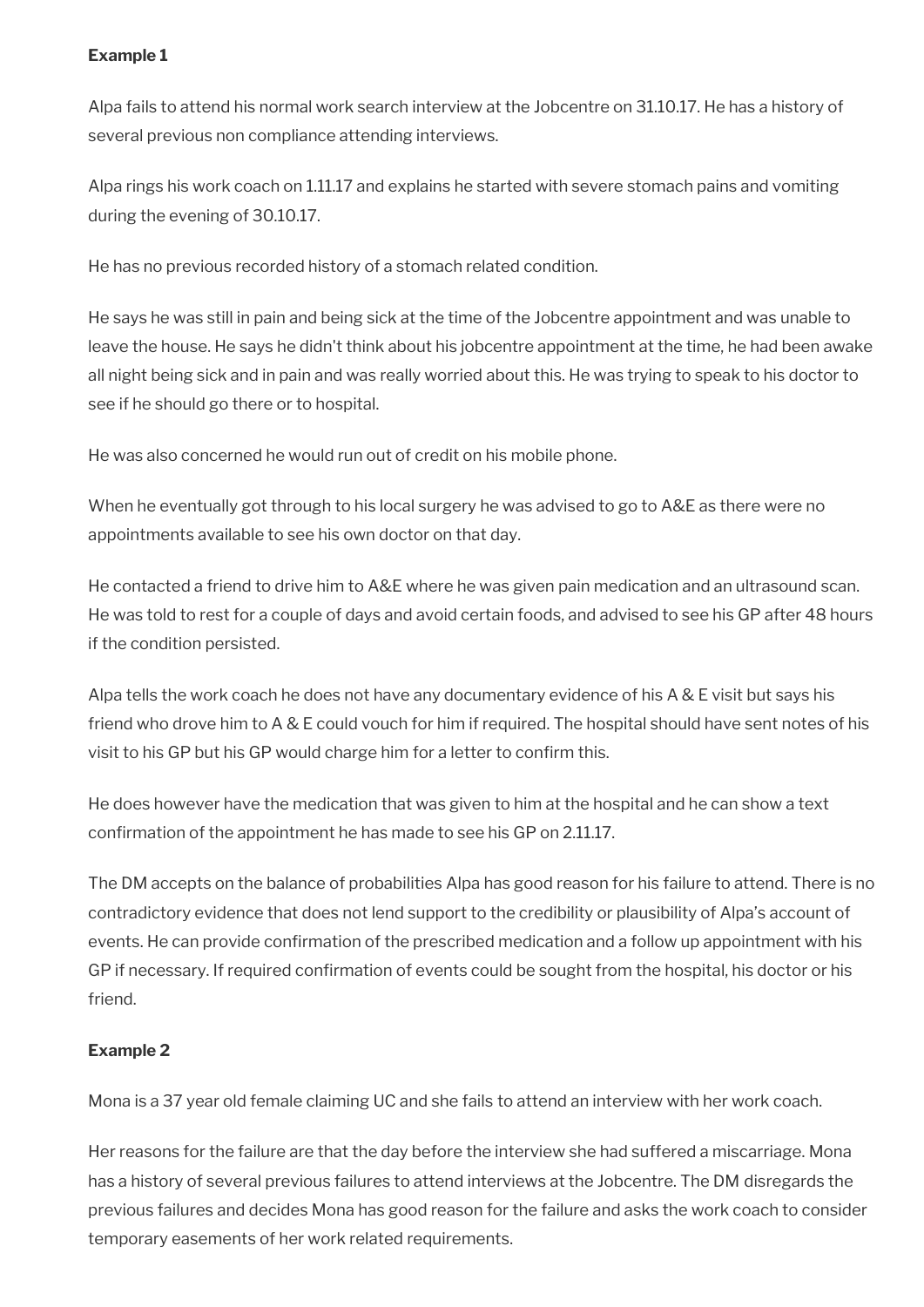#### **Example 3**

Loki is 21 years old. He has been in receipt of UC for 12 months. He fails to attend an interview with his work coach. His normal interview time is 10 am each Tuesday. Over the last four weeks he has failed to attend his interview and gives his reasons as 'at a funeral'. This is the fourth time he has said he has been at a close family funeral at 10am on consecutive Tuesdays.

The DM considers a pattern of behaviour is developing and it is highly improbable that this young man is at a family funeral every Tuesday at 10am. The DM considers contacting Loki by telephone to seek further evidence to see if there are other underlying reasons Loki is not engaging with his work coach as required before considering a sanction. His past failures and reasons are a trigger to make further enquiries.

#### **Example 4**

Hilda is 47 years old and has been claiming UC for 3 months following being made redundant. On her claimant history she has a note that she has suffered anxiety and depression in the past. For the last 3 months she has a full compliance history.

Hilda suddenly starts to fail to attend her work search reviews with her work coach and has several failures and given various reasons why she hasn't attended as required. She fails to attend again. The DM phones Hilda to ask why she has suddenly begun not attending and engaging with her work coach as required. Hilda explains she lost her son in a tragic accident 5 years ago and this time of the year is a very difficult time for her around the anniversary of her son's death. She has just made up any excuse to avoid coming to the office as she is feeling down and overwhelmed with the sadness. She cannot face up to coming in to the office at the moment. This is compounded by her uncertainty for her future as she is worried about not having a job and being able to get one.

The DM decides Hilda has good reason for the failure. Hilda's mental health at this current time is impacting her ability to take part in her interviews with the work coach and do her normal work search which is reasonable in her circumstances. The DM advises Hilda to talk to her GP and seek medical help for her current low mood and says she will turn off her conditionality requirements and phone her again in a month's time to assess the situation again.

K2039 – K2045

#### <span id="page-24-0"></span>**Work experience**

K2046 Participation in a work experience opportunity as part of a mandatory employment scheme will be voluntary and claimants who leave or lose a place on such a placement will be treated as having good reason unless they lose the place through gross misconduct. For guidance on work experience and what constitutes gross misconduct see ADM Chapter K5 (Low -level sanctions).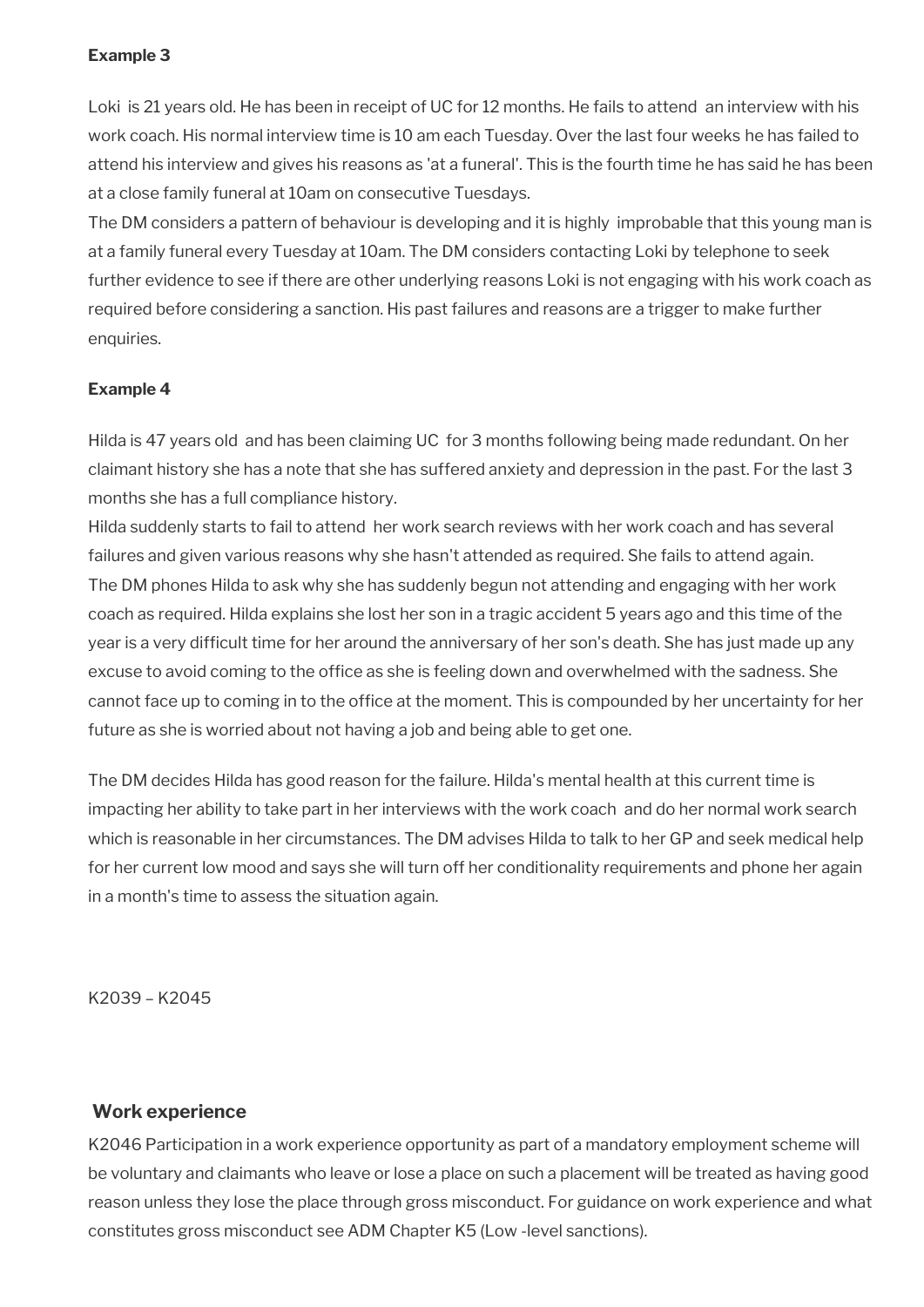K2047 – K2050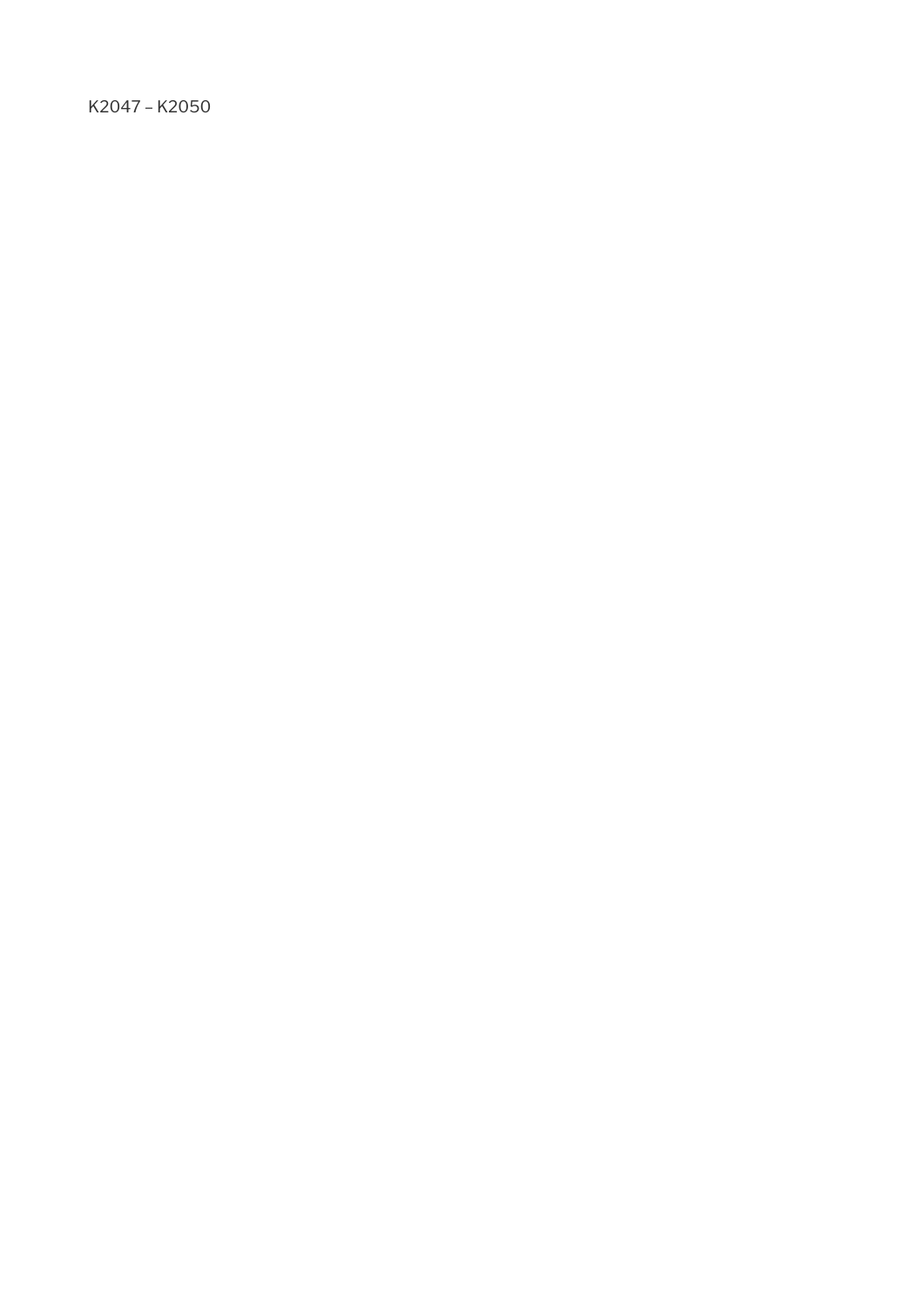# **Specific examples which may be good reason K2051 - K2114**

[Complex needs](#page-28-0) K2054 - K2060

[Victims of domestic violence](#page-33-0) K2061 - K2064

[Child in distress](#page-35-0) K2605 - K2070

[Mental health](#page-36-0) K2071 - K2080

Victims of harassment and/or bullying \_K2081 - K2090

[Disadvantage \(Homelessness, Disability, Learning difficulties, poor literacy or numeracy, Substance,](#page-41-0)  [drug or alcohol abuse\)](#page-41-0)

K2091 - K2110

[Domestic situations](#page-47-0) K2111 - K2114

K2051 Examples of a claimant's circumstances which may be treated as contributing to good reason for a failure include those who

- **1.** are victims of domestic violence (see K2061)
- **2.** have mental health conditions or disorders (see K2071)
- **3.** are victims of bullying or harassment (see K2081)
- **4.** are disadvantaged, e.g. the claimant
	- **4.1** is homeless (see K2091)
	- **4.2** has a disability (see K2101)
	- **4.3** has learning difficulties (see K2103)
- **5.** have domestic emergencies (see K2111)
- **6.** there will be
	- **6.1** a significant harm to health (see K2116) **or**
	- **6.2** unreasonable physical or mental stress **or**
	- **6.3** a risk to the health and safety of the claimant or that of others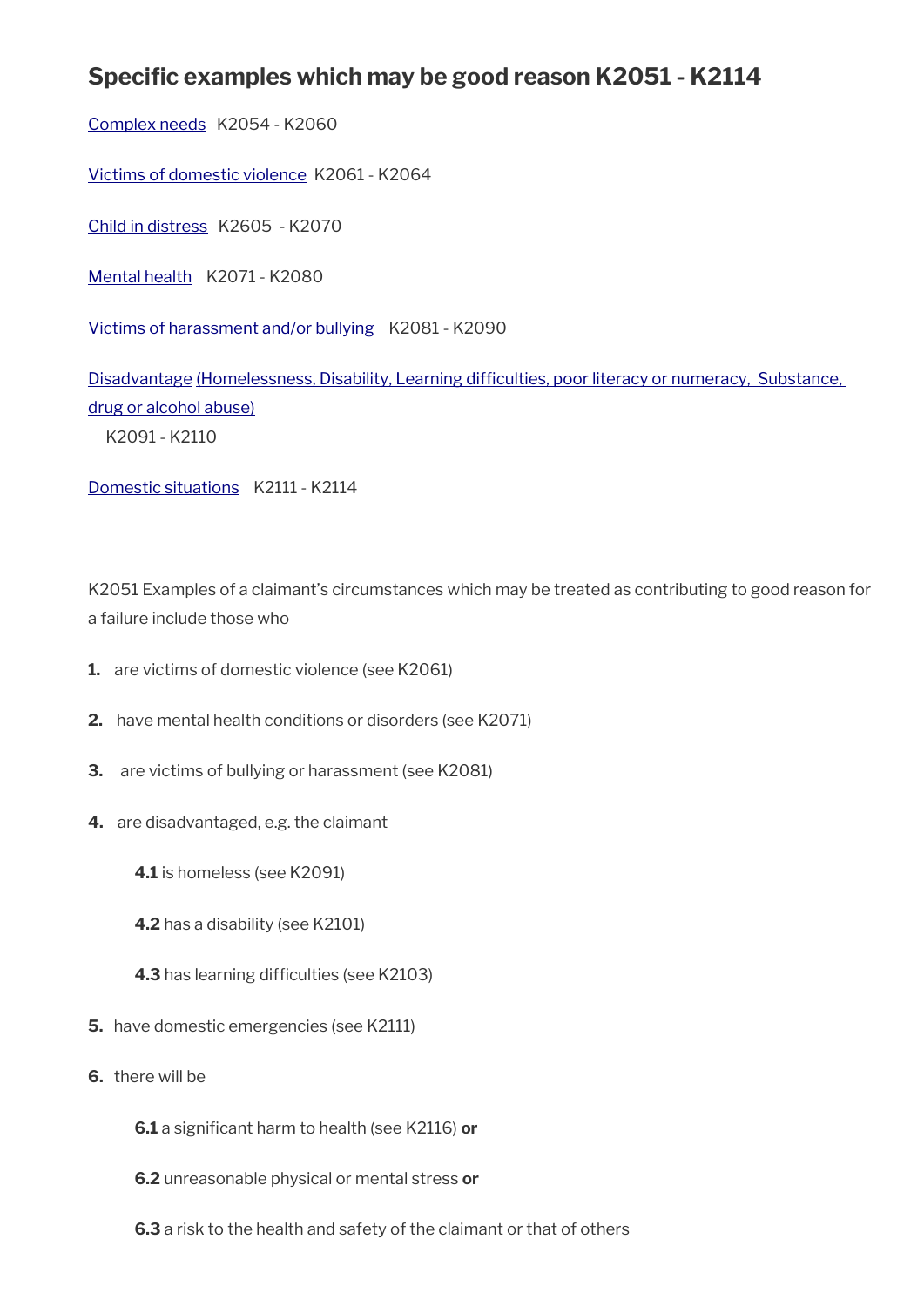**7.** have a sincere religious or conscientious objection (see K2131)

**8.** have caring responsibilities (see K2140)

**9.** have certain temporary circumstances (see K2146)

**10.** have complex needs (see K2054)

.

**11.** have a child affected by death or violence (see K2065).

**12.** have certain circumstances particular to a failure to comply with a requirement to take up or apply for paid work (see K2151 – K2220)

**13.** have certain circumstance particular to leaving or loosing paid work voluntarily (see K2221 – K2298)

14. have certain circumstances particular to failures to participate in an interview relating to a workrelated requirement (see K2301)

**15.** have suffered the consequences of adverse conditions that have affected their ability to meet work -related requirements. For example; fire, flood, pestilence or pandemic, including coronavirus (see K2381).

**Note:** This list is not exhaustive and each case should be considered on the individual circumstances and merits.

K2052 In all cases the DM should consider all the individual circumstances of the case when considering whether the claimant can show good reason. The consideration of good reason and whether a sanction is appropriate for any failure to comply are only relevant

**1.** after any prescribed easement to a work-related requirement has been considered<sup>1</sup>or

**2.** where any easement as per **1.** is no longer applicable **or**

**3.** where it is considered unreasonable to expect the claimant to comply with current conditionality requirements due to personal circumstances (i.e. the claimant has complex needs or is dealing with a personal crisis) and a discretionary easement would apply.

**Note:** See ADM Chapter J2 and J3 for guidance on conditionality groups, easements and work-related requirements.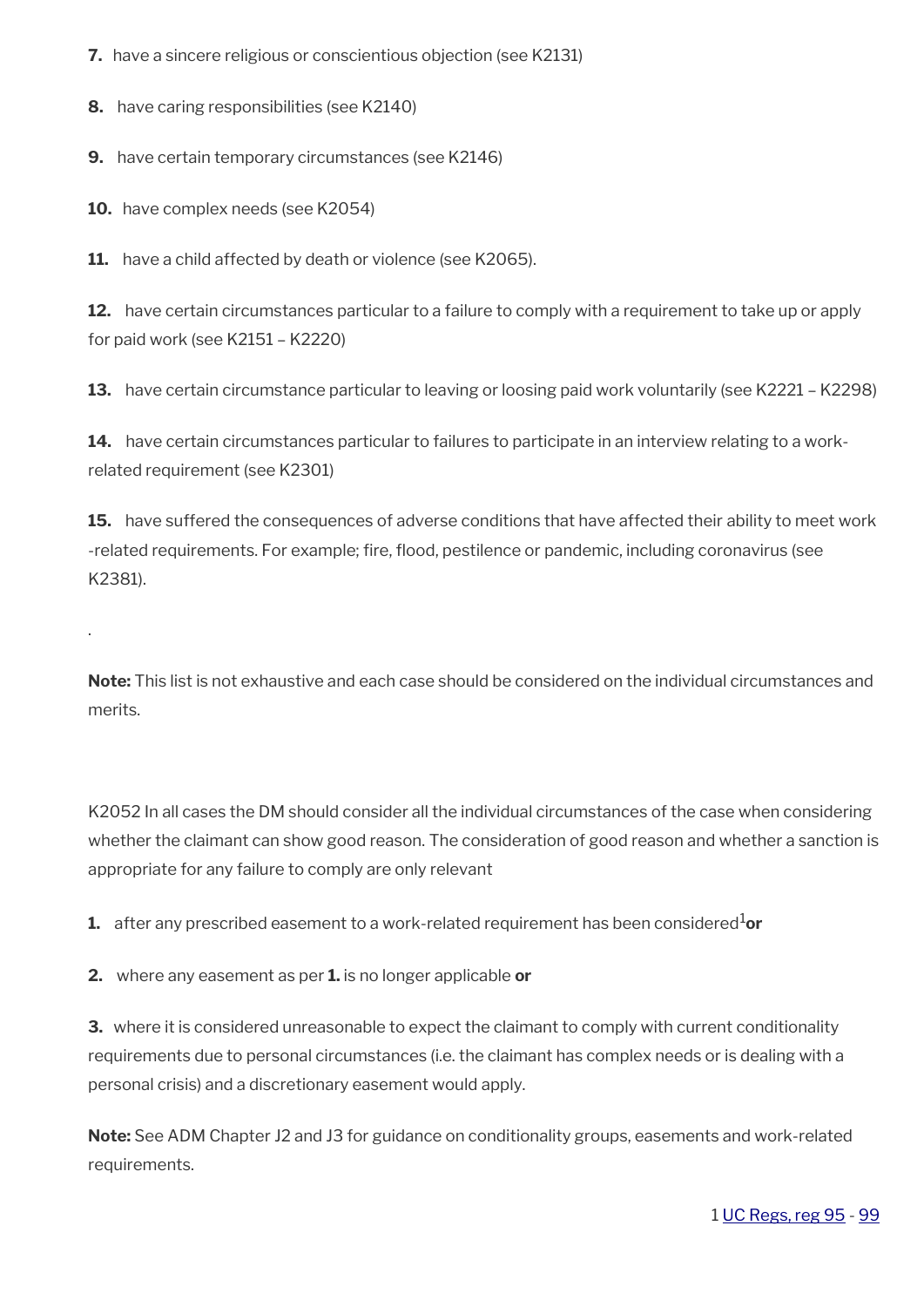## <span id="page-28-0"></span>**Complex needs**

K2053 Advisers should normally have taken all the claimant's circumstances into account when setting work-related requirements. This includes any problems with literacy, numeracy or language problems, domestic situations, emergencies or changes to a claimant's personal circumstances. Complex needs can happen unexpectedly at any time and often the truth of the claimant's situation is not fully revealed until they are faced with a financial penalty and the case has been referred to the DM to consider a sanction (see K2056).

**Note 1:** Advisers should work with claimants to identify tasks that are appropriate to the claimant's situation that are reasonable and achievable and at any time can apply a discretionary easement of the claimant's conditionality requirements for a temporary period if they feel it would be unreasonable to expect the claimant to comply due to personal circumstances (see further guidance at K2054).

**Note 2:** If claimants feel they are being asked to do things they consider unreasonable in their individual circumstances they can ask for a review of their Claimant Commitment at any time. See further guidance in ADM Chapter J1.

K2054 Claimant's with complex needs may need additional support as their ability to undertake workrelated activity could be disrupted for a period of time. Complex needs means the claimant is experiencing some difficult life event or personal circumstances that means it would be unreasonable to expect them to meet their current work-related requirements. In such cases the work coach can 'turn off' conditionality requirements where

**1.** needs are recognised as requiring a specific easement (for example domestic violence) which is prescribed for in legislation1**or**

**2.** a discretionary easement can be applied as it is considered unreasonable to expect the claimant to complete their requirements for a temporary period of time.

**Note:** The DM should be mindful that because a claimant's circumstances can change, a requirement that was reasonable at the time they entered into their claimant commitment may no longer be reasonable at the time they failed to comply with a specific requirement.

#### 1 [UC Regs, reg 95](https://www.legislation.gov.uk/uksi/2013/376/regulation/95) - [99](https://www.legislation.gov.uk/uksi/2013/376/regulation/99)

K2055 Some claimants may readily disclose complex needs, however, other claimants may be unwilling to reveal that they are experiencing difficult life events or personal situations. Indeed they may not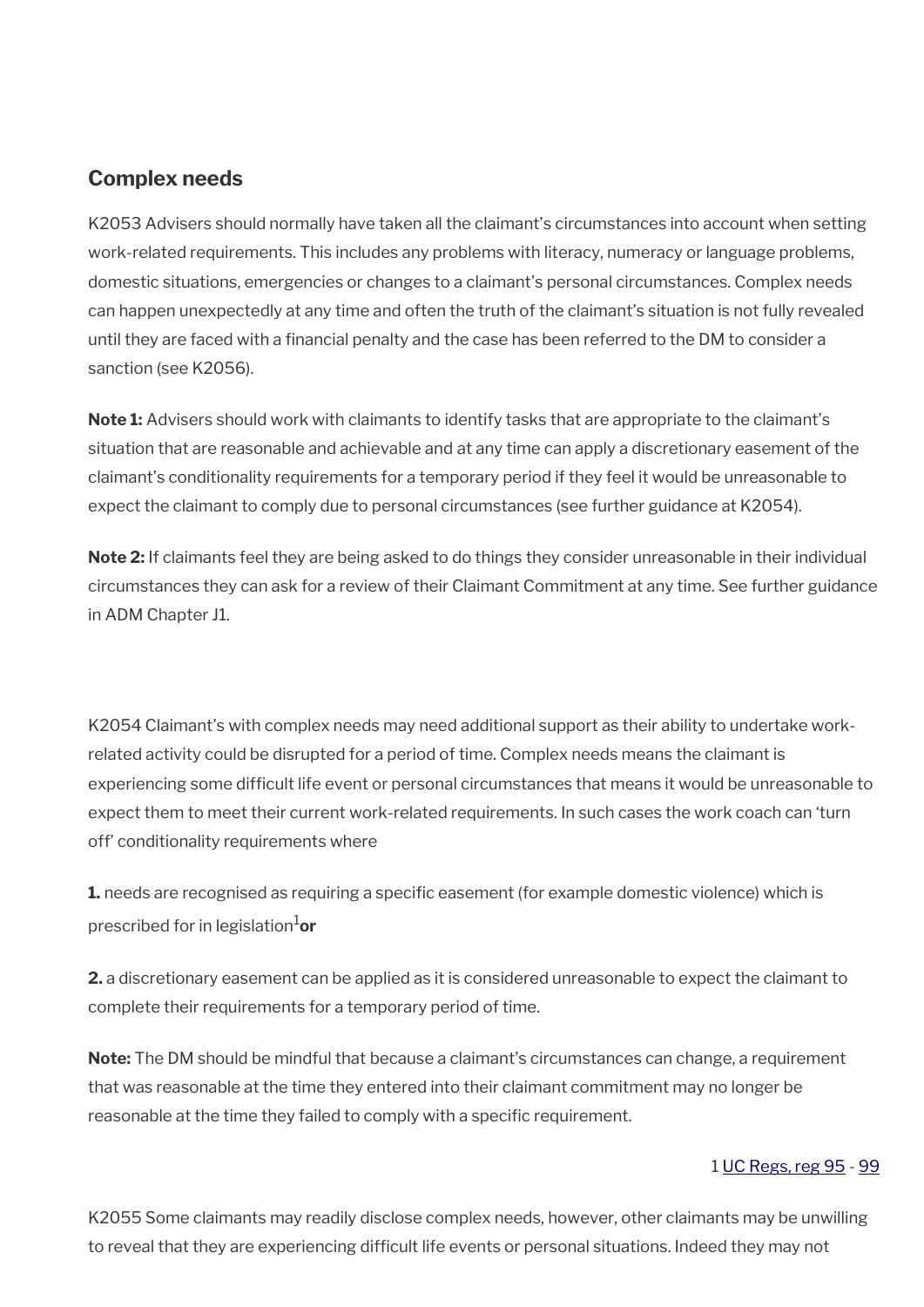realise that they have complex needs. However it is important that the DM treats each situation uniquely, considering

**1.** what the claimant can and cannot reasonably do to meet their conditionality **and**

**2.** whether their requirements need tailoring to reflect their current circumstances for a temporary period.

K2056 It may not be until the claimant fails to comply with a requirement and faces a sanction that they actually disclose the personal difficulties they are facing. Disclosure is often dependant on the sensitive nature or the complexity of the issue(s) and the vulnerability of the individual claimant. Some claimants fear being stigmatised because of their complex needs and each claimant deals with their circumstances and crisis differently.

K2057 If the case is passed to the DM to consider a sanction and from the evidence it appears it is unreasonable to expect the claimant to meet their conditionality requirements, the DM should apply good reason to the failure and return the case to the advisor to consider 'turning off' conditionality for a

**1.** short, medium or long period of time **or** 

**2.** for recurring periods

depending upon the claimant's individual needs.

K2058 A complex need situation can occur unexpectedly at anytime and a claimant can have one or more situations of complex needs at the same time. Examples of some complex needs situations are

**1.** a sudden illness

**2.** emergency/necessary care for a dependant child

- **3.** temporary homelessness
- **4.** a break up of the family
- **5.** a victim of harassment or bullying
- **6.** substance, drug or alcohol addiction
- **7.** mental health issues (e.g. low self confidence and self esteem, anxiety state or depression)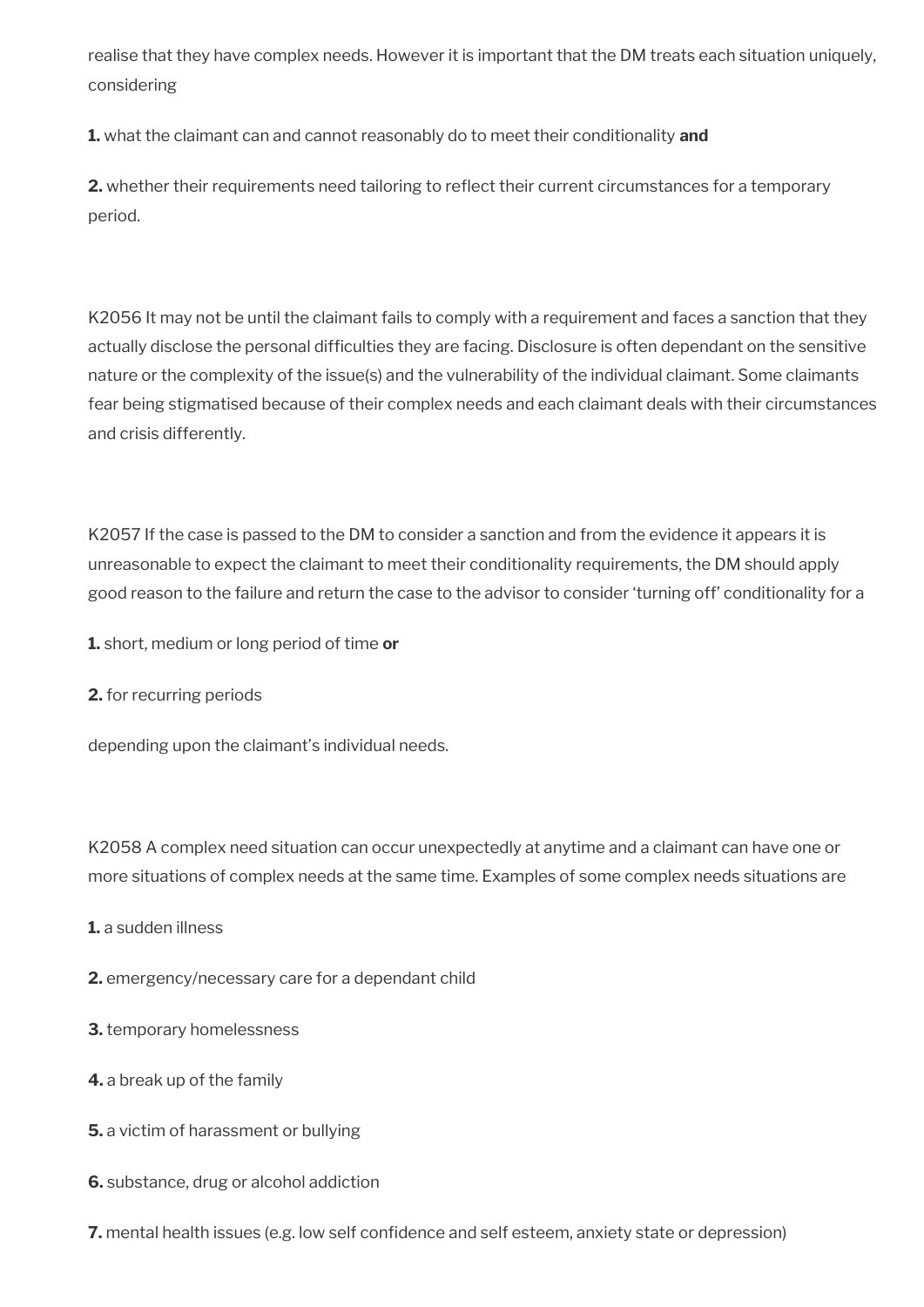**8.** care leavers

**9.** language or cultural barriers

**10.** bereavement

**11.** violence

**12.** ex offenders or criminals

**13.** declaration of suicide attempt or self harm

**14.** discrimination (e.g. race, colour, religion, sexual orientation, gender etc)

**15**. a victim of slavery or human trafficking.

This list is not exhaustive it is for the DM to consider all the individual facts and circumstances and personal situation of the claimant.

#### **Example 1**

Marjory claims UC as a single person in February 2017. She is placed in the AWRR conditionality group. She fails to attend a work search review with her work coach on 9.3.17.

In her good reasons Marjory explains she left her home in February which she shared with her partner due to being a victim of domestic violence.

She was a housewife with no children.

She has been staying with a friend on her settee as she has nowhere else to live but her friend has asked her to move out at the end of the month as she is getting in the way and it could only ever be a temporary arrangement.

Marjory does not have any personal income or savings of her own as she was totally dependent on her partner and his wage.

She has no qualifications or recent employment skills because she was a full time housewife for over 5 years.

Marjory's friend helped her make an online Universal Credit claim.

Marjory says she is extremely anxious and frightened for the future as she feels she'll have to move back in with her ex-partner or she will be homeless. Her partner was physically abusive and she has suffered black eyes, bruising and even broken bones due to his violence over the past five years. She left him in February following a particular violent attack when she suffered black eyes and a broken nose.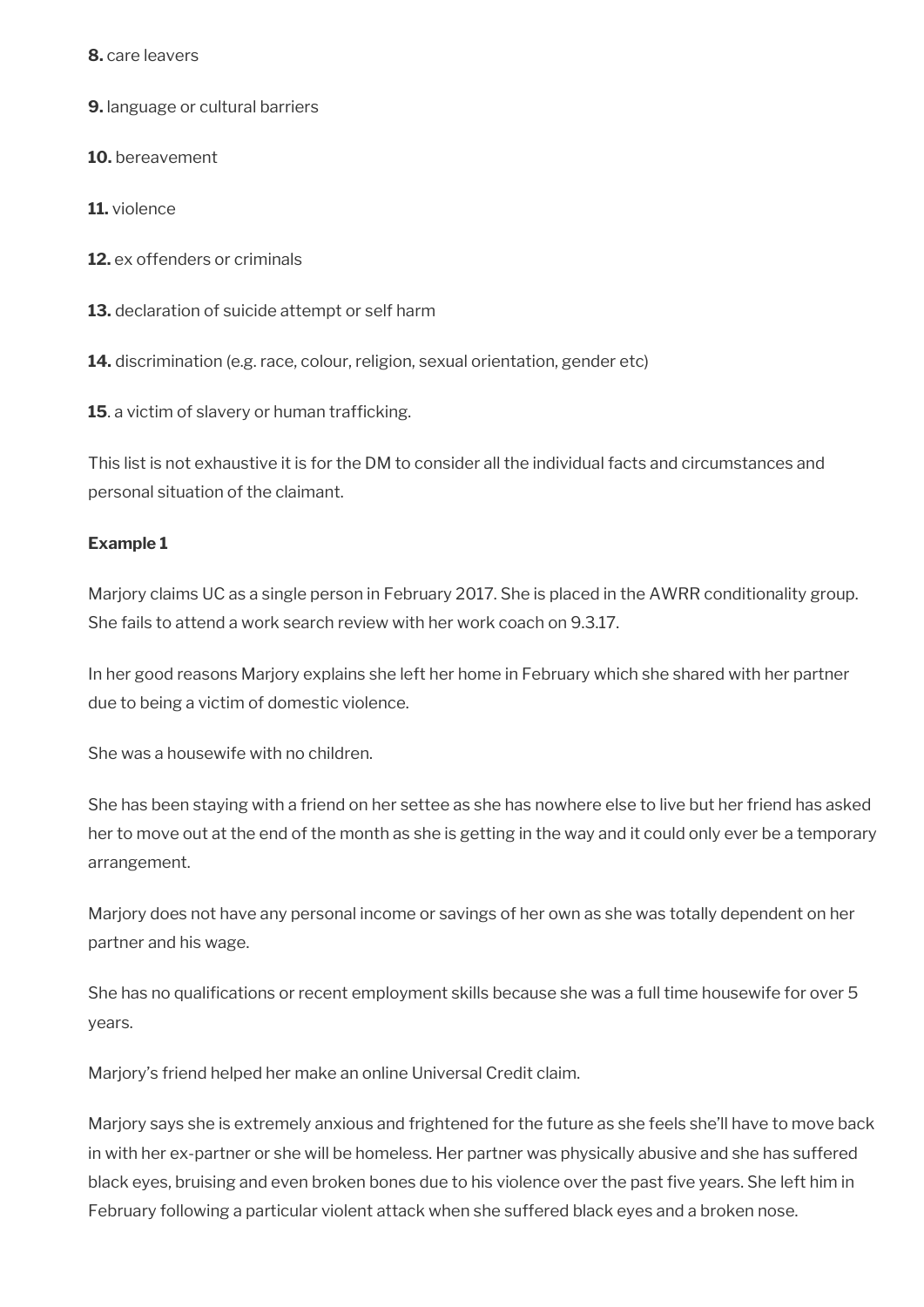Marjory has no family in the area to turn to but her friend offered her a temporary solution to get away from her partner. She is struggling emotionally and finding it hard to cope being independent and is worried about her future.

She says she was so overwhelmed by the enormity of her current situation when her friend said she had to leave at the end of the month she couldn't face attending her work search interview and went into panic. With no skills or qualifications she cannot see how she could possibly find a job and doesn't know where to start or how to search for a place to live.

Marjory's confidence and self-esteem are very low; she is feeling despondent and has even contemplated suicide.

She says she did not mention any of this on her claim form as she was ashamed but she cannot afford for her UC to be sanctioned as she has no other form of income.

The DM decides Marjory has good reason for the failure on 9.3.17 and considers that Marjory has so many complex issues to cope with at present that an easement of her work search and availability requirements would be appropriate to give her time to focus on finding suitable accommodation, to make financial arrangements and to attend any counselling support. The case is returned to the work coach to apply an easement of Marjory's current work related requirements.

Marjory is given details of specific websites and phone numbers which could be helpful to her (e.g. The National Domestic Violence Helpline and RESPECT). Marjory's easement would start on the date she disclosed her needs and continue as long as she provides evidence of her continued need. This could be evidence, for example, that she has made contact with the appropriate helplines and made some progress in looking to secure alternative accommodation as a first step.

Also see the example at K2144.

#### **Example 2**

Cameron claims UC as a single person in December 2017. He is 24 years old and is placed in the AWRR conditionality group. He lives with his brother in a flat. His brother works full time.

He fails to attend a work focused interview with his work coach on 16.5.18. In his good reasons Cameron says he forgot about his appointment. He says he had suffered an epileptic seizure the day before.

The DM looks at Cameron's compliance record and sees that he has failed to attend appointments on 3 other occasions in the last few months and there seems to be a pattern emerging with his reasons that follow a period of epileptic seizures.

The DM asks Cameron to provide further evidence of his condition and how it affects him.

Cameron explains that his condition is such that the seizures cause him to be forgetful, confused and lose coordination and require him to have a couple of days to recuperate afterwards. He says he cannot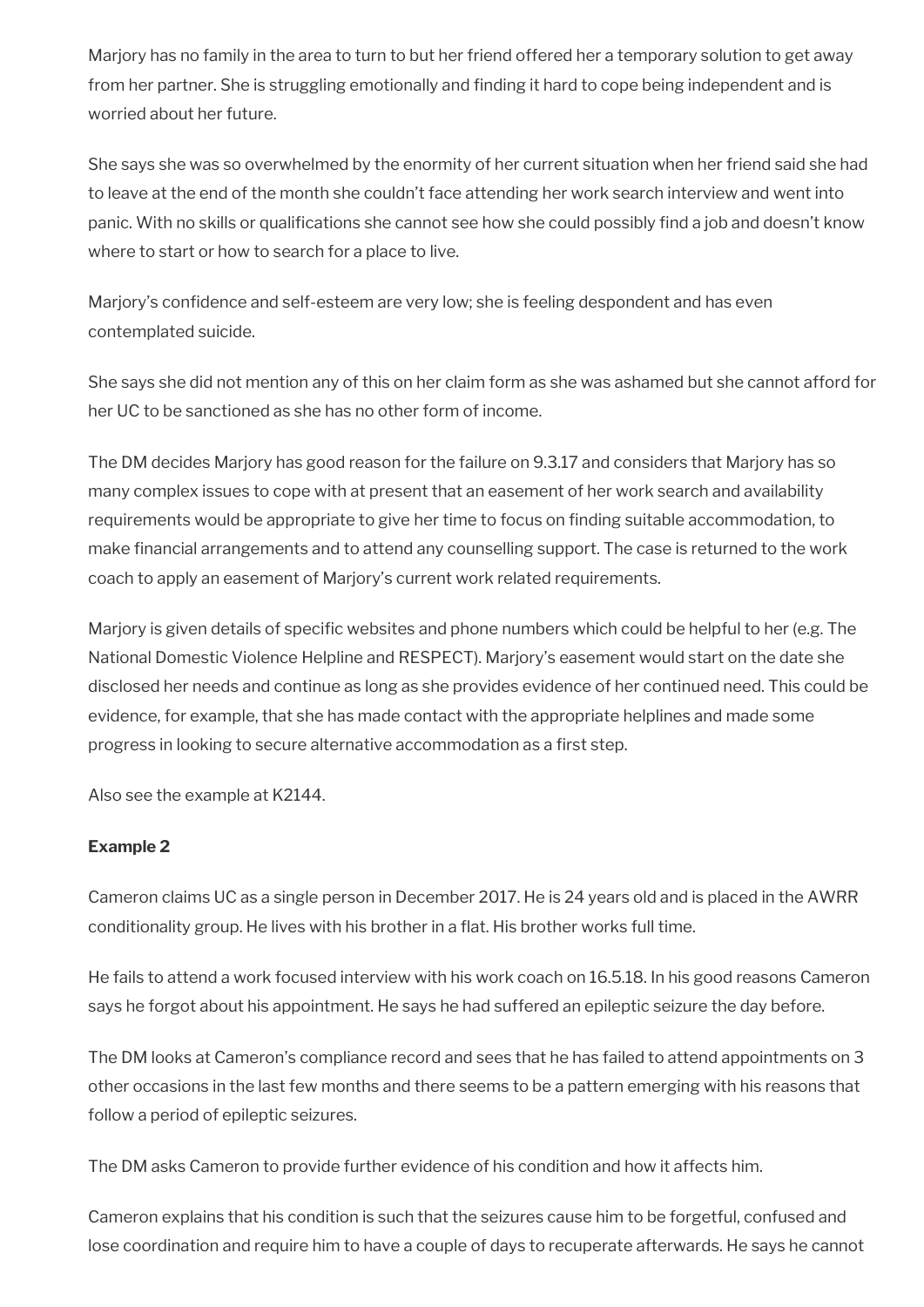provide medical evidence for that particular day (16.5.18) as he did not seek medical attention on that day. Indeed it is not always necessary for him to seek medical attention after a seizure.

He further explains that he started having seizures about three years ago. He didn't actually know they were seizures at first as he didn't always lose consciousness. They kept happening and slowly got more frequent and then he started having tonic–clonic seizures, where he loses consciousness and convulses and his brother found him dazed and confused on the bathroom floor with a badly bruised head. He further explains that he is still quite new to epilepsy as a condition and recognising the symptoms.

He states he had to leave his previous job as a retail assistant because the seizures became so bad and frequent his employer asked him to leave as it was upsetting other members of staff and customers. He says the condition is incredibly frustrating and upsetting and is often misunderstood and stigmatised. He has been the victim of harassment and discrimination because of his condition and he does suffer bouts of very low self-esteem and confidence following a particularly bad bout of seizures.

The week of the most current failure he says he had loads of seizures, a lot of clusters of seizures and he had been in what they call 'status epilepticus' - a seizure that just won't stop. He had to attend hospital twice and stayed in overnight for observation. He can provide medical evidence of his hospital visits and a letter from his GP confirming his condition and current medication. He also can show he made a follow up appointment to see his GP the following week and if needs be his brother could provide evidence of how Cameron's seizures affect him afterwards.

He provides a leaflet from 'Epilepsy Action' which explains how epilepsy can affect individual sufferers and the challenges and discrimination they face including the impact on mental health.

The DM considers it was reasonable for Cameron to have missed his appointment and decides he can show good reason for the failure on 16.5.18. Although forgetting an appointment is not in itself a good reason (see guidance at **Note 2.** K2022), Cameron's forgetting the appointment was impacted by his medical condition, i.e. following a three day episode of seizures, and so was reasonable in his particular circumstances.

Cameron has complex needs and the case is returned to the work coach to consider applying an easement of his work-related requirements for recurring periods to take account of his epileptic episodes and medical condition and how that affects him when they occur.

The work coach can also help Cameron by referring him to a local epilepsy support group to learn more about how to cope and live independently with his condition and put in place some actions to try to help prompt him of any responsibilities he has to meet after episodes occur to try and avoid failures recurring in the future.

#### **Example 3**

Bryana claims UC as a 23 year old single parent. Her dependant son is under 1 years old and she is placed in the NWRR conditionality group.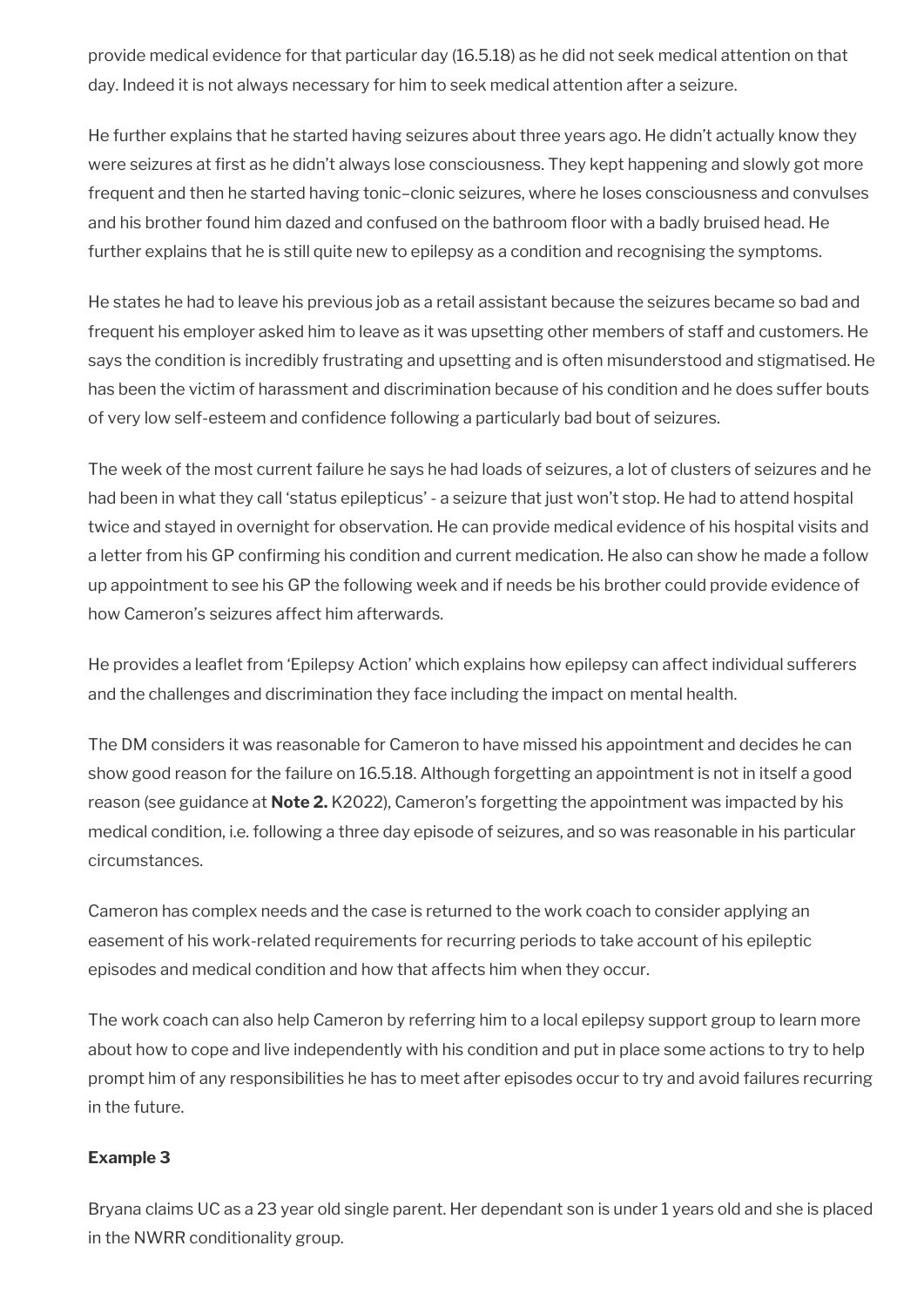On 15.4.18 her child reaches age one and she is invited in to an interview with her work coach with a view to setting new work-related requirements and agreeing a new Claimant Commitment.

Bryana fails to attend the interview and does not make contact to provide any reasons for the failure and a lowest-level sanction is imposed.

Bryana phones the work coach extremely distressed when she realises payment of her personal allowance has stopped. She tells the work coach she didn't realise that when her son reached one year old she had to start looking for work, she was under the impression she didn't have to look for work until he was at school and so she ignored the letter about the interview.

Bryana also states she suffers from anxiety and depression. She has been self-harming since she was 11 years old and has recurring suicidal thoughts. She doesn't know how she can face the future if her benefit is stopped with a young child and her mental health issues. She has also been suffering from gastric problems and chronic back pain for which she is visiting her GP and has recently been diagnosed as kidney disease. Although she is in regular phone contact with her parents they do not live nearby to her as she relocated to be with her now ex-partner. She feels quite isolated and despondent now as she has lost contact with a lot of her social circle since she got pregnant and had the baby and split up with her partner.

Bryana has suffered months of financial and health worries since and cannot see a way forward if she is also pressurised to find work. She requests a reconsideration of the sanction decision.

Bryana has complex needs. The risk of losing her benefits would significantly affect Bryana's mental health state and physical well-being if she is pressurised into looking for work with a young child, a history of mental health illness and self-harming and the added worry of now coping with kidney disease and her loneliness. The DM considers Bryana had good reason for the failure and reconsiders the decision to sanction. The case is referred back to the work coach to consider an easement of Bryana's work-related requirements due to her current complex needs and to consider additional support that may be available to help Bryana.

K2059 – K2060

## <span id="page-33-0"></span>**Victims of domestic violence**

K2061 Claimants who have been a victim of threatened or actual domestic violence are not required to meet their work-related requirements for up to 13 weeks $^{\rm 1}$ .

**Note:** For the definition of domestic violence and further guidance on work-related requirements see ADM Chapter J3 (Work-related requirements).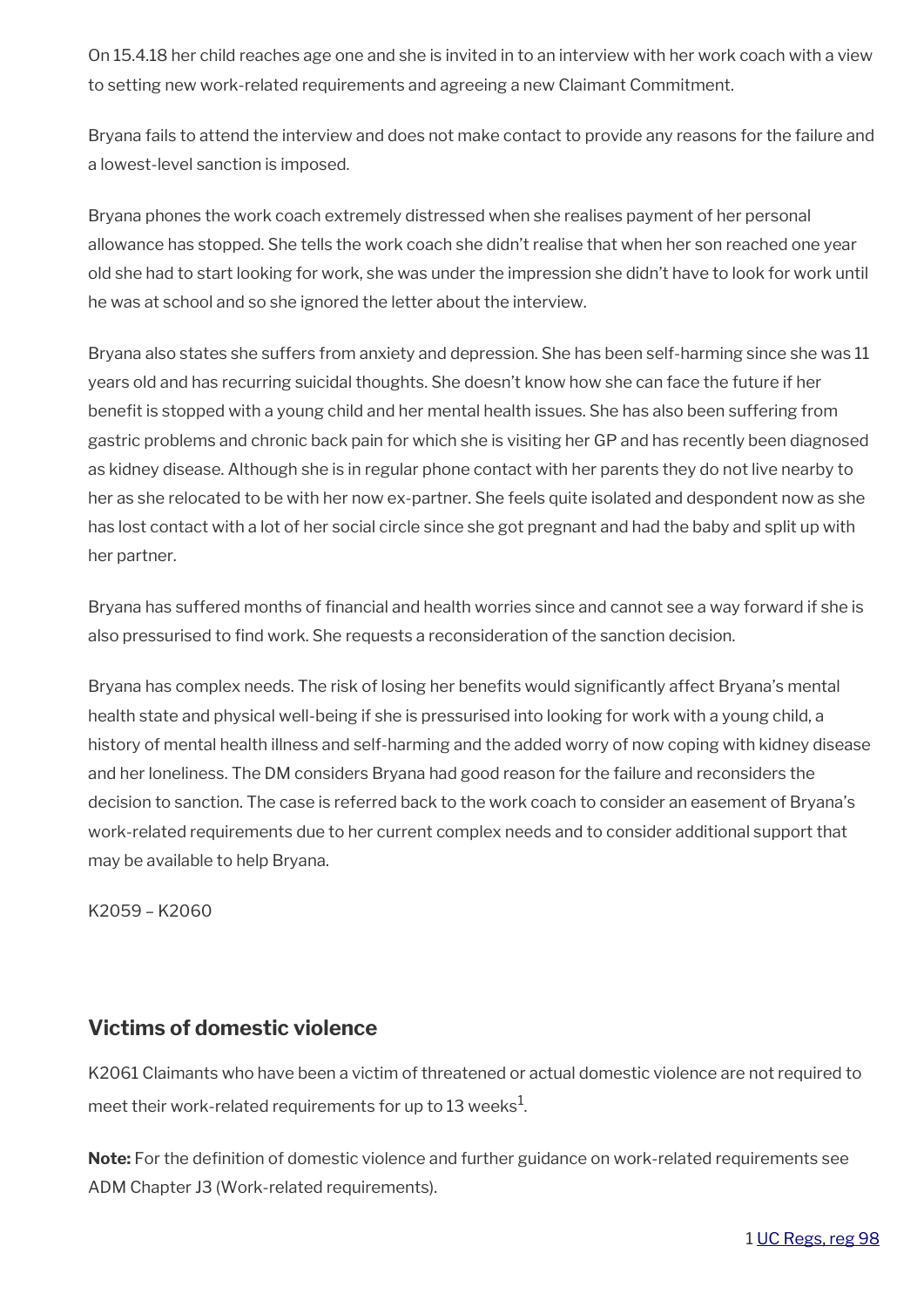K2062 Similarly claimants who are

**1.** forced to leave **or** 

**2.** refuse employment

because of threatened or actual domestic violence from an estranged family member are to be treated as having good reason for so doing. This would be where the claimant notifies JCP or the DM that keeping or taking up a position would represent a risk to their safety because, for example:

**1.** the estranged spouse, partner, or family member would know where they work and could inflict harm on them **or**

**1.1** resides

**1.2** works **or**

**1.3** habitually travels to or visits

**2.** taking up or retaining a job would be likely to expose the claimant to the area or place their estranged family member with the risk that harm could be inflicted on the claimant.

**Note:** This list is not exhaustive. Other conditions might also apply that would put the claimant at risk. The DM should consider each case on the individual facts and circumstances.

K2064 Where a claimant no longer satisfies the exemption in work-related requirements they may qualify as having good reason if

**1.** they are not living with the family member who inflicted or threatened violence

**2.** the threatened or actual domestic violence falls within the definition in relevant legislation<sup>1</sup>

**3.** the person threatening or inflicting that violence or abuse is a family member within the definition in relevant legislation<sup>2</sup>

**4.** the claimant can provide evidence, or consents to validation, that they have reported the threat or actual violence to the police, healthcare professional, social worker or other official within the definition in relevant legislation<sup>3</sup>

**Note 1:** See ADM Chapter J3 (Work -related requirements) for relevant definitions and further guidance on Domestic Violence.

 $\mathsf{Note\, 2:}$  Where the claimant has exceeded the  $13$  weeks easement allowed in legislation $^4$  for domestic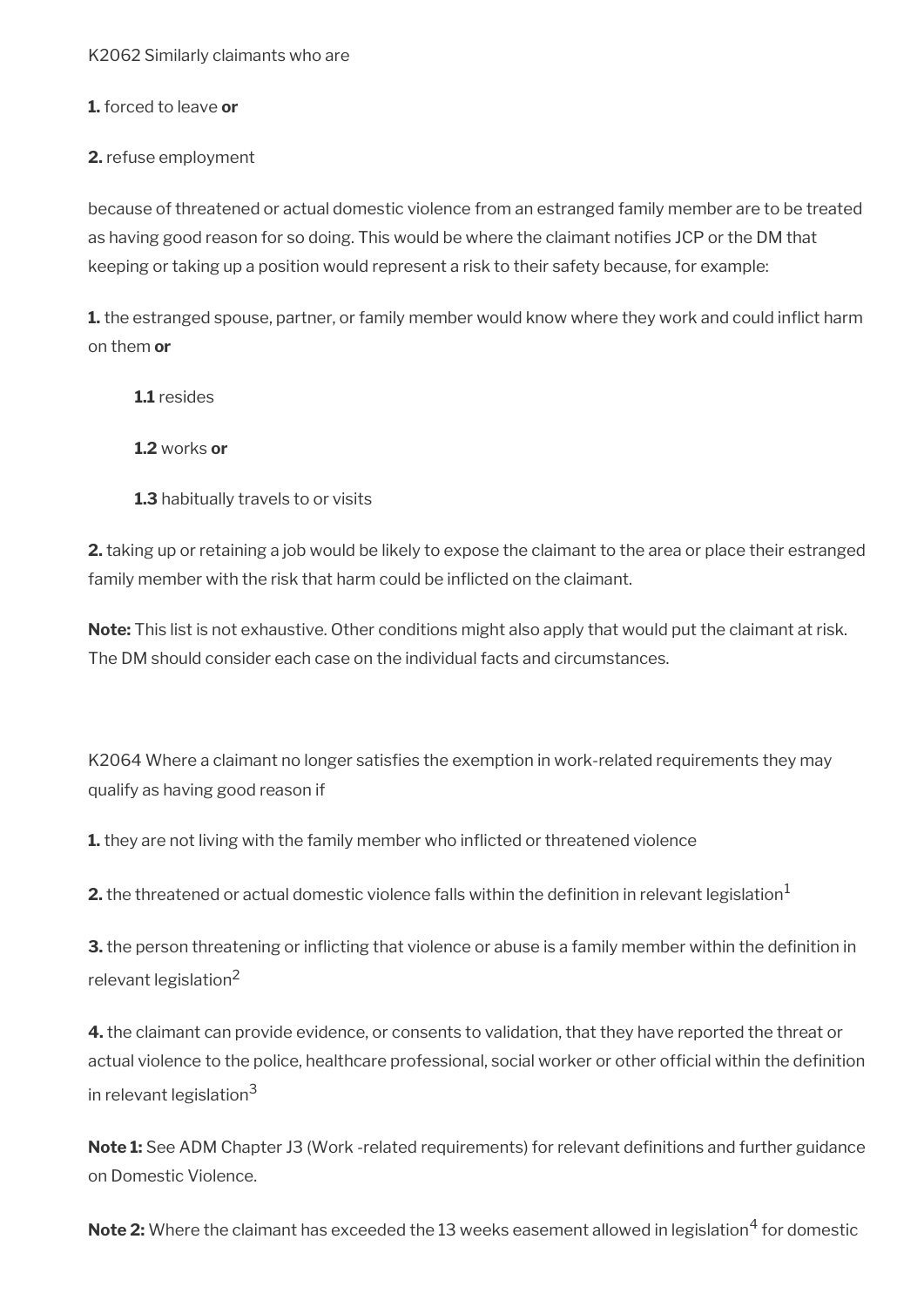violence consideration should be given as to whether a discretionary easement can be applied to 'turn off' conditionality requirements (see K2054), and if an easement is not appropriate the DM should be sensitive to the claimant's individual circumstances and take them into account when considering good reason for any failure to comply with work-related requirements.

#### 1 [UC Regs, reg 98\(4\)](https://www.legislation.gov.uk/uksi/2013/376/regulation/98); 2 [reg 98\(4\)](https://www.legislation.gov.uk/uksi/2013/376/regulation/98); 3 [reg 98\(4\)](https://www.legislation.gov.uk/uksi/2013/376/regulation/98); 4 [reg 98\(1\)\(a\)](https://www.legislation.gov.uk/uksi/2013/376/regulation/98)

#### **Example**

Rebecca has made a claim for UC from 19.8.13. She has recently left the marital home following the breakdown of her marriage. Rebecca left her husband after a period of emotional abuse which culminated in her leaving on 17.8.13. Rebecca notifies the Jobcentre on 22.8.13 that she has been a victim of domestic abuse. The DM treats Rebecca as not being required to meet any work-related requirements for four weeks beginning on 22.8.13.

On 14.11.13 Rebecca fails to apply for a job vacancy notified to her by JCP. She says she refused to apply for the vacancy as it is on the same industrial estate where her ex husband works and she is afraid she may bump into him if she was to work there. The DM determines that Rebecca has good reason for not applying for the vacancy as it could result in a risk to her safety.

#### <span id="page-35-0"></span>**Child in distress**

K2065 Where a claimant fails to comply with a work- related or work-search requirement and it comes to light that there is a child in distress involved, the claimant will have good reason for the failure. This will include circumstances where, for example, the

**1.** parent or other close relative of a child has died **or**

**2.** child has witnessed an incident of violence.

**Note:** For full guidance on children in distress and work-related or work-search requirements see ADM Chapter J3.

K2066 Normally work-related and work-search requirements would be lifted but there may be cases where the advisor is unaware that the claimant has a child in distress and the requirements have not been lifted. If the claimant fails to comply then it may become a good reason consideration. In many cases, claimants do not want to disclose or talk about such personal circumstances and it is only when they fail to comply with a requirement and they are threatened with a sanction that DWP staff become aware of the true circumstances. The DM should accept the claimant had good reason where there is a child in distress.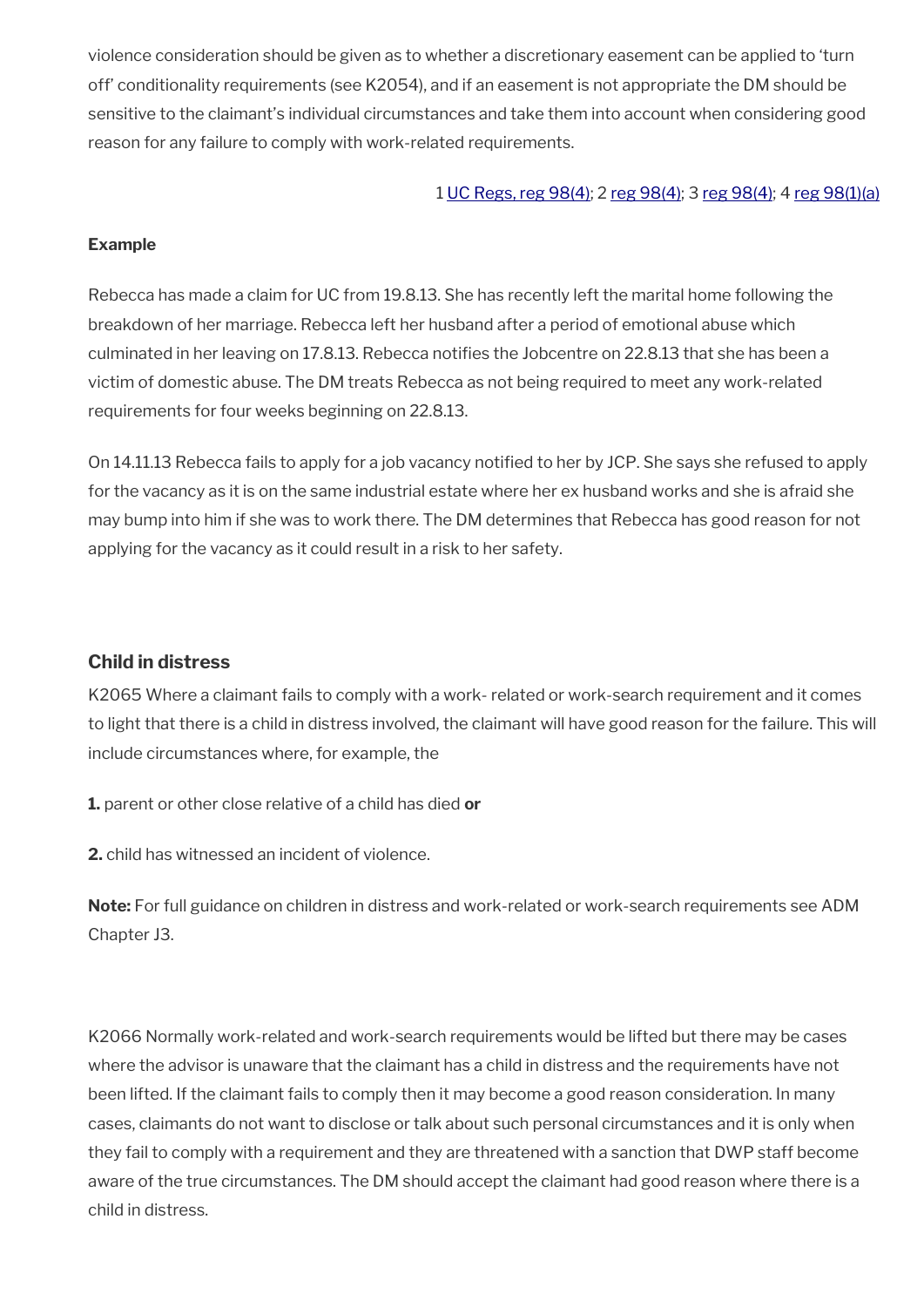## **Example**

Aideen claims UC and lives alone with her 2 children aged 9 and 11. She left the marital home and her alcoholic husband in December 2014. Her normal fortnightly jobsearch review interview is on a Tuesday.

On Tuesday 14.4.15 Aideen fails to turn up to participate in her interview. In response to the request for her reasons Aideen replies to say she did not participate in the interview as she forgot as she had been running around for the past few days trying to sort out a restraining order against her ex husband and counselling for her 2 children in the aftermath of an incident on the previous Sunday. It had all been very stressful and very frightening for her and the children.

On Sunday 12.4.15 her ex husband had turned up drunk at her house with a gun and had held her and her 2 children at gunpoint, threatening to kill them. Her 9 year old daughter, Grace, had been particularly distressed by the incident, she won't eat or sleep, she has had screaming fits and is frightened to go to school for fear of her father turning up again. Aideen states they are all living in fear. Despite police involvement and the incident being resolved without any of them being physically hurt, her husband had only been cautioned for threatening behaviour. He had not been detained or charged with any offence and was back at the marital home only 2 miles away.

The DM considers Aideen has good reason for her failure and refers the case to the advisor to consider an easement of Aideen's work-search requirements for at least one month and then to review the situation.

Also see example at ADM Chapter J3220.

K2067 – K2070

# **Mental health**

K2071 Claimants may have good reason if they fail to comply with a requirement if they were experiencing poor mental health which meant that

**1.** they were not able to comply with a reasonable request **or**

**2.** complying with the request in question would put their mental health at risk **or**

**3.** complying with the request would have put the health of other people at risk.

**Note:** The consideration at **3**. would apply to any situation where the claimant was involved with others, for example their mental health may involve unprovoked violent episodes or may mean they cannot concentrate fully and so could not drive or operate machinery around others or their mental state may be such that spending time with them could result in others feeling stressed.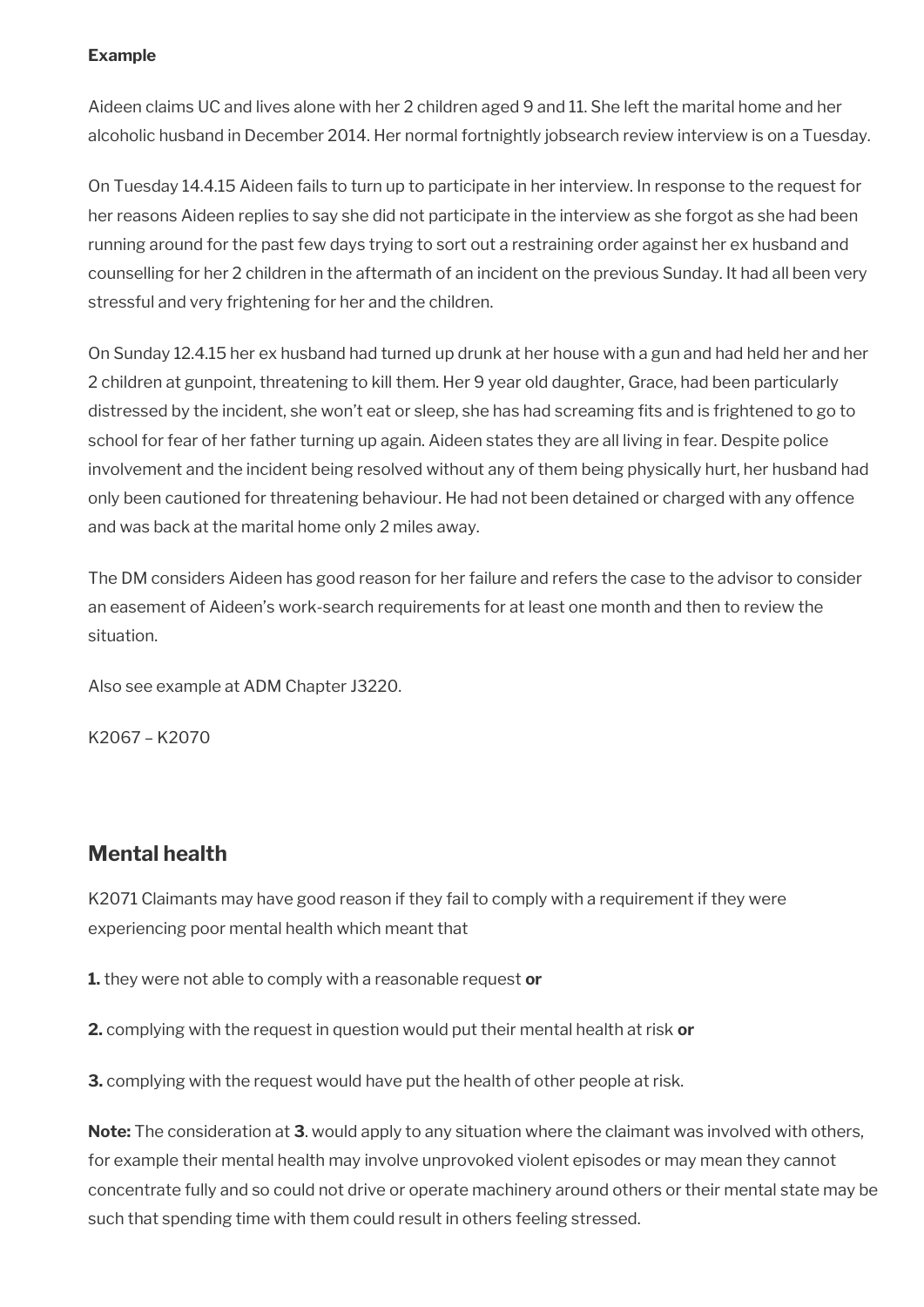K2072 The DM should consider each individual case on its own merits taking into consideration all the facts, circumstances and evidence available, whether the claimant understood what was required of them and their reasons for the failure taking into account in particular their mental health at the time of the failure.

K2073 As well as giving consideration to those claimants who have a clinically diagnosable mental health condition, the DM should consider whether a claimant who has no diagnosed condition may be temporarily distressed by particular circumstances that could worsen or precipitate mental ill health.

**Note:** See Examples 6 and 7 at K2352 when considering good reason where a claimant fails to participate in an interview relating to a work-related requirement.

K2074 The DM should not apply a sanction where a claimant leaves a job

**1.** voluntarily **or** 

**2.** through alleged misconduct

when this is associated with the claimant experiencing poor mental health and damaging relationships in the work place. (See further guidance and Examples at K2076).

K2075 In particular where a claimant has no previous history of mental ill health, the DM may seek supporting medical evidence or other information that suggests that continuing in a particular work environment was prejudicial to that individual's mental health if they think it is required. The DM could seek evidence from additional sources which may include

**1.** health or support services

- **2.** housing support services **or**
- **3.** hostel keyworkers

where the DM can establish that the claimant is in contact with these services.

**Note:** However the normal rules of evidence will apply - see ADM Chapter A1.

K2076 Although some claimants may have an existing mental health condition others may not but their actions may represent the onset of a mental health issue which may be a temporary response associated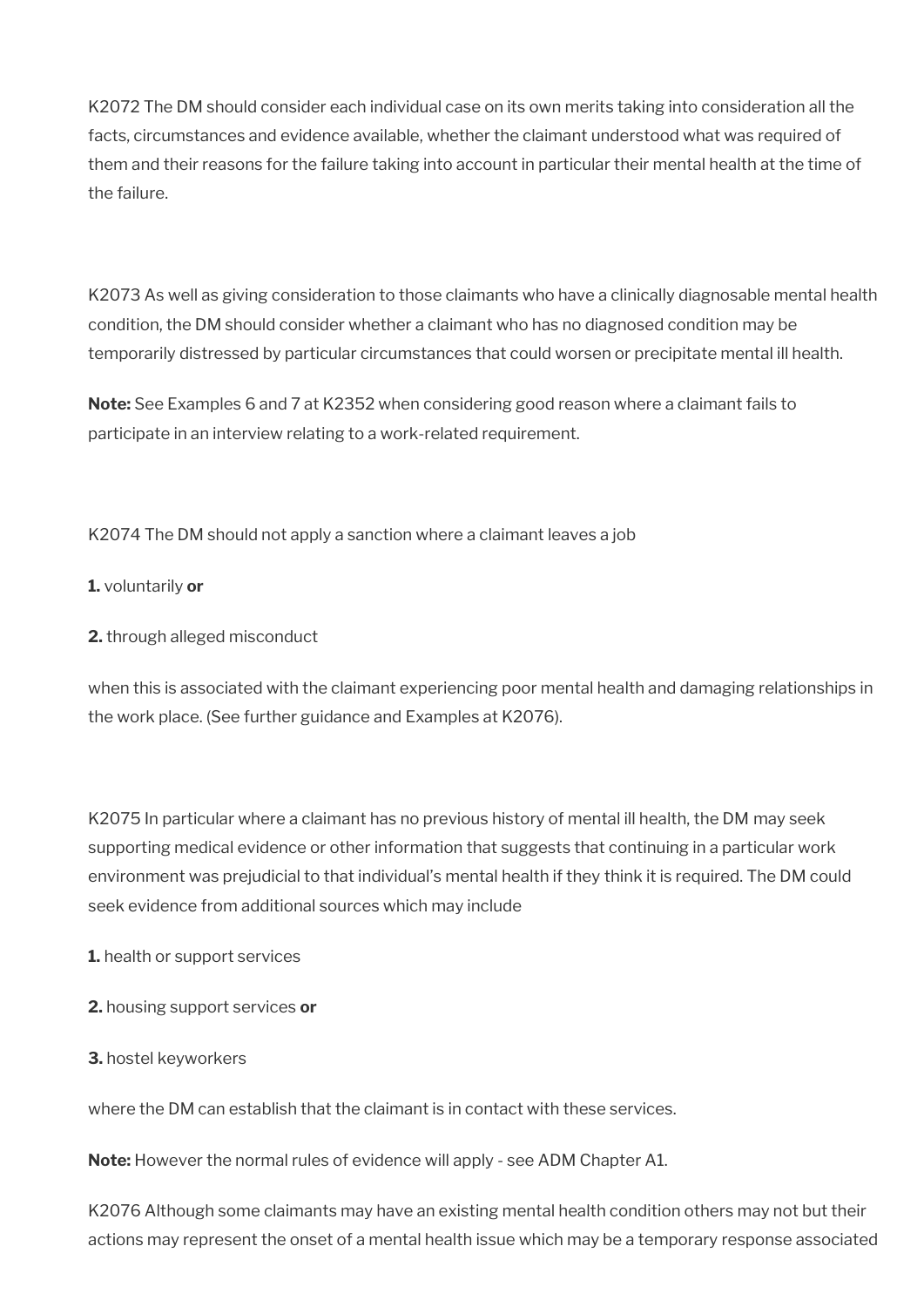with a particular problem in a specific type of workplace. It is for the DM to determine whether the claimant's mental state is the genuine reason for a failure and distinguish from those that result from dissatisfaction or genuine misconduct.

**Note:** Relevant information may include for example deterioration in a previously satisfactory work attendance record, more frequent medical consultations (not restricted to mental health issues) and uncharacteristic behaviour.

## **Example 1**

Helen is a 32 year old lady who was previously working at a large department store had felt her work situation was intolerable so left several weeks ago. She makes a claim to UC.

At her initial worksearch interview Helen provides details of her previous employment. She was employed as a stock clerk, did her job well and had an excellent attendance record. Seven months ago, she was asked to fill in temporarily for a colleague at the Customer Service desk for 4 weeks but was kept in that role until her resignation. She had always been a slightly nervous person, but noticed that with the hectic pace of her new role and being bombarded with requests and at times even harsh words from customers, she was struggling to cope. She asked her manager on more than 5 occasions to reassign her to her previous role, but she was told they were short of staff. Her situation worsened, she started missing work regularly and saw her GP four times for insomnia, headaches and 'nerves'. During the Christmas sales period things became even more hectic and her manager told her there was no way she could be re-assigned. While she was well at home, she was becoming increasingly frightened to go to work and spent increasing amounts of time crying in the bathroom at work. She finally could not cope anymore and decided to leave.

Helen provides her sick leave record and a letter from her GP to support her condition and her prescription for sleep aids and headache medication. Further evidence sought from her employer confirms the reasons for her leaving. The DM determines Helen has good reason for leaving her employment.

## **Example 2**

George who is 59 years old leaves his job as an engineering manager of 30 years and makes a claim to UC. On his claim form and at his advisor interview George states he could no longer cope with the stress of the job and the increased hours and pressures as the company had suffered staff cuts and he was doing more duties than normal.

Over the last year he had been asked to do more and more and the pressure was causing him health concerns. He says during this period he also had several short periods of sick absence for minor ailments which he says in past years would not have resulted in an absence from work. He says he had discussed his concerns with his doctor over the past 6 months who had not diagnosed a specific mental health condition but it was noted on each visit his blood pressure was slightly raised, he was irritable, he was suffering from a lack of sleep and that he felt stressed.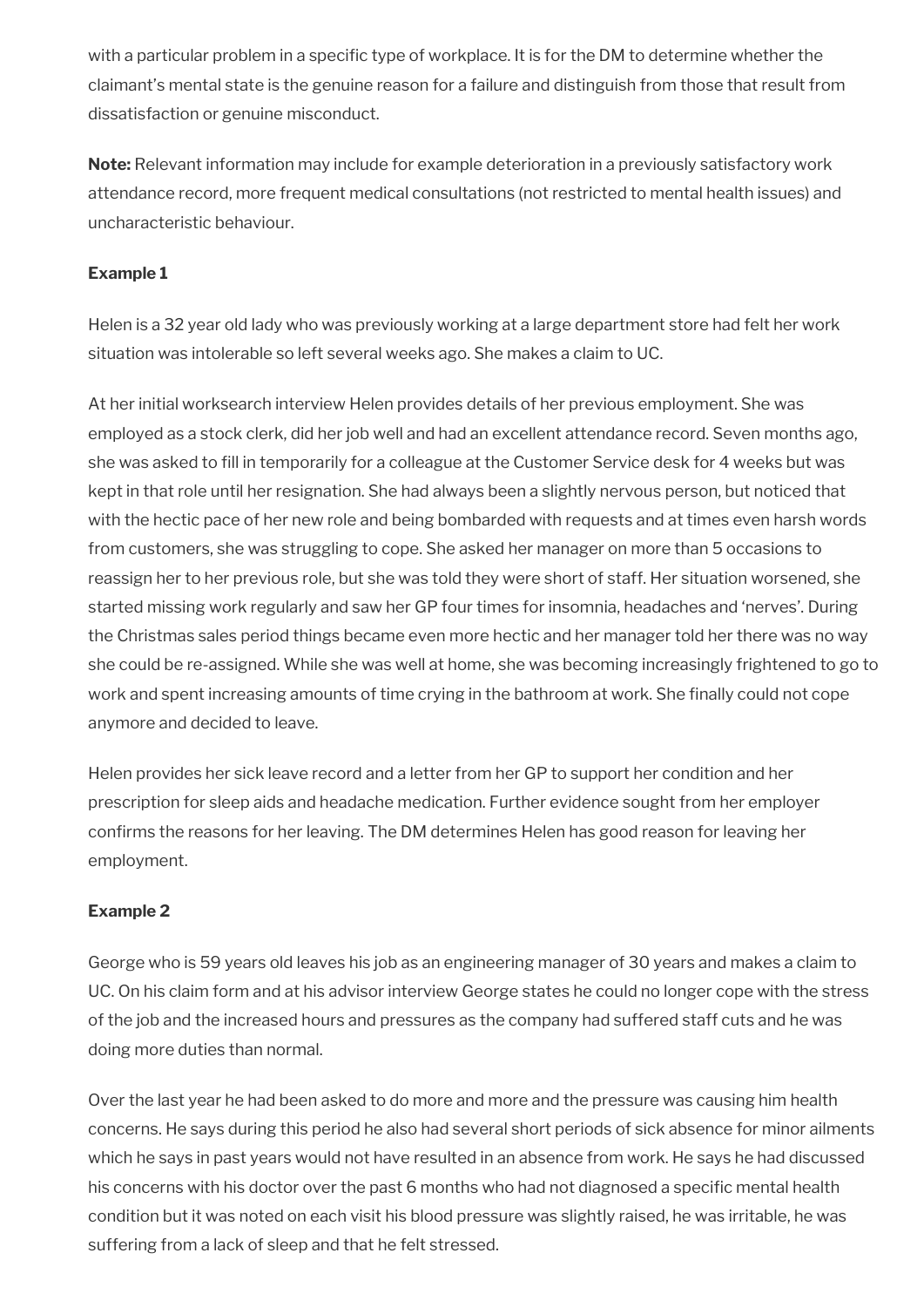He was taking medication to help him sleep. On the day he decided to leave there had been an accident where a colleague had been seriously injured and the extra stress the resulting paperwork caused him and his distress for his colleague had caused a panic attack and this triggered his decision to leave. George provides a letter from his doctor supporting his health condition, details of his sleeping medication and further evidence of his sick record. The doctor provides an opinion that if George was to continue in that stressful environment it could precipitate mental ill health. The DM determines George has good reason for leaving his employment.

## **Example 3**

Bob, a book-keeper, leaves his job because it was causing him stress and he was worried about his ability to do the job. He does not provide any evidence about this, and his employer has never complained about his work. He later produces a medical certificate that says he should not walk much because of an old hip injury but his job did not involve a lot of walking. He has not found another job to go to when he leaves. Bob does not have good reason for leaving due to his old hip injury but the fact that he is genuinely worried and suffering stress about whether he can do the job may be reflected in the decision on good reason. The DM may wish to make further enquiries in connection with Bob's stress and worry before deciding the good reason question.

K2077 – K2080

# **Victims of harassment and/or bullying**

K2081 Similar to cases of mental health disorders, those claimants who leave or lose employment because they are a victim of bullying or harassment should not face benefit sanctions. Where a person is an injured party of others' actions further support for treating these victims as having good reason for leaving or losing work is provided by the recognition that bullying and harassment undermine a victim's physical and mental health, causing a range of symptoms such as

- **1.** sleeplessness
- **2.** loss of confidence
- **3.** loss of appetite
- **4.** self-doubt
- **5.** hypervigilence
- **6.** excessive double-checking of all actions
- **7.** inability to relax.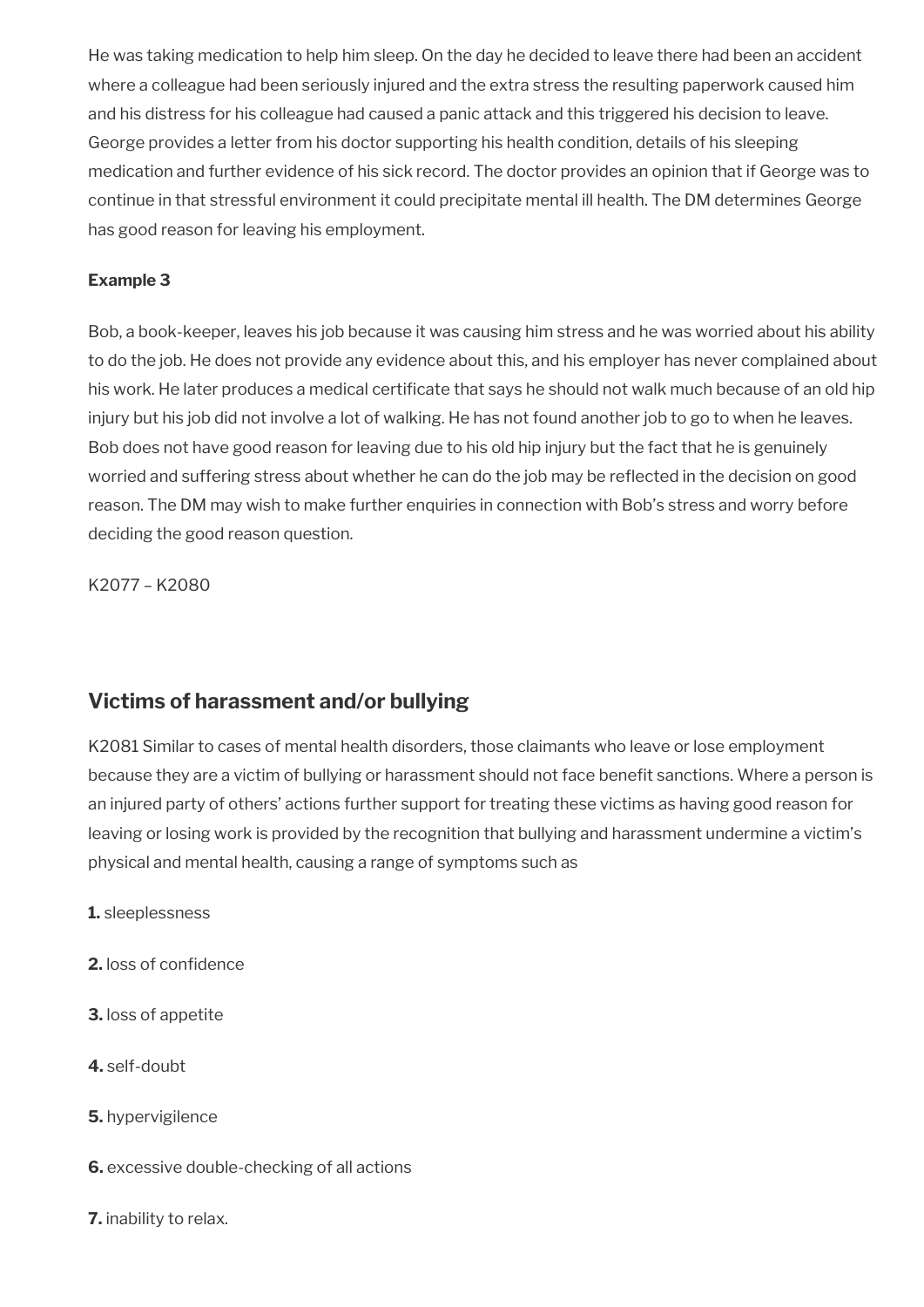K2082 Bullying and harassment can be defined as any unwanted behaviour that makes someone feel intimidated, degraded, humiliated or offended. This may happen in the workplace between two individuals or involve groups of people and may be obvious or insidious. It may be persistent or an isolated incident that can occur in written communications, by phone or through email or text, as well as face-to-face. The method of bullying or harassment are manifold, and could include for example

**1.** spreading malicious rumours, or insulting someone

- **2.** exclusion or victimisation
- **3.** unfair treatment
- **4.** deliberately undermining a competent worker by constant criticism.

K2083 Harassment and bullying is unlawful under relevant legislation $^1$  and could be related to a person's

**1.** age

**2.** disability

- **3.** gender reassignment
- **4.** marriage and civil partnership
- **5.** pregnancy and maternity
- **6.** race, religion or belief **or**
- **7.** sex and sexual orientation.

Additional evidence might be a claimant pursuing a constructive dismissal claim.

## 1 [Equality Act 2010](https://www.legislation.gov.uk/ukpga/2010/15/contents)

K2084 The key, as with cases of mental ill health, will be in advisors identifying those who may have left or lost work as a result of harassment and/or bullying. This will likely be through their discussions with the claimant and from the individual's statement on their claim form. Alternatively, it may transpire later, after enquiries have been made with the former employer, that the claimant could be a victim of harassment or bullying. In either case, supporting evidence will be required for DMs to be able to reach their decision. This might be from for example

- **1.** staff or trade union representatives
- **2.** a legal representative
- **3.** employment adviser **or**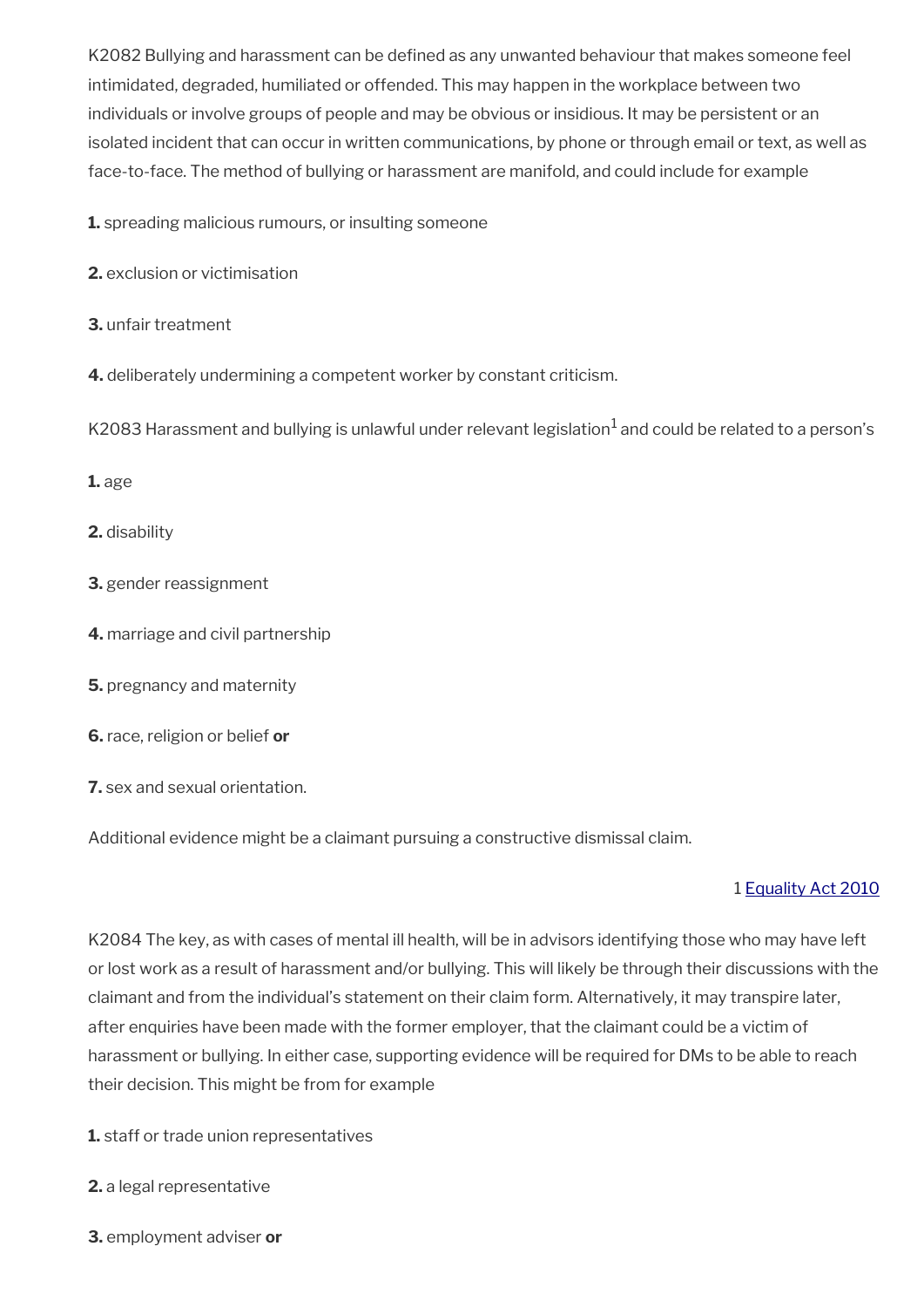**4.** witnesses (see Note).

**Note:** This list is not exhaustive. Some people may leave work because of bullying or harassment without confronting it with their employer and confirmation may be required from other sources such as another colleague.

## **Example**

Jayne makes a claim for UC. On her claim form Jayne indicates that she left her last employment due to being bullied by her supervisor. On investigation it is confirmed that Jayne suffered bullying at her last employment. She provides a witness statement as evidence from a colleague and a letter from her trade union representative whom she had reported the bullying to. The DM determines that Jayne left her employment voluntarily due to bullying and so no sanction is imposed.

K2085 – K2090

# **Disadvantage**

## **Homelessness**

K2091 Being homeless can reasonably influence a claimant's ability to maintain their performance in a job at a sufficient level to warrant keeping that place prior to claiming UC. It is rare that most people who are homeless face issues only related to housing. Many homeless people face multiple issues that can add up to form complex barriers to work, for example: mental health issues, significant medical health problems, substance abuse, exclusion and trauma.

**Note 1:** Each case should be considered on the individual merits and circumstances. There are certain conditionality easements for rough-sleepers and those in direct access hostels and advisers should have taken account of any restrictions or individual circumstances when setting any work related requirement giving consideration to a claimant's housing position when drafting the Claimant Commitment (see K2007 and further guidance in ADM Chapter J3 – Work-related requirements).

**Note 2:** At any time a discretionary easement of work-related requirements can be applied where it is considered that it is unreasonable for the claimant to be expected to meet their requirements due to complex personal issues (see guidance at K2054). In any case where a claimant faces being homeless consideration should be given to 'turning off' their conditionality requirements for a period of time to assist the claimant to focus on finding accommodation.

K2092 Homelessness in itself is not provided for in legislation but an adviser may consider the claimant

**1.** can be treated as dealing with a domestic emergency **or** 

**2.** has a temporary change of circumstances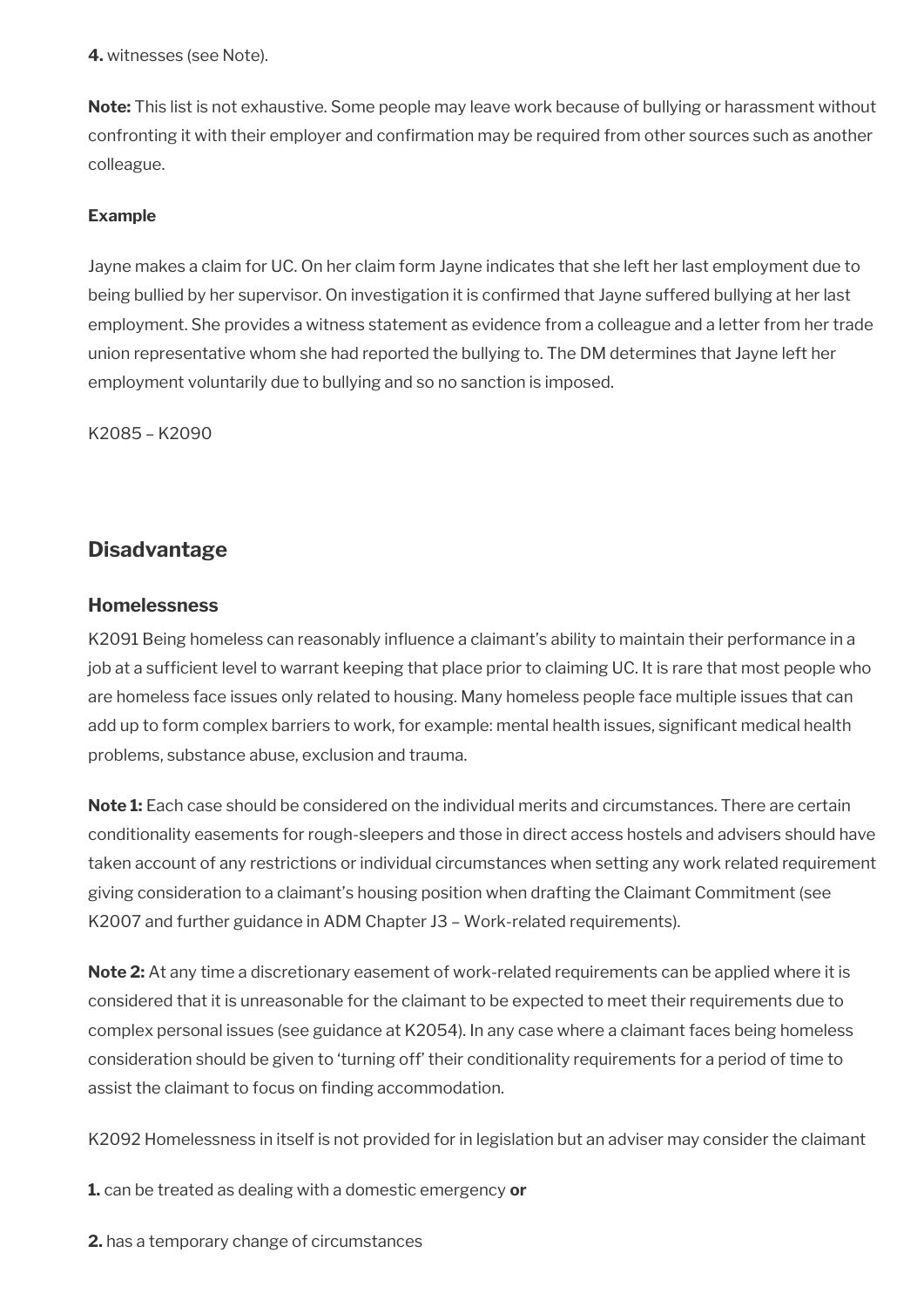if an advisor considers the accommodation status impacts the claimant's capacity to retain or find work<sup>1</sup> (also see K2146) or comply with any reasonable work-related requirement. The DM, however, may have to consider good reason where the claimant has lost or left paid work due to being homeless (see K2094) or where an easement does not or no longer applies. Also see K2054 for guidance regarding 'turning off' conditionality requirements where individual claimant's are in crisis or have complex needs.

**Note:** See example 3 at K2352 when considering good reason where a claimant fails to participate in an interview relating to a work-related requirement and homelessness is a contributory factor.

## 1 [UC Regs, reg 99\(5\)\(b\)](https://www.legislation.gov.uk/uksi/2013/376/regulation/99)

#### K2093 Homeless includes

**1.** sleeping rough

**2.** sleeping in friends homes

**3.** staying in temporary accommodation **or**

**4.** staying in supported accommodation, e.g. a hostel.

K2094 Being homeless can contribute to a claimant having good reason for leaving or losing a job or losing pay when they

**1.** were dismissed or had their hours or rate of pay reduced by their employer who states because of their accommodation status means it was impossible for the claimant to perform their job role satisfactorily **or**

**2.** left work or had reduced hours or rates of pay voluntarily giving the reasons as due to their accommodation status and can provide evidence of why the job was unsustainable.

K2095 When asked to show good reason the claimant will need to provide evidence to show why they were unable to sustain work and bring any relevant circumstances to the attention of the DM. For example evidence that verifies the claimants address as a hostel or bed and breakfast or other temporary accommodation. The claimant may also need to show evidence of

**1.** a lack of hygiene facilities

**2.** time required to seek housing

**3.** a link to any other influences that are reasons for the behaviour such as

**3.1** mental health issues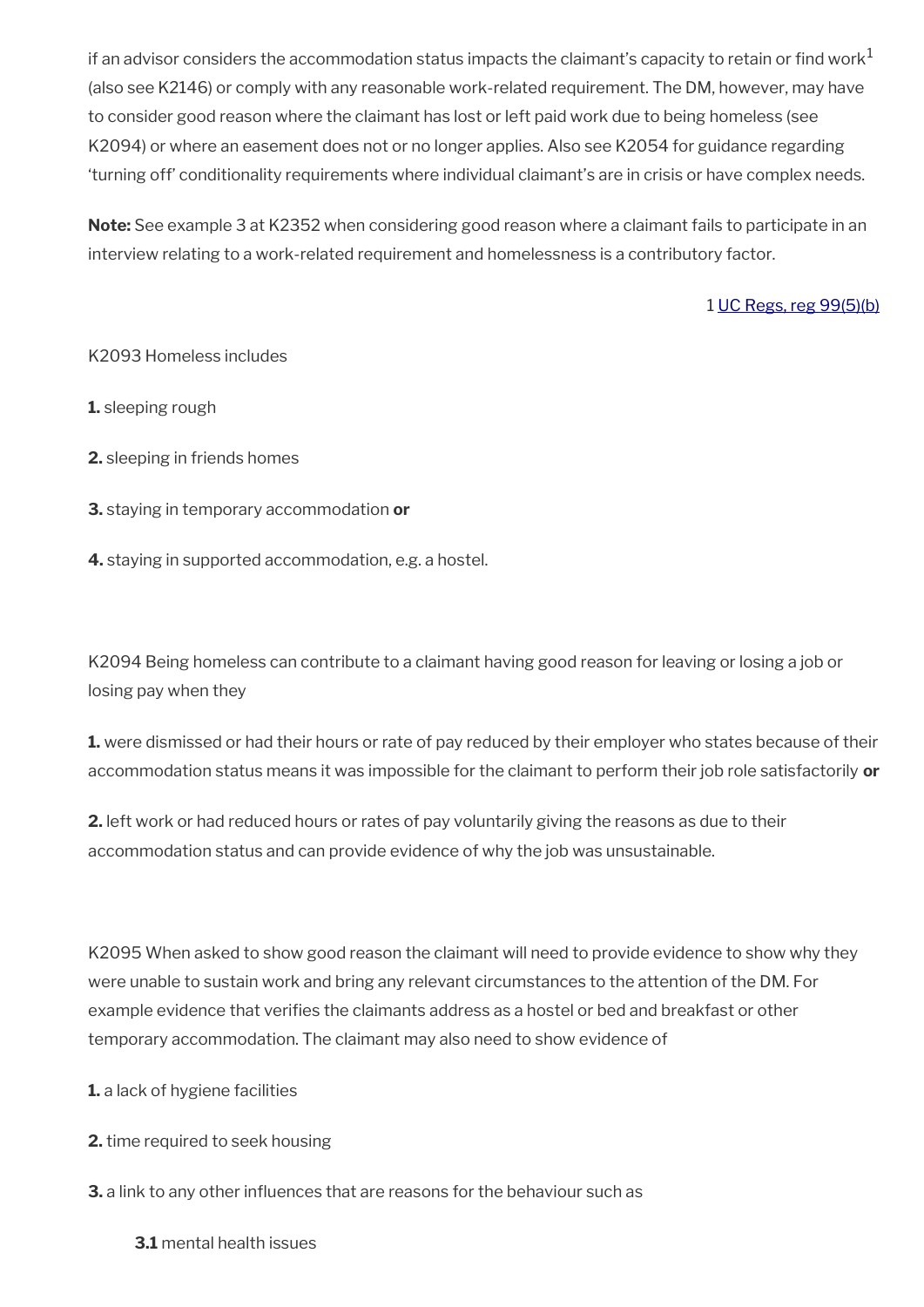**3.2** being a victim of harassment

**3.3** bullying **or**

**3.4** domestic violence

3.5 slavery or human trafficking.

**Note:** It will be for the DM to consider all the facts and evidence in an individuals circumstances but good reason may not apply if a claimant is homeless but lost work because of other reasons such as misconduct.

## **Example 1**

Garreth makes a claim to UC. He has left his job in a bar and states on his claim form that he had to leave his job as he could not attend work at the hours required as he is homeless and sleeping at a friends house where there is no public transport to get him to the job.

He was having to walk to and from work as he cannot afford a taxi as his friends house is over 90minutes away from his employer and he was constantly arriving late. Because of the long and awkward working hours, starting at 11am and often not finishing until 1 or 2 am he has no time to look for alternative housing and his friend had only offered him his couch on a temporary basis and was putting pressure on him to leave.

He states he is homeless because he had suffered physical abuse from his alcoholic father and he had left the parental home for his own safety after a row when his father had beaten him and he suffered a fractured jaw. His parents address was near his place of work and he was constantly worried and anxious he would encounter his father whilst on his way to or from work. He is very distressed over his current situation.

Garreth provides written confirmation of his temporary address from his friend and confirmation from the hospital of his broken jaw. The DM can ascertain from local knowledge from the temporary address the problems Garreth would have with transport to the place of work.

The DM determines that it was due to his homelessness that Garreth had left his job and does not impose a sanction.

## **Example 2**

Asha makes a claim to UC. On her claim form she states she is living in a hostel and has lost her job because she is homeless and has a drug problem. On further investigation her employer confirms she was dismissed for misconduct. She was caught stealing money from another employee. Although Asha is homeless she was dismissed from her current job due to misconduct and not due to being homeless. The DM should then go onto consider the misconduct, for example any other issues such as mental health issues and her drug addiction when considering whether to impose a sanction (see K2106 –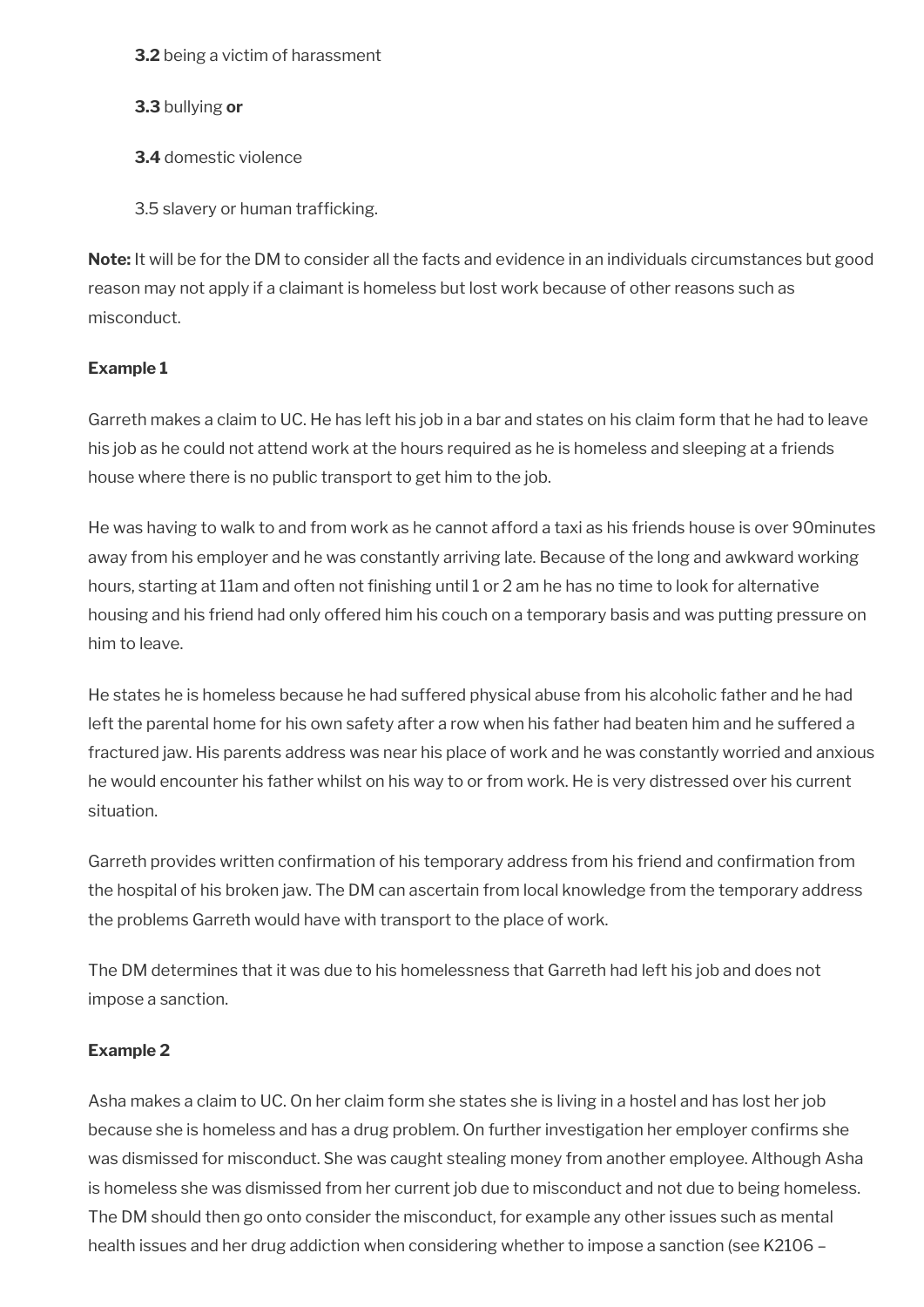K2107 and ADM Chapter K3 – Higher Level Sanctions).

Also see **Example 3** at K2352 when considering good reason where a claimant fails to participate in an interview relating to a work-related requirement.

K2096 – K2100

## **Disability**

K2101 Disability in itself should not be a factor that should be deemed as good reason for failing to carry out work-related requirements but related factors should be considered, for example;

**1.** the level of support available to the claimant should be considered in the claimant's ability to meet the requirements, e.g. a single disabled claimant living alone may find meeting their obligations harder then those with support from others such as other members of their household **or**

**2.** some reasonable adjustments may be needed when a claimant is newly disabled in helping them to come to terms with their disability

**Note 1:** Advisers should have taken account of any disability or impairment when setting any work related requirement (see K2007 and further guidance in ADM Chapter J3 – Work-related requirements).

**Note 2:** See K2054 for guidance regarding 'turning off' conditionality requirements where individual claimant's are in crisis or have complex needs.

## K<sub>2102</sub>

## **Learning difficulties, poor literacy or numeracy**

K2103 Good reason would not be likely to apply if the claimant's failure was because they did not take action to address a basic skill requirement that could assist them into the job market. However consideration of the claimant's

**1.** ability to understand what requirements are expected of them **and** 

**2.** ability to be able to perform those tasks **and**

**3.** any distress or anxiety or other mental health issues suffered as a consequence

should be born in mind when deciding good reason for any failure, act or omission.

#### **Example**

Bindu is a kitchen porter whose job is washing up and getting things out for the cooks. One day he is asked to clean an oven and flips and walks out. Bindu has significant learning difficulties, can only read a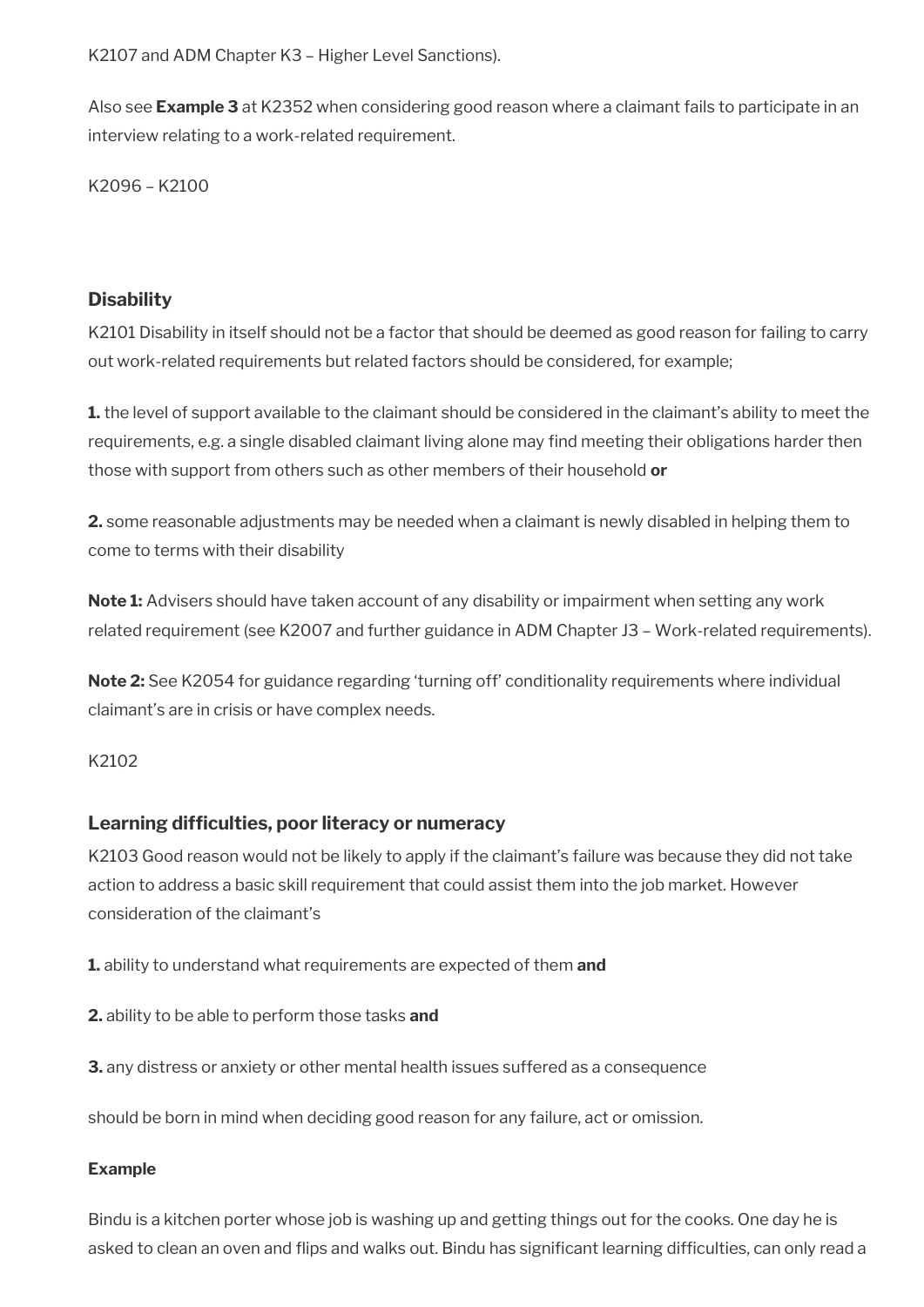little and can only understand limited English.

Bindu had a very simple contract of employment which specified his duties very closely but this was different from the version the employer had produced which included 'any other reasonable instruction'.

He had been very distressed at being asked to do something he had never done before, he did not know how to do and that he could not understand or read the instructions how to do it.

The DM determines Bindu had good reason for leaving his job and no sanction is imposed.

K2104 DMs are not judging the claimants capacity to learn, simply whether they performed the required task to their capability. Any task should be reasonable in the claimant's individual circumstances and they should be capable of performing it.

**Note 1:** Advisers should have taken account of any restrictions when setting any work-related requirement (see K2007 and further guidance in ADM Chapter J3 – Work-related requirements). This includes taking account of what literacy, numeracy and language skills the claimant has and what opportunities may or may not be available to improve learning new skills. For example: using digital technology and the access to a computer may well be restricted for some claimants and should be born in mind.

**Note 2:** See K2054 for guidance regarding 'turning off' conditionality requirements where individual claimant's are in crisis or have complex needs.

K2105

## **Substance, drug or alcohol abuse**

K2106 If a claimant failed to meet a work-related requirement because they were under the influence of any substance, drugs or alcohol, this would not of itself automatically amount to good reason for a failure. However other related factors, for example; medical issues relating to drug or alcohol abuse, such as mental health issues or homelessness might contribute to the claimant's behaviour and reasons for the failure (see **Note 2.**). The DM should consider **all** the facts, circumstances and evidence of the individual case when deciding whether a claimant had good reason for any failure and fully consider any vulnerabilities or complex needs that may be associated with, or as a direct result, of their drug, alcohol or substance abuse that may have contributed to the failure.

**Note 1:** See ADM Chapter J3 - Work-related requirements and the restrictions on availability where the claimant is receiving and participating in a structured recovery from alcohol or drug dependency for no more than 6 months $^{\rm 1}$ .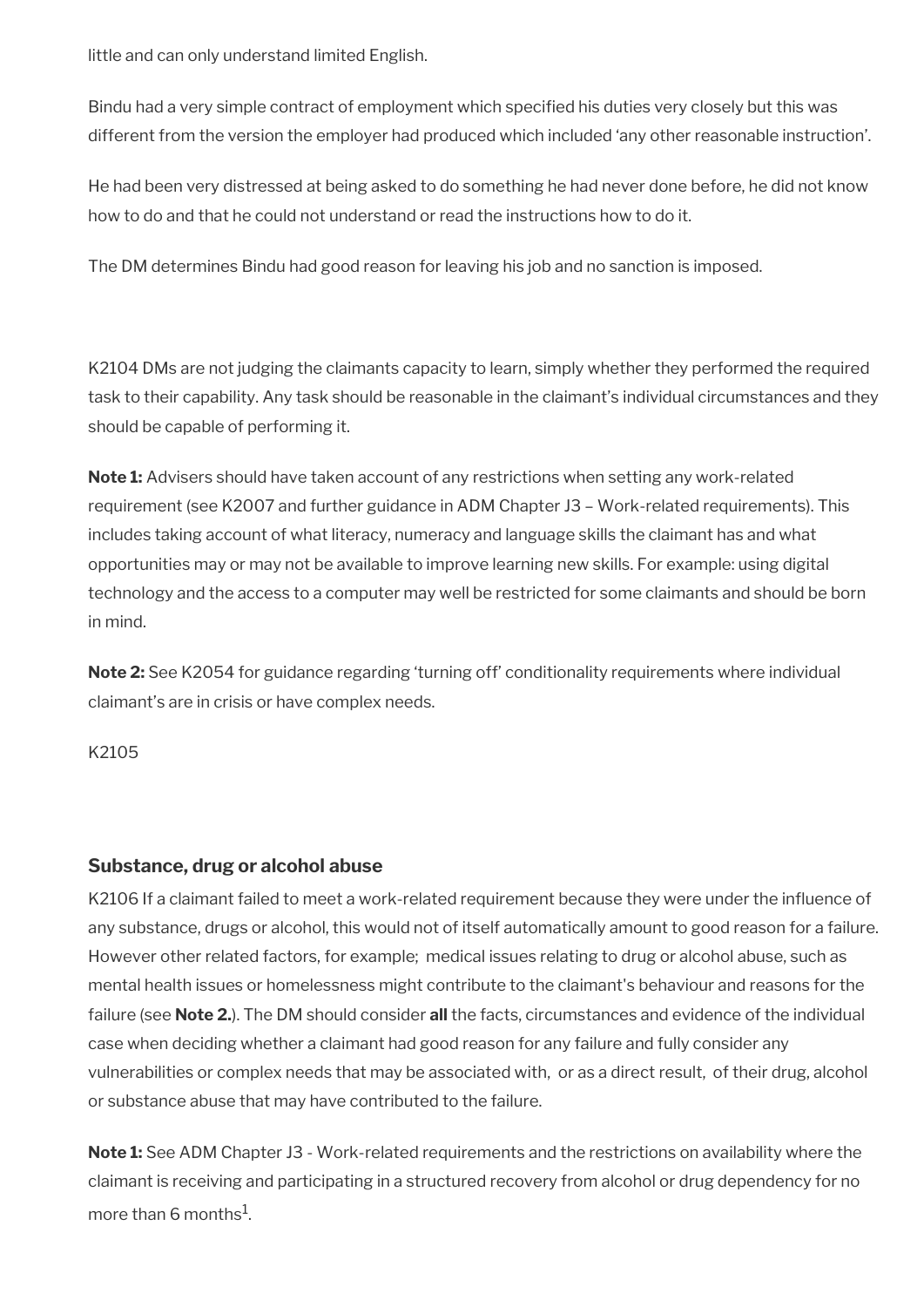**Note 2:** Addiction to any substance, drugs or alcohol can mean the claimant has multiple complex needs and consideration may need to be given to applying a discretionary easement of their conditionality requirements (see K2054).

## 1 [UC Regs, reg 99\(3\)\(e\)](https://www.legislation.gov.uk/uksi/2013/376/regulation/99)

K2107 If a claimant was sacked from their job for being under the influence of drugs or alcohol at work then a sanction would normally apply. However each case would be considered on its own facts, circumstances and merits and full consideration should be given to any complex needs or vulnerabilities that may have contributed to the claimant's actions, omission or behaviours. If they were in a programme of rehabilitation or treatment, the DM would normally consider this to be good reason and a sanction should not apply (also see K2106 **Note 2**).

**Note:** Advisers should have taken account of any restrictions when setting any work-related requirement (see K2007 and further guidance in ADM Chapter J3 – Work-related requirements). See K2054 where a claimant may have complex needs.

## **Example 1**

See example 2 at K2095. On further investigation the DM establishes that Asha has a severe addiction problem and stole money to pay for drugs. She is now being referred to a rehabilitation programme. The DM does not impose a sanction for her misconduct (see ADM Chapter K3 – Higher Level Sanctions for further guidance on Misconduct).

## **Example 2**

Kinsey attends a work-search review with her work coach and cannot provide evidence of reasonable work-search in the previous 7 days. Kinsey has become homeless as her parents have kicked her out due to her long standing alcohol abuse until she seeks help for her addiction. She has no credit currently on her phone to access her journal or search for jobs. Kinsey explains she is currently dossing at a friend's flat and has made an appointment to talk to her GP about her alcohol problems. She is not sleeping or eating correctly which is having an effect on her physical and mental health. She is hopeful that if she can show her parents she is trying to tackle her issues and is seeking help, she can go back to her parent's home.

The DM considers Kinsey has good reason for the failure and no sanction is imposed. The DM asks the work coach to consider a temporary easement of Kinsey's work – search requirements to give her time to seek professional help for her problems and reconcile with her parents.

## **Legal constraints**

K2108 Any legal constraints that prevent a claimant carrying out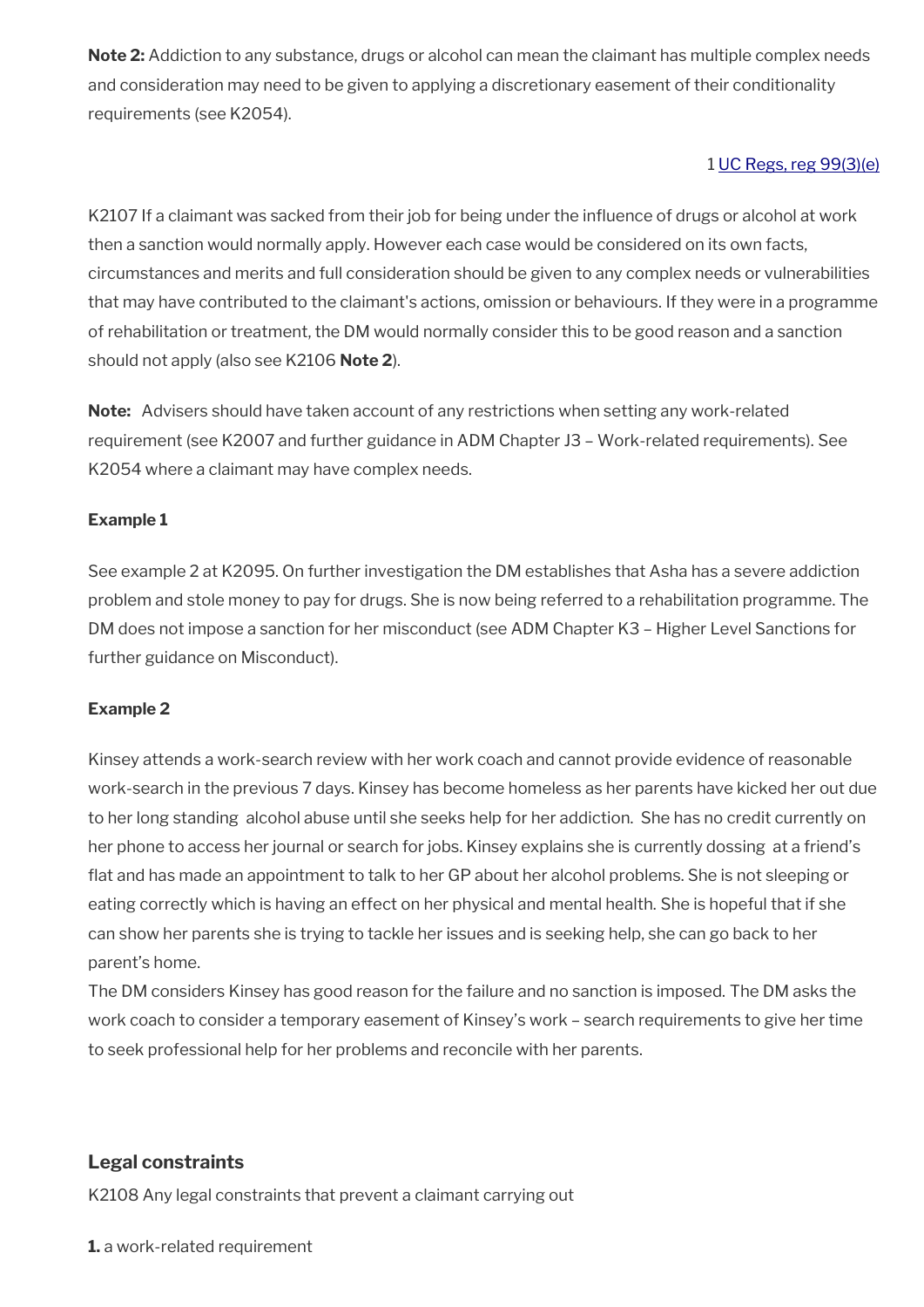#### **2.** taking-up **or**

## **3.** retaining work

may well give the claimant good reason for a failure. For example where they fail CRB checks or are listed on the sex offenders register. It will be up to the DM to consider all the facts and circumstances of the individual case.

**Note 1:** Where a claimant has a driving ban alternative travel arrangements could be made and this in itself would not constitute good reason for a failure.

**Note 2:** Advisers should have taken account of any restrictions when setting any work-related requirements (see K2007 and further guidance in ADM Chapter J3 on Work-related requirements).

K2109 – K2110

# **Domestic situations**

K2111 Relevant legislation $^1$  provides for situations where the claimant can be excused their work-related activities (see guidance in ADM Chapter J3 – Work-related requirements for details of what easements apply).Where requirements are not applicable the claimant would not have to show good reason (also see the guidance at K2146). It is only if the claimant does not fall within the easements that the DM will consider good reason.

## 1 [UC Regs, reg 99](https://www.legislation.gov.uk/uksi/2013/376/regulation/99)

K2112 Where crises arise unexpectedly which limit a claimant's ability to meet their work-related requirements and an easement does not or no longer applies (see K2111) the DM should give careful consideration when deciding whether a claimant can show good reason and take into account in particular the nature of the crises and what is reasonable in the individual's circumstances. Consideration should be given as to whether a temporary easement of work related requirements would be appropriate to deal with any crisis or emergency (also see guidance at K2054). For example

- **1.** a break up of the family
- **2.** short notice caring commitments of the elderly, sick or young children
- **3.** a domestic emergency
- **4.** a family bereavement (see ADM Chapter J3 Work-related requirements for easements that apply)
- **5.** homelessness (see K2091).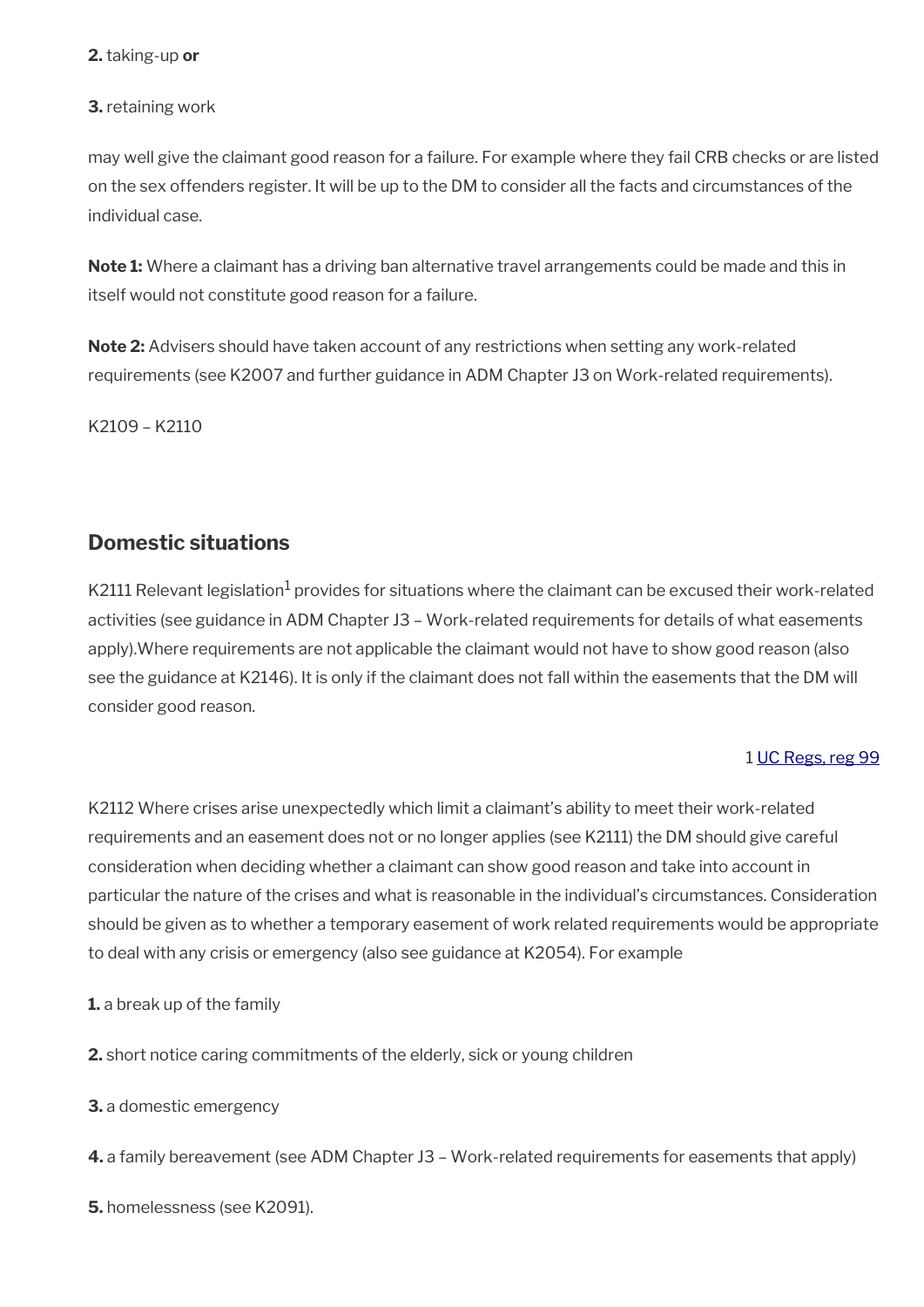**Note 1:** This list is not exhaustive. The DM should consider each case on the individual facts and circumstances of the case. Also see the guidance at K2054 regarding complex needs.

**Note 2:** The DM should in particular consider what is reasonable behaviour expected by a reasonable person in a working situation, for example; how would someone working react in a similar situation, e.g. would they be expected to attend work or is it reasonable they would need time off to deal with the emergency.

**Note 3:** Also see guidance at K2065 where there is a child in distress.

K2113 The DM should consider

**1.** the nature of the emergency **and** 

**2.** when the emergency arose **and** 

**3.** any alternative arrangements the claimant has made **and** 

**4.** any alternative arrangements the claimant could reasonably have made.

**Note:** There is no automatic good reason, the DM should consider all cases on the individual merits and circumstances of the case applying the 'reasonableness' test (see K2021), and consider whether a temporary easement of the claimant's conditionality could apply where there are complex issues and it would be unreasonable to expect the claimant to meet their conditionality requirements for a temporary period.

## **Example 1**

Dominika lives alone with her 7 year old daughter Olga. Dominika is due to attend her normal fortnightly jobsearch review and on the morning of the interview Olga is suffering from a sickness bug so she is unable to go to school. Dominika telephones the UC office to inform them that she cannot attend. Dominika is a single parent and has no other family except her mother who lives over 50 miles away and she has no other friends or neighbours she can leave her daughter with and especially at such short notice. The DM determines that Dominika has shown good reason for her failure.

## **Example 2**

Lorenzo fails to attend an interview with his Wp provider. On the morning of the consultation Lorenzo wakes up to find that a water pipe in his home is leaking and he calls a plumber to fix it urgently that day. He telephones the provider and states that he is unable to attend his interview as he has to wait in for the plumber. The provider raises a sanction doubt and refers the case to the DM to determine whether Lorenzo can show good reason for the failure.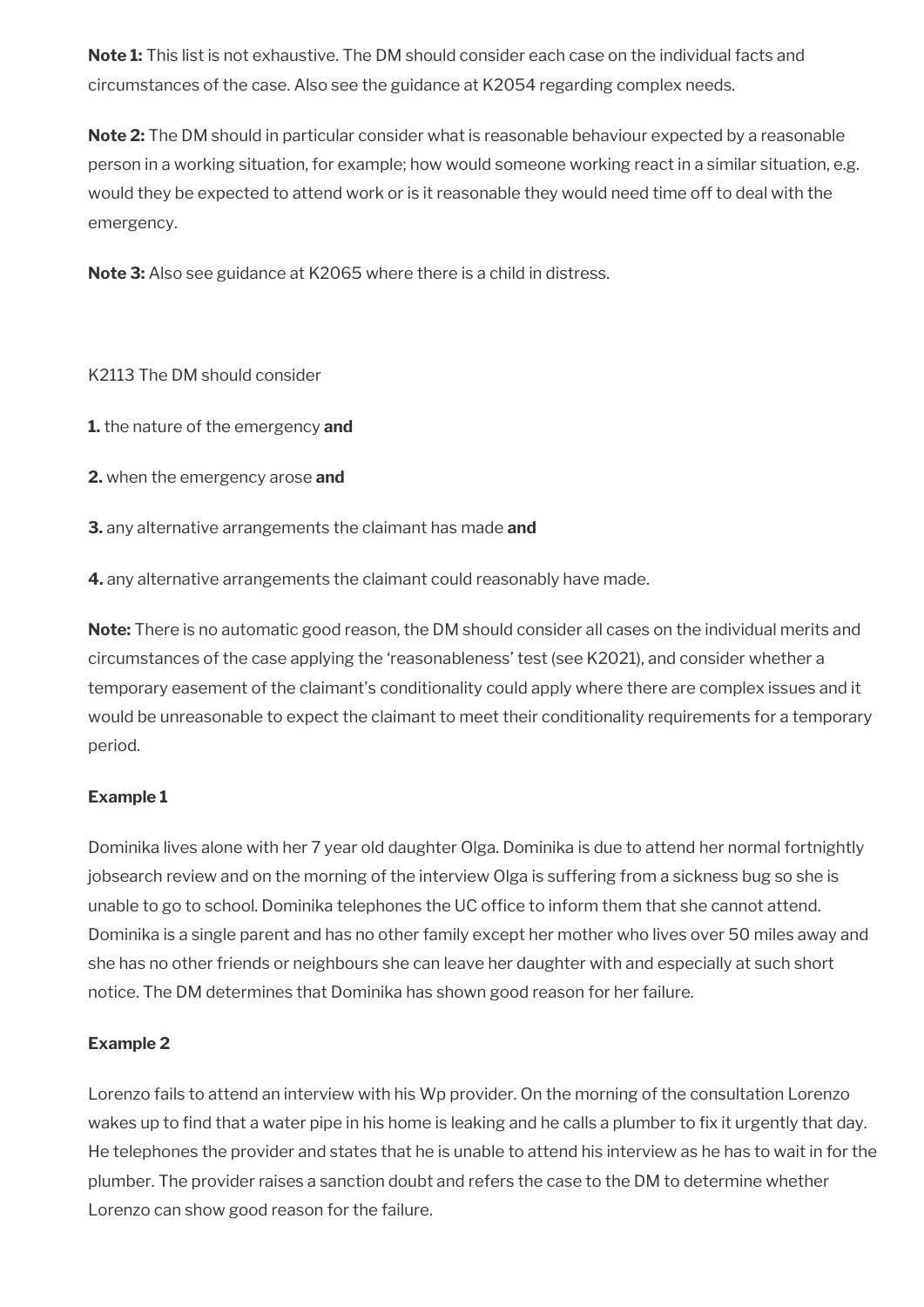Lorenzo lives with his partner and adult son who do not work. The DM determines that it is reasonable in the circumstances to expect Lorenzo's partner or son to wait in for the plumber while Lorenzo attends his Wp interview. The DM therefore decides that Lorenzo has not shown good reason for his failure to comply with the work-search requirement and a low-level sanction is imposed.

## **Example 3**

Sean has an award of UC. He suffers from diabetes which is controlled by insulin. He is required to attend a WFI interview with his Wp provider on 22.5.15. He fails to attend and provides no explanation why. The DM decides Sean has shown no good reason and imposes a lower-level sanction. Sean subsequently provides medical evidence in support of him having suffered a hypoglycaemic attack the night before the appointment on 21.5.15. The medical evidence shows that Sean would have suffered some symptoms for the attack for a few hours afterwards. The DM considers whilst his reason may have in isolation normally supported good reason it was reasonable to have expected him to have contacted the provider on 22.5.15 if he did not feel well enough to attend. The DM decides Sean could not show good reason and does not revise the sanction determination.

## **Example 4**

Mikka is due to attend an interview at the UC outlet at 9.30 am on 30.10.17. She fails to attend.

Later that day she phones her work coach to explain why she missed her appointment.

Mikka's daughter fell in the school playground and broke her arm. The school called her around 9.20 am as she was on her way to the jobcentre. They had called an ambulance and asked Mikka to come to the school urgently. Her daughter was particularly distressed and crying for her mum.

Mikka went to school immediately.

She is a single parent and was very worried about her daughter. She did not think about her appointment at the jobcentre as she was thinking about her daughter and trying to get back to the school as quickly as possible.

She didn't have enough charge on her phone to make a call or update her on line journal and she did not consider getting anyone else to go to hospital with her daughter.

She says she has only just got in from the hospital and has phoned straight away to explain why she could not attend.

Mikka arranges to attend an interview the next day and says she will arrange for a friend to come sit with her daughter whilst she attends.

Mikka has good reason for her failure to attend in the circumstances. It is reasonable she would be concerned for her daughter and want to attend hospital with her. She phoned to make a new appointment as soon as her domestic crisis was over.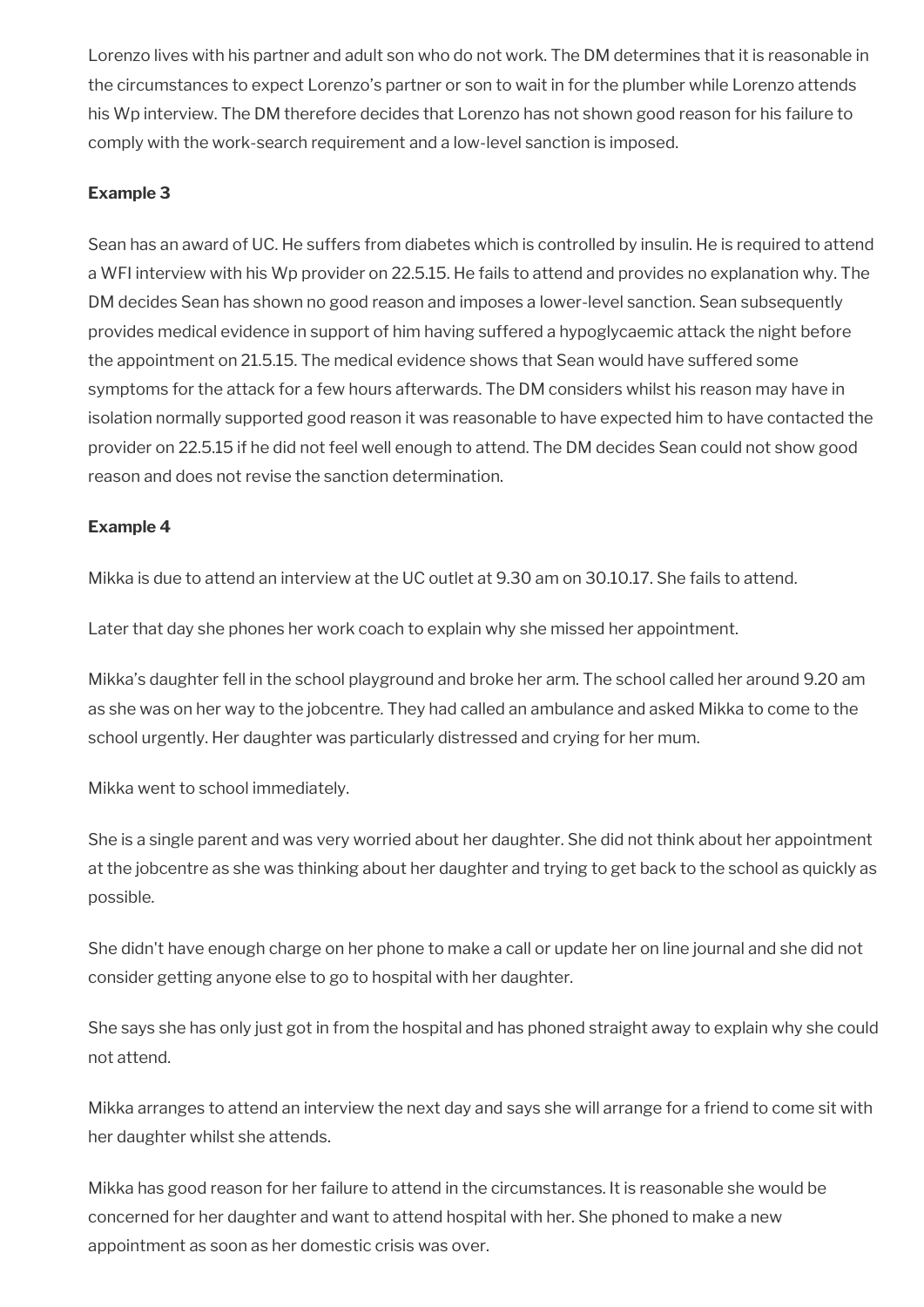## **Example 5**

Aasim fails to attend his work search review at 10.30 am on 23.11.17. He phones later that day to explain why he missed his appointment.

Aasim says his Grandma is unable to move unaided so has to have assistance to get her out of bed, wash and dress, and make breakfast. His auntie normally cares for her but she is on holiday so his cousin and him are taking it in turns to look after her this week. His cousin called him around 9 am to say her car had broken down on the way to their Grandma's house and she was waiting for the AA. No-one had been to his Grandma since the night carer visited the day before and so it was a priority for someone to go see to her as soon as possible**.**

Aasim explains he tried to call his mum who was at work but her phone was switched off. He has a small family and there is no-one else who could help. His auntie is abroad, his Grandad is in a care home and there are no siblings or other relatives who could have helped.

He says he did intend contacting the Jobcentre when he got to his Grandma's house as he didn't have enough time before leaving the house and rushed out but realised when he got to his Grandma's that he had left his mobile phone at home. His Grandma doesn't have a computer in her house or a smart phone so he couldn't get on to his journal to up date it there. He has phoned as soon as he has got back home.

Aasim agrees another date and time for his appointment.

The DM decides Aasim has good reason. It was reasonable in the circumstances to provide emergency care for his Grandma and he had contacted the Jobcentre to explain his reasons for failing to attend at his earliest opportunity on the day.

K2114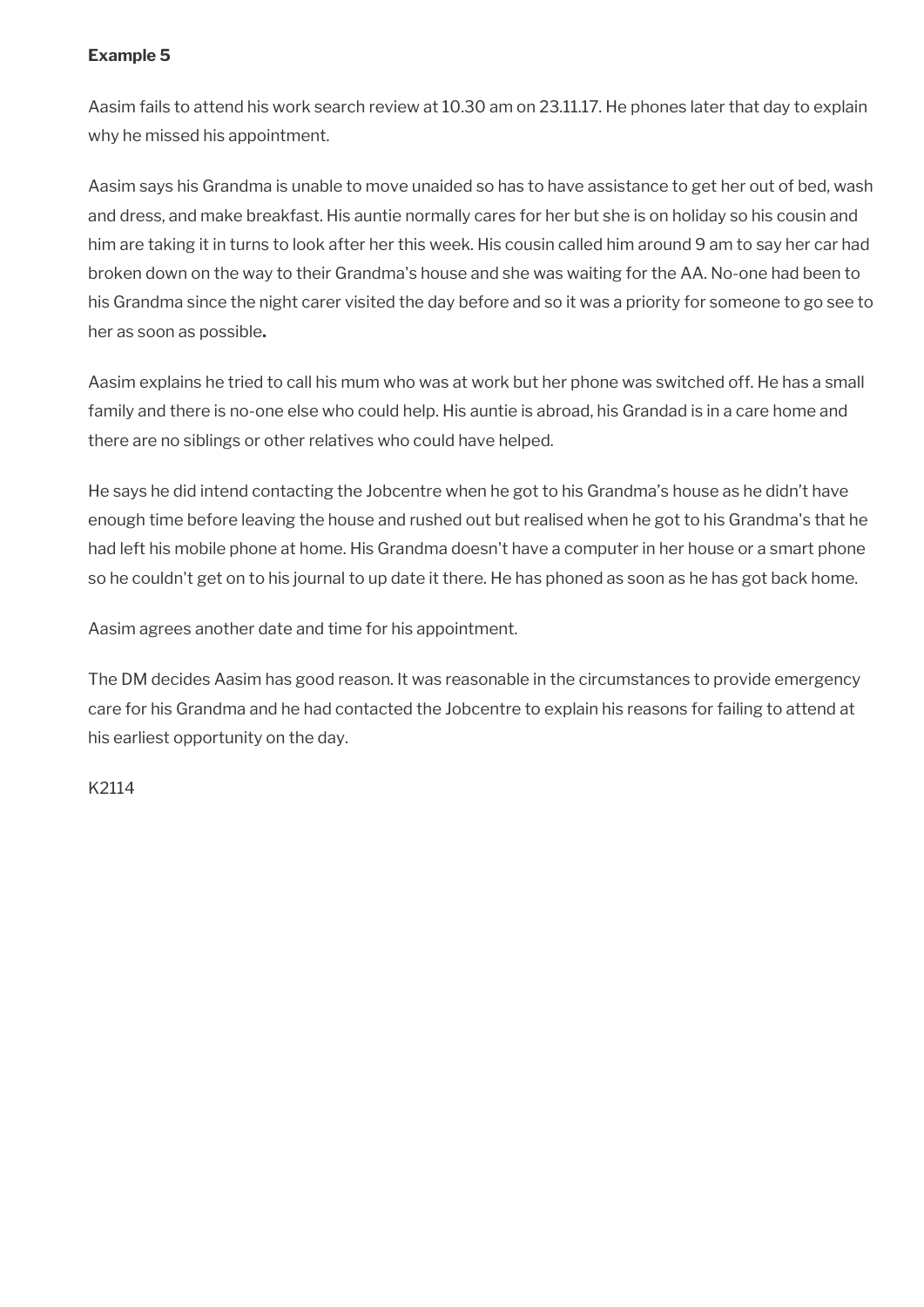# **Examples of what may be good reason in specific circumstances K2115 - K2300**

[Significant harm to health or unreasonable physical or mental stress where a claimant has failed to](#page-51-0)  [comply with a requirement to take up or apply for paid work, more paid work or better paid work](#page-51-0) K2116 - K2139

[Caring responsibilities](#page-59-0) K2140 - K2145

[Temporary changes in circumstances](#page-62-0) K2146 - K2150

[Circumstances that may show good reason for a failure to comply with a requirement to take up or apply](#page-63-0)  [for paid work](#page-63-0) K2151 - K2210

 [Circumstances that do not show good reason](#page-76-0) K2211 - K2220

[Circumstances that may show good reason where a claimant leaves paid work or loses pay voluntarily](#page-77-0) K2221 - K2300

K2115 There are certain examples of what may be good reason in specific circumstances based on case law and employment regulations where a claimant has

**1.** failed to comply with a requirement to take up or apply for paid work **or**

**2.** left work or loses pay voluntarily.

See guidance at K2116 - K2298.

# <span id="page-51-0"></span>**Significant harm to health or unreasonable physical or mental stress where a claimant has failed to comply with a requirement to take up or apply for paid work, more paid work or better paid work**

K2116 The DM must take into account when deciding good reason any condition or personal circumstance of the claimant which shows that a particular employment would be likely to cause

**1.** significant harm to the claimant's health **or** 

**2.** the claimant unreasonable physical or mental stress (also see K2071).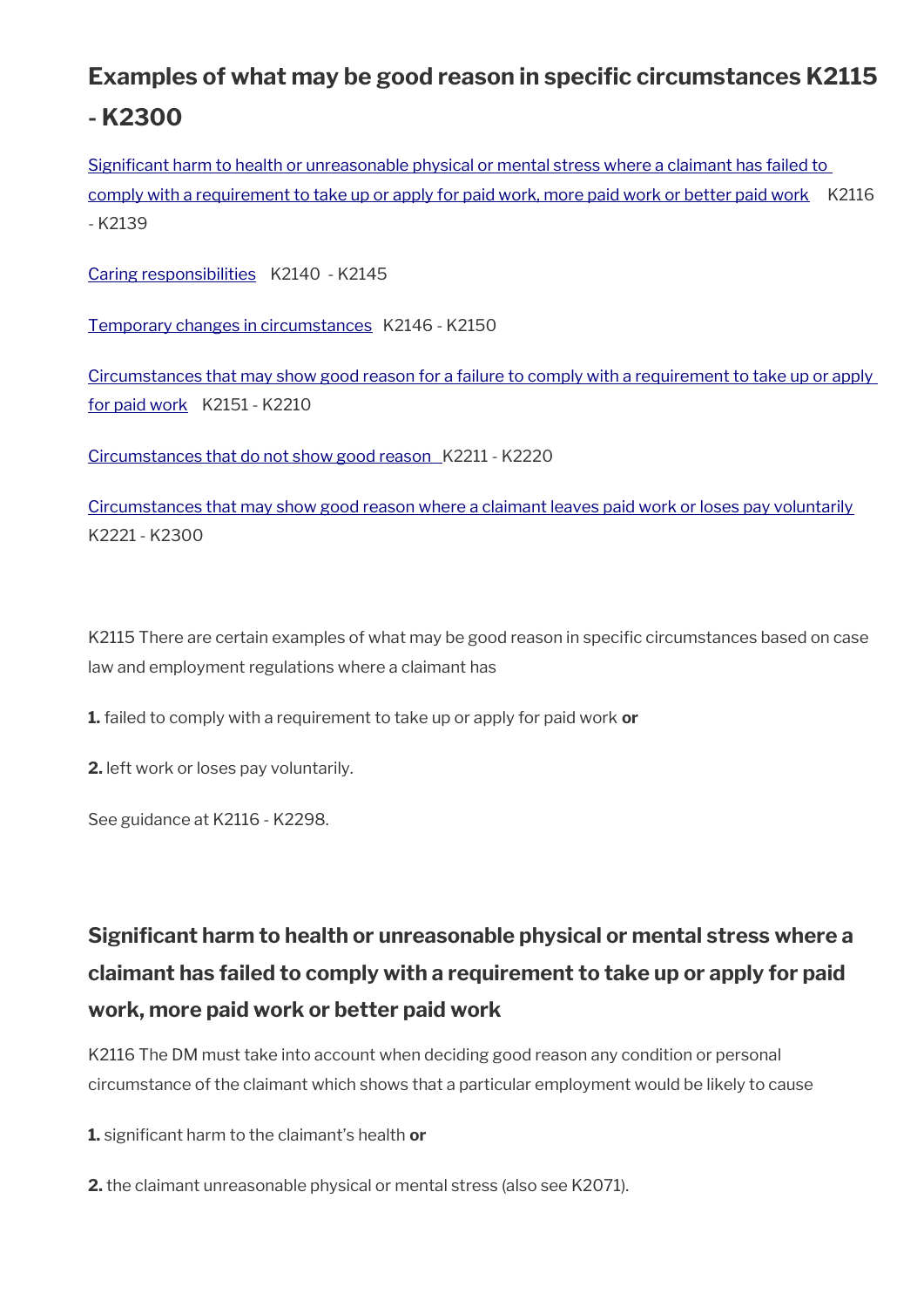# **Significant harm to health**

K2117 The best evidence is confirmation from the claimant's doctor that the employment is likely to cause significant harm to the claimant's health. However,unless there is contradictory or conflicting evidence or the claimant's statement is inherently improbable the DM should not delay a decision or ask the claimant to incur extra costs to obtain further evidence and should make a decision based on the facts, circumstances and evidence available (see K2118).

**Note**: The DM should check any medical evidence provided to make sure that it is relevant to the type of employment in question.

K2118 If medical evidence is not available, the facts may still allow the DM to decide that the claimant had good reason. The DM can accept good reason, without requesting medical evidence, where

**1.** the employment itself **or**

**2.** the place the claimant would have had to carry out the employment would have made the medical condition worse. For example, a claimant with asthma, is offered employment working in a dusty atmosphere.

K2119 The DM should never decide to impose a sanction based on medical evidence which could not be shown to the First tier Tribunal because the claimant does not agree to it being shown.

## **Example**

The work coach identifies a vacancy as a retail assistant in a chocolate shop and discusses the vacancy with Jacob. Jacob explains that he has a nut allergy and this is so severe that even handling products that contain traces of nuts can cause an allergic reaction and anaphylactic shock. Jacob would have good reason for not applying for or taking an offer of work in any job where he could come into contact with nuts or nut products. Action should be taken to ensure Jacob's claimant commitment accurately reflects his limitations and restrictions due to his allergy.

Also see guidance at K2123 – consideration should also be given that working in such an environment may also cause Jacob unreasonable stress and anxiety if he was constantly worried about coming into contact with nut products and the effect that could have on his health.

K2120 Claimants who suffer from pneumoconiosis or pneumoconiosis and tuberculosis may hold a

**1.** certificate of suspension (issued before 27.11.74) **or**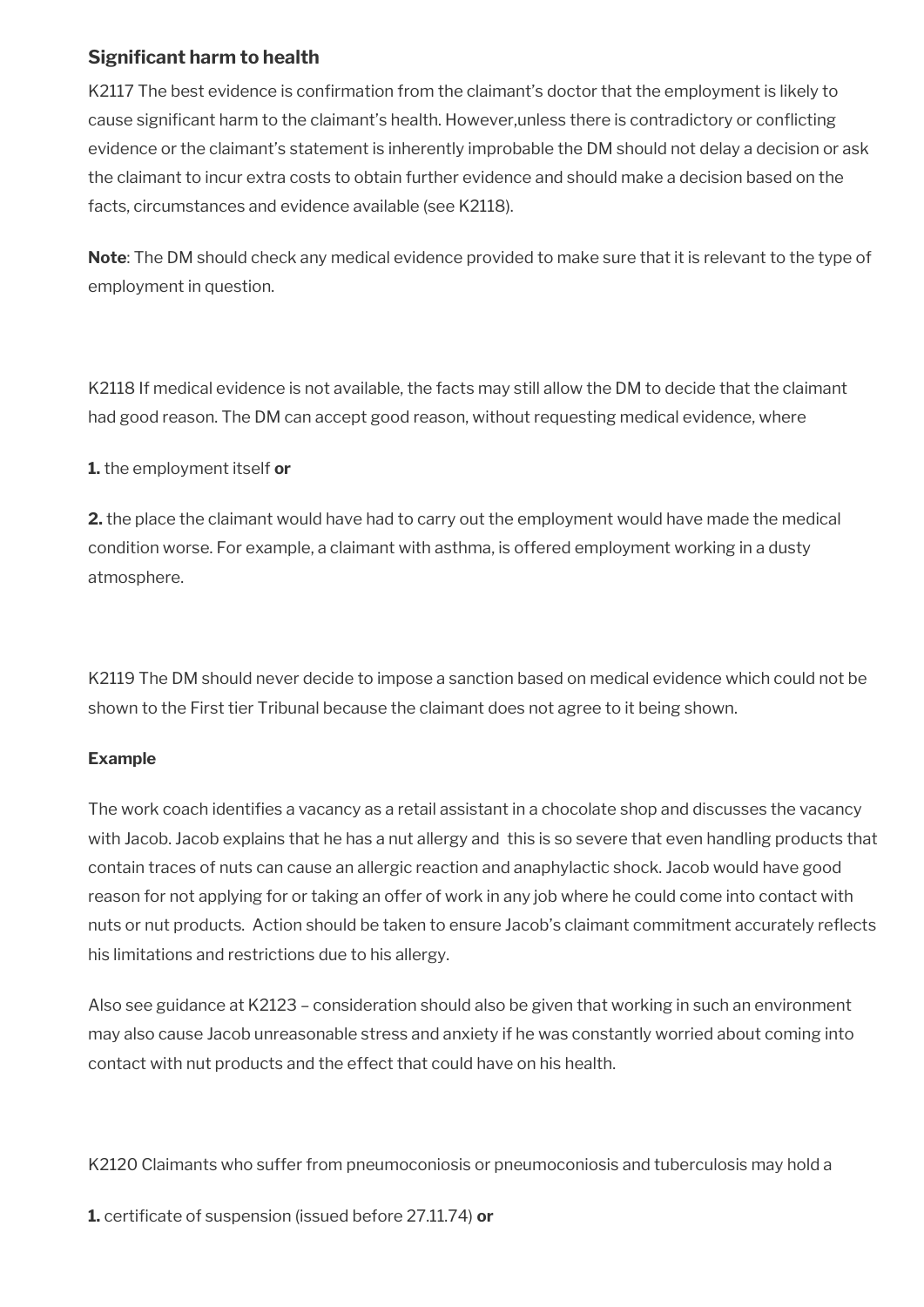## **2.** letter of advice.

These documents are issued by a PMB. A certificate of suspension tells the person to give up employment in a stated industry, and not to take employment in certain occupations. A letter of advice advises the person whether it is safe to work in a particular occupation.

K2121 The DM should accept that the claimant has good reason if the claimant

**1.** holds a certificate or letter **and** 

**2.** refuses employment of a type listed in the certificate or letter.

If the claimant refuses employment of another type, and the DM is not sure whether it would harm the claimant's health, a medical adviser should be asked whether the claimant's health would be at risk if the claimant accepted the employment.

K2122 The employment must be **likely** to cause significant harm to the claimant's health.

#### **Example**

Guy refuses to apply for a job in a firework factory because there has recently been an explosion there. There is no evidence to suggest accidents are likely to happen frequently or in the future. Guy does not have good reason $^{\rm 1}$ .

#### 1 [R\(U\) 32/56.pdf](../file/954298/download/R%2528U%2529%252032%252F56.pdf)

## **Unreasonable physical or mental stress**

K2123 Sometimes a particular employment would be likely to cause unreasonable stress without being likely to cause actual significant harm but the claimant perceives it will. For example, claimants may be likely to suffer unreasonable

**1.** physical stress if they

**1.1** are disabled and take employment which is physically hard **or** 

**1.2** take employment which means they have to work at night, but they find it difficult to sleep during the day **or** 

**2.** mental stress if they work somewhere they dread, for example an abattoir or an undertaker's **or**

**3.** distress because a certain type of work exacerbates experiences of anxiety or mental distress, for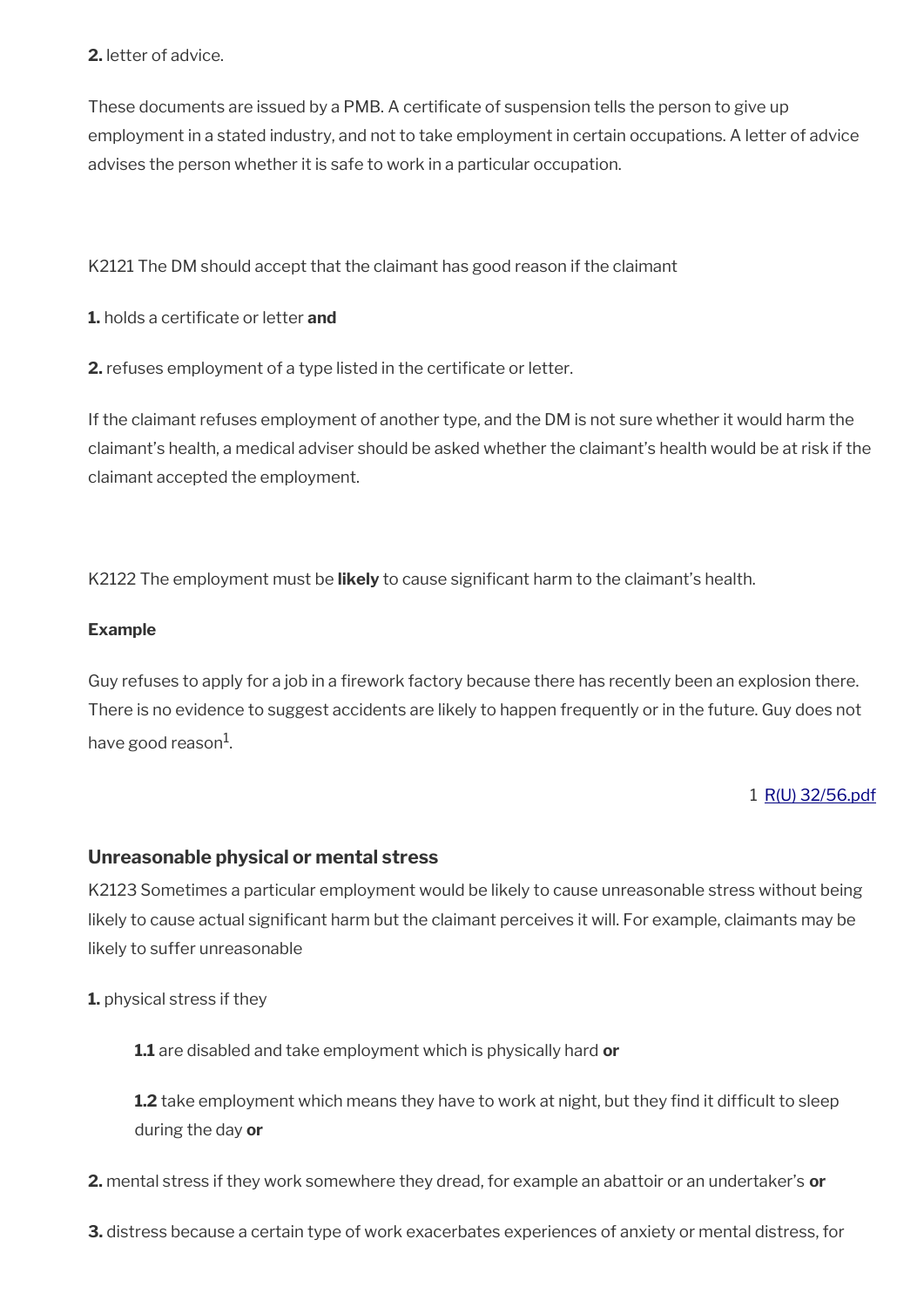example a person with social anxiety or a history of agrophobia who is expected to deal with large numbers of people.

**Note:** Often this is a very individual and personal thing and may not have been identified as a restriction with their advisor. What one person can cope with will not be the same for another person and the DM should consider each case on its individual merits and circumstances (see K2124).

K2124 Where the claimant genuinely believes that a particular employment is likely to cause

**1.** significant harm to the claimant's health **or** 

**2.** the claimant unreasonable physical or mental stress

the DM should take this into account when deciding whether or not the claimant has good reason (see also K2071).

K2125

# **Consideration of claimant's health where claimant has left paid work**

K2126 The best evidence is confirmation from the claimant's doctor that

**1.** the work was harmful to the claimant's health **or** 

**2.** the doctor advised the claimant to leave.

The DM should check any medical evidence to make sure that it is relevant to the claimant's capacity to do the job in question but also see K2127.

K2127 If medical evidence is not available, the facts may still allow the DM to decide that the claimant had good reason for leaving. The DM can accept that there is good reason, without requesting medical evidence, where

**1.** the work itself **or**

**2.** the place the claimant works in

made the medical condition worse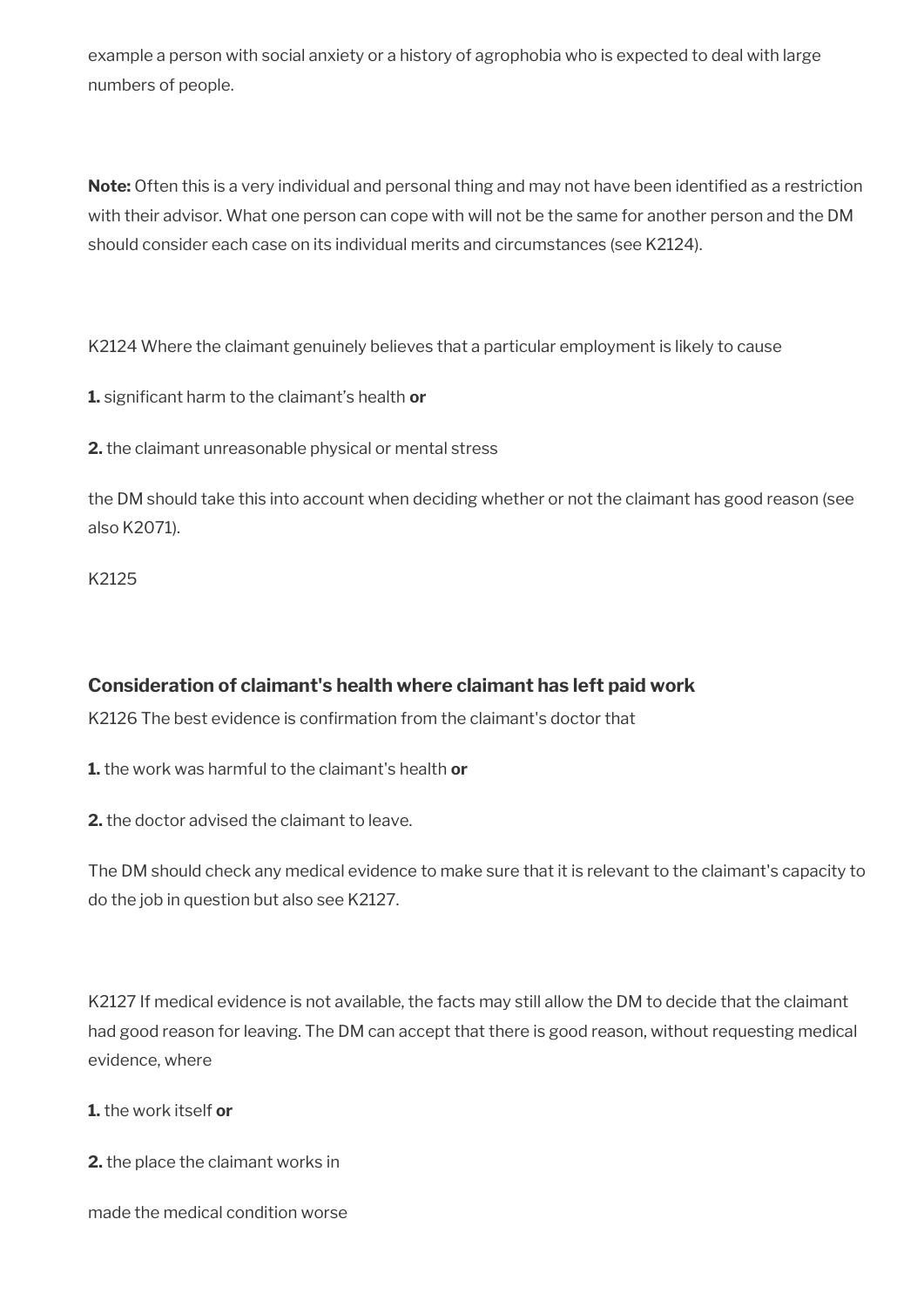**Note:** Consideration should also be given to the guidance in K2071 and K2081 if the reasons for leaving were due to mental health issues, harassment or bullying.

K2128 Where a claimant

**1.** was suffering from pneumoconiosis on its own or with tuberculosis **and** 

**2.** had a

**2.1** certificate of suspension **or** 

**2.2** letter of advice

issued by a PMB, the DM should follow the guidance at K2121 to decide whether the claimant has good reason for leaving employment.

K2129 – K2130

## **Sincere religious or conscientious objection**

K2131 If a claimant refuses to comply with a work-related requirement because of any religious or conscientious objection, which the claimant sincerely holds, the DM should take this into account when deciding good reason. Claimants cannot show good reason just by saying, for example, that they conscientiously object to doing a certain employment. They must

**1.** show that one or more of the terms and conditions of the employment conflicts with the principles on which their objection is based **and**

**2.** give enough evidence to satisfy the DM that their religious or conscientious objection is sincerely held **and**

**3.** show that the conflict between the principles of their religion or belief are reasonably unavoidable.

**Note 1:** The degree to which the claimant's beliefs are commonly held or considered reasonable by others is immaterial. The belief held must be in respect of a weighty and substantial matter.

**Note 2:** It may well depend on the specific job involved and the capacity of the employer to organise how certain tasks are performed when considering whether good reason can be shown.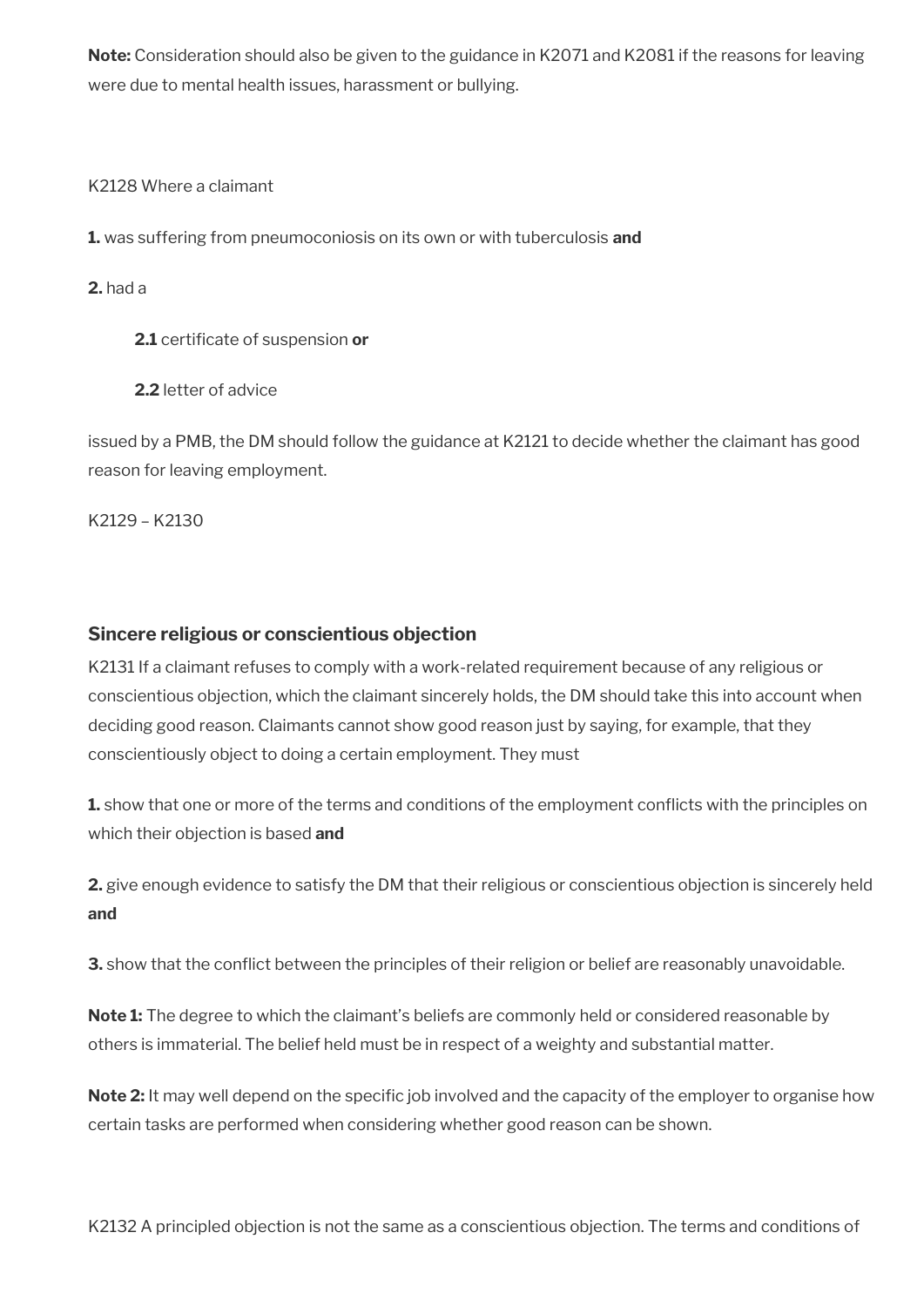the employment must require the claimant to act in a way which is contrary to their ethical or moral principles $^1$ .

## 1 [R\(JSA\) 7/03](https://intranet.dwp.gov.uk/manual/decision-benefit/rjsa-7-03)

K2133 The following are examples of religious or conscientious objections which may provide good reason

**1.** an objection to employment that involves the handling or supply of alcohol, cigarettes, tobacco or certain food products (e.g. pork)

**2.** a religious objection to being in employment on a particular day each week

**3.** an objection to employment with something which may be used to destroy life, whether human or animal

**4.** a religious objection to being in employment with members of the opposite sex.

**Note 1:** This is not an exhaustive list or specific criteria that mean a claimant would have automatic good reason but examples of some of the more commonly raised religious or cultural beliefs. The DM should consider any issue raised by the claimant in consideration of good reason; however the DM would have to be satisfied that all the criteria at ADM K2131 are met for it to be good reason.

**Note 2:** Where a restriction or limitation on work search or availability for work has been agreed, the claimant will not have to show good reason. The claimant must be able to show that they have reasonable prospects of obtaining employment with any restrictions and that they are meeting the required level of work search each week as agreed on their Claimant Commitment (also see guidance in ADM Chapter J3).

**Note 3:** Good reason would not be allowed where there is direct impermissible discrimination (i.e. unlawful discrimination based on characteristics protected by law, such as race, colour, national origin, religion, sex, age, gender identity etc) $^1$ . However, whilst a religious requirement might be indirectly discriminatory to another protected group, that is not the question at hand. The question at hand is whether an employer can accommodate the religious belief. For example, in some religions men are not allowed to work in close quarters with women or groups of women who are not members of their own family and vice versa. Whether good reason can be shown may well depend on the specific job and the capacity of the employer to organise how tasks are performed to accommodate the religious belief. The DM should consider all the facts and circumstances and what is reasonable in the individual case and whether all the criteria at DMG 34321 are met (see **Example 6**).

1 [Equality Act 2010](https://www.legislation.gov.uk/ukpga/2010/15/contents)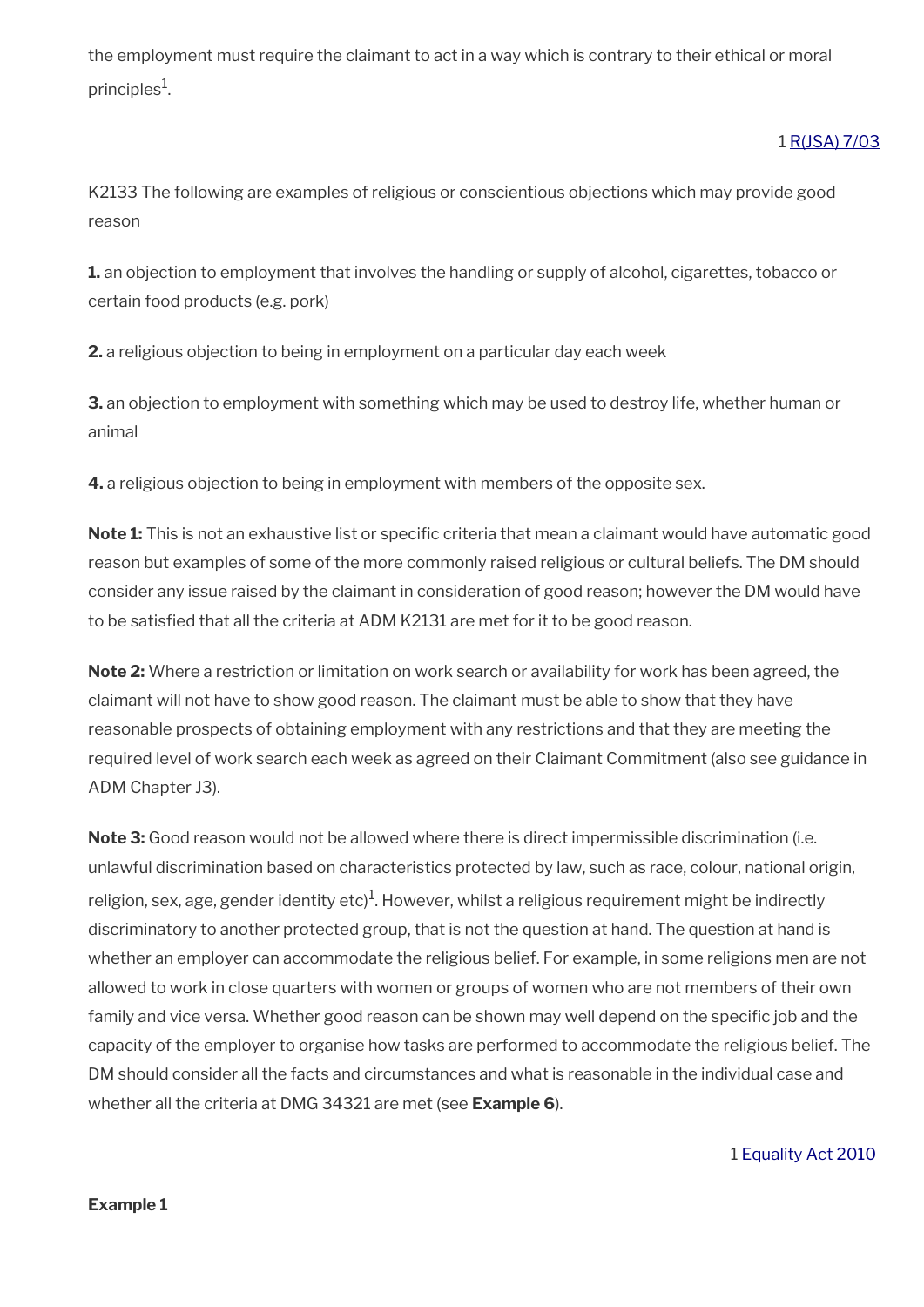Aabish is a practising Muslim. Alcohol is forbidden in Islam and some Muslims also refuse to handle it.

Aabish has good reason for not applying for an advertised vacancy in a local off-license. The job will involve handling and selling alcohol and cannot reasonably be avoided with such a small number of employees.

However, one of the major supermarket chains is also recruiting for till operators. They have a written policy to respect the wishes of any employee not to handle specific products for religious or cultural reasons and where any employees who have religious beliefs about certain products or what foods or drink they could handle, would place them on a till where those products are not usually served, such as clothing, or on tasks away from a till.

Aabish would not be able to show a good reason for failing to apply for a job at the supermarket based on her religious beliefs regarding alcohol.

#### **Example 2**

Yuraj refuses to apply for a vacancy at a building site as he will be required to wear a hard hat at all times for his own health and safety. Yuraj is a Sikh and his beliefs require him to wear a turban which means he cannot meet the requirement to wear a hard hat. Yuraj would have good reason not to apply for the vacancy.

#### **Example 3**

Billy is offered a job as a waiter in a restaurant at a casino. He states he has an objection to gambling, it is against his moral principles. Billy's opinion of gambling is irrelevant to the people gambling. His duties as a waiter in the restaurant will not require him to act in a way which is contrary to his beliefs with regard to gambling and therefore he would not be able to show good reason for refusing the job on that basis.

#### **Example 4**

Akinta is referred to a MWA scheme placement for 4 weeks. At the end of the third week he asks if he can be excused the morning off his placement on Friday to attend prayers to participate in Eid. Akinta is a practicing Muslim and Eid is one of the most important religious festivals for the Islamic faith. The DM considers it would be reasonable for Akinta to be allowed 'time off' his placement to attend the religious festival Eid.

#### **Example 5**

Isaac is a practicing orthodox Jew. He refuses to accept a job offer as a care worker as the employer will not allow him to follow his religious observance of the Jewish Sabbath. Even though Isaac had offered to work longer hours Sunday through to Thursday, the employer states they have a duty to make sure the children in its care have proper supervision on Saturdays and they do not have the number of staff available on their payroll to allow him to have every Friday afternoon and Saturday off work. He would be required to take his turn to work Saturdays pro rata.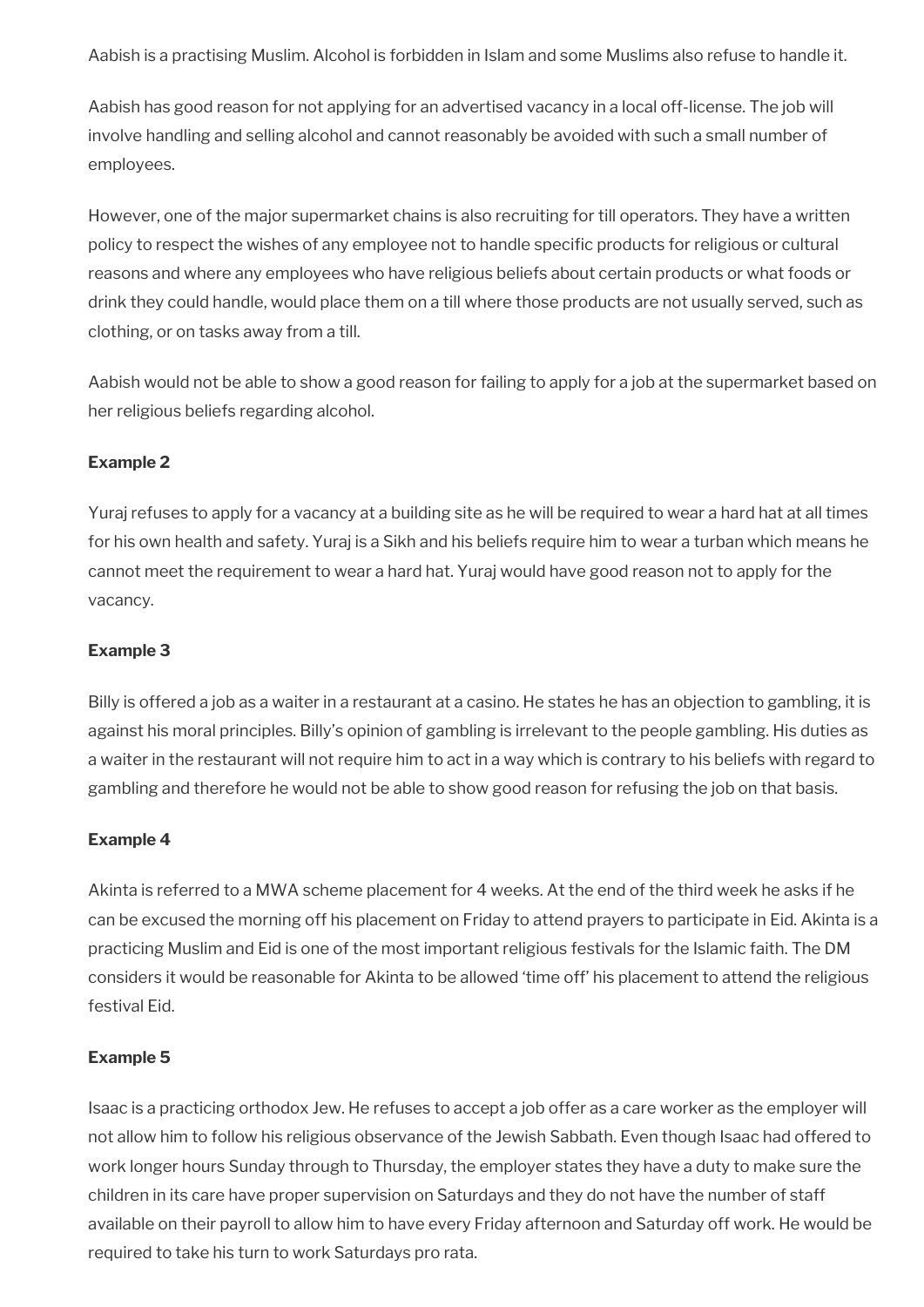Isaac has an agreed limitation to restrict his work search to meet his religious observance and has consistently demonstrated that even within the restraints of his religion he has reasonable prospects of securing employment and meets the weekly requirements of reasonable work search as required and agreed on his Claimant Commitment.

Isaac does not have to show good reason for the failure to accept the job (also see the guidance in ADM Chapter J3 on work-related requirements).

## **Example 6**

Nazir is a machine operator and has worked in a factory for 5 years on a bench by himself away from the other operators.

Due to a reorganisation of how tasks are to be performed Nazir is told he will have to go work as part of a team comprised of women co -workers.

Nazir explains to his employer that his religion forbids him from working in close quarters with women who are not his own family and requests that he be allowed to continue to work by himself or in a male only group without the new requirement.

The employer says they cannot accommodate Nazir's request as they do not have enough male operators to make up a team, the new processes are to cut costs and it is no longer possible to provide him with space separately on his own. Nazir leaves the job.

When considering whether Nazir has good reason for leaving the employment the DM considers that in his circumstances it is a reasonably held and a bone fide religious belief and as the employer cannot accommodate Nazir's religious beliefs to ensure he has no direct interaction with women he has good reason.

Whilst the religious requirement may be discrimination to women that is not the question. The question is whether the employer can accommodate Nazir's religious belief as the rule requiring him to work directly with women indirectly discriminates on the basis of Nazir's religion.

K2134 – K2135

## **Other terms and conditions which affect a claimant's personal freedom and beliefs**

K2136 Claimants will have good reason for leaving paid work if the employer ordered them to do something that conflicted with their sincerely held religious or conscientious principles (see K2131).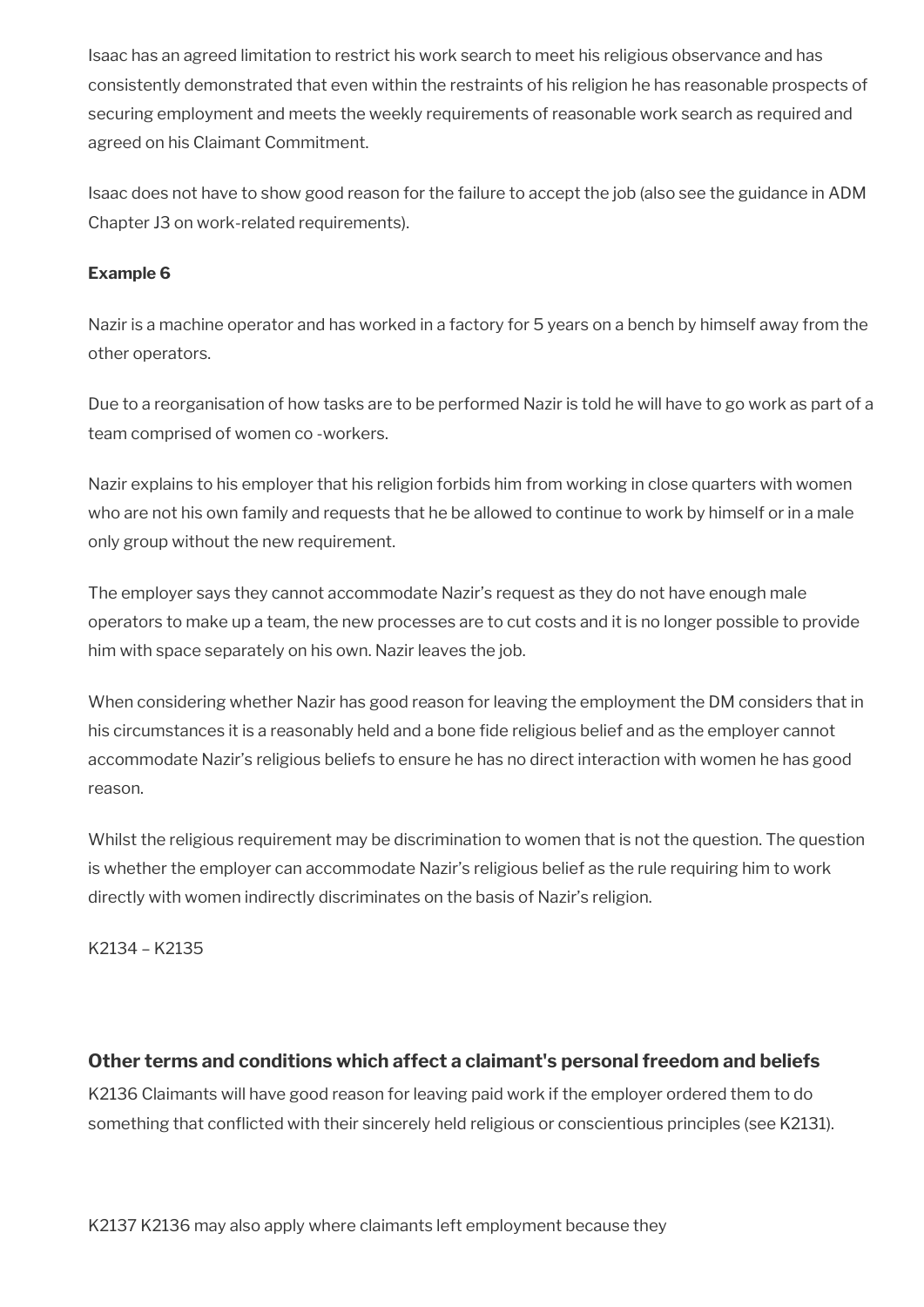**1.** objected to medical examinations or injections **or** 

**2.** were genuinely afraid that the examinations or injections would cause them harm.

#### K2138 But if the

**1.** requirement to have a medical examination or injection was reasonable **and** 

**2.** claimant's reasons for refusing were only dislike or some irrational excuse

then the claimant does not have good reason $^1\!\!$ 

**Note:** Consideration should also be given to the guidance in K2071 and K2081 if the reasons for leaving were due to mental health issues, harassment or bullying.

#### 1 [R\(U\) 16/52.pdf](../file/954208/download/R%2528U%2529%252016%252F52.pdf)

K2139

# <span id="page-59-0"></span>**Caring responsibilities**

K2140 If a claimant is the responsible carer of a child aged  $5 - 13$  they have good reason

**1.** not to accept a job that is not compatible with the child's normal school hours, including the time it takes the child to travel to and from school

**2.** for leaving paid work or losing pay because working hours are incompatible with caring responsibilities

**Note 1:** Advisers should have identified any reasonable constraints when setting activities (see ADM Chapter J3 (Work-related requirements).

 $\mathsf{Note} \, 2\mathpunct{:}$  It is only if the claimant does not fall within the easements within relevant legislation $^1$  that the DM will consider good reason.

## 1 [UC Regs, reg 88](https://www.legislation.gov.uk/uksi/2013/376/regulation/88)

K2141 However where K2140 does not apply, the claimant's caring responsibilities must make it **unreasonable** to take the employment. A claimant should do all that is reasonably possible to fit in responsibilities with the employment on offer. But the claimant is not expected to take employment where the hours are so long or inconvenient that the claimant could not carry out the caring responsibilities. For example where the claimant has caring responsibilities for a teenager with health problems.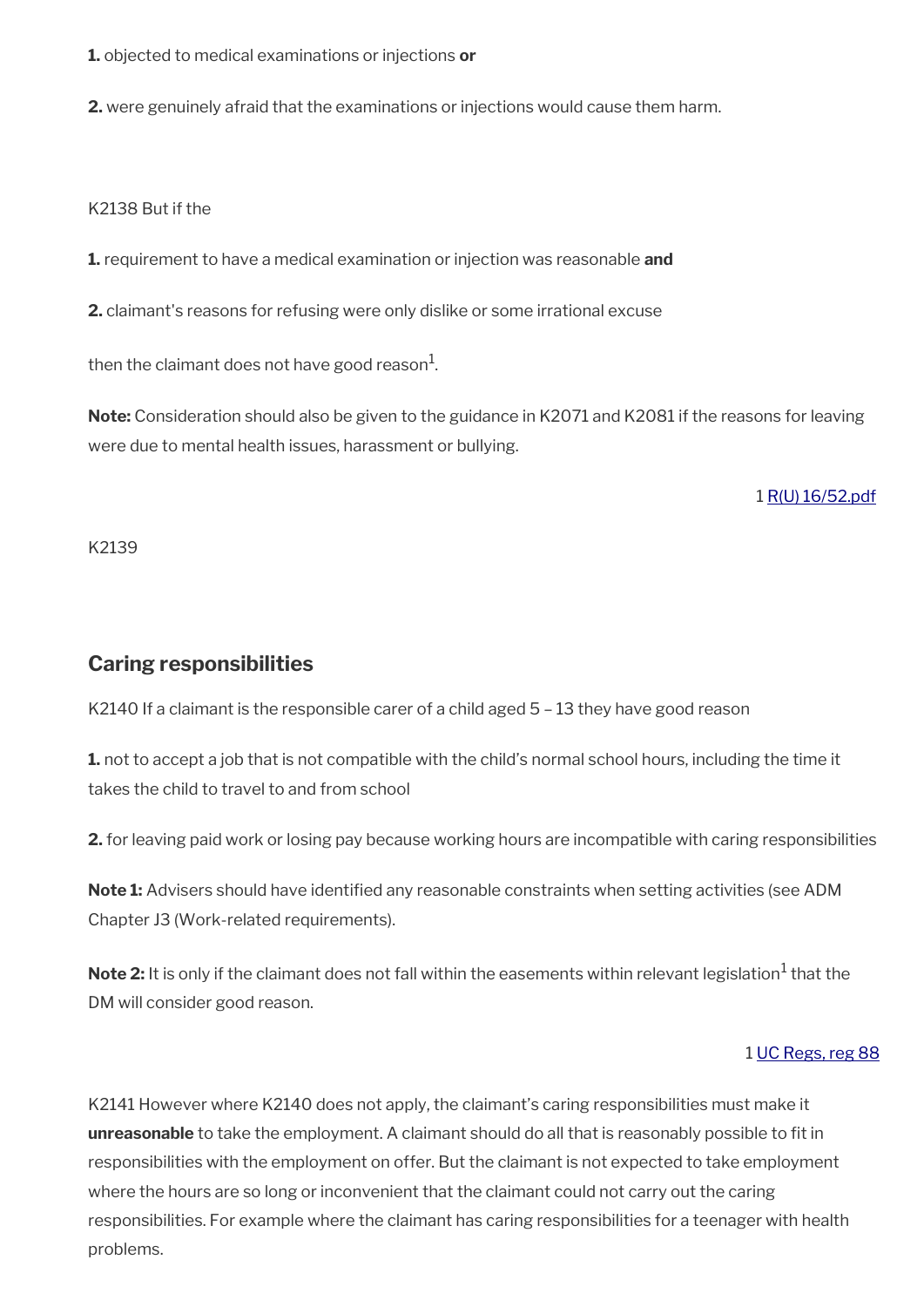**Note:** Each case should be considered on its own merits taking all the individual circumstances into consideration. Advisers should normally have taken all the claimant's circumstances into account when setting work-related requirements, see ADM Chapter J3 (Work-related requirements) and it is only where any easements do not apply that the DM will be considering good reason.

K2142 If claimants are responsible for children, they cannot show good reason for a failure because they have to supervise them at certain times **unless** they can show that there is no reasonable alternative. The DM should ensure that claimants have taken reasonable steps to secure appropriate and affordable child care. For example options such as

**1.** day nurseries

- **2.** breakfast and after school clubs
- **3.** child care schemes
- **4.** registered childminders

**5.** the help of friends or relatives (see note 2)

should be considered and reasons given if claimants state they are not suitable. This list is not exhaustive.

**Note 1:** Certain restrictions may apply depending on the age of the child, see ADM Chapter J3 (Workrelated requirements) and if any easements apply the DM will not be considering good reason (see **Note 2** in K2140).

**Note 2:** There is no requirement that friends and family are asked to provide informal childcare in order for a claimant to show good reason only that it is reasonable that they are considered.

## **Example**

Georgina is a LP with one son, aged 14, who has special needs. She has been offered paid work for 30 hours per week. She will need after school care for 2 hours each day. The Adviser has referred her to the Children's Information Services to obtain details of the child care schemes available in the area and has explained the financial help available with child care costs. Georgina refuses the job as she states that the childminders in the area have no vacancies for the times she needs, the after school club is full and there are no friends or family who can look after her son. The DM considers that Georgina has good reason for refusing the job.(Also see example Theo at K2023).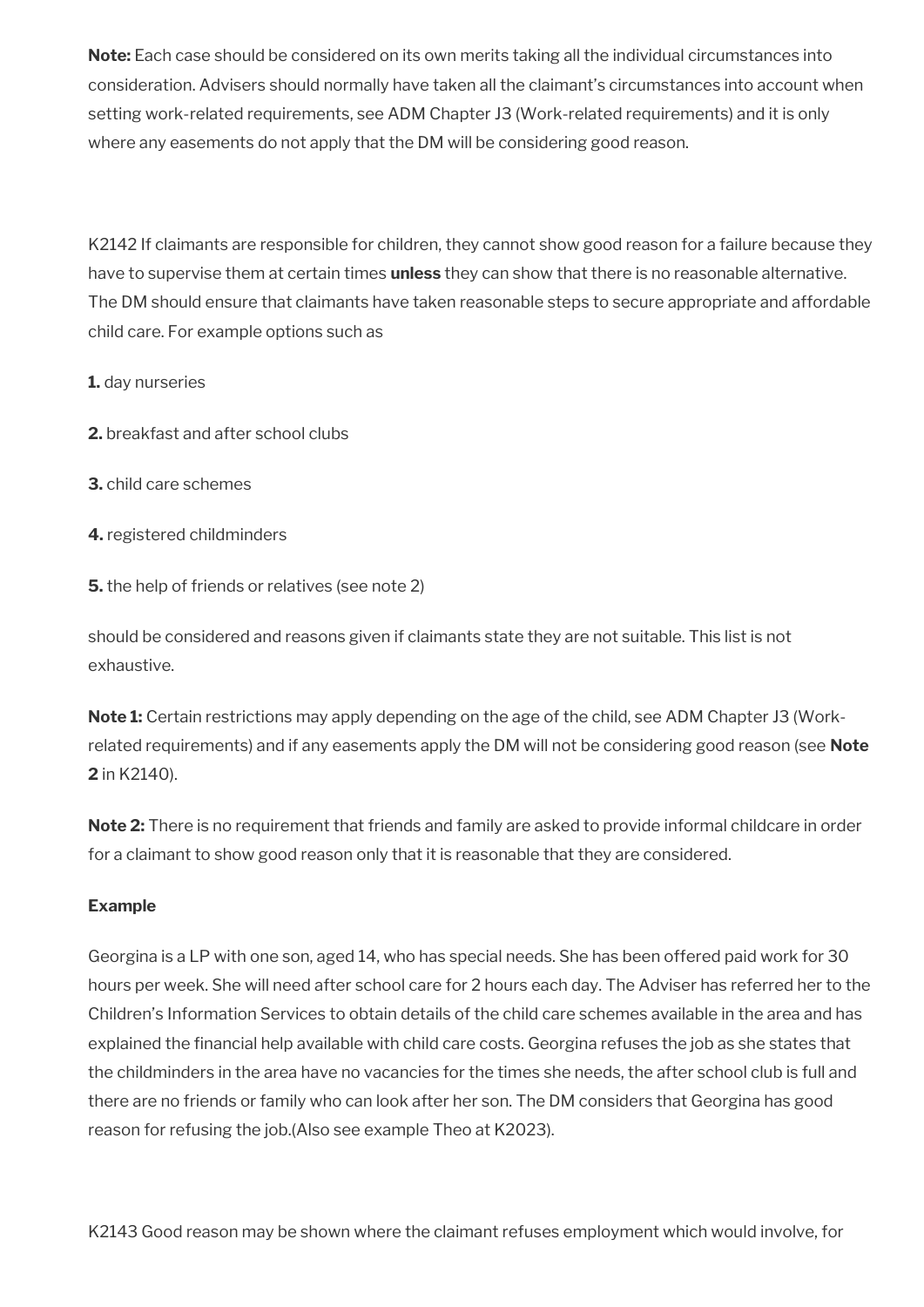example

**1.** employment at night **or** 

**2.** a very early start or late finish to the employment, or other unsocial hours **or** 

**3.** overnight stays away from home **and**

it would not be practicable for anyone else to take over the claimant's caring responsibilities at these times $^{\rm 1}$ .

**Note:** Advisers should normally have taken all the claimant's circumstances into account when setting work-related requirements but also see the guidance at K2144.

#### 1 [R\(U\) 20/60.pdf](../file/954209/download/R%2528U%2529%252020%252F60.pdf)

K2144 Where parental conditionality applies, an easement of work-related requirements can be applied for a period of time where the claimants needs

**1.** require a specific easement (for example domestic violence) **or**

**2.** make it unreasonable to expect the claimant to complete their requirements for a temporary period of time (for example a sudden illness or necessary care for a child).

See further guidance at K2054.

#### **Example**

Aamira claims UC. She is a single parent and has a young child age 3. She is placed in the AWRR conditionality group from 3.4.17.

On 16.5.17 she fails to attend her regular work search appointment with her advisor. In her good reasons Aamira states she was afraid to leave her home and didn't have any child care for her 3 year old at the time of the appointment.

Aamira states she has been advised to stay at home as much as possible due to racial threats from her neighbour which so far have not resulted in actual physical violence only verbal abuse but there have been incidents where she has had mud thrown at her door and windows, washing disappearing from the washing line and written threats posted through her letter box.

This is due, she says, to racial tensions following recent terrorist attacks in major cities around the world.

Aamira has contacted the police about the incidents but does not want to make an official statement for fear of making the situation worse.

Her health visitor has advised Aamira to stay inside as much as possible and to take her 3 year old child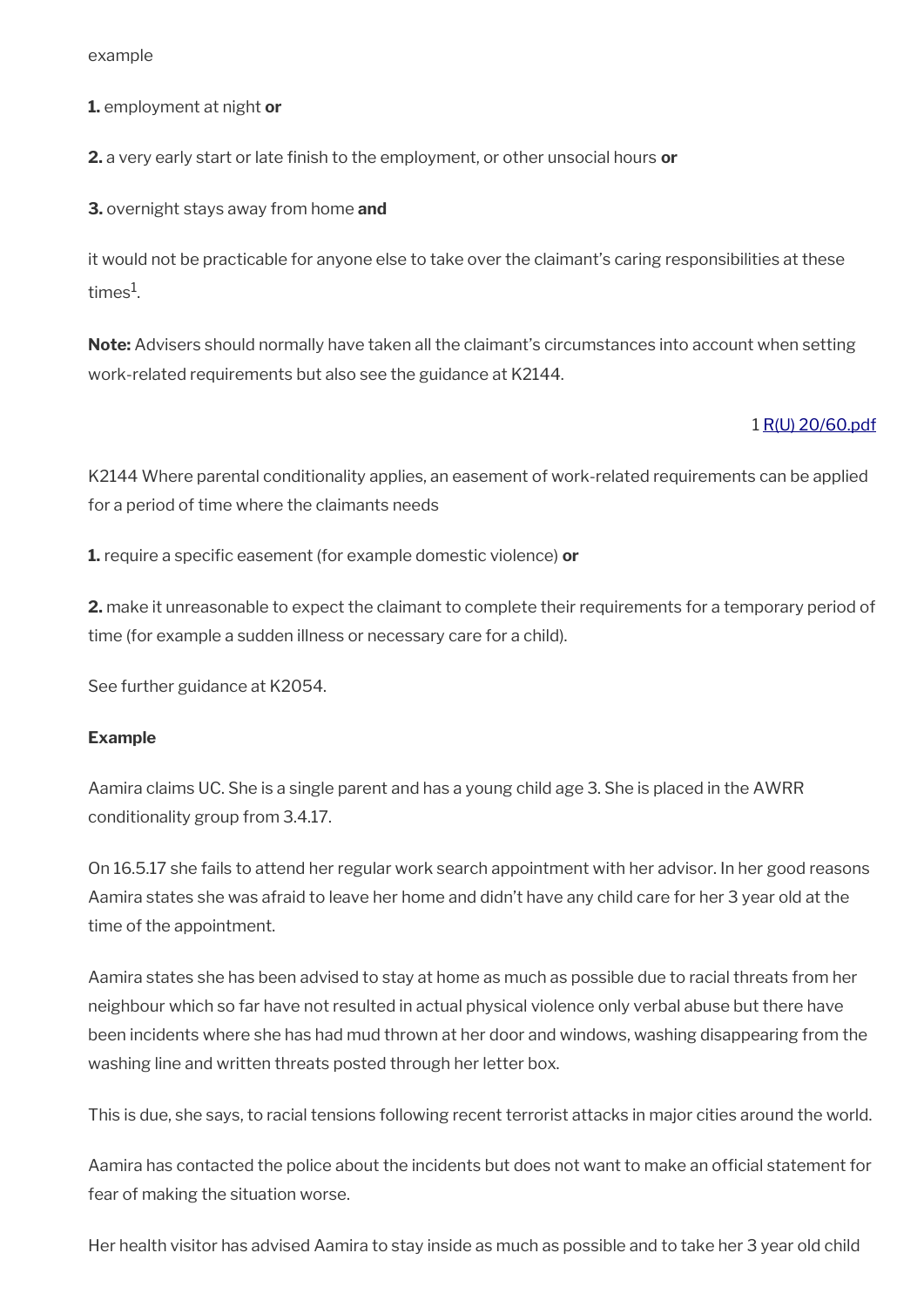out of the local nursery to avoid contact with her neighbour as the neighbours child also attends the same nursery.

Aamira has been placed at the top of the council housing list for priority re housing due to the current situation.

She does go out for shopping locally as and when required but is very careful when she goes out, trying to go at off peak times and is constantly looking over her shoulder and worried she may bump into her neighbours.

Aamira is finding the whole situation very distressing and is genuinely frightened of her abusive neighbour and what might happen.

The DM considers Aamira has good reason for failing to attend the appointment on 16.5.17 and returns the case to the advisor to consider a temporary easement of Aamira's work-related requirements until such time as she is rehoused and can arrange a new nursery for her son in the new area, as it is unreasonable in her current circumstances to expect her to meet her current requirements in her situation.

K2145

# <span id="page-62-0"></span>**Temporary changes in circumstances**

K2146 It is unreasonable for a claimant to be expected to comply with a work-related requirement opportunity if the reason for doing so was that the claimant

**1.** was attending court as a witness, juror or party to any proceedings ${}^{1}$ or

**2.** was arranging or attending the funeral of a close relative or close friend<sup>2</sup>

**3.** was crewing or launching a lifeboat **or** 

**4.** was on duty as a P/T member of a fire brigade **or**

**5.** was receiving and participating in a structured recovery-orientated course of alcohol or drug dependency treatment for less than 6 months3**or**

**6.** has

- **6.1** temporary child care responsibilities **or**
- **6.2** is dealing with a domestic emergency **or**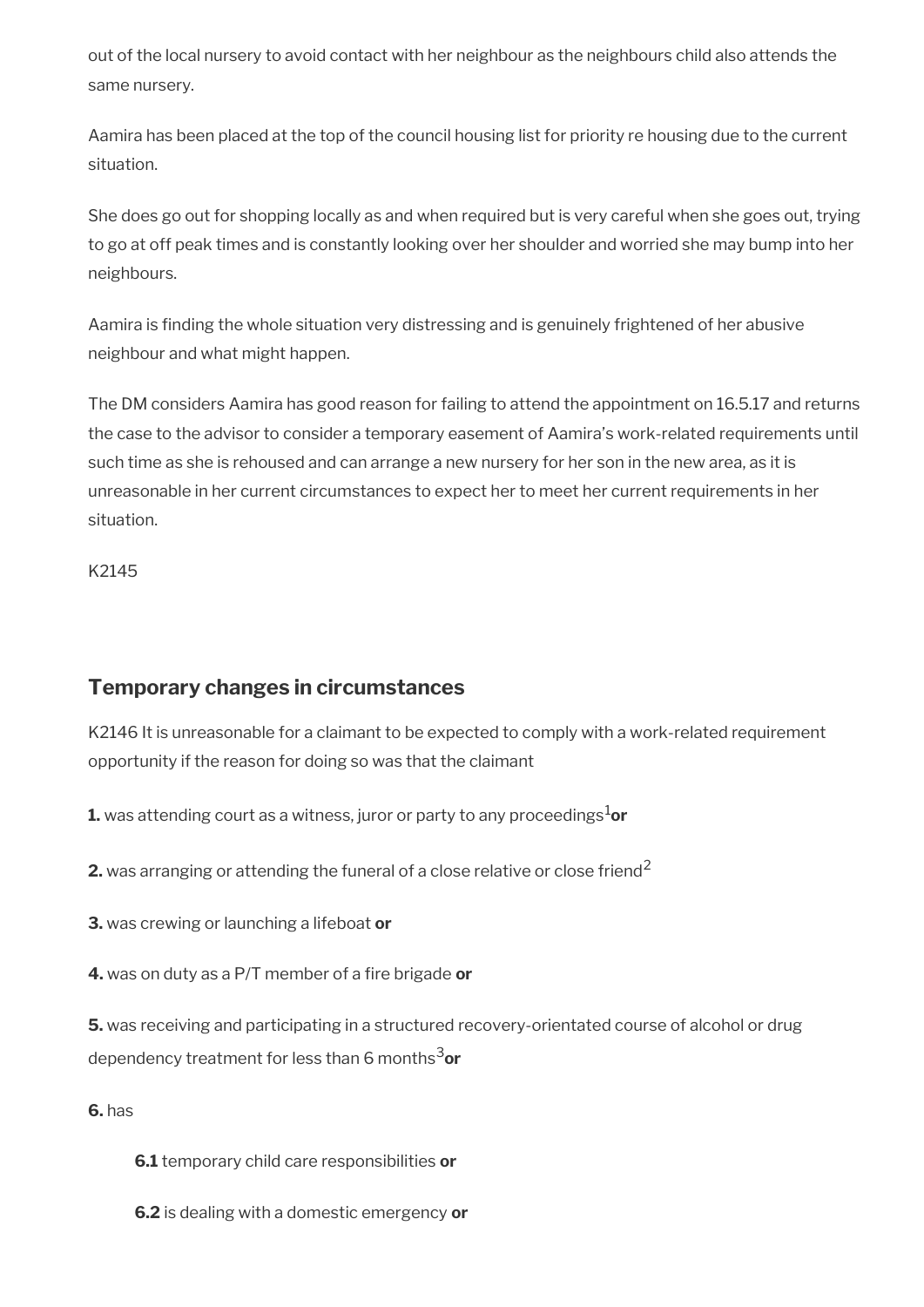**6.3** other temporary circumstances such as being homeless $^4$ .

The work availability requirement should be lifted and in such cases the DM does not need to consider the question of good reason (see ADM Chapter J3 – Work-related requirements for further guidance).

**Note:** Also see the guidance at K2111 where the claimant is dealing with a domestic

emergency, K2091 if the claimant is homeless and K2054 where a temporary easement may apply due to a claimant's complex needs or crisis.

## 1 [UC Regs, reg 99\(3\)\(a\);](https://www.legislation.gov.uk/uksi/2013/376/regulation/99) 2 [reg 99\(5\)\(b\);](https://www.legislation.gov.uk/uksi/2013/376/regulation/99) 3 [reg 99\(3\)\(e\);](https://www.legislation.gov.uk/uksi/2013/376/regulation/99) 4 [reg 99\(5\)\(b\)](https://www.legislation.gov.uk/uksi/2013/376/regulation/99)

K2147 – K2150

# <span id="page-63-0"></span>**Circumstances that may show good reason for a failure to comply with a requirement to take up or apply for paid work**

K2151 If the claimant does not have a good reason that falls within the circumstances listed at K2051 **1. to 11.** the DM may take other certain circumstances into account when determining the doubt relating to not taking up an offer of paid work or a refusal to apply for a job vacancy. This includes

**1.** any restrictions the claimant has been allowed to place on their work search, having regard to any discrepancy between these and the requirements of the job, although minor differences may not count (see K2156)

**2.** expenses unavoidably incurred (e.g. childcare and travelling expenses), or that the claimant had to or would have had to, incur if they had taken the job, if they amounted, or would have amounted, to an unreasonably high proportion of the income they would have received. The proportion that is considered reasonable increases the more they are paid (see K2157 – K2167)

**3.** any other factor that appears relevant (see K2171 – K2207).

**Note 1:** For guidance on travelling time to and from paid work see ADM Chapter J3 (Work-related requirements).

**Note 2**: A claimant cannot be mandated to apply for or take up an offer of work where it is a Kickstart scheme job. Taking part in a Kickstart job is purely voluntary- see further guidance on Kickstart scheme jobs in ADM Chapter K3. However if a claimant takes up the offer of a Kickstart job and they leave voluntarily the normal considerations for good reason would apply.

K2152 – K2155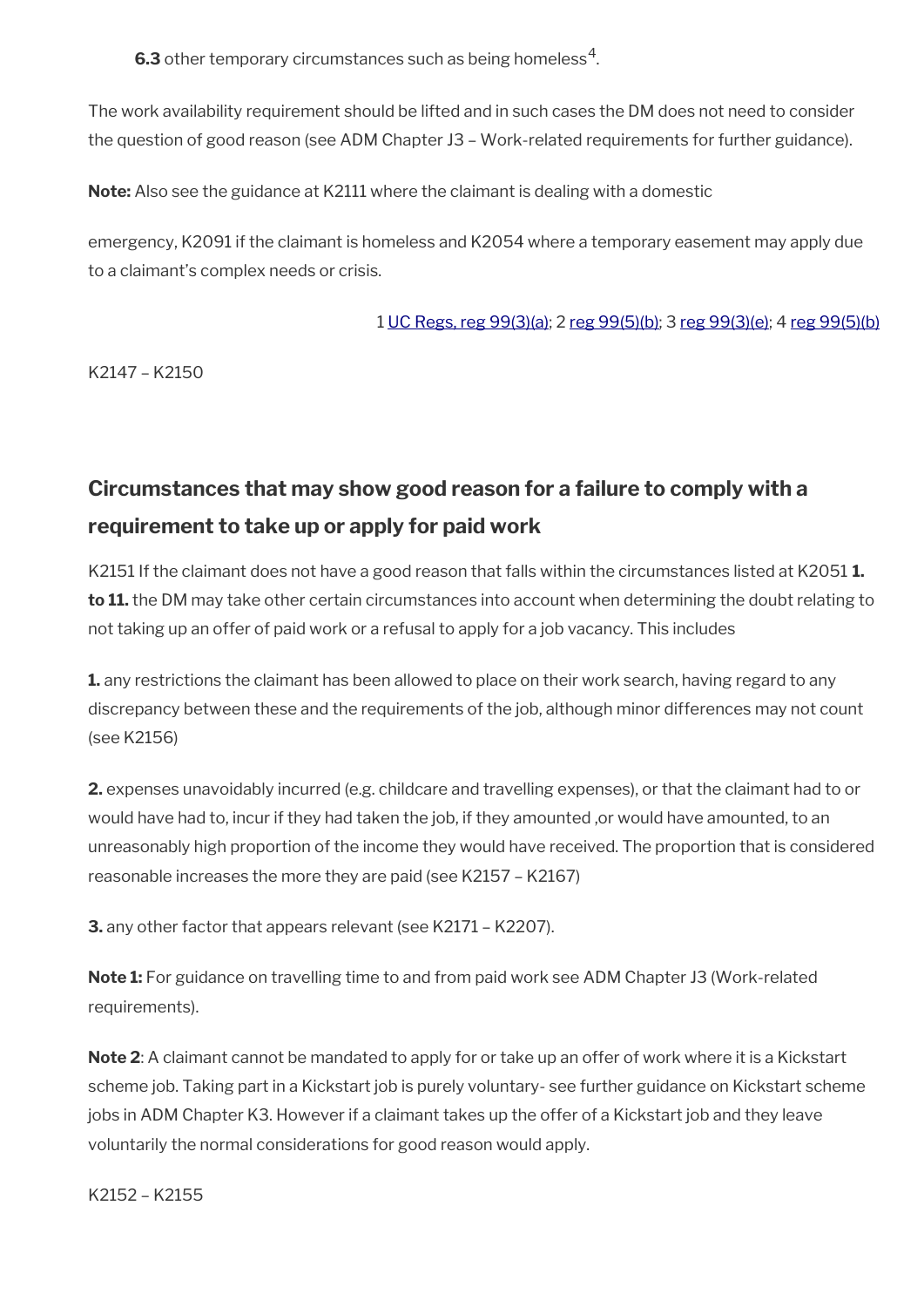## **Restrictions on work search**

K2156 Types of jobs recorded on the Claimant Commitment as the types of jobs the claimant is looking for are not necessarily restrictions as prescribed for in relevant legislation $^1$ . Jobs identified are the best prospects at the time the Claimant Commitment is signed and that may change with time.

#### 1 [UC Regs, reg 97](https://www.legislation.gov.uk/uksi/2013/376/regulation/97)

#### **Example**

Samara has been claiming UC for 3 months. She agreed on her Claimant Commitment that the type of work she was looking for was office work, receptionist or bank clerk. Samara is notified by her advisor of a vacancy for a retail job at a local supermarket and she fails to apply for the job stating it is not the type of job she is looking for. The DM considers Samara does not have good reason for failing to apply for the vacancy.

## **Employment expenses**

K2157 The DM should take into account when deciding good reason any expenses which

- **1.** claimants have to meet only for the purpose of the employment **and**
- **2.** would be an unreasonably high proportion of the expected pay from the employment.

K2158 Expenses which can be taken into account include

**1.** travelling expenses to and from the place of employment by a route and means appropriate to the claimant's circumstances

**2.** the cost of tools or equipment which the claimant has to provide

**3.** the cost of essential protective clothing, not provided by the employer

**4.** the cost of a criminal record check (known as a disclosure).

K2159 Deductions from wages of tax, NI and occupational pension contributions cannot be taken into account. This is because they are not expenses incurred for the purposes of the employment.

K2160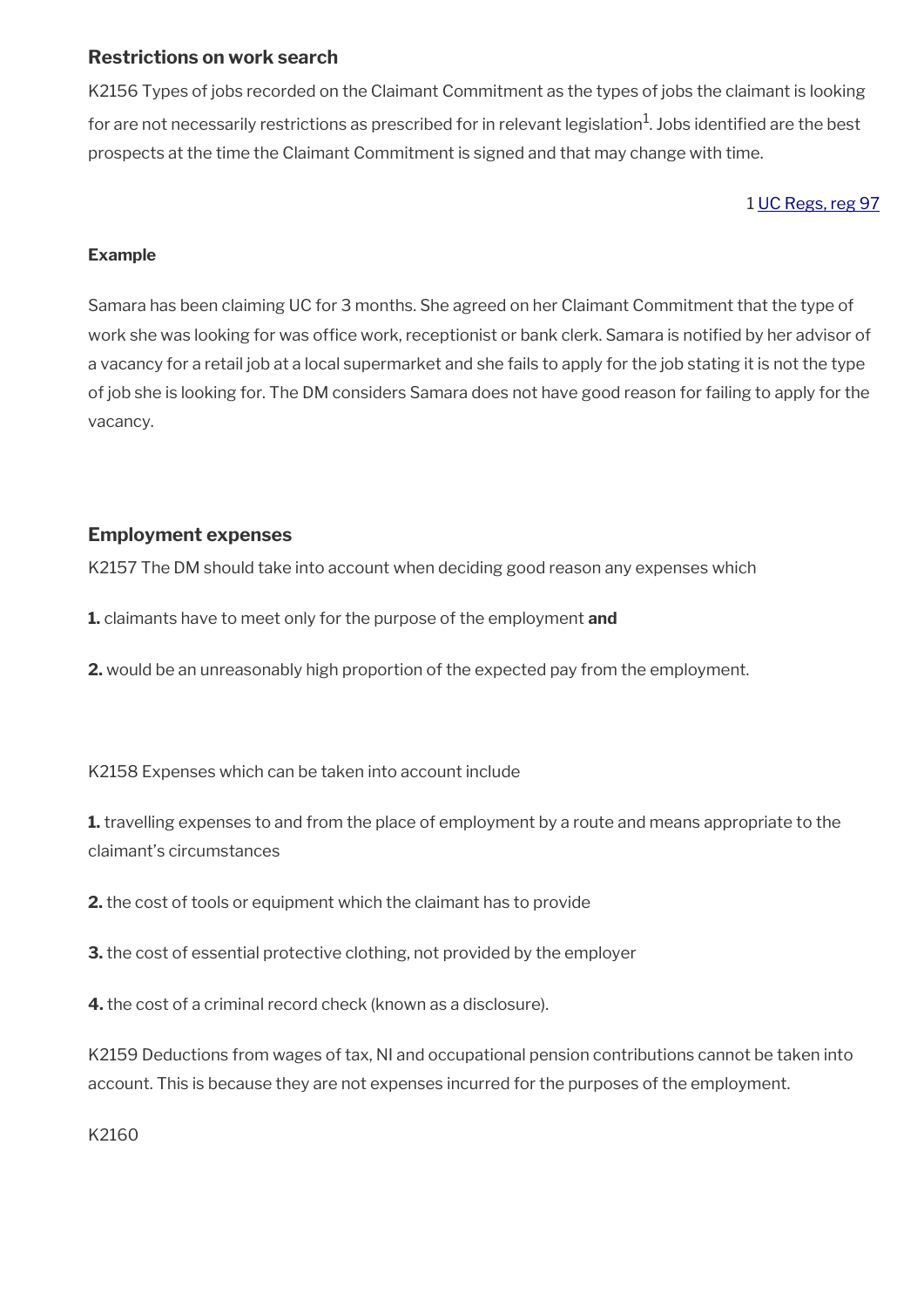## **Child care expenses**

K2161 The DM should take into account when deciding good reason any child care expenses which

**1.** are or would be necessarily incurred as a result of the claimant being in the employment **and**

**2.** did or would represent an unreasonably high proportion of the remuneration which it is reasonable to expect that he would receive from the employment.

K2162 There are no rules for deciding whether expenses would be an unreasonably high proportion of remuneration. Each case must be decided on its own facts. But the greater the level of remuneration is, the more reasonable it is for the expenses to be a higher proportion of it. The DM should also consider support available towards childcare from UC or other sources.

K2163 The DM should consider employment expenses as in K2158 and child care expenses as in K2161 separately. They should not be aggregated when considering good reason.

## **Unreasonably high proportion of pay**

K2164 The expenses must be an unreasonably high proportion of the **expected pay** for good reason to apply. Other issues about the level of pay or the claimant's income or outgoings cannot be taken into account. For example, the claimant cannot show good reason by arguing that the expenses are unreasonable because the claimant's

**1.** wages would have been the only income the household has **or**

**2.** household expenses are particularly high.

K2165 There are no rules for deciding whether expenses would be an unreasonably high proportion of pay. Each case must be decided on its own facts. But the greater the level of pay is, the more reasonable it is for the expenses to be a higher proportion of it.

K2166 If the claimant would have an expense

**1.** for only a short time, for example where the claimant would have to pay for transport to work initially, but then works transport would be provided after a time **or**

**2.** as a "one-off", for example cost of tools

It would be reasonable for the claimant to spend more to meet such an expense than would be the case if the expense would last as long as the employment. The DM should also take into account that the claimant may be able to meet such expenses through the Flexible Support Fund.

**Note:** The Flexible Support Fund comprises of resources available to Jobcentre Plus Managers to cater for a variety of local needs for claimants.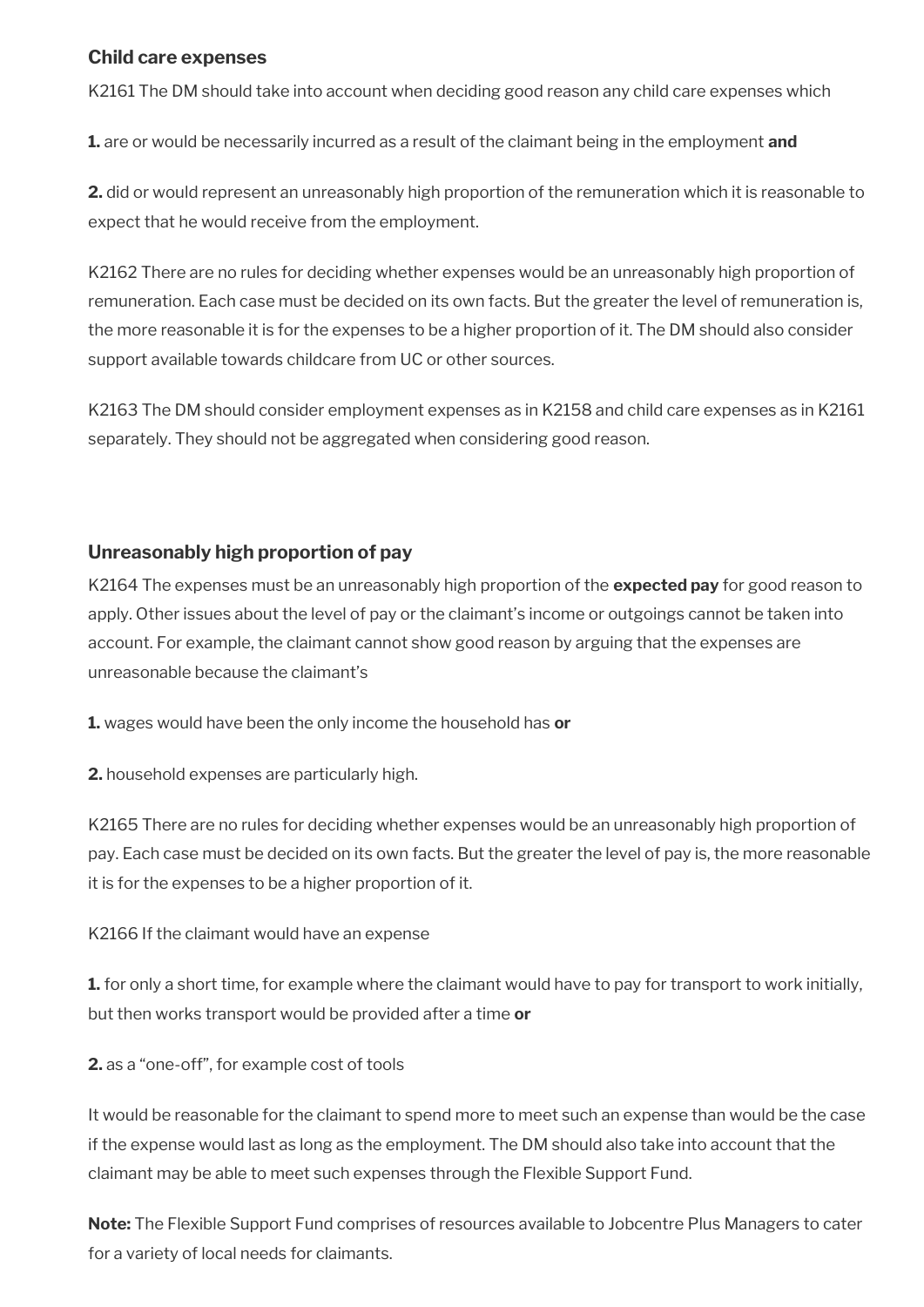## **Ignorance of the law may be good reason**

K2167 A claimant may be able show that unawareness of the law is reasonable in the individual facts and circumstances. The claimant would have to show

**1.** they acted as a reasonable person of their age and experience would have done in the same circumstances **and** 

**2.** that their behaviour was not unreasonable $^1$ .

Ignorance cannot be good reason in itself, it has to be 'reasonable' in the specific circumstances taking into account all the facts of the case.

**Note:** This may be particularly relevant in the event of a 'pre-claim' failure for failing to take up an offer of paid work (see guidance in ADM Chapter K3). A claimant may be able to show that they could not reasonably have been expected to have been aware of the law and that their belief was reasonably held and it was reasonable in the circumstances.

## 1 [R\(S\) 2/63.pdf](../file/954210/download/R%2528S%2529%25202%252F63.pdf) ; [R\(P\) 1/79.pdf](../file/954211/download/R%2528P%2529%25201%252F79.pdf)

#### **Example**

Carla claims UC on 8.9.17 and is placed in the AWRR conditionality group.

On 27.9.17 she attends a meeting with her work coach to agree her claimant commitment.

Carla graduated from University in July 2017 with a degree in Media and Communications. She says she is looking for graduate management roles, something ideally media or marketing related.

She says she has already had several interviews and has five others already in the pipeline. She was offered a job in August but she withdrew her application before the security checks could be completed as she had been offered other interviews for more suitable posts.

The other interviews were more in her field and in line with her degree and career goals, were better paid and had better advancement prospects.

She says she also withdrew her application for the first job offer because they expected her to complete a 3 month probationary period where she would not qualify for days off which would restrict her availability to pursue more relevant and suitable opportunities.

The work coach explains that Carla cannot restrict her work search whilst claiming UC and will also have to look for other types of work and informs her of the consequences of failing to accept an offer of paid work (i.e. sanctions). Carla agrees and signs her Claimant Commitment on 27.9.17. She says she was not aware she could not restrict her work search to vacancies suitable to her qualifications or of the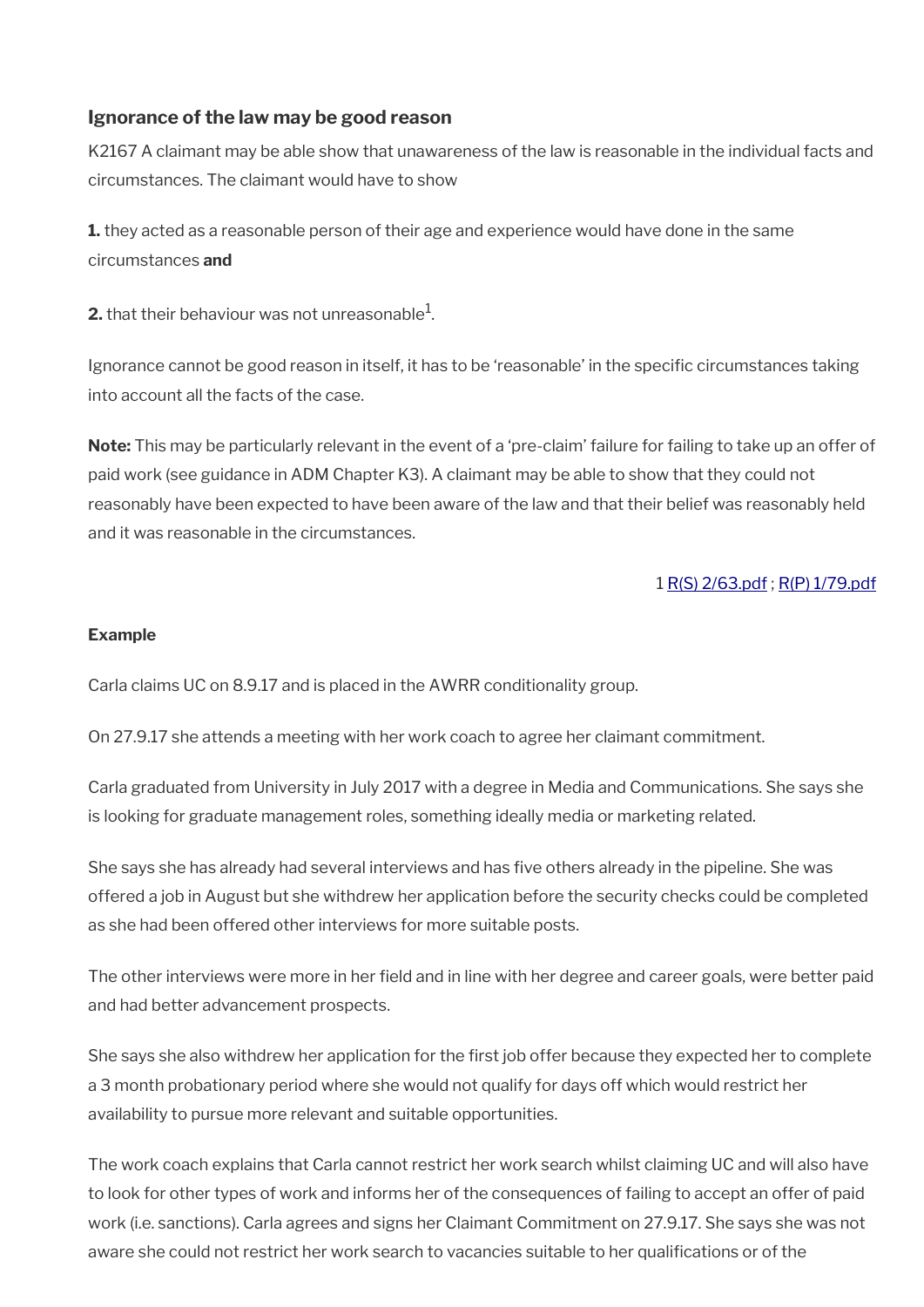consequences of failing to accept any job offer.

As a pre claim sanctionable failure has occurred, the work coach refers the case to the DM to consider good reason for Carla's failure to accept the job offer in August. Carla is in the AWRR conditionality group and no limitations apply to her work search.

The DM considers Carla can show a good reason.

Carla had already secured other interviews for employment when she declined the first offer (indeed she has a second job offer to start work on 4.10.17). She had only just finished full time education and is young and inexperienced in benefit matters. She had done everything she reasonably could to find work and had excellent prospects of securing employment quickly.

It is reasonable, taking all her circumstances into account, a post graduate student with a degree in Media & Communications would have the reasonably held belief that she could pursue a career in her chosen field before she makes a claim to benefit. The claimant was not aware of the rules regarding claiming UC and taking up employment or the consequences of not taking any paid work (i.e. sanctions) before her work coach advised her and she signed her claimant commitment on 21.9.17 setting her workrelated requirements.

Carla acted as any reasonable person of her age and experience would have done at the time. Balancing this against the interests of the claimant and those of the community of those whose contributions and taxes finance the benefit the claimant did not act unreasonably in refusing the employment. Her ignorance of the rules was therefore reasonable in her circumstances.

K2168 – K2170

## **Other circumstances that may amount to good reason**

K2171 The DM should

**1.** consider all matters put forward by the claimant **and** 

**2.** decide whether or not to take them into account when deciding good reason.

K2172 Account should also be taken of any other factor that appears relevant. In particular when the terms of a job on offer break the laws on

**1.** minimum working conditions **or**

**2.** they knowingly connive with an employer or agency in a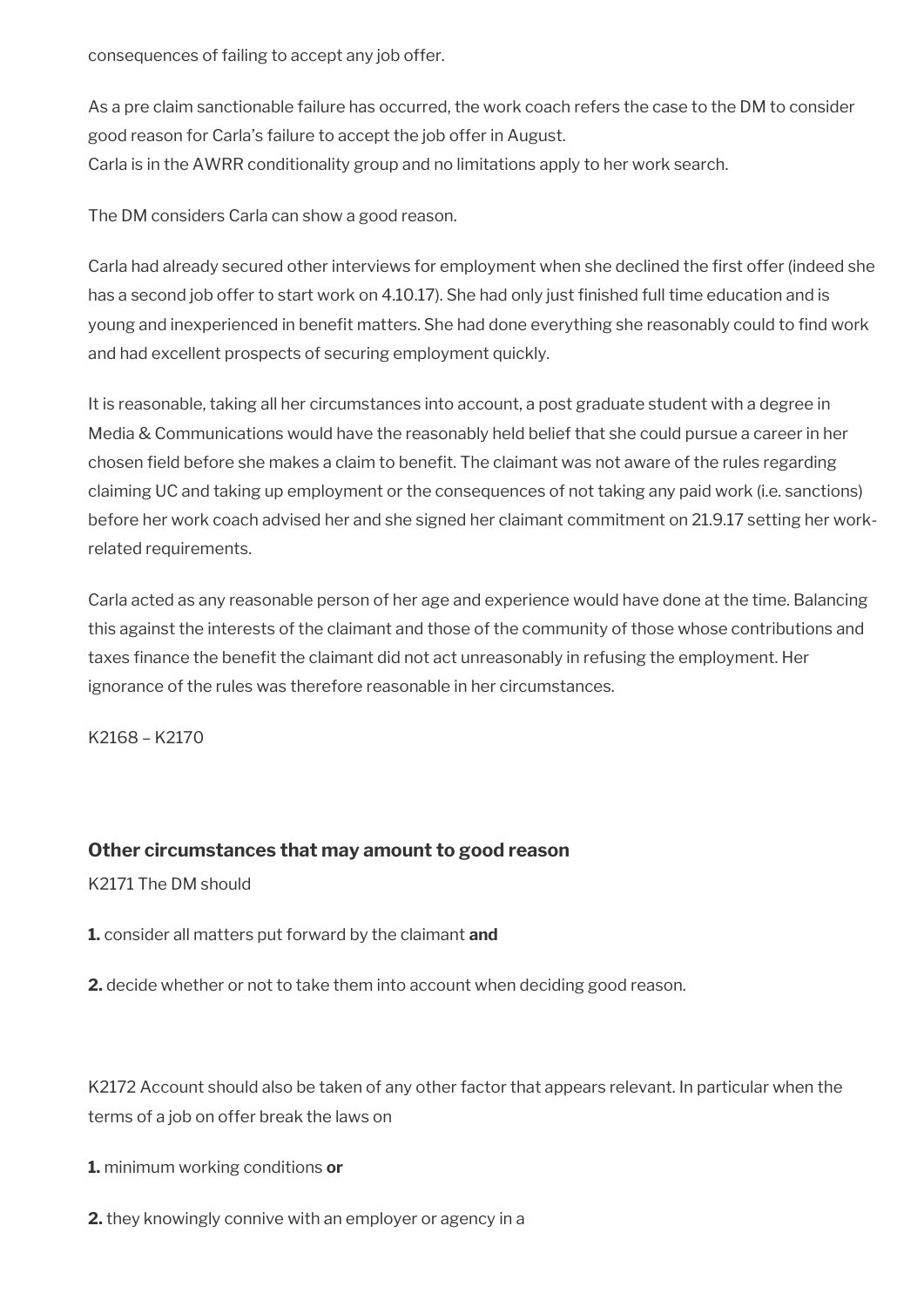**2.1** tax avoidance scheme **or**

**2.2** PAYE is not being properly accounted for.

## **Attitude of claimant's trade union**

K2173 The fact that

**1.** the prospective employer is on the "black list" of the claimant's trade union ${}^{1}$ or

**2.** the claimant refused the employment on union instructions or advice<sup>2</sup>

does not, **of itself**, provide good reason.

1 [R\(U\) 1/52.pdf](../file/954212/download/R%2528U%2529%25201%252F52.pdf) ; 2 [R\(U\) 9/64.pdf](../file/954214/download/R%2528U%2529%25209%252F64.pdf)

#### **Possible return to previous employment**

K2174 The fact that a claimant

**1.** has a previous employment that has not ended **and** 

**2.** may at some time return to it

does not **of itself** provide good reason for refusing other employment<sup>1</sup> (however, see K2175 – K2176).

1 [R\(U\) 1/52.pdf](../file/954213/download/R%2528U%2529%25201%252F52.pdf)

## **Laid off and short time workers**

K2175 If claimants

**1.** are laid off **and** 

**2.** are being allowed to and do in fact restrict the employment they are willing to take to

**2.1** the job they are laid off from **or** 

**2.2** casual employment within daily travelling distance of home **and** 

**3.** refuse or fail to apply for or accept employment because it does not meet any of the restrictions claimants imposed within **2.1** to **2.2**

they will be considered to have good reason. The DM should not impose a sanction.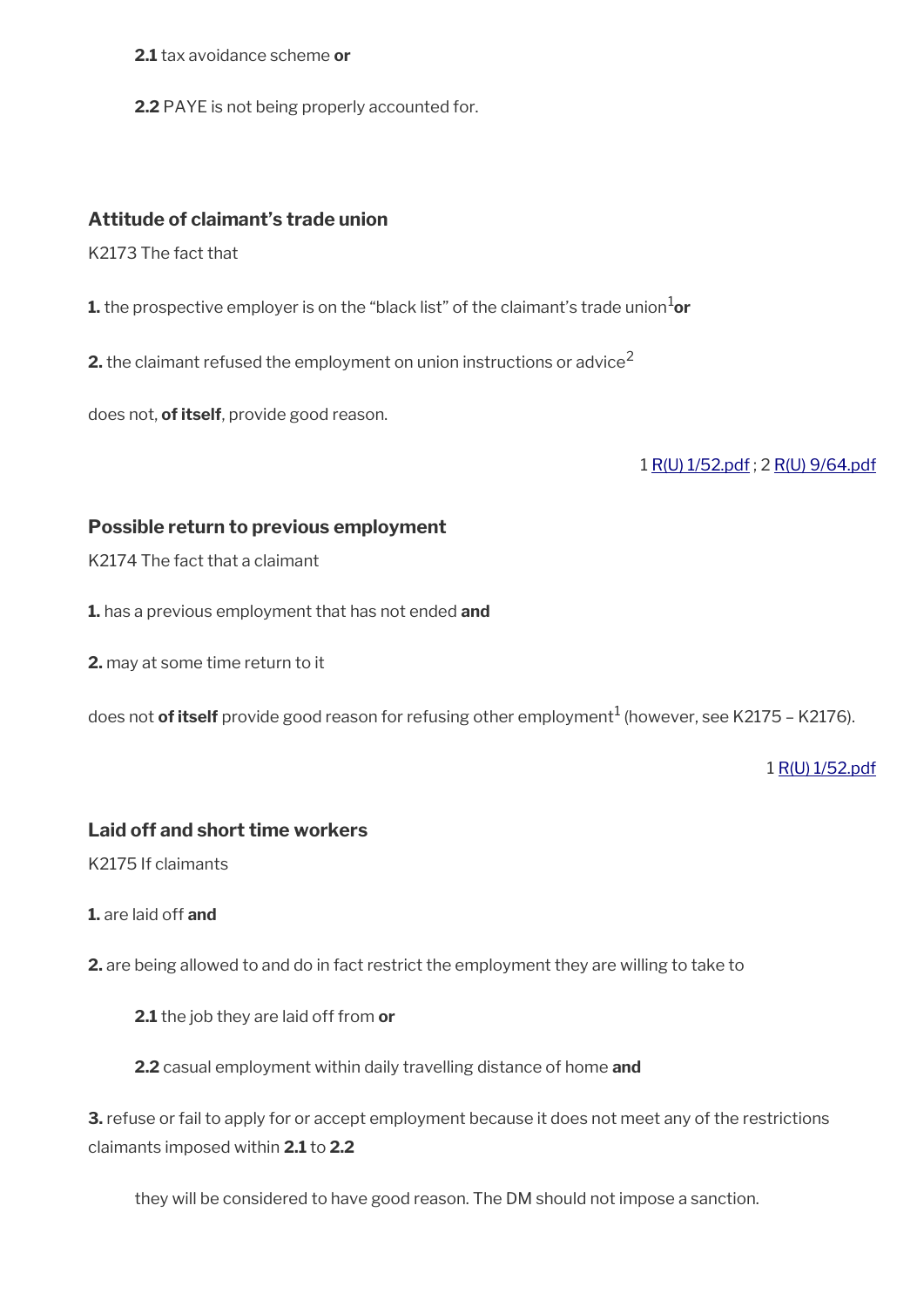**Note:** If he claimant is unable to work due to adverse conditions such as fire, flood, pestilence or a pandemic see further guidance at K2381 and in ADM Chapter J3, J3301.

K2176 If the claimants are

#### **1.** on short time **and**

**2.** are being allowed to and do in fact restrict the employment they are willing to take to

**2.1** the job they are on short time in **or** 

**2.2** casual employment within daily travelling distance of home for the hours they are not working in their short time employment **and**

**3.** refuse or fail to apply for or accept employment because it does not meet any restrictions claimants impose within **2.1** to **2.2**

they will have good reason. The DM should not sanction them.

## **Decision of Employment Tribunal pending**

K2177 The fact that a claimant is waiting for the result of an Employment Tribunal hearing on unfair dismissal does not **of itself** provide good reason for refusing other employment.

## **Claimant already working**

K2178 A claimant who is working and is still entitled to UC does not have good reason for refusing other employment just because the claimant would have had to give up their existing job. But see K2179 if the claimant's reason for refusing other employment was that notice had to be given to end the current job.

K2179 If the other employment offered would only have lasted for a short period, and the claimant would then have been unable to return to the previous work, the claimant may have good reason. It is for the DM to consider all the facts and circumstances of the individual case on its merits.

## **Example**

Jack, who is working 10 hours a week at NM rate is offered about two weeks employment of 39 hours a week in the same type of employment, with a different employer. He is not sure that his current employer will take him back on when the new employment ends. Jack has good reason for failing to apply for the vacancy<sup>1</sup>.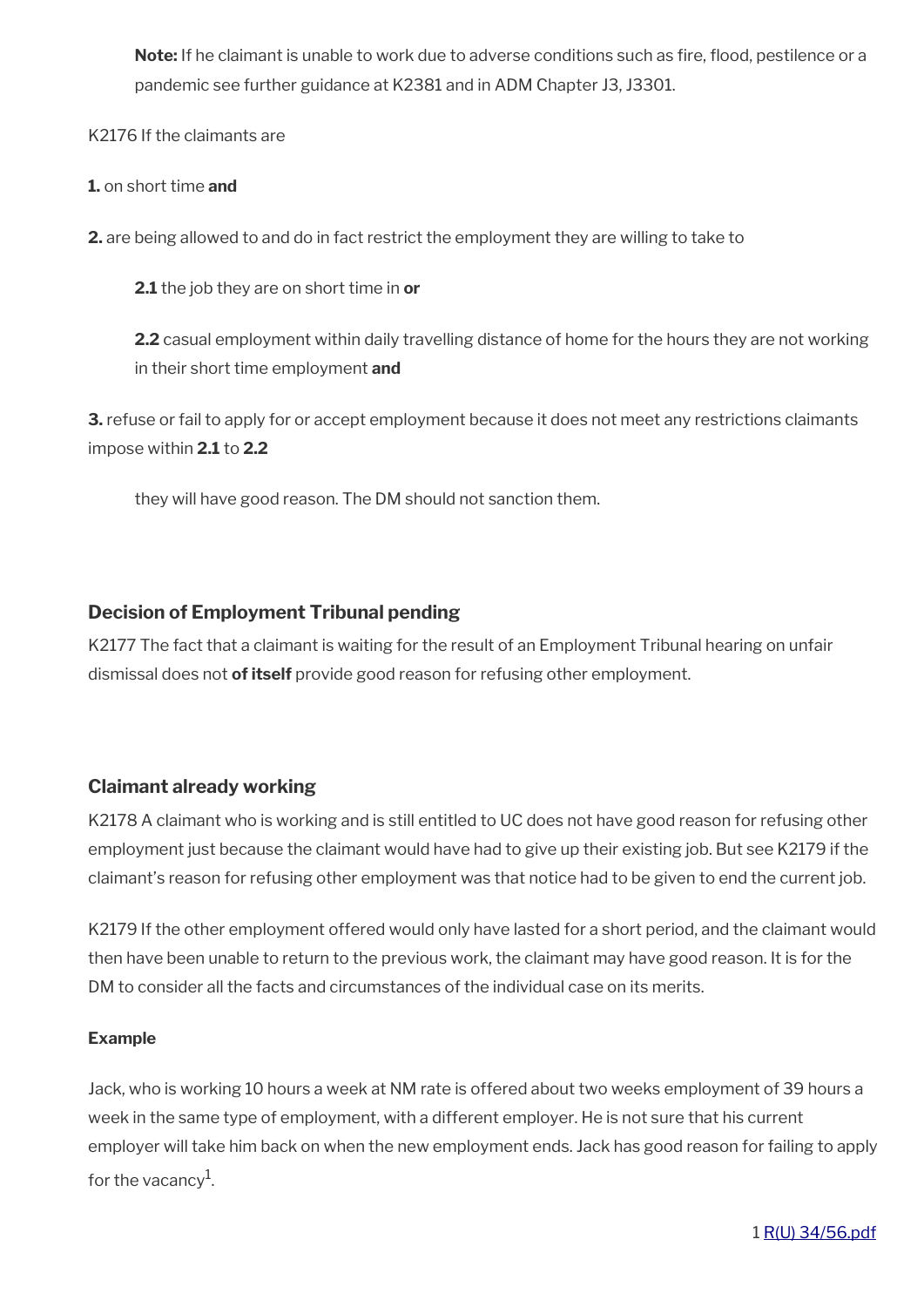## **Temporary employment**

K2180 Subject to K2179, the fact that the employment offered is only temporary does not of itself provide good reason $^1$ . It is for the DM to consider all the facts of the individual case on its merits and apply a common sense approach in the individuals circumstances and apply the reasonableness test (see K2021).

1 [R\(U\) 35/52.pdf](../file/954218/download/R%2528U%2529%252035%252F52.pdf)

# **Definite chance of other employment**

K2181 If the claimant has a definite chance of other employment that

**1.** will start in the very near future **and** 

- **2.** is likely to last at least as long as the employment offered **and**
- **3.** will be lost if the claimant accepts the employment offered

this will be good reason. Whether a chance is definite must be decided on the individual facts of the case.

## **Personal preference**

K2182 Claimants do not have good reason for refusing employment because they

- **1.** would prefer another type of work $1$ or
- **2.** wish to find employment for themselves without the help of Jobcentre Plus<sup>2</sup>.

## 1 [CU 3/48 \(KL\).pdf](../file/954302/download/CU%25203%252F48%2520%2528KL%2529.pdf) ; 2 [R\(U\) 29/53.pdf](../file/954300/download/R%2528U%2529%252029%252F53.pdf)

## **Other more suitable people unemployed**

K2183 A claimant does not have good reason for refusing employment just because there are other unemployed people who are more suited to the vacancy. The question is whether the **claimant** has good reason for refusing it taking into account all the individual circumstances of the case.

# **Job vacant because of a trade dispute stoppage**

K2184 Claimants cannot be sanctioned just because they refuse or fail to apply for or accept a job that is vacant because of a stoppage of work due to a TD. This applies even if the fact is not known at the date of refusal, but comes to light later. If a sanction has already been imposed, the adviser should let the DM know of the change so that he can consider revising or superseding the decision.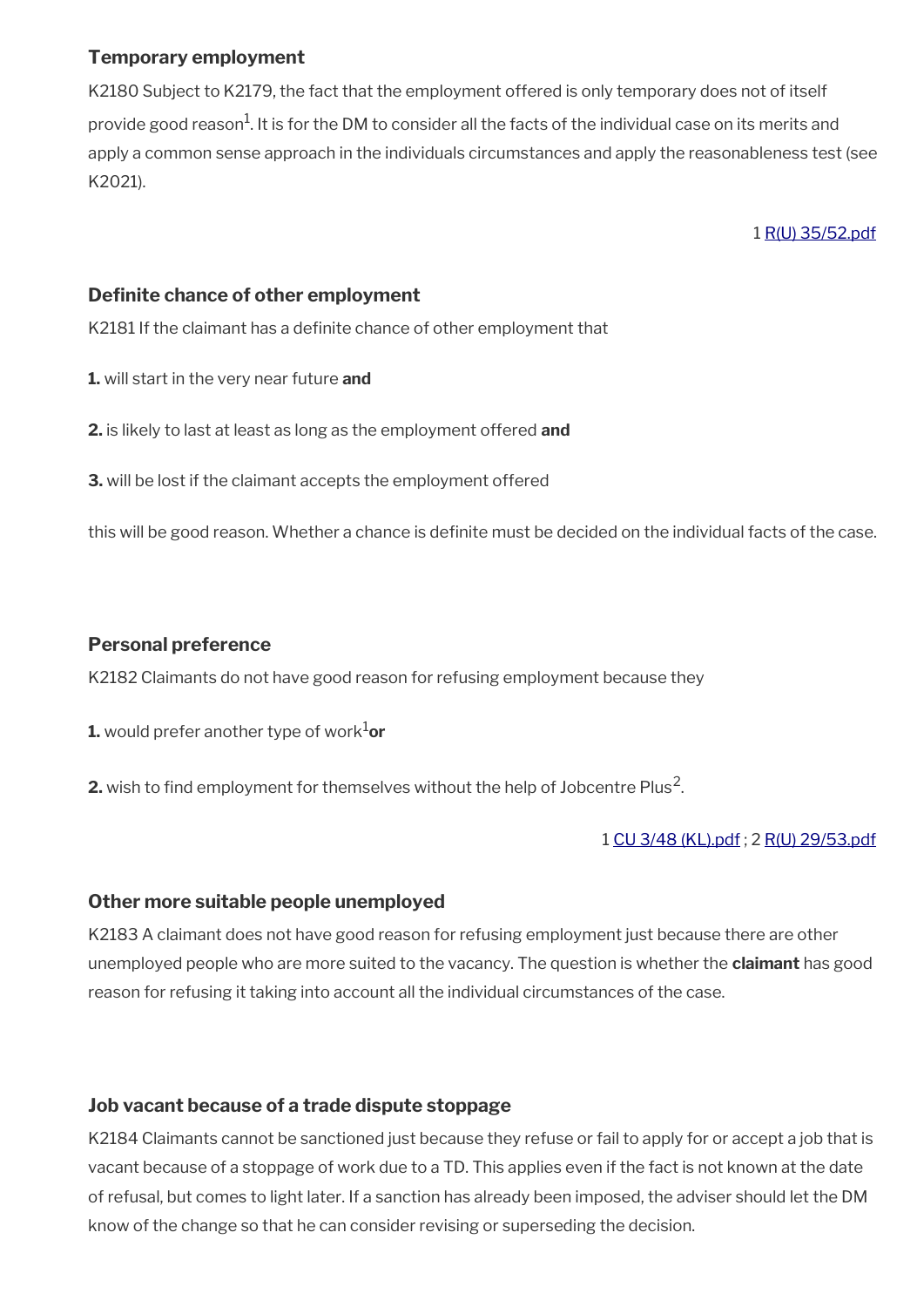K2185 For the job to be vacant because of the TD stoppage

**1.** the **stoppage** must exist at the time the vacancy is notified or offered. It is not enough that there is a TD, or that a stoppage seems imminent **and** 

**2.** the vacancy must have been caused by the stoppage. This will not be the case if the vacancy

**2.1** was caused by the illness of an employee, even if there is a stoppage of work at the employer's premises **or** 

**2.2** arose normally after the stoppage had ended and the places of the employees affected by the TD had been filled **or** 

**2.3** arose because an employee left a job where there was no stoppage in order to take a job where there **was** a stoppage.

K2186

## **Employment which the claimant has previously left**

K2187 If the claimant has in the past left, or been dismissed from

**1.** the same employment **and** 

**2.** employment with the same employer

that fact is not **in itself** good reason but the circumstances in which the previous employment ended may give the claimant good reason for refusing re-employment (for example consideration should be given to any mental or physical health issues or any of the circumstances in K2051).

K2188 Where the claimant refuses re-employment the DM should consider

**1.** all the circumstances surrounding the termination **and** 

**2.** the effect of the termination on the relations between the claimant and the employer.

## **Objection to employer or fellow employees**

K2189 A claimant may refuse employment because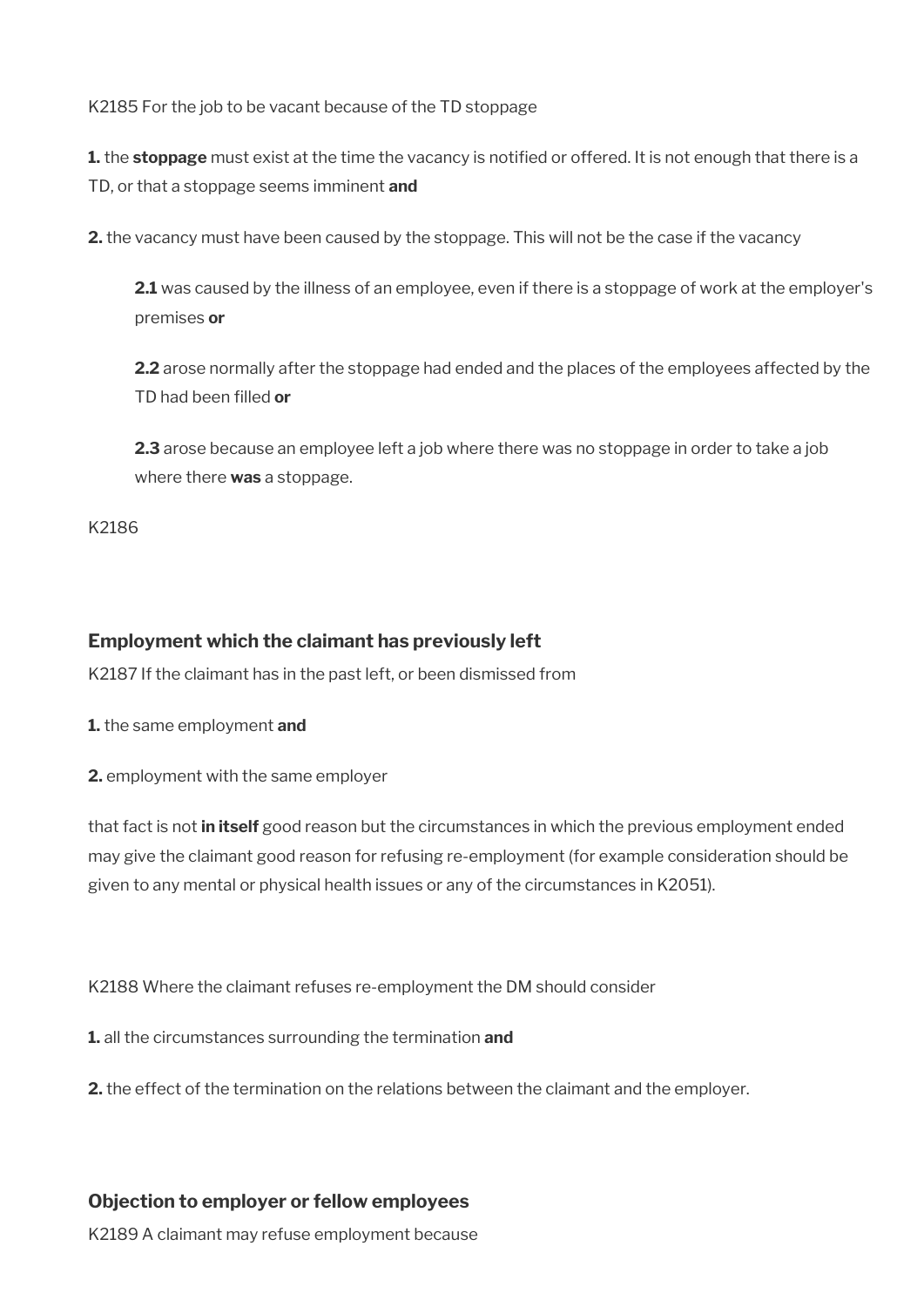**1.** the claimant objects to the employer or other employees **or** 

**2.** it would mean working with a person whose conduct is known to be offensive.

K2190 In extreme cases the claimant may be able to show that such employment would be likely to cause

**1.** unreasonable mental stress (see K2071) **or**

**2.** be grounds for a sincere religious objection (see K2131).

Otherwise, such an objection will only be good reason if it is so great that it would be unreasonable to expect the claimant to work in those conditions.

#### **Example**

Terry has previously left employment because of a personal disagreement with a colleague. She is offered a job by a different employer, but finds out that the colleague she had the disagreement with is now working there, and will be her supervisor. She is still on bad terms with the ex-colleague. She turns the job down. The DM considers that Terry has good reason.

K2191 Unless there are exceptional circumstances, an objection to an employer because that employer has previously sacked the claimant does not provide good reason if there are no other reasons to consider.

#### **Claimant does not have necessary equipment**

K2192 Claimants sometimes say that they are available for a particular type of employment where it is customary for employees to have their own tools, special clothes etc. If claimants do not have such tools, clothes etc, this will not generally be good reason. But in some cases there may be special reasons which will be good reason. For example, a claimant's tools are accidentally destroyed or stolen, and the claimant cannot replace them at once. But the DM should also take into account that the claimant may be able to buy such tools and equipment with help from the Flexible Support Fund.

**Note:** See K2166 for meaning of the Flexible Support Fund.

K2193 It is important to remember that health and safety is the responsibility of employers (class 1 employment) and that the provision of suitable protective equipment lies with the employer $^{\rm 1}$ . Any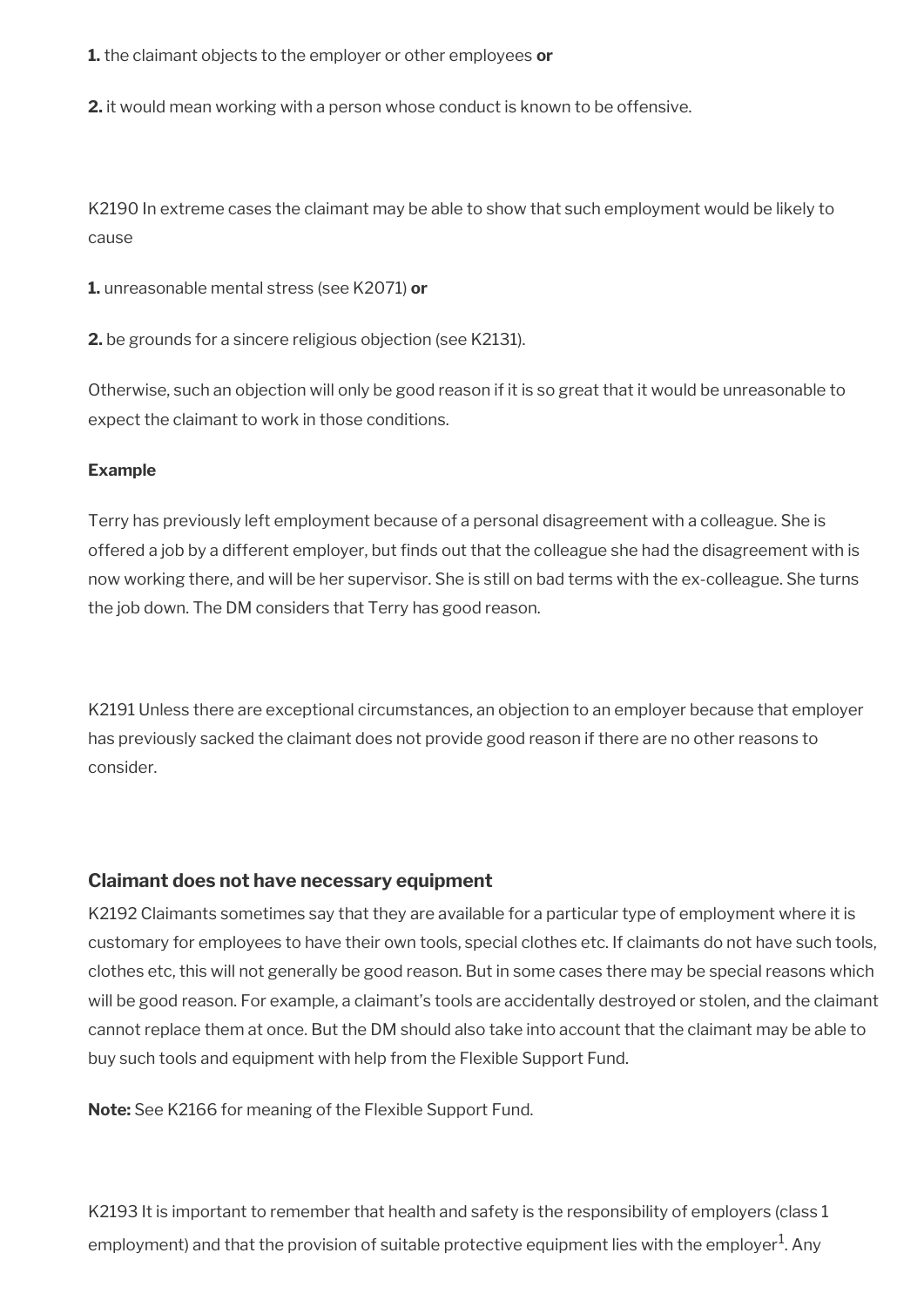available information concerning provision of equipment or tools should be used to decide whether a jobseeker has good reason for refusing vacancies offered.

1 [Personal Protective Equipment at Work Regulations 1992](https://www.legislation.gov.uk/uksi/1992/2966/contents/made)

## **Suitability**

K2194 A claimant feeling they are unsuitable and therefore would not be comfortable in a particular role so an application is bound to be unsuccessful is not of itself good reason not to apply for a job. The decision maker would consider each case on its own individual merits, facts and circumstances.

**Note**: See further guidance in ADM Chapter K3 on the requirement to apply for particular vacancies.

#### **Example 1**

Elsa accepted a claimant commitment including the following provision; "I will apply for vacancies I'm told to apply for by my work coach".

At a work search review the work coach discusses a job vacancy with Elsa which is for a part time coffee barista and assistant in a coffee shop. The employer was offering an excellent training package and neither could think of a reason why Elsa should not apply. Elsa agrees she will apply for the vacancy later that day.

At her next work search review Elsa informs the work coach she did not apply for the vacancy. She says she did not apply for the job because she didn't feel she was suitable for the role. She says she had read the coffee shop's website and knew her application would be a waste of time. The coffee shop stated that they were always interested in people who have a passion for coffee and she says she had no such passion or could even say she had an interest in coffee. She also considered she is an introvert and does not have the outgoing and confident personality expected of Baristas.

The decision maker determines Elsa cannot show good reason. Having a passion for coffee was not a formal job requirement but more a company value and it was more that it was Elsa that had formed that view and whilst the coffee shop may well have decided Elsa was not suitable for the role because she did not show a passion for coffee, this was not good reason for not actually applying for the vacancy. The coffee shop offered an excellent training package and rather than miss the deadline to apply for the job she could have discussed her suitability for the role with her work coach as she had agreed to apply for it which she failed to do.

## **Example 2**

James refuses to apply for a job as a waiter at a pizza parlour because he says he doesn't eat pizza and would therefore not be suitable for the role. James does not have good reason for failing to apply for the job. The duties as a waiter in the restaurant will not require him to eat pizza merely serve it to others who do.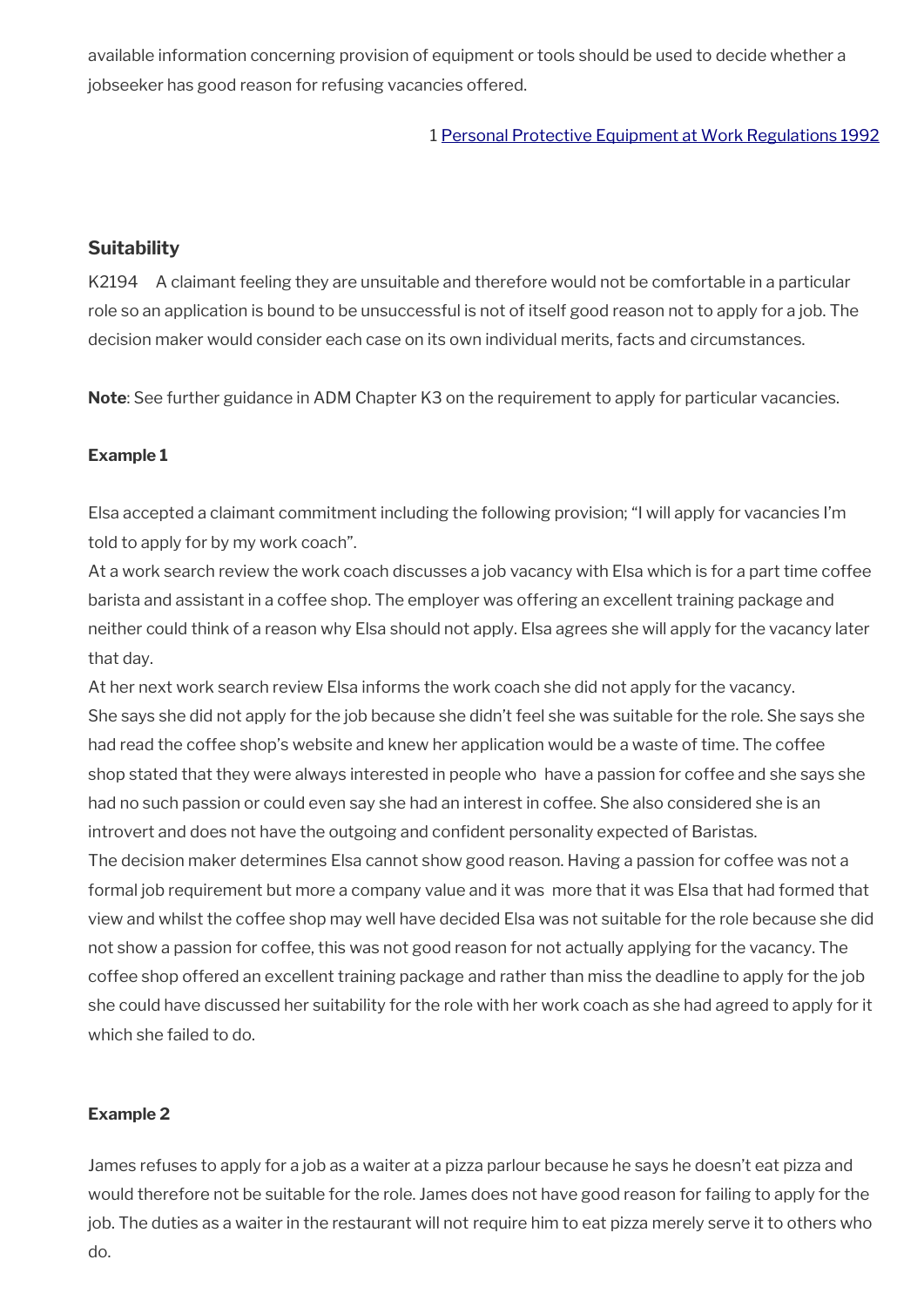However see guidance at K2118 if accepting a particular offer of work would cause significant harm to either the claimant's physical or mental health (for example, if like Jacob in **Example 1** at K2118**,** James has a severe dairy allergy and handling pizzas which contain cheese would cause a severe allergic reaction) and K2131 if the claimant has sincerely held religious or cultural beliefs that means they cannot apply or accept if offered a particular job (for example if James was Jewish and due to his cultural beliefs he could not handle non -Kosher food).

The DM would consider all the facts, circumstances and evidence in consideration of what is reasonable in the individual case.

#### K2195

#### **Seafarers**

K2196 Seafarers may refuse an opportunity to go back to sea because they want to

**1.** change their occupation **or** 

**2.** take shore leave which they are due, and by the time the leave is finished the chance of employment is lost, for example because the ship has sailed.

K2197 It is difficult for seafarers who want to change their occupation, particularly if they are abroad or at sea, to find alternative employment to start as soon as their contract ends. If they

**1.** have taken whatever steps they could **and** 

**2.** seem to have reasonable prospects of finding other employment fairly quickly

the DM should accept that they have good reason.

K2198 The DM should take into account that seafarers are entitled to some leave after voyages. But this does not mean that they have good reason for refusing chances of employment during **any** period of leave, regardless of the circumstances. They must show that they have not acted unreasonably in relying on UC.

## **Working time regulations**

K2199 The Working Time Regulations 1998 provide that a worker's working time, including overtime,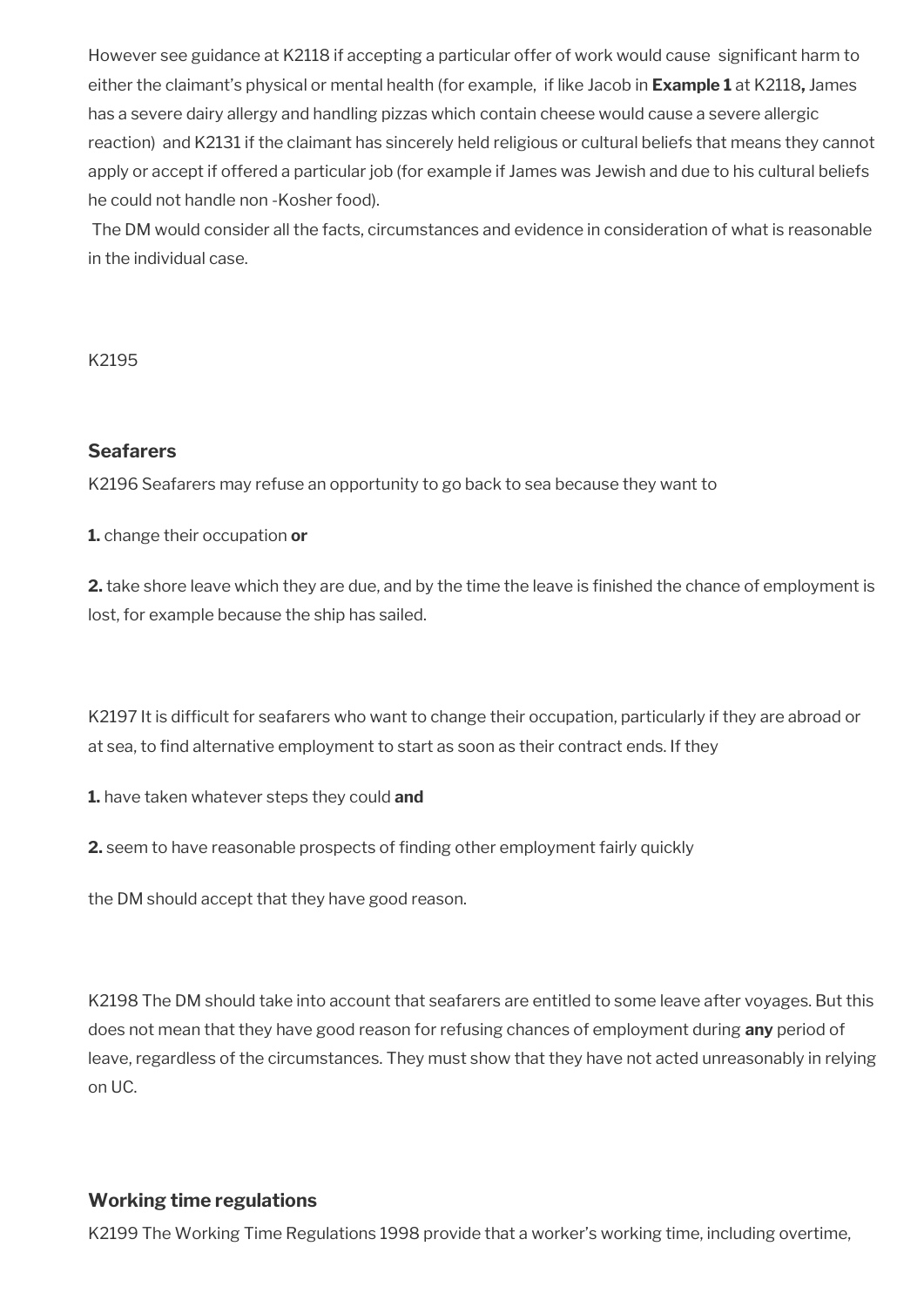shall not exceed an average of 48 hours for each seven days (the average being calculated over a 17 week period) except where a worker has agreed with his employer in writing that this limit should not apply in his case.

K2200 A jobseeker has good reason for refusing employment of over an average of 48 hours per week if he gives the number of hours as his reason for refusal, irrespective of whether he selected the vacancy himself, applied for the job or attended an interview being fully aware of the hours required.

## **Anti-social behaviour order, community order or community disposal**

K2201 Claimants may refuse employment because it would mean that they would break their anti social behaviour order, community order or community disposal taking into account any necessary travelling time. If claimants have tried unsuccessfully to get their order or disposal varied they would have good reason for refusing employment.

# **Claimant given incorrect details of employment**

K2202 Claimants may refuse or fail to apply for or accept a vacancy, and it may later be found that they have been given incorrect details about the vacancy.

K2203 The DM should impose a sanction if

**1.** the claimant **cannot** show good reason for refusing a job on the terms wrongly notified **and** 

 $\boldsymbol{2}.$  the  $\boldsymbol{\mathsf{actual}}$  terms of the job would have been more favourable $^1$ .

# 1 [R\(U\) 20/55.pdf](../file/954221/download/R%2528U%2529%252020%252F55.pdf)

K2204 The DM should not impose a sanction if the claimant can show good reason for refusing a job on the terms they were wrongly notified. The DM does not need to consider whether the claimant could have shown good reason for refusing the job had the actual terms been known.

## **Example**

An adviser informs Dan about a vacancy as a packer in a local meat factory. He mistakenly tells Dan the rate of pay is £10 per hour. The actual rate is £12 per hour. Dan refuses to apply for the vacancy because in his last job, which ended two weeks ago, as he was paid more than  $£10$  per hour as a packer. When considering good reason the DM treats the vacancy as if it was paying £10 per hour.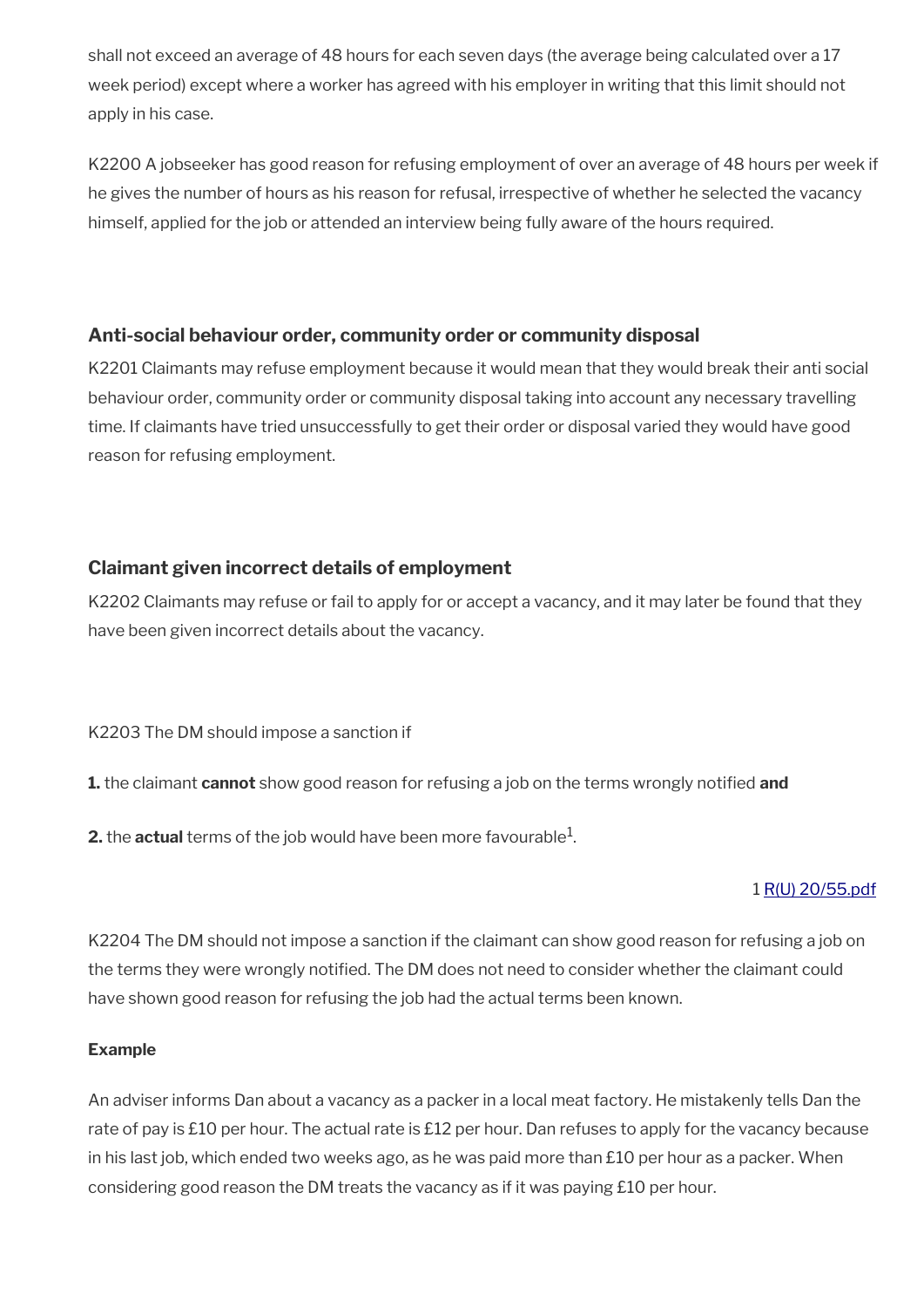# **Claimants change their minds**

K2205 Claimants who have refused or failed to apply for or accept a vacancy may change their minds and apply for or accept it

- **1. before** it has been filled **and**
- **2. before** the job was due to start **and**
- **3.** their application is accepted for consideration by the employer.

In such cases claimants have not refused or failed to apply for or accept the vacancy.

#### K2206 If

**1.** claimants change their minds as in K2205 after the DM has imposed sanctions **or** 

**2.** the DM imposes sanctions without being aware that claimants have changed their minds

the DM should consider revising or superseding the original decision in the claimant's favour.

## **Other reasons**

K2207 The reasons mentioned in this chapter are not exhaustive. The DM must consider any other reason the claimant puts forward for refusing or failing to apply for or accept employment applying the test of reasonableness in consideration of all the facts and evidence in the individual case.

K2208 – K2210

# **Circumstances that do not show good reason**

K2211 A claimant cannot refuse to apply for a job because of the rate of pay offered (except where this is below the NMW, (see K2213)) or because

**1.** of their income or outgoings (see **Note**) or those of any member of their household either as they were or would be if they took the job or carried out the work-related requirement.

**2.** they argue they need a high wage because they have a large mortgage or an expensive lifestyle.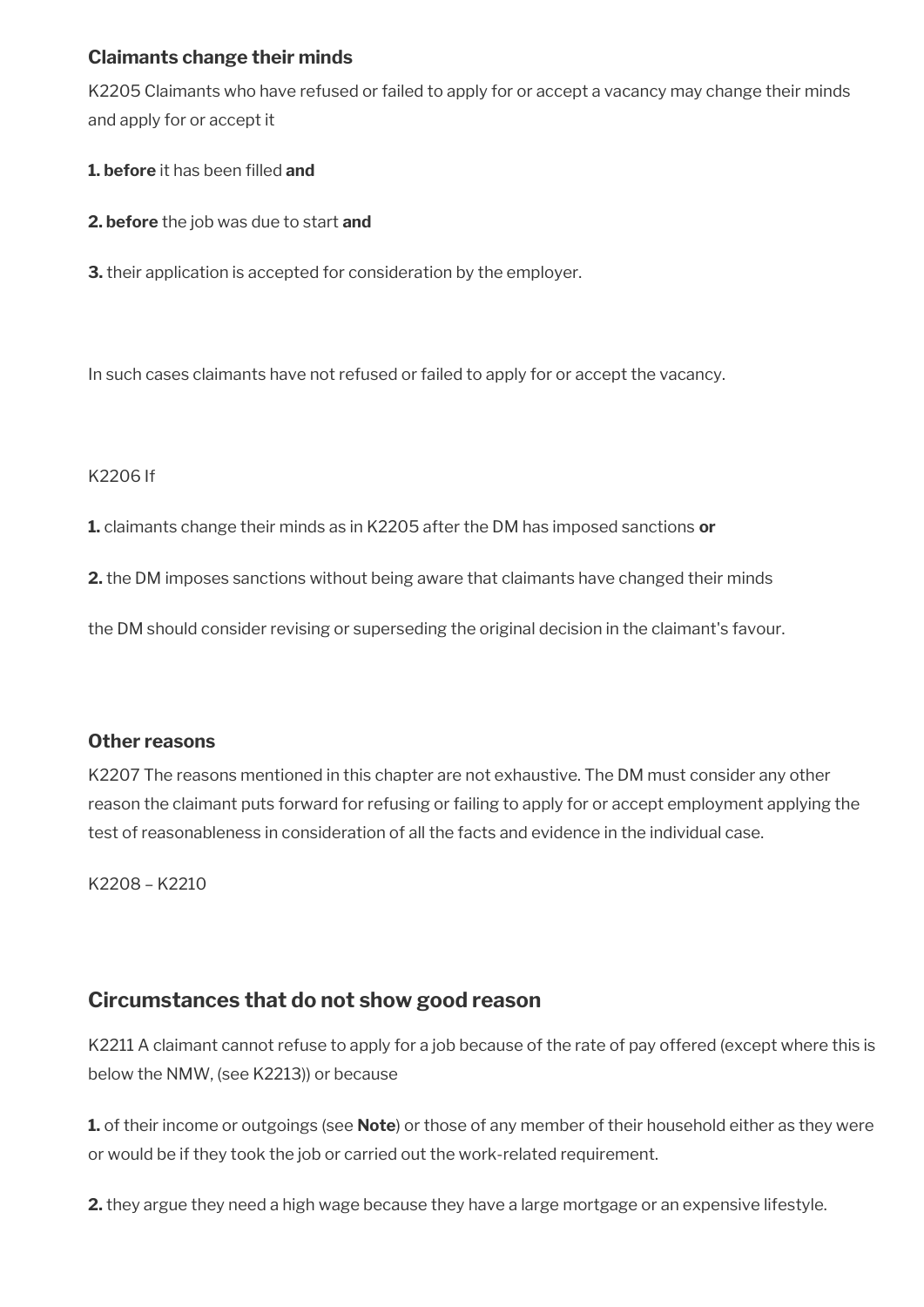**Note 1:** 'Outgoings' excludes expenses (such as for childcare) taken into account that would be an unreasonably high proportion of the claimant's income.

**Note 2:** Where a claimant refuses or fails to take up employment because they would be worse off financially is not of itself good reason but may contribute towards good reason if there are other individual mitigating circumstances that are not related to the level of pay that mean there could be good reason for the refusal /failure to take up employment (for example: high child care costs, disproportionate travel costs, passport benefits such as free school meals would cease) and members of the household may suffer hardship as a result. The DM should consider as a whole all the circumstances of each individual case.

#### 1 [R\(U\) 10/61.pdf](../file/954294/download/R%2528U%2529%252010%252F61.pdf)

K2212 The DM must disregard anything relating to the level of pay in the employment in question when deciding whether the claimant has good reason. The fact that the pay offered was

- **1.** lower than the pay the claimant had previously received **or**
- **2.** not enough to cover the claimant's financial commitments **or**
- **3.** lower than the pay received by most other employees in that occupation **or**
- **4.** less than the claimant is getting in benefits

are all related to the level of pay, and must be disregarded. However see **Note 2.** at ADM K2211.

## **National minimum wage**

K2213 Claimants have good reason for refusing employment if they do so because

- **1.** the national minimum wage applies to them **and**
- **2.** the employment does not pay at least the national minimum wage that applies to them.

K2214 – K2220

# **Circumstances that may show good reason where a claimant leaves paid work or loses pay voluntarily**

## **General**

K2221 To have good reason for leaving a job the claimant must show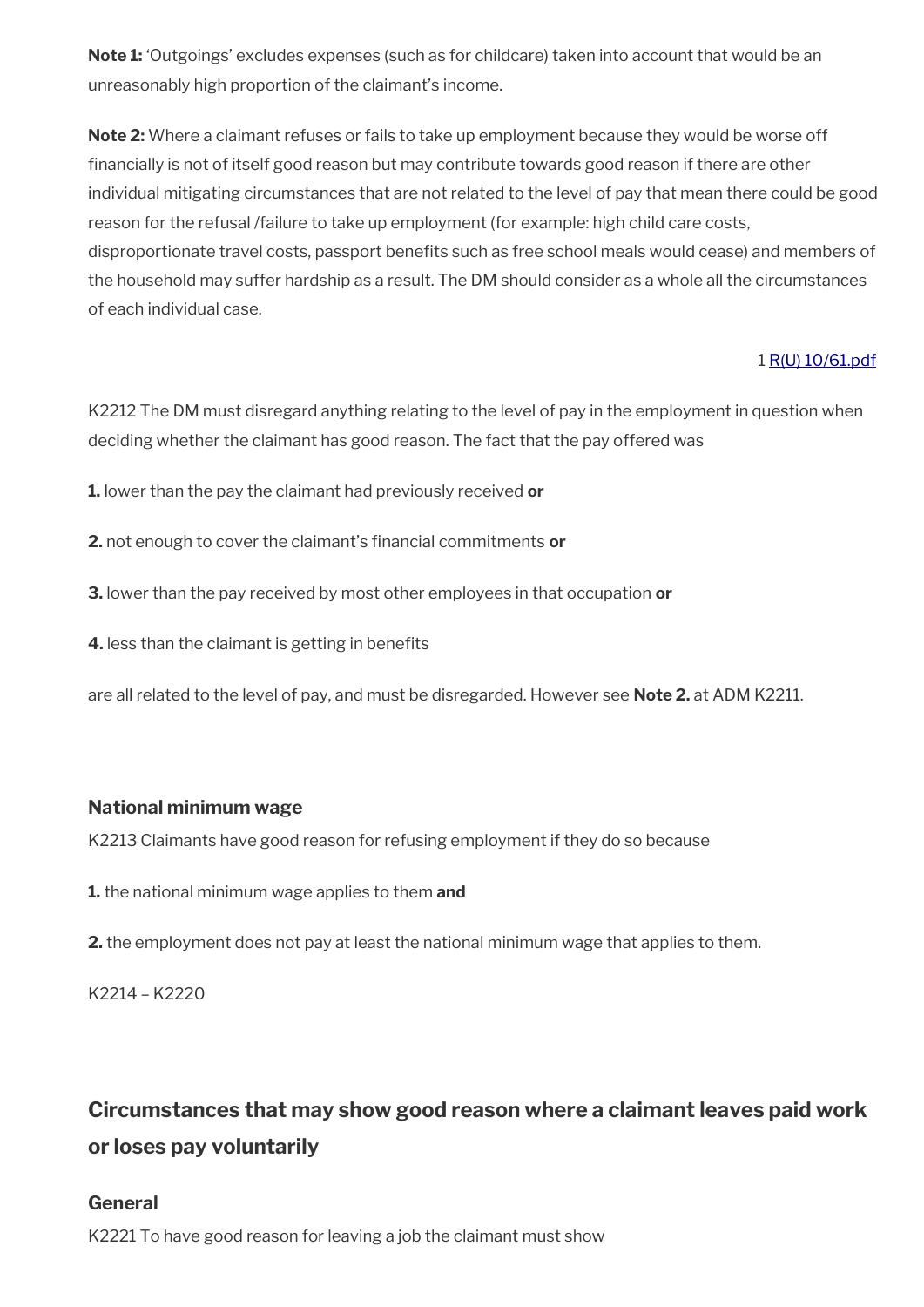**1.** they acted reasonably in leaving **and** 

**2.** that their circumstances make it proper that public funds should support them.

K2222 There are no hard and fast rules as to when claimants have shown good reason for leaving or losing employment, because the circumstances in which they leave or lose employment are so varied. The DM should consider as a whole all the circumstances in which the claimant left or lost the employment $^1$ .

#### 1 [R\(U\) 20/64.pdf](../file/954295/download/R%2528U%2529%252020%252F64.pdf)

K2223 Claimants cannot show good reason just because they acted reasonably in their own interests $^1\!$ . The DM does not have to look at whether or not the claimant's leaving was in the **public** interest<sup>2</sup>. It is the interests of other tax payers which should be taken into account $^3$ . The DM should decide whether the claimant has good reason for relying on UC $^4$ .

**Note:** In all cases the DM should have regard to the guidance at K2051 et seq when considering all the individual facts and circumstances of a case where the claimant has voluntarily left or loses paid work.

1 [R\(U\) 20/64.pdf](../file/954295/download/R%2528U%2529%252020%252F64.pdf) ; 2 [R\(U\) 3/81 Appendix.pdf](../file/954296/download/R%2528U%2529%25203%252F81%2520Appendix.pdf) ; 3 [R\(U\) 20/64.pdf](../file/954295/download/R%2528U%2529%252020%252F64.pdf) ; 4 [R\(U\) 3/81 Appendix.pdf](../file/954296/download/R%2528U%2529%25203%252F81%2520Appendix.pdf)

## **Self employment**

K2224 Claimants who are gainfully self-employed will not be subject to a sanction for giving up paid work or losing pay they will just lose their self employed status.

**Note:** For full guidance on self employment see ADM Chapter H4.

K2225

## **Other circumstances that may show good reason**

K2226 In addition to the guidance at K2051 the DM should have regard to the following when considering good reason that can apply to UC claims for cases where a claimant leaves paid work or loses pay voluntarily:

**1.** any caring responsibilities which made it unreasonable for the claimant to stay in their job. In deciding whether it was unreasonable, the DM may look at whether childcare was (or could have been) reasonably available and, if it was (or would have been) unsuitable because of the claimant's or the child's, needs **and**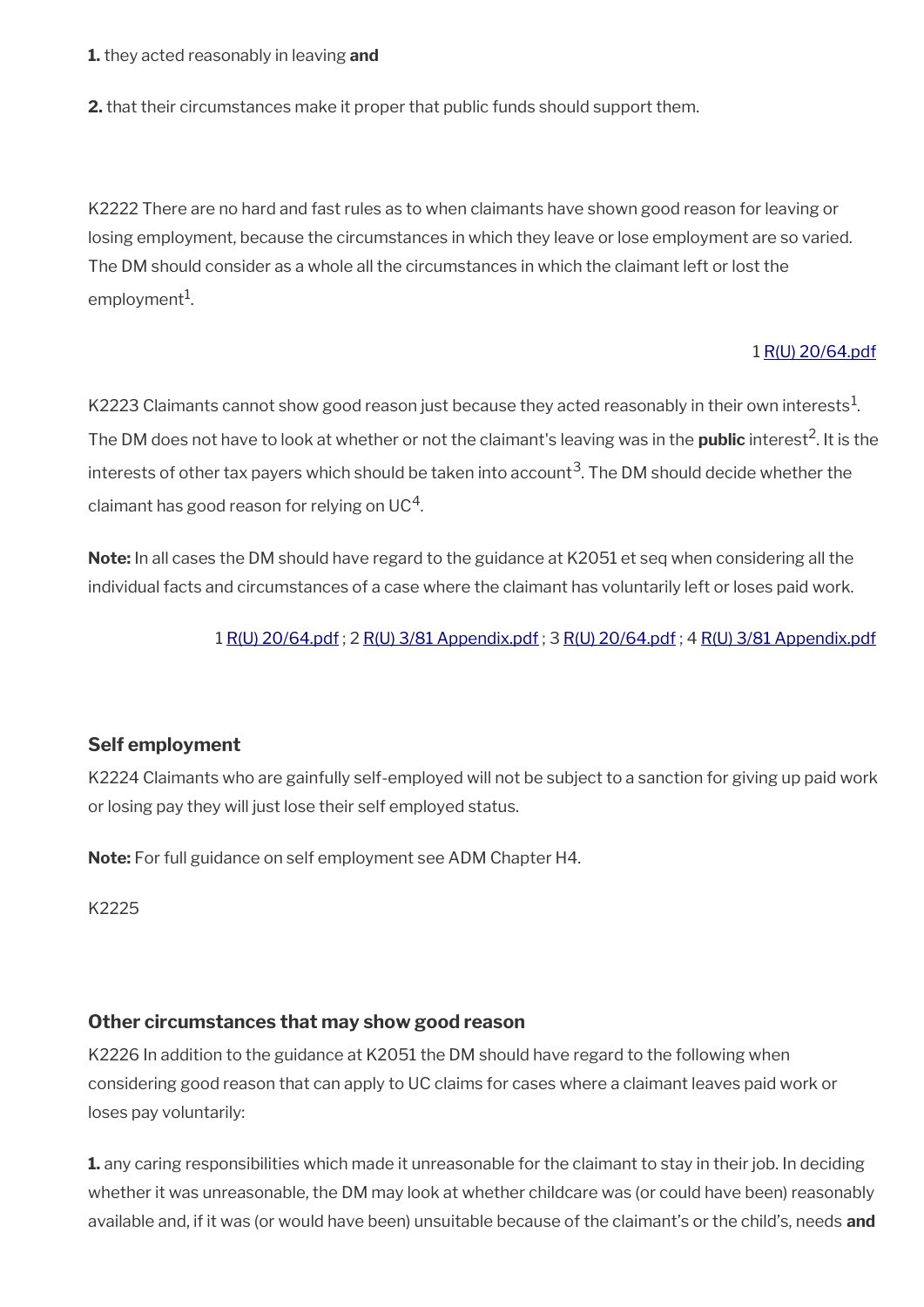**2.** any childcare expenses the claimant had to pay as a result of being in the job, (and the support from UC and other sources to meet those expenses), if they amounted to an unreasonably high proportion of the income the claimant received. The proportion that is considered reasonable increases the more is paid (see note) **and**

**3.** whether, if possible, where the conditions of employment are poor, a claimant took reasonable steps to sort out any problems, e.g. by using any grievance procedure, and to look for another job seriously before giving one up (see K2246).

**Note:** There are no rules for deciding whether child care expenses would be an unreasonably high proportion of the pay received from that employment. Each case must be decided on its own facts. But the greater the pay the more reasonable it is for the expenses to be a higher proportion of it.

K2227 Good reason may be shown if;

**1.** the claimant's chances of getting paid work were good and, in addition, there were strong reasons for leaving their job and they acted reasonably in doing so (see K2265)

**2.** the claimant genuinely did not know or were mistaken about the conditions of the job (eg, it was beyond their physical or mental capacity, or was harmful to their health), gave it a fair trial before leaving and it was reasonable for them to have left when they did (see K2231 et seq)

**3.** the claimant left a job for personal or domestic reasons (eg, gave up work to look after a sick relative). The claimant has to justify leaving the job before looking for alternative employment or tried negotiating an arrangement with their employer to resolve a problem (see K2271)

**4.** the claimant leaves to move with their partner who has taken a job elsewhere and can show they have good reason. The claimant may have to demonstrate how important it was to their partner's career to make the move and how good their chances are of finding work in the new area (see K2272 et seq)

**5.** the claimant's employer changed the terms and conditions of employment that does not amount to the contract of employment ending. The claimant is expected to use any available grievance procedure first. DMs should not take account of any matter about the level of remuneration into account other than national minimum wage (see K2241)

**6.** the claimant left their job because of a firm offer of alternative employment, but claimed UC because the offer fell through, unless

**6.1** the offer was cancelled before they left their previous employment **or**

**6.2** they changed their mind and did not take the new job and could have stayed in their existing employment or did not ask their employer if they could stay (see K2265 et seq).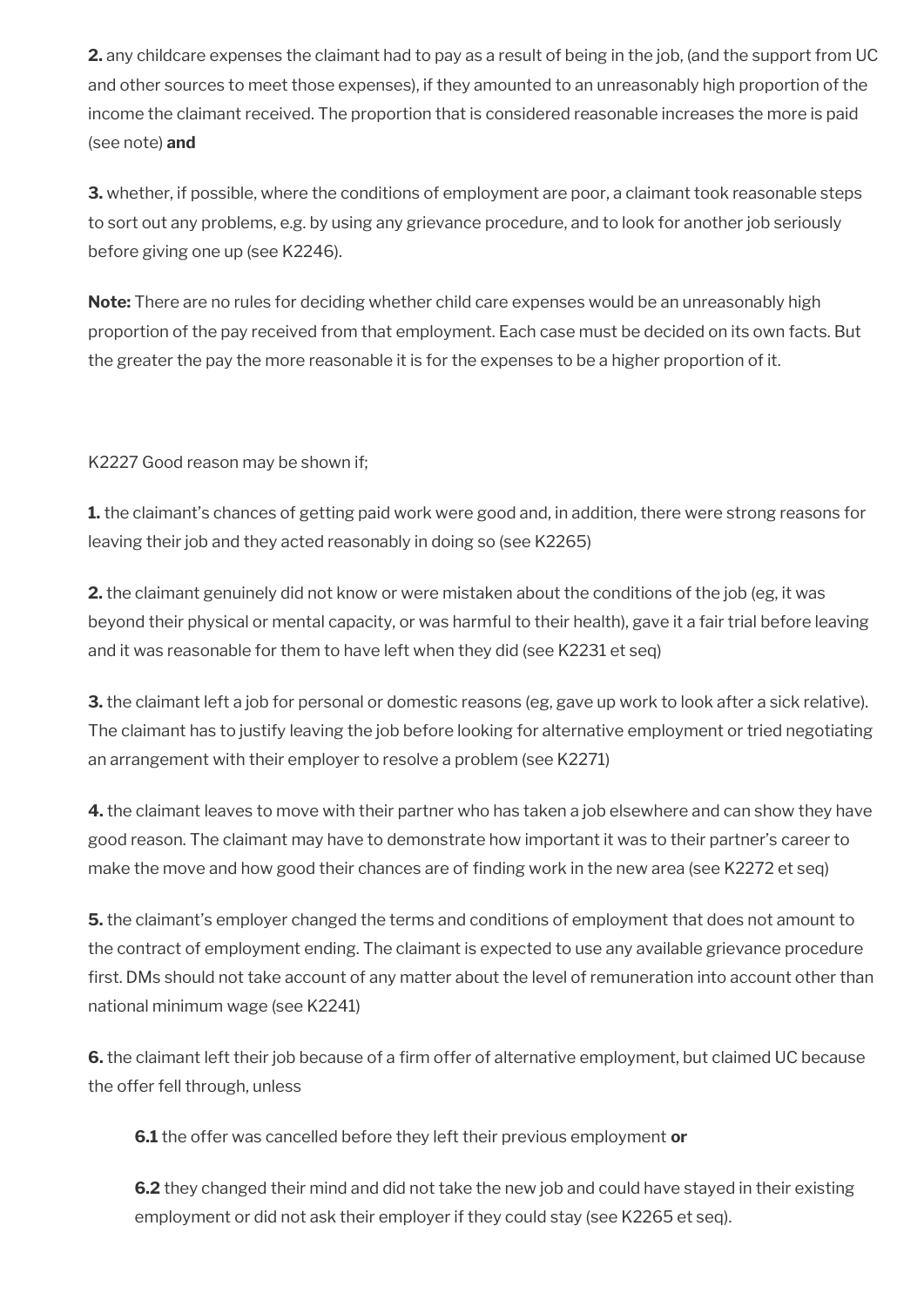**Note:** As in every case in the consideration of good reason for any of the reasons listed at **1.** – **6.** the DM has to consider all the individual circumstances of the case on its own merits taking into account in particular any mental health issues that may arise as a consequence.

K2228 – K2230

# **Terms and conditions of employment**

K2231 Claimants cannot show good reason for leaving employment because

**1.** they found it distasteful **or** 

**2.** it was below their expectations.

K2232 But claimants may have good reason $^1$  if

**1.** they genuinely did not know, or were mistaken, about the nature or conditions of the employment (other than pay) when they accepted it and left after a fair trial **or** 

**2.** they tried a different kind of employment because there was no work in their own line and the new work did not suit them.

# 1 [R\(U\) 3/73.pdf](../file/954292/download/R%2528U%2529%25203%252F73.pdf)

## **Example**

Stewart leaves his employment as a trainee office manager after six weeks of a probationary period of three months. He considers it is unfair to his employer to continue training when he believes that the work is too difficult for him and he would never be able to do the work and prior to leaving he has provided evidence that he has started to apply for other jobs. Stewart has acted responsibly and has good reason for leaving.

K2233 Claimants will not have good reason for leaving if they

**1.** knew about the conditions that caused them to leave when they took the employment **and** 

**2.** they took the employment in spite of those conditions.

The claimant is expected to give the job a fair trial to try to resolve the difficulties.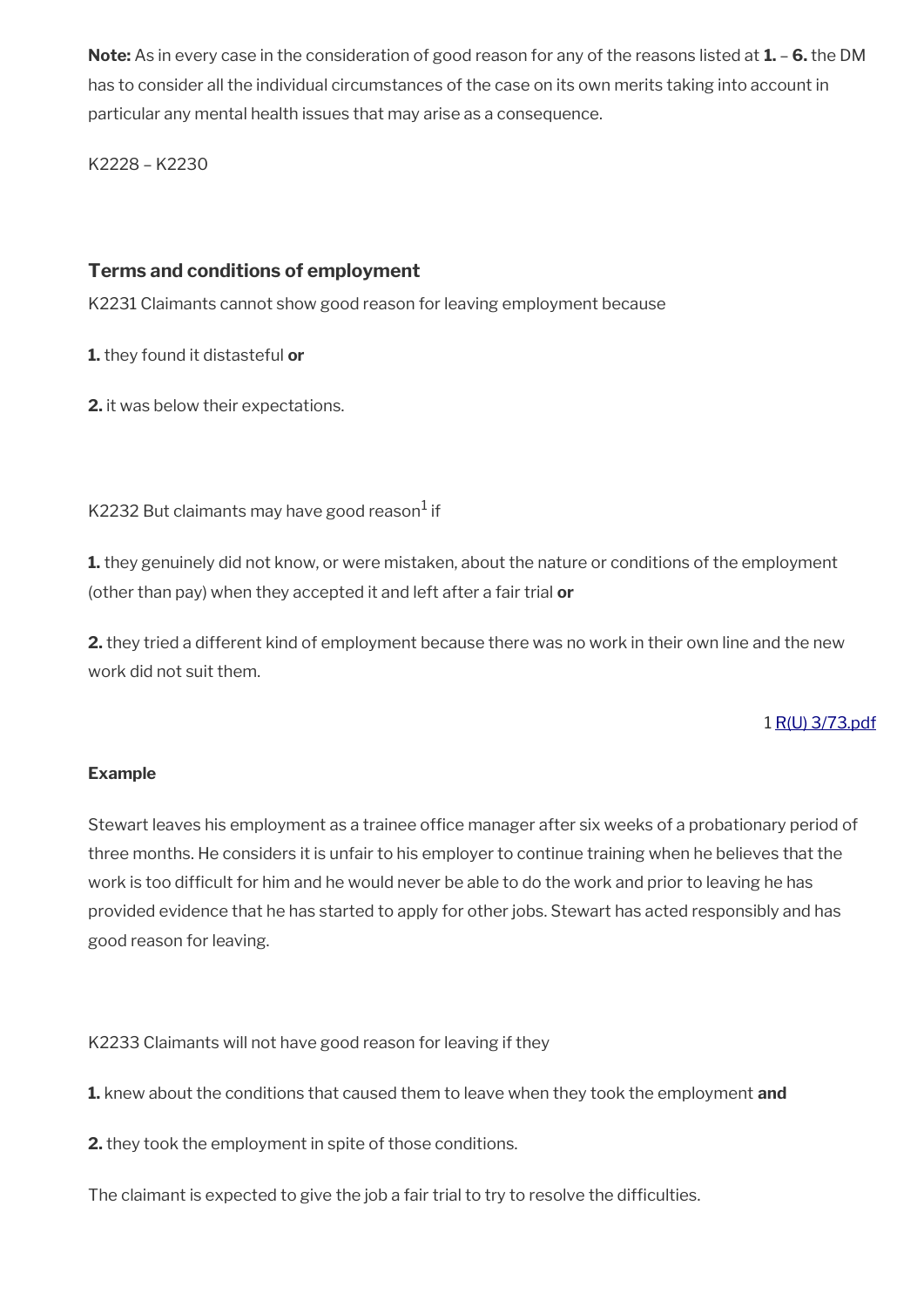K2234 A claimant may leave their employment because they were required to work more than 48 hours a week, in contravention of the EU Working Hours Directive. If they have taken no action to resolve their complaint with the employer, they cannot show good reason.

K2235 A claimant cannot argue they had good reason simply because the conditions of employment were poor (other than for a breach in the law). They are expected if possible to take steps to sort out any problems, eg, by using any grievance procedure, and to look for another job seriously before giving one  $up<sup>1</sup>$ .

# 1 [R\(U\) 20/64.pdf](../file/954291/download/R%2528U%2529%252020%252F64.pdf)

K2236 The terms and conditions of employment (other than the level of pay) must make the employment so unsuitable that the claimant could not reasonably have been expected to stay in the job any longer. If this is the case, the claimant has good reason even if there were no prospects of other employment (see K22071 and K2081 where a claimant leaves or loses employment because of mental health issues, harassment or bullying).

K2237 A claimant may have good reason for leaving if

**1.** the employer did not comply with some part of the contract of employment **and** 

**2.** the claimant left shortly after the employment starts.

In such a case the DM should consider the terms of the contract of employment, both express and implied. The DM should always obtain a copy of the contract where there is a dispute about its terms.

K2238 Claimants may have good reason for leaving if they suffered detriment under the national minimum wage legislation (see K2213).

K2239 – K2240

# **Changing terms or conditions of employment and grievance procedures**

# **Employer changes terms and conditions**

K2241 If claimants left employment because they refused to accept a change to their terms and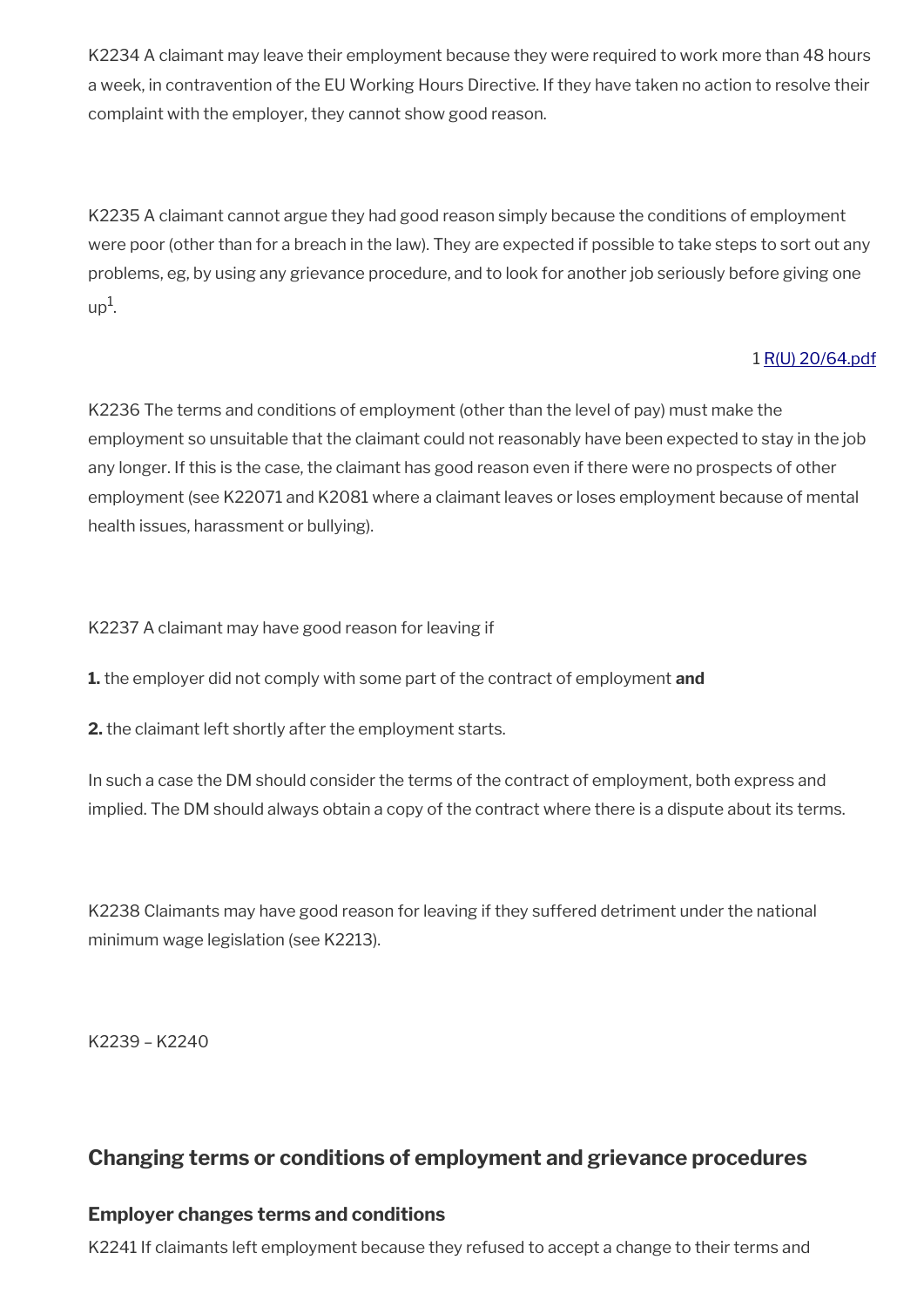conditions, they may not have voluntarily left employment. If they have left voluntarily, the fact that new conditions were imposed may give them good reason for leaving. But if the only reason claimants left was that the change would have reduced their level of pay, they do not have good reason.

## **Example 1**

Kevin, a piece worker, refuses to accept a change to the way his pay is calculated, that is paid for the amount of time he works rather than for each article completed, which his employer wants to impose at once. The change would mean a substantial drop in his wages. The drop in his wage is disregarded when the DM considers good reason, but Kevin has good reason for leaving, as he had no proper chance to consider the situation $^{\rm 1}$ .

## 1 [R\(U\) 15/53.pdf](../file/954290/download/R%2528U%2529%252015%252F53.pdf)

## **Example 2**

Teresa is given one months notice by her employer that her pay will be cut because of a change in the way her pay is calculated. The change will mean a substantial drop in her pay. Teresa leaves at the end of the month because she thinks it unfair that her pay is to be cut, and she says she will find it hard to pay all her bills on a lower wage. The claimant does not have good reason.

K2242 A claimant will not have good reason for leaving

**1.** if it was not possible to say for definite what the effect of the changes in terms or conditions would mean **and** 

**2.** the claimant left before giving the changes an adequate trial.

K2243 A claimant will not have good reason for leaving

**1.** if the change to the terms and conditions was

**1.1** generally agreed and affected many or all of the employees **or** 

**1.2** meant to bring the employees in the particular firm or department into line with employees elsewhere **or**

#### **2.** if the

**2.1** claimant stayed in the employment for longer than could be regarded as a trial period<sup>1</sup>and

**2.2** DM decides that by doing so the claimant had accepted the change to the terms and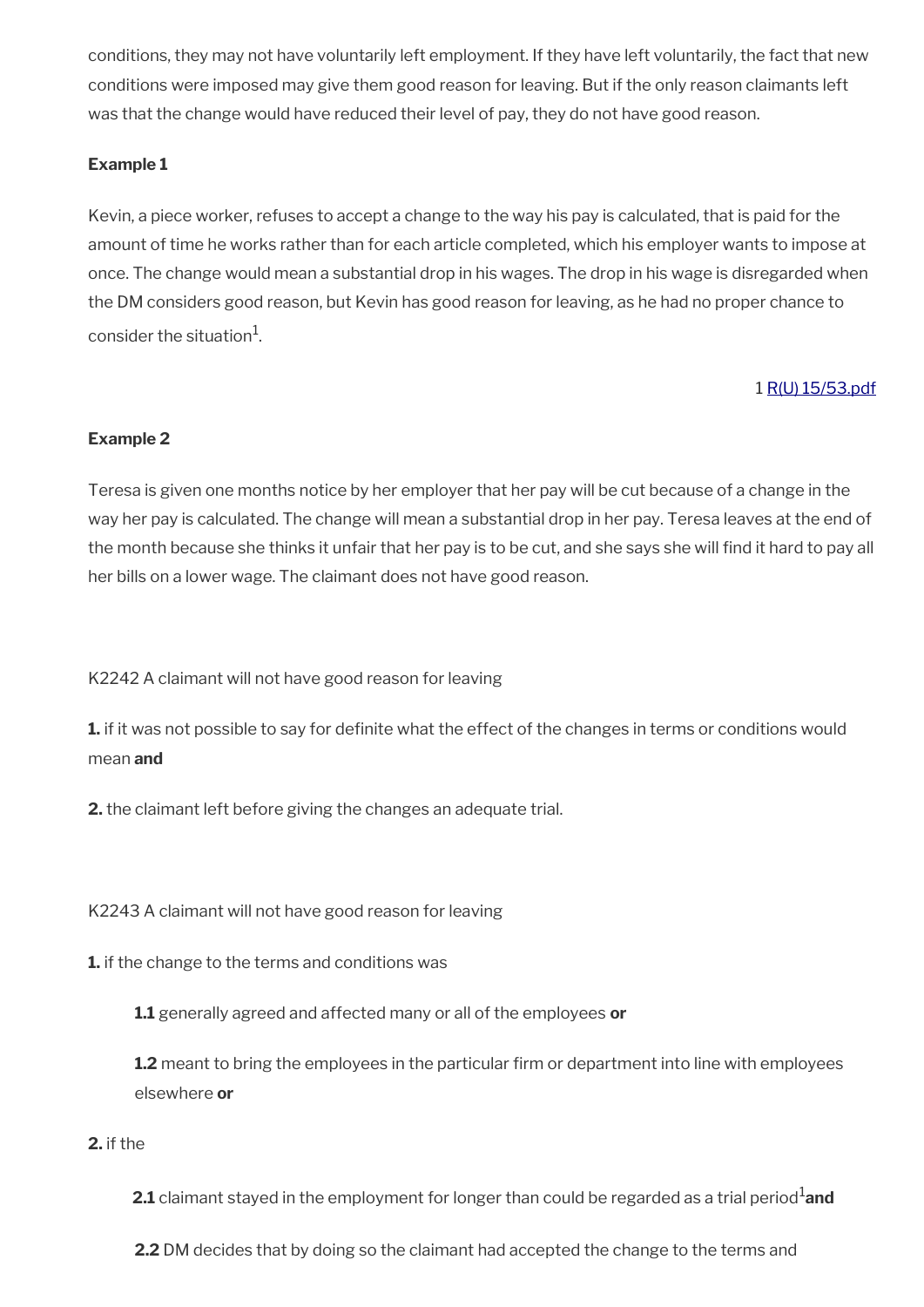conditions of employment.

**Note:** For further guidance on trial periods see ADM Chapter K3 (Higher level sanctions).

1 [UC Regs, reg 113\(1\)\(b\)\(iii\)](https://www.legislation.gov.uk/uksi/2013/376/regulation/113) 

#### **Police officers**

K2244 Police officers take employment knowing that its terms will become less favourable after 30 years. If, at that time, they choose to retire early they have left voluntarily and do not have good reason for leaving just because the terms become less favourable $^1\!\!$ 

1 [R\(U\) 4/70.pdf](../file/954288/download/R%2528U%2529%25204%252F70.pdf)

K2245

#### **Grievances**

K2246 A claimant has good reason for leaving employment if the claimant

**1.** had a genuine and substantial grievance about the employment (other than the level of pay) **and** 

**2.** had tried in a proper and reasonable way to get it settled, but failed.

However also see the guidance at K2251 on contracts, terms and conditions.

K2247 An employer has to give employees a written statement within two months of them starting work. The statement should include details of the person to whom employees should apply to sort out any grievances. The statement should also tell them how to apply $^1$ . So every employee who has been in employment for at least two months should be aware of a procedure by which they can try to sort out any grievance (also see K2251).

#### 1 [ER Act 96, s 1](https://www.legislation.gov.uk/ukpga/1996/18/section/1) & [3](https://www.legislation.gov.uk/ukpga/1996/18/section/3)

K2248 If a claimant could not sort out a grievance with the employer, the claimant might have been expected to remain in the employment for a time. If this is so, the claimant will not have good reason for leaving unless the claimant had tried hard to find other employment. However also see the guidance at K2251 on contracts, terms and conditions.

**Note:** Consideration should also be given to the guidance in K2071 and K2081 if the reasons for leaving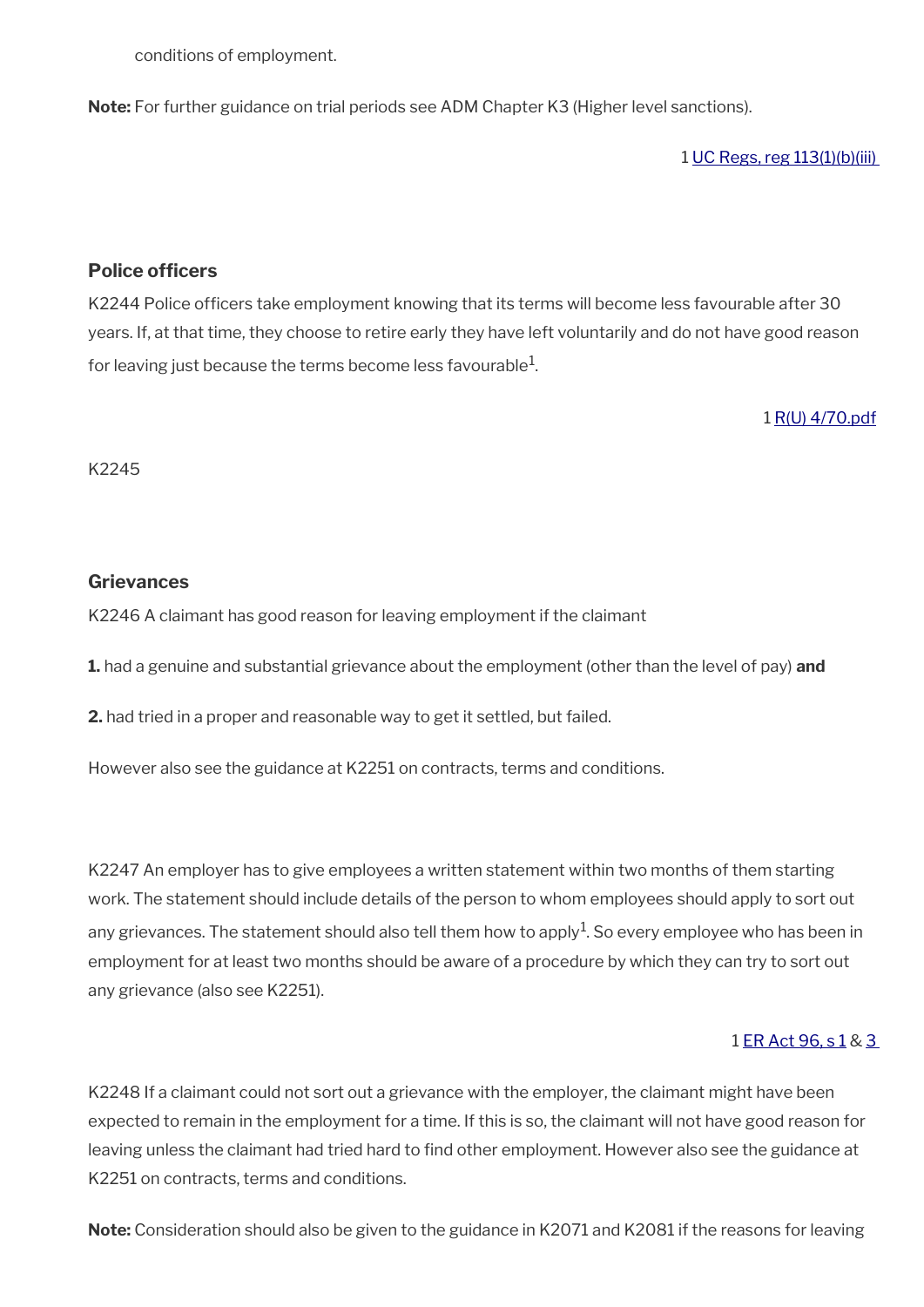were due to mental health issues, harassment or bullying.

#### **The facts in the following examples are not exactly the same as the case law quoted.**

#### **Example 1**

David, the foreman in charge of a building site, complains that his office is unsuitable, but does not use the workers or materials available to make it suitable. He also complains that his employer is hostile to trade unions and their members and is going to give work to non-union firms. But he does not consult his union. David does not have good reason for leaving his employment $^1$ .

#### 1 [CU 155/50.pdf](../file/954287/download/CU%2520155%252F50.pdf)

#### **Example 2**

Suzy, an actress, and her colleagues, without consulting their union, tell their employer they will leave unless he meets certain demands. The employer treats the ultimatum as notice of termination of their contracts of employment. They do not have good reason for leaving. They should have referred the matter to their union $^{\rm 1}$ .

#### 1 [R\(U\) 33/51.pdf](../file/954285/download/R%2528U%2529%252033%252F51.pdf)

#### **Example 3**

Carole, a sales representative, resigns because she does not agree with her employer's sales policy, and she is not happy with her working conditions or her colleagues. She has not found other employment. Carole does not have good reason for leaving $^1$ .

#### 1 [R\(U\) 17/54.pdf](../file/954284/download/R%2528U%2529%252017%252F54.pdf)

#### **Work outside of agreed duties**

K2249 A common grievance is where the claimant was ordered to do work which was not covered by the contract of employment. This may amount to good reason, particularly if the employer gave an ultimatum of either doing the work or leaving.

**Note:** Consideration should also be given to the guidance in K2071 and K2081 if the reasons for leaving were due to mental health issues, harassment or bullying.

#### **The facts in the following examples are not exactly the same as the case law quoted.**

#### **Example 1**

Gaik, a waitress, agrees to work behind a self service counter at a holiday camp until she is needed as a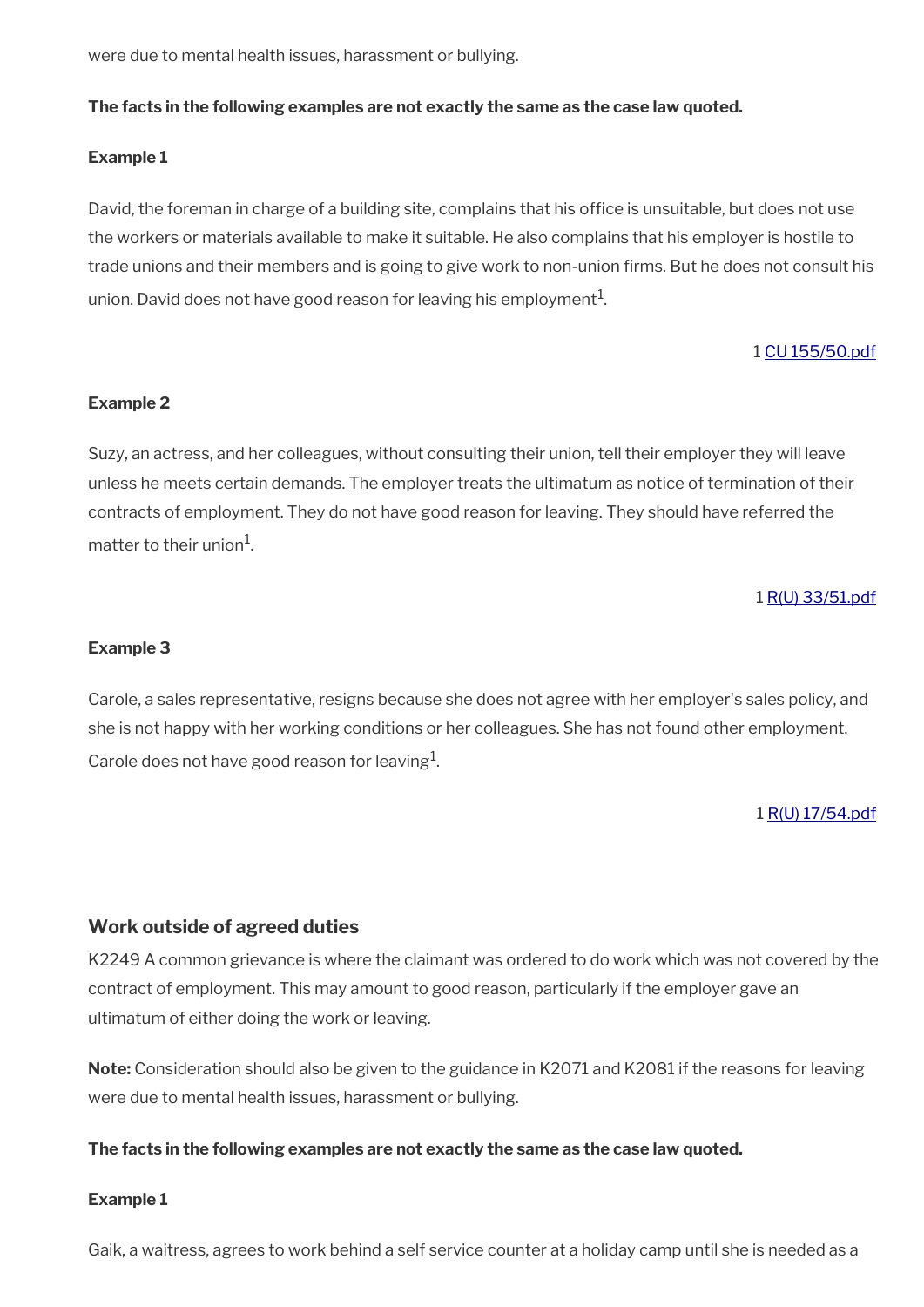waitress. She leaves when she is made to peel potatoes. She finds work as a waitress at another holiday camp a fortnight later. Gaik has good reason for leaving voluntarily $^{\mathrm{1}}$ .

## 1 [R\(U\) 40/53.pdf](../file/954283/download/R%2528U%2529%252040%252F53.pdf)

#### **Example 2**

Hector, an apprentice electrician, is ordered to repair a leak in a water pipe. He had done this type of work before, but his employer has already admitted that it is outside his contractual duties. He refuses to do the work, but the employer tells him to do it or leave. Hector leaves. Hector has good reason for leaving $^1\!$ 

#### 1 [R\(U\) 18/57.pdf](../file/954282/download/R%2528U%2529%252018%252F57.pdf)

K2250 In some unskilled and semi skilled jobs the duties of employees are not clearly defined. Such employees have to do or are expected to do whatever is reasonable taking into account

**1.** any broad categories of work specified in the contract of employment **and** 

#### **2.** the job title **and**

**3.** the normal duties of similar employees.

So they may find it more difficult to show good reason but also see K2251. The DM should consider all the facts of each individual case on its own merits taking into consideration all the circumstances.

## **Contracts, terms and conditions**

K2251 Some employers may show no awareness or interest in complying with employment law and may not provide anything for their employees such as written terms and conditions or grievance procedures, not even payslips. It would be for the DM to consider all the individual facts of the case on its own merits where for example a claimant leaves paid work because they are given no meal breaks or expected to work for 12 hours non-stop or don't get paid on time. If an employer persistently breaches health and safety law or does not pay an employee the claimant would have good reason for leaving the paid work.

#### **Example**

Anya starts work in a shoe shop. She is given no written terms and conditions of employment. Her understanding when she takes the job is that she will work 4 days per week 9am to 5pm and she will be paid weekly. This suits Anya's personal circumstances as she helps out her family by caring for her sister's children in the evenings and at weekends so that her sister can work.

After the first 4 weeks Anya complains to her boss as she has had no meal breaks and has worked until 7pm on most days to complete stock taking and tidy the store room after the shop has closed and has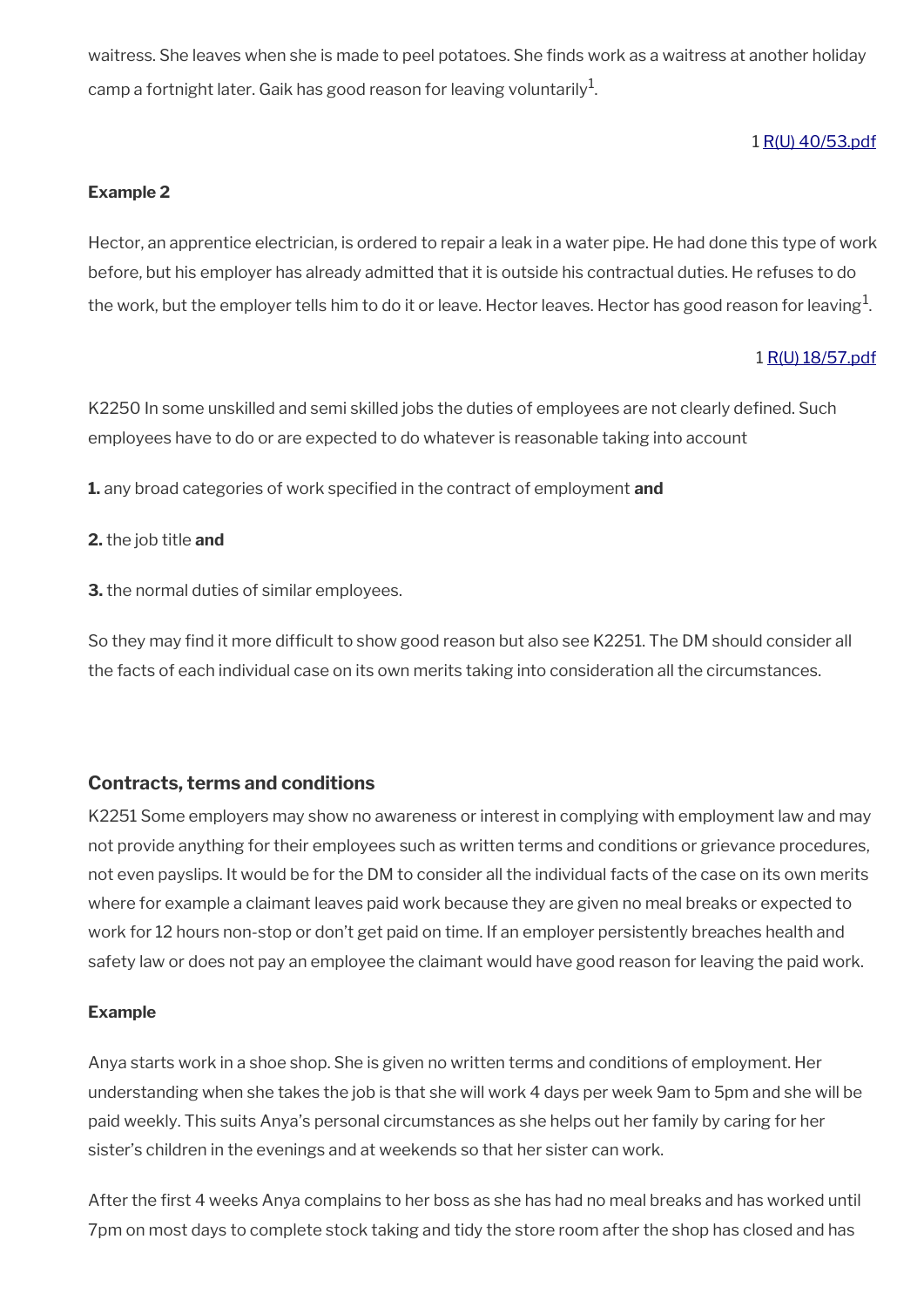still received no pay

The boss tells her this is during her period of training until she is up to speed with the job. He tells her she will be paid as soon as he sorts the details out with head office. He also tells her that it is part of the duties of the job to stay behind to clean up after the store closes and she will get meal breaks as and when the business allows as the store has been so busy lately. He tells Anya that he expects his employees to do what is expected, as and when, as the trade demands on any particular day.

Anya continues to work at the shoe shop for a further 3 weeks and the boss continues to ignore her complaints about the extra hours, no meal breaks and no pay. He tells her she is also now expected to work weekends in addition to the 4 days in the week when the store is busy. She decides to leave. Anya has good reason to leave the paid work.

K2252 – K2255

# **Short time and overtime working**

K2256 A claimant does not have good reason for leaving just because

**1.** overtime stopped or reduced and the earnings were less **or** 

**2.** short time working was introduced, and the claimant could not earn full wages.

A claimant may have good reason because of short time working if there was a firm offer of better paid employment elsewhere.

K2257 But if claimants' earnings were substantially reduced and they had a lot of expenses because of living and working away from home, they may have good reason if

**1.** redundancies were clearly likely and the claimants thought they would find employment very soon **or** 

**2.** they were working P/T, and left to take up F/T employment $^1$ .

#### 1 [R\(U\) 4/73.pdf](../file/954281/download/R%2528U%2529%25204%252F73.pdf)

K2258 If claimants left employment because they disliked working overtime, whether they have good reason depends on the

**1.** reason they were unwilling to work overtime **and** 

**2.** amount of the overtime working and how long it was due to last for **and**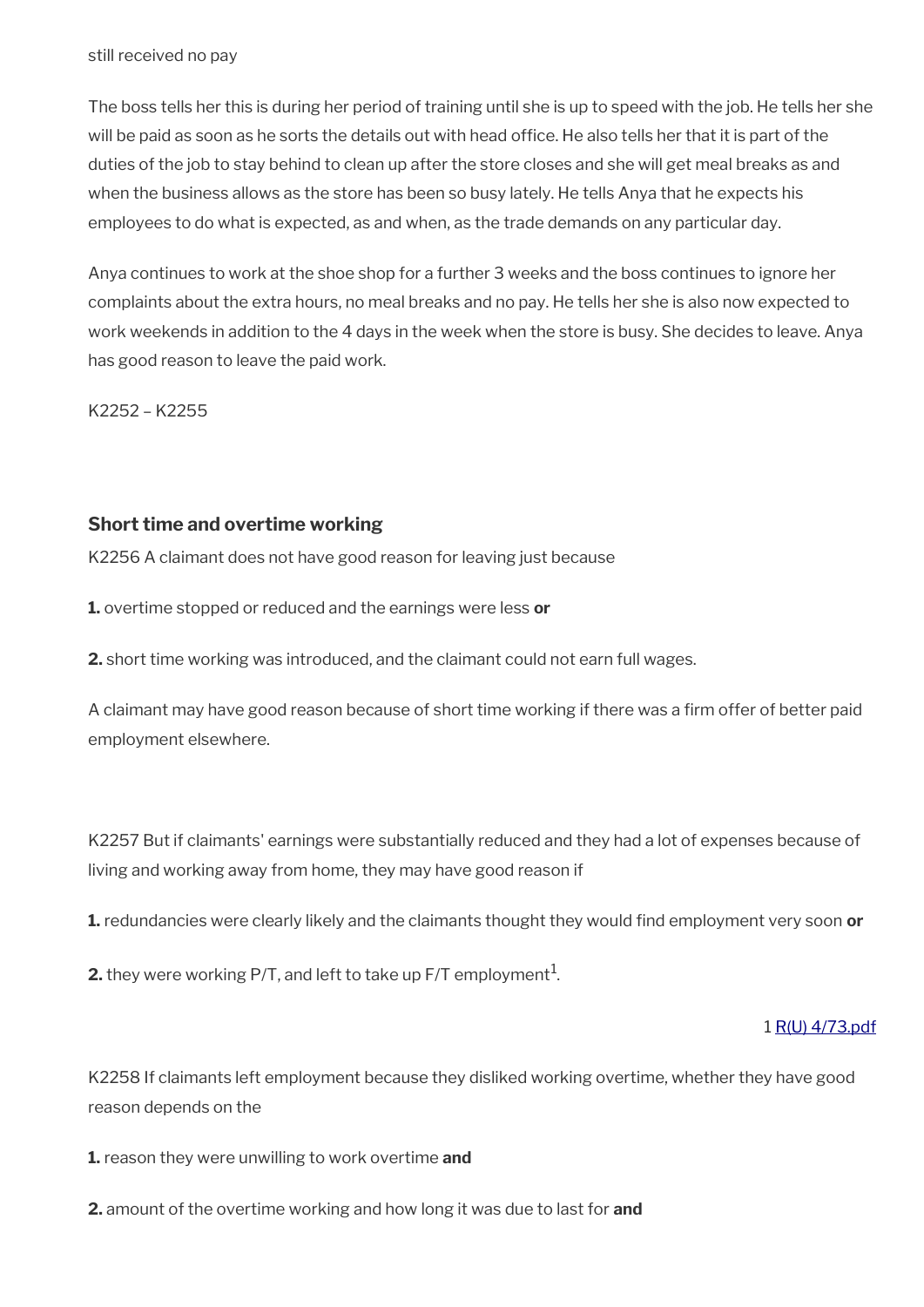**3.** what they were obliged to do under their contracts of employment.

K2259 If claimants

**1.** left employment only because they **wanted** to work overtime, or more overtime (see K2256) **or**

**2.** lost employment because they refused to work overtime

the question of whether they have lost employment through misconduct should be considered if appropriate.

**Note:** Consideration should also be given to the guidance in K2071 and K2081 if the reasons for leaving were due to mental health issues, harassment or bullying and also see K2251 where an employer breaches the terms and conditions of employment.

K2260

# **Retirement and resignation**

K2261 Claimants who reached normal retirement age for their employment, but did not have to retire, will not have good reason for leaving if they retired because

**1.** they wanted to **or** 

**2.** they wanted to get their pension.

It will not help such claimants to say that they would have continued working on certain conditions (for example that they could get their lump sum pension) if this was not acceptable to the employer.

K2262 The DM is not deciding whether it was reasonable and proper for claimants to retire on pension. The DM is deciding whether, if claimants chose to retire, it is reasonable

that they should be allowed to benefit from the NI fund $^{\rm 1}$ .

## 1 [R\(U\) 26/51.pdf](../file/954279/download/R%2528U%2529%252026%252F51.pdf)

K2263 Where the claimant gives other reasons for leaving employment on reaching retirement age, they should be considered in the normal way giving full consideration to all the facts and evidence in the individual case.

## **The facts in the following examples are not exactly the same as the case law quoted.**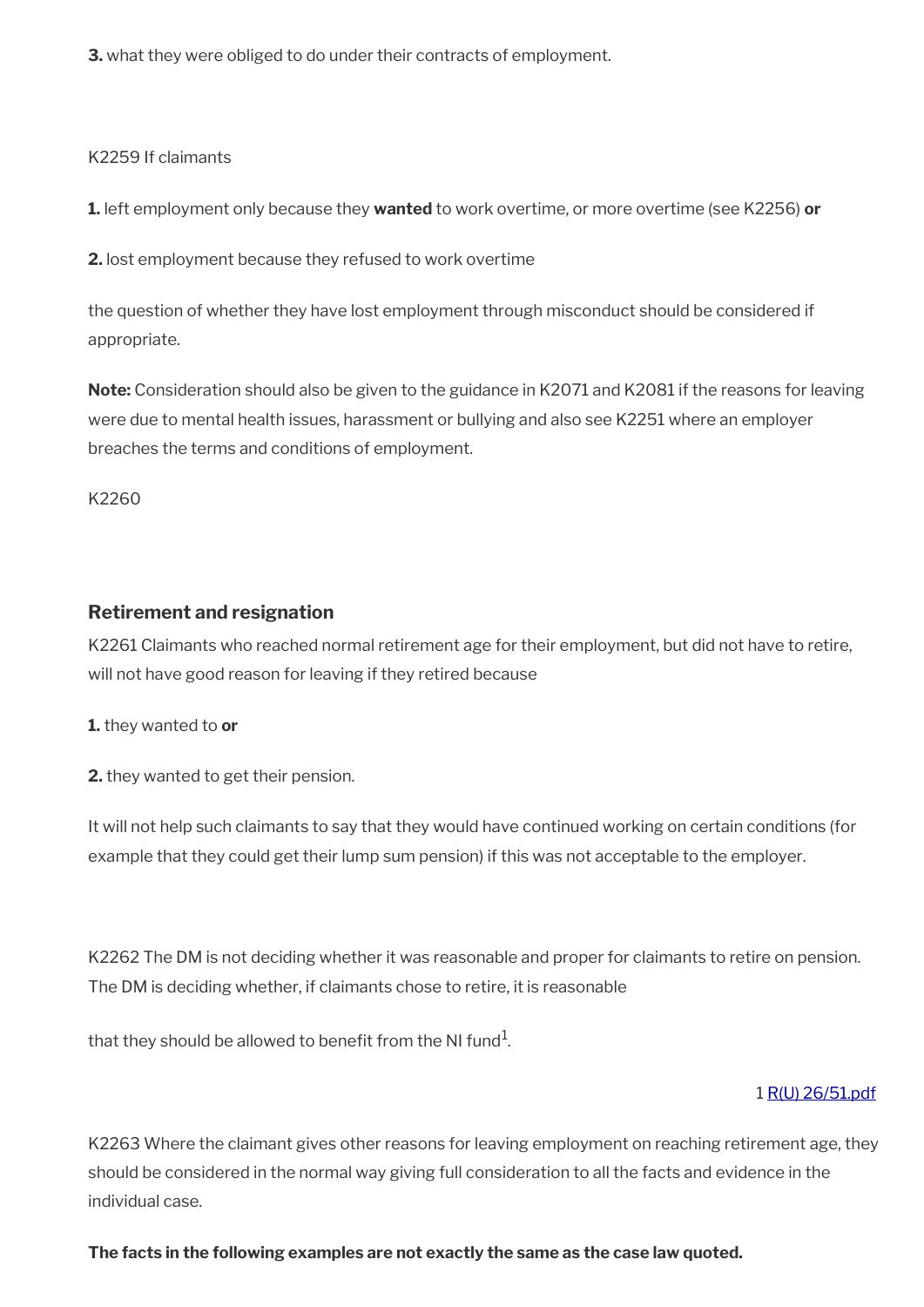## **Example 1**

Elizabeth, a police officer, aged 52, retires on maximum pension after 30 years' service. She leaves because she does not want to stand in the way of younger officers' promotion prospects, and because she believes she has a better chance of getting another job than she would if she waited three years until compulsory police retirement age. She does not register for employment or make any other efforts to find any other work before leaving. Elizabeth does not have good reason for leaving $^1\!$ 

#### 1 [R\(U\) 23/59.pdf](../file/954278/download/R%2528U%2529%252023%252F59.pdf)

#### **Example 2**

Joe, a police officer, aged 51, retires on maximum pension after 30 years service. If he had stayed at work, his terms of employment would have been financially less attractive. He leaves because he wants to obtain a lump sum payment of pension with which to buy a house for himself and his wife, and to make his wife more financially secure. He had tried very hard to find other work before leaving, but had not been successful. Joe does not have good reason for leaving $^{\mathrm{1}}$ .

#### 1 [R\(U\) 4/70.pdf](../file/954250/download/R%2528U%2529%25204%252F70.pdf)

#### **Early retirement**

K2264 Sometimes an employer runs an early retirement scheme to speed up normal wastage. A claimant who left on such a scheme will not have good reason just because the employer wanted, and indeed may have encouraged, the claimant to retire early.

#### **Example**

Richard, a school teacher, aged 62, applies for early retirement after reading a circular from his LEA on early retirement. The LEA accepts his application and certifies that his leaving allows them to carry out their services more efficiently. He has no pressing personal or domestic circumstances for leaving, and has no reasonable chance of finding other work. Richard has no good reason for leaving $^1\!$ 

1 [R\(U\) 3/81 Appendix.pdf](../file/954247/download/R%2528U%2529%25203%252F81%2520Appendix.pdf)

#### **Leaving to take better paid or preferred employment**

K2265 A claimant may have left employment, not because there was a fault with it, but because the claimant wanted a different type of work. In such a case the claimant will only have good reason if there was a firm offer of new employment which the claimant could reasonably have expected would start immediately and would last for a reasonably long time.

K2266 Claimants may have left employment because they wanted employment that offered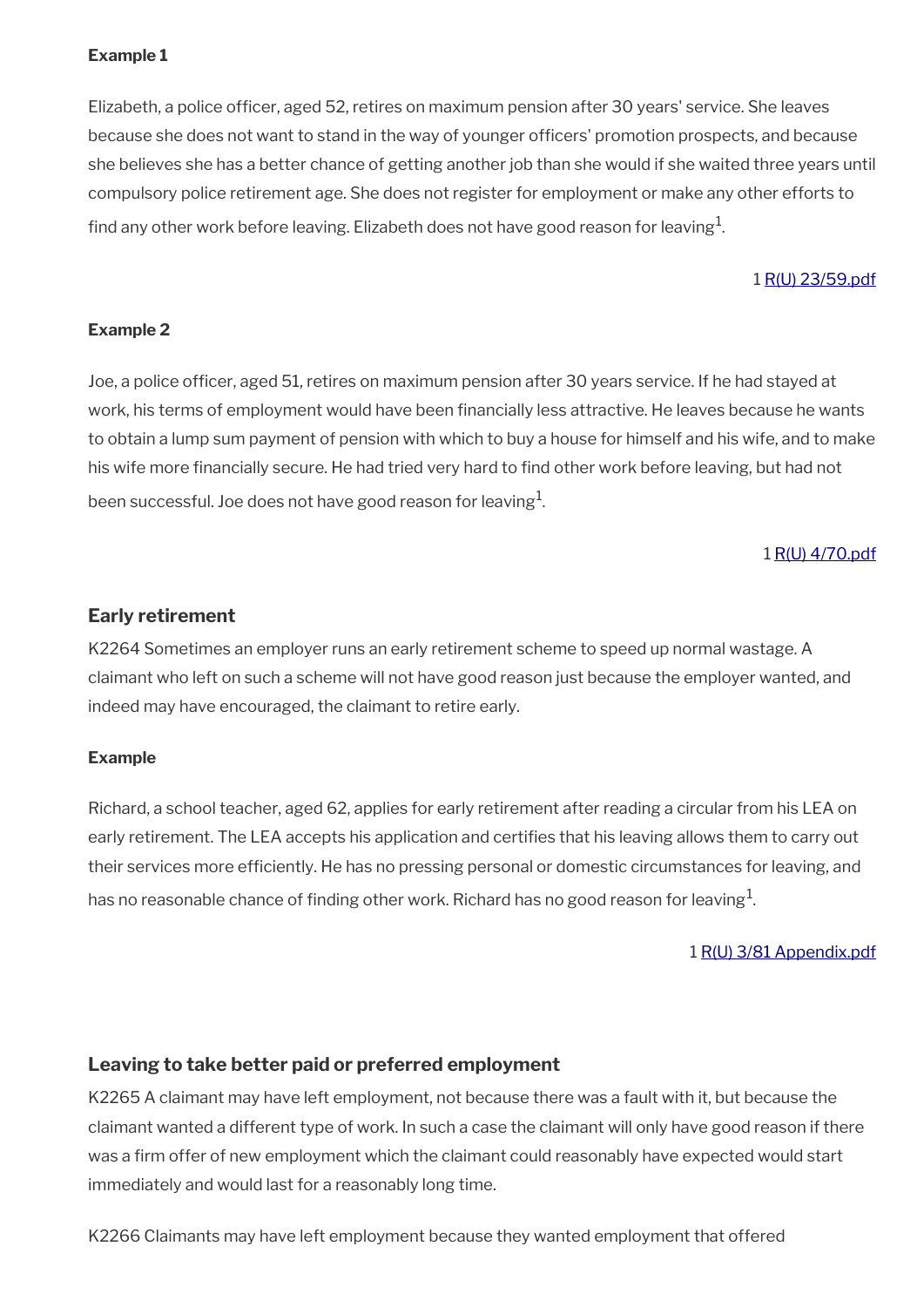#### **1.** improved prospects **or**

**2.** the chance to improve their career **or** 

**3.** F/T instead of P/T work.

In such cases claimants will have good reason if they had offers or strong expectations of such employment which would start very soon. Sometimes there may have been a risk of occasional unemployment in the new employment (for example because it depended on the weather).

## **Leaving to take up training**

K2267 If claimants left employment just before they started a course of study or training that would advance their careers, they have good reason but may face a sanction if not available for work. But if the questions have been referred to the DM for a decision, the DM should consider availability, and whether they are able to meet their work-related requirements during the period of the course (see ADM Chapter J3 for full guidance on availability).

## **National Retraining Scheme**

K2268 The NRS is a government led scheme introduced to capture people who are in jobs and are likely to be made redundant due to automation or economic down-turn. For further guidance on the NRS see ADM Chapter K3. It will be up to the work coach to ensure that individual claimants have relevant and appropriate restrictions and limitations reflected on the most up to date claimant commitment which are reasonable and achievable for the claimant so they can take part in the NRS scheme.

K2269 If the claimant has to reduce their hours to accommodate the NRS training then the claimant would normally be able to show good reason for losing pay and no sanction could apply. However, if the claimant were to leave their current employment because of taking part in the NRS, as in every case, the DM would consider all the individual facts, circumstances and evidence of the case in line with the principles of good reason and the advice and guidance in this chapter.

K2270

## **Personal and domestic circumstances**

K2271 A claimant's personal or domestic circumstances may have become so urgent that the claimant will have good reason for leaving employment without having looked for other employment. But if there was no urgency, the claimant should have taken all reasonable steps to avoid leaving, or the claimant will not have good reason $^1$ . In some cases the claimant's reasons for leaving may show that the claimant is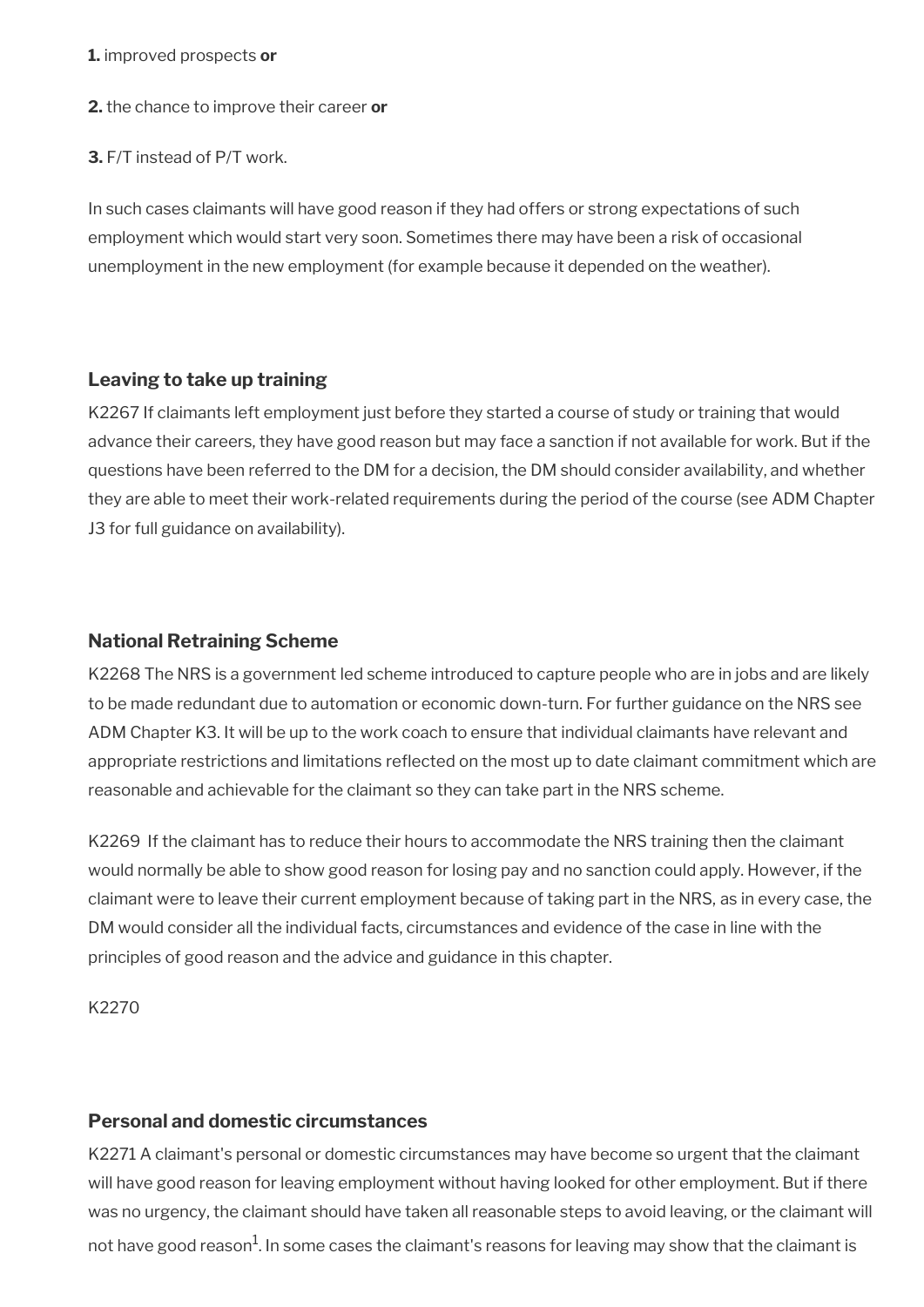not available for employment.

#### 1 [R\(U\) 20/64.pdf](../file/954246/download/R%2528U%2529%252020%252F64.pdf)

#### **The facts in the following examples are not exactly the same as the case law quoted**.

#### **Example 1**

Megan, a school teacher, leaves her employment to look after her youngest child, as there is no one else available to do so. Megan has good reason for leaving employment, but availability will have to be considered if this has been referred to the DM for a decision $^1\!\!$ .

#### 1 [R\(U\) 6/59.pdf](../file/954245/download/R%2528U%2529%25206%252F59.pdf)

#### **Example 2**

Patrick, a painter, who lives and works in England leaves employment to go to Scotland because his father is dying. Before he leaves he asks his employer about employment when he returns. But when he comes back, there is no vacancy because of a redundancy. Patrick has good reason for leaving employment $^{\rm 1}$ . Asking his employer about employment when he returned amounted to asking for a leave of absence.

1 [R\(U\) 32/59.pdf](../file/954243/download/R%2528U%2529%252032%252F59.pdf)

#### **Moving home**

K2272 If claimants moved home to a place beyond the normal 90 minutes daily travelling distance either way of their employment, that alone does not give them good reason for leaving $^1$ . But the DM will need to find out the reasons for the move. If there was some urgent personal reason for moving, for example

- **1.** the claimant or partner was ill **or**
- **2.** their current accommodation was totally inadequate **or**
- **3.** they lost their accommodation

they may have good reason for leaving.

#### 1 [R\(U\) 20/64.pdf](../file/954239/download/R%2528U%2529%252020%252F64.pdf)

#### **Example**

Matthew lives in two attic rooms with his wife and year old baby. He gets a house, but it is too far away from the place he works to allow him to travel daily. He has not found work in the town he is moving to. Matthew leaves his job and moves to the new house. He has good reason for leaving $^1\!$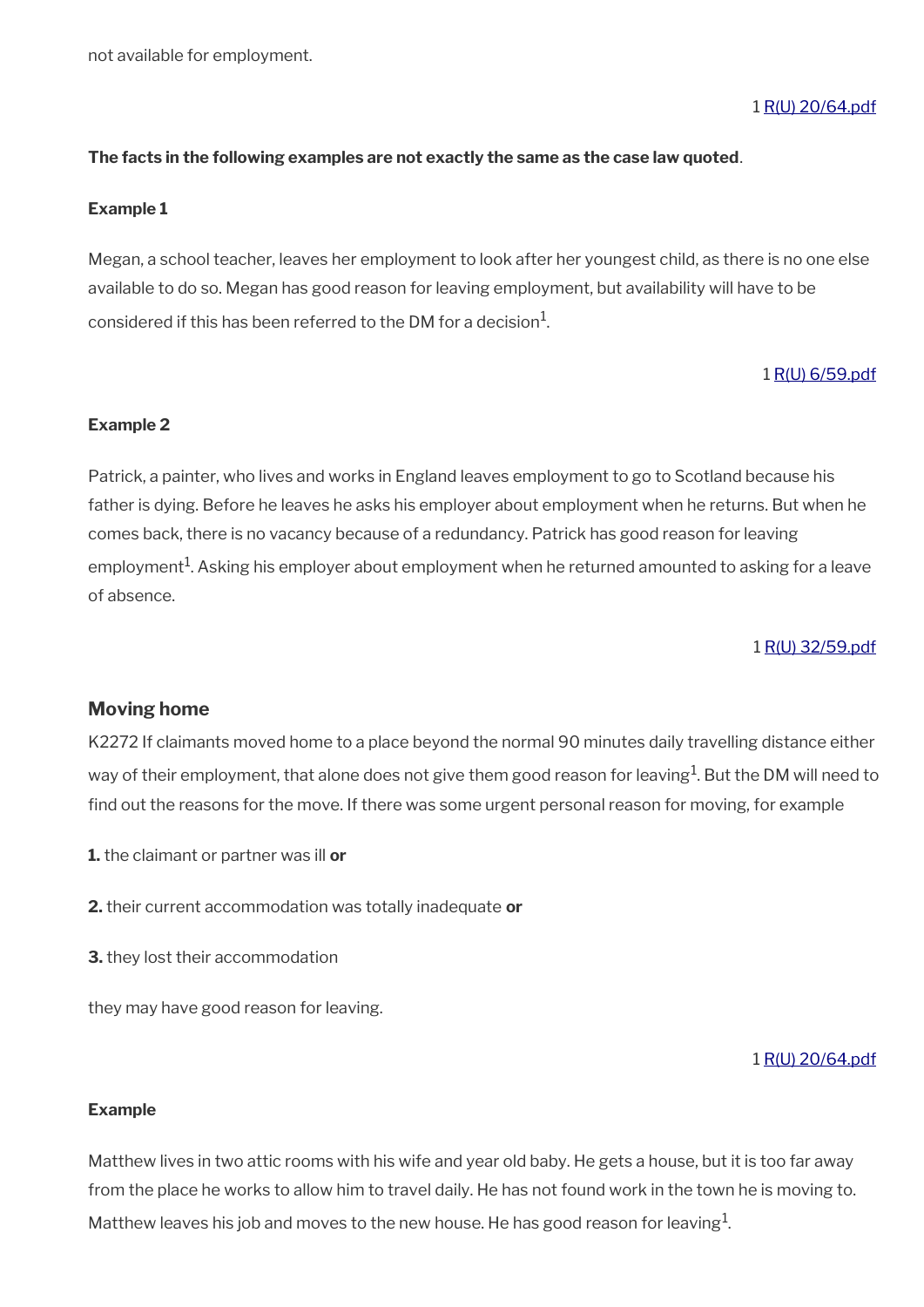K2273 If the reasons for moving are not quite enough to establish good reason, the DM should consider how likely the claimant was to get other employment quickly, and what steps had been taken to obtain other employment. But the DM should bear in mind that it would be difficult to organize buying or renting accommodation to start on exactly the same date as a new job.

#### 1 [R\(U\) 20/64.pdf](../file/954239/download/R%2528U%2529%252020%252F64.pdf)

#### **Example**

Andy, a police sergeant, buys his own house. Nearly a year later he is transferred to a different place of work, which he finds it difficult to travel to and from. He makes enquiries of other employers, but retires voluntarily from the police force after 25 years service before having found other employment. He finds other work two weeks later. Andy does not have good reason for leaving, but the facts of the case are taken into account in deciding whether to sanction<sup>1</sup> taking into consideration all the facts of the case and in particular any mental health issues (see K2071 et seq).

K2274 In all cases where the claimants say they left employment because of moving home, the DM will need the following information

**1.** the reason for the move

**2.** the date of the move

**3.** the date on which the claimants gave notice to end the employment

**4.** the date on which the claimants first knew they would be moving and, if the new home is being bought, the date on which contracts were exchanged

**5.** what efforts the claimants made to find employment in the new area between the dates in **4**. and **2.**

K2275 Sometimes, although the reasons for the move would seem to amount to good reason, the claimant may fail to show good reason overall because, for example the claimant

**1.** did not make any attempt to find new employment in the new area before moving, despite having ample notice of the move **or** 

**2.** left employment before it was necessary to do so.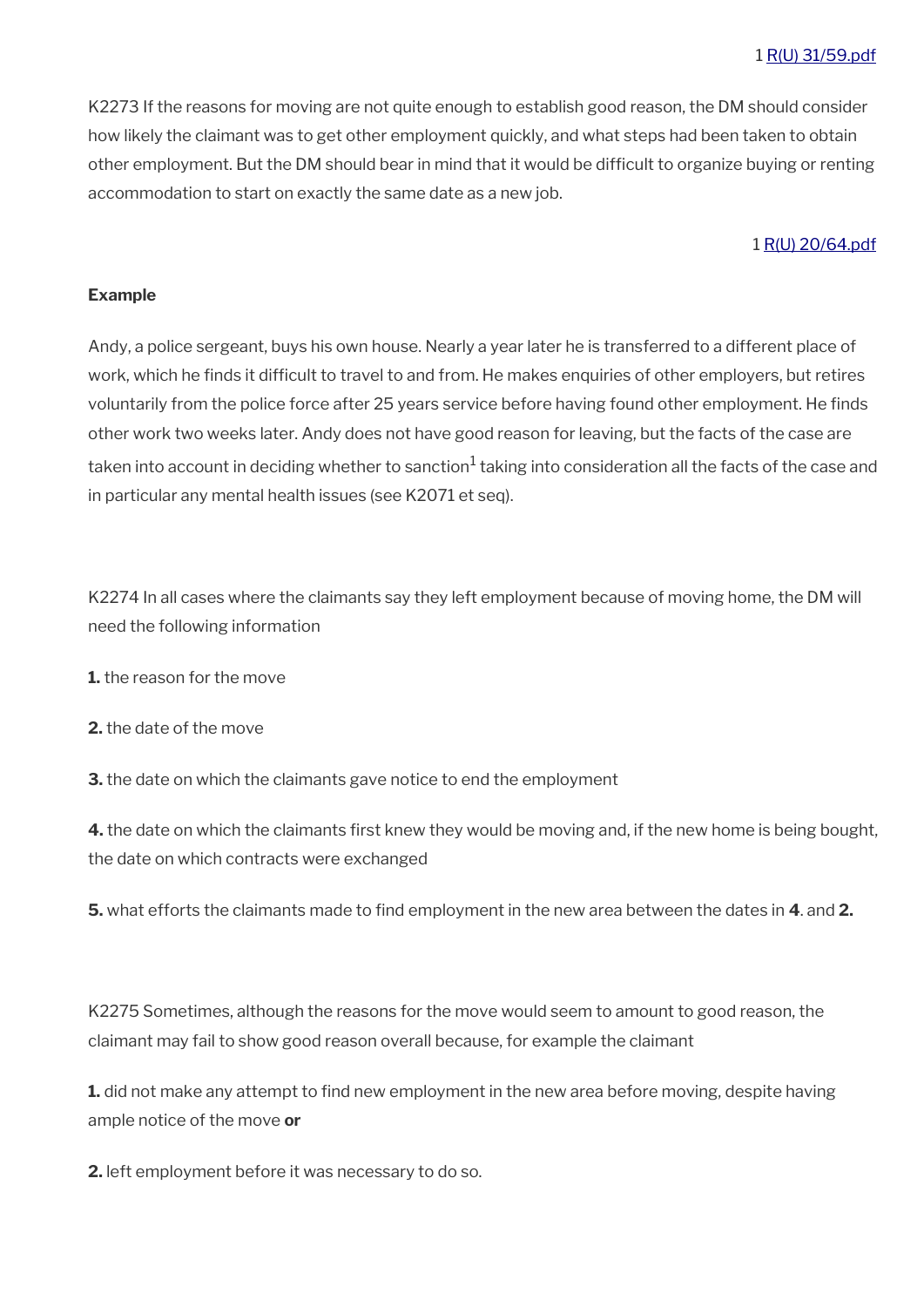#### K2276 The DM should take into account

**1.** the distance and the practicality of going to interviews in the new area

**2.** the difficulty of arranging everything for a particular date

**3.** the possibility of daily travelling, at least for a temporary period, if the distance is not too great

**4.** the employment prospects in the new area.

There is no general rule in this type of case, and while one fact alone may not give good reason, all the facts together may do so. The claimant's availability for employment may be in doubt for the days surrounding the move.

K2277 Claimants often leave employment to

**1.** marry, form a civil partnership or join someone who lives in an area beyond daily travelling distance **or** 

**2.** go with a partner who takes employment in another area **or** 

**3.** move to another area where there is more suitable accommodation

To show good reason such claimants must show that they had done everything reasonably possible to find employment in the new area which they could start immediately after moving.

## **Relocation**

K2278 Where an employer relocates within the UK it would be necessary to look at the notice given for such a move and the DM should consider all the individual circumstances of each case on it's own merits.

## **Partner going abroad**

K2279 Claimants may have left their job to go with a partner whose employment takes them abroad. In these circumstances it may not be reasonable for claimants to take steps to find work abroad before leaving the UK. If they left employment no earlier than was reasonably necessary in order to arrange the move, then they will have good reason. But in such cases availability for employment will often be in doubt. Claimants cannot show good reason if they left employment earlier than they needed to.

#### **Example**

Faziz leaves employment ten days before leaving the UK to go with her husband, a Royal Air Force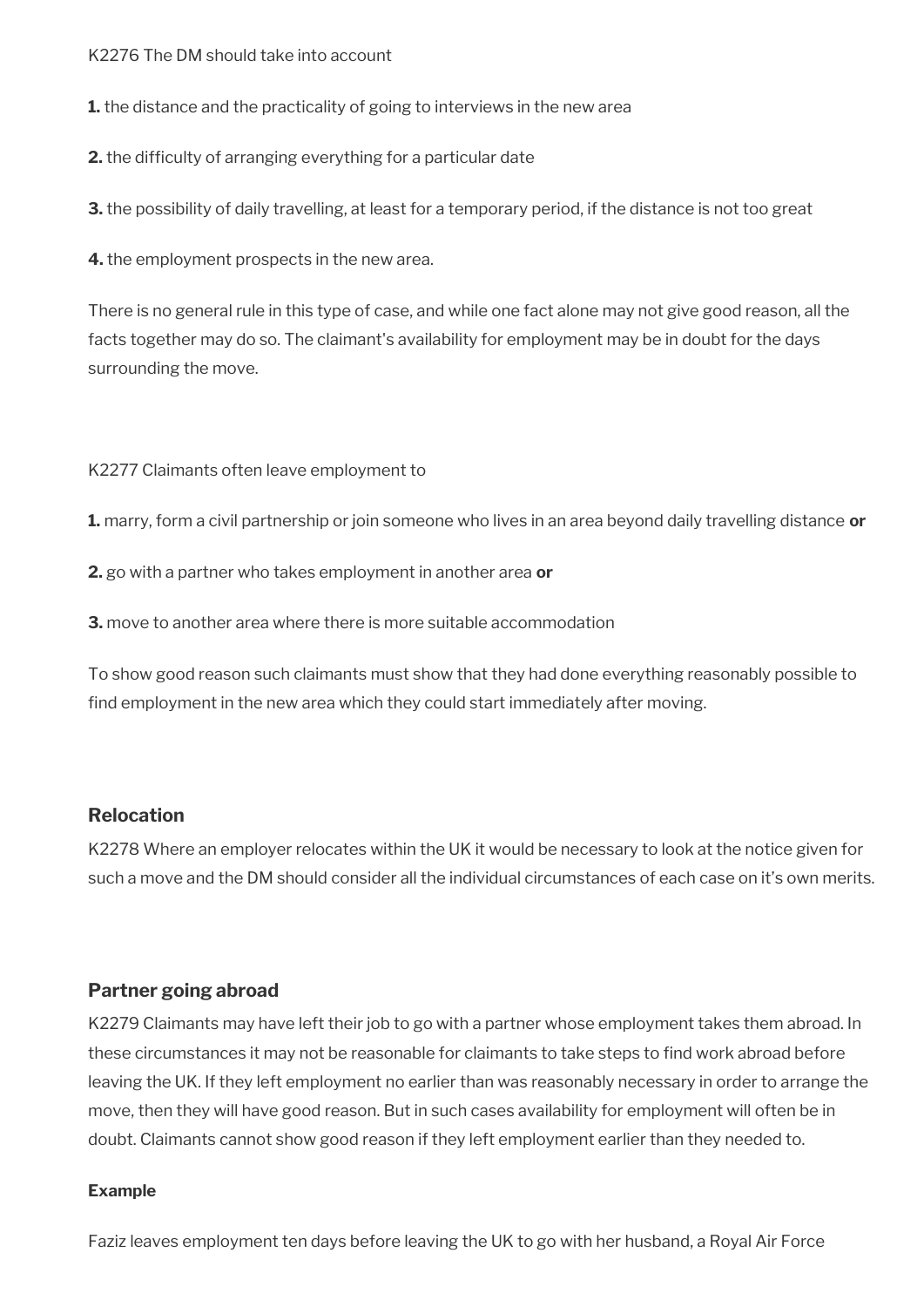officer, to a posting in Holland. She leaves when she does to make the arrangements for going abroad. Faziz has good reason for leaving $^{\rm 1}$ .

## 1 [R\(U\) 2/90.pdf](../file/954237/download/R%2528U%2529%25202%252F90.pdf)

## **Moving with parents**

K2280 Sometimes claimants give up employment to accompany their parents when they move home to another area. If claimants are under 18, and their parents objected to them living and working away from home, they will have good reason for leaving their employment. Claimants 18 or over may also have good reason if they, or their parents, can show that there was a strong reason why they should have continued to live with their parents. Some examples of reasons which would amount to good reason are where claimants

**1.** have to be with their parents because of the parents' age and health **or** 

**2.** need their parent's help or guidance **or** 

**3.** would have a lot of difficulty and expense (compared with their earnings) if they lived somewhere else until they found other employment in the new area.

K2281 A less strong reason for moving with parents will not amount to good reason.

#### **Example**

Glenys, a typist aged 21, lives with her parents. They move home. She leaves her employment to move with them because they object to her living on her own. She does not make any efforts to find lodgings so that she can stay in employment whilst she looks for work in the new area. Glenys does not have good reason for leaving employment $^1$ . However the DM should consider Glenys' efforts to find affordable lodgings.

1 [R\(U\) 6/53.pdf](../file/954236/download/R%2528U%2529%25206%252F53.pdf)

# **Financial difficulties**

K2282 The fact that

**1.** the claimant's earnings were reduced because of

**1.1** an alteration in the terms and conditions of employment **or** 

**1.2** short time working **or** 

**2.** the claimant would be better off financially if claiming  $UC<sup>1</sup>$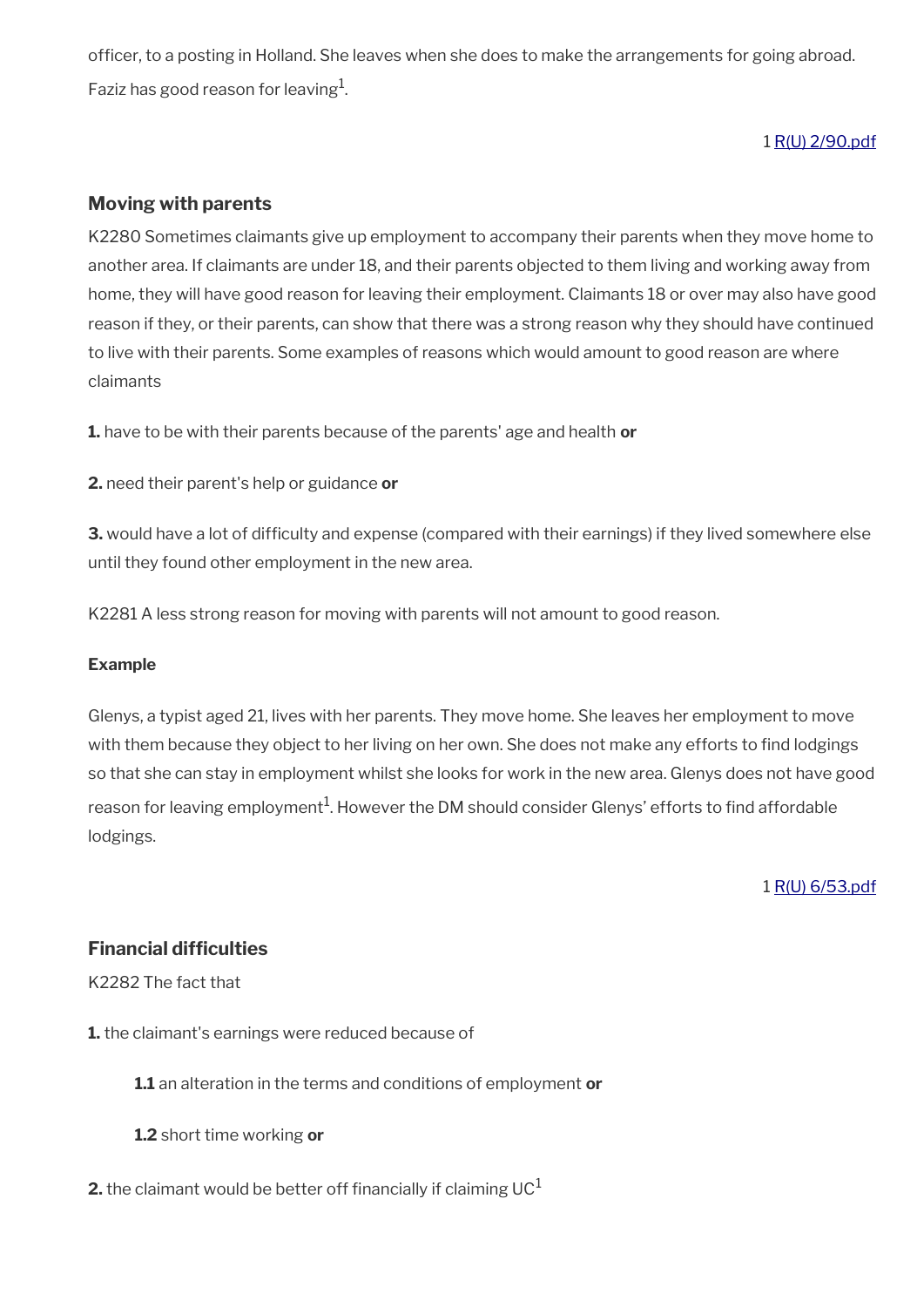does not by itself give the claimant good reason for leaving. However each case should be looked at on its own individual merits and circumstances.

#### 1 [R\(U\) 10/61.pdf](../file/954233/download/R%2528U%2529%252010%252F61.pdf) ; [R\(U\) 15/62.pdf](../file/954235/download/R%2528U%2529%252015%252F62.pdf)

K2283 Sometimes claimants were not dissatisfied with their earnings. But they left to get extra money, for example a lump sum or holiday pay which would be paid when the employment ended, to meet some financial difficulties. They will have good reason only if they were unexpectedly faced with urgent financial difficulties which could not be resolved in any other way. They will not have good reason if

**1.** they left only to

- **1.1** gain a financial advantage **or**
- **1.2** avoid a financial disadvantage ${}^{1}$ or

**2.** they have had financial difficulties for a long time and they are due mainly to their failure to manage their finances.

## 1 [R\(U\) 14/55.pdf](../file/954230/download/R%2528U%2529%252014%252F55.pdf) ; [R\(U\) 4/70.pdf](../file/954231/download/R%2528U%2529%25204%252F70.pdf)

K2284 In all cases where a claimant loses pay or leaves paid work voluntarily the DM should take special care to consider any mental health issues that could affect the claimant's reasons for leaving (see K2071 et seq).

K2285

## **Living away from home**

K2286 Claimants who had to live away from home permanently, or for long periods, have good reason if they had to leave their employment because

**1.** they were urgently needed at home **or** 

**2.** their expenses for living away were unreasonably high when compared to their earnings.

#### **Example**

Ross, aged 61, has to live in lodgings 113 km (70 miles) away from his wife, Maureen aged 68. He tries to find her accommodation with him and to get a job near his home, but is unsuccessful. His wife falls ill, and there is no one to care for her, so he leaves his employment to look after her. Ross has good reason for leaving $^1$ .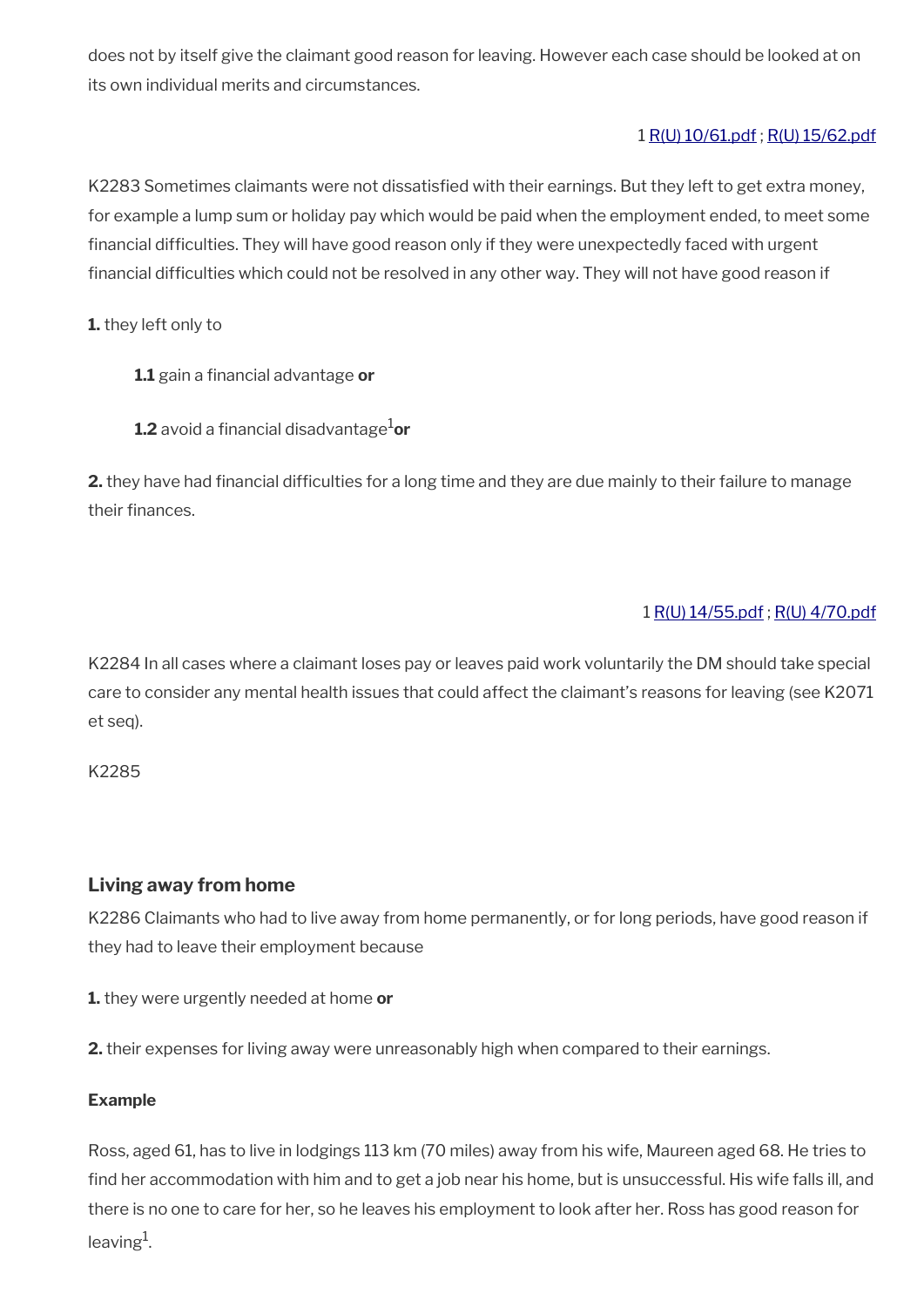K2287 A long period of working away from home may also provide good reason for leaving employment. When deciding this, the DM should take all the circumstances into account, including

**1.** what opportunity there was to look for other work while still in employment

**2.** the claimant's chances of getting work nearer home

**3.** whether the claimant could have found accommodation for the family nearer the employment.

A **short** period of working away from home does not give the claimant good reason for leaving employment, unless there are other urgent reasons for leaving.

#### **Long daily journey to and from work**

K2288 Claimants who live in remote places must expect to put up with a lot of inconvenience and expense in travelling daily to work. But they will have good reason for leaving if, taking their personal and domestic circumstances into account

**1.** they could not move their homes nearer to work **and** 

**2.** the travelling took up an unreasonably high part of their earnings and prevented them from looking for work nearer home.

**Note 1:** The DM should consider each case on its own merits and the individual circumstances having regard to any transport difficulties created by public transport which make it difficult to get to and from work in rural areas.

**Note 2:** For detailed guidance on travelling time to paid work see ADM Chapter J3 (Work-related requirements).

#### **Long or awkward working hours**

K2289 Claimants are expected, within reason, to organize their domestic lives to suit their working hours. But they have good reason if

**1.** it became essential for them to reduce or alter their working hours (for example because a relative is ill) **and** 

**2.** they tried but were unable to get their hours changed.

**Note 1:** The DM should consider each case on its own merits and the individual circumstances having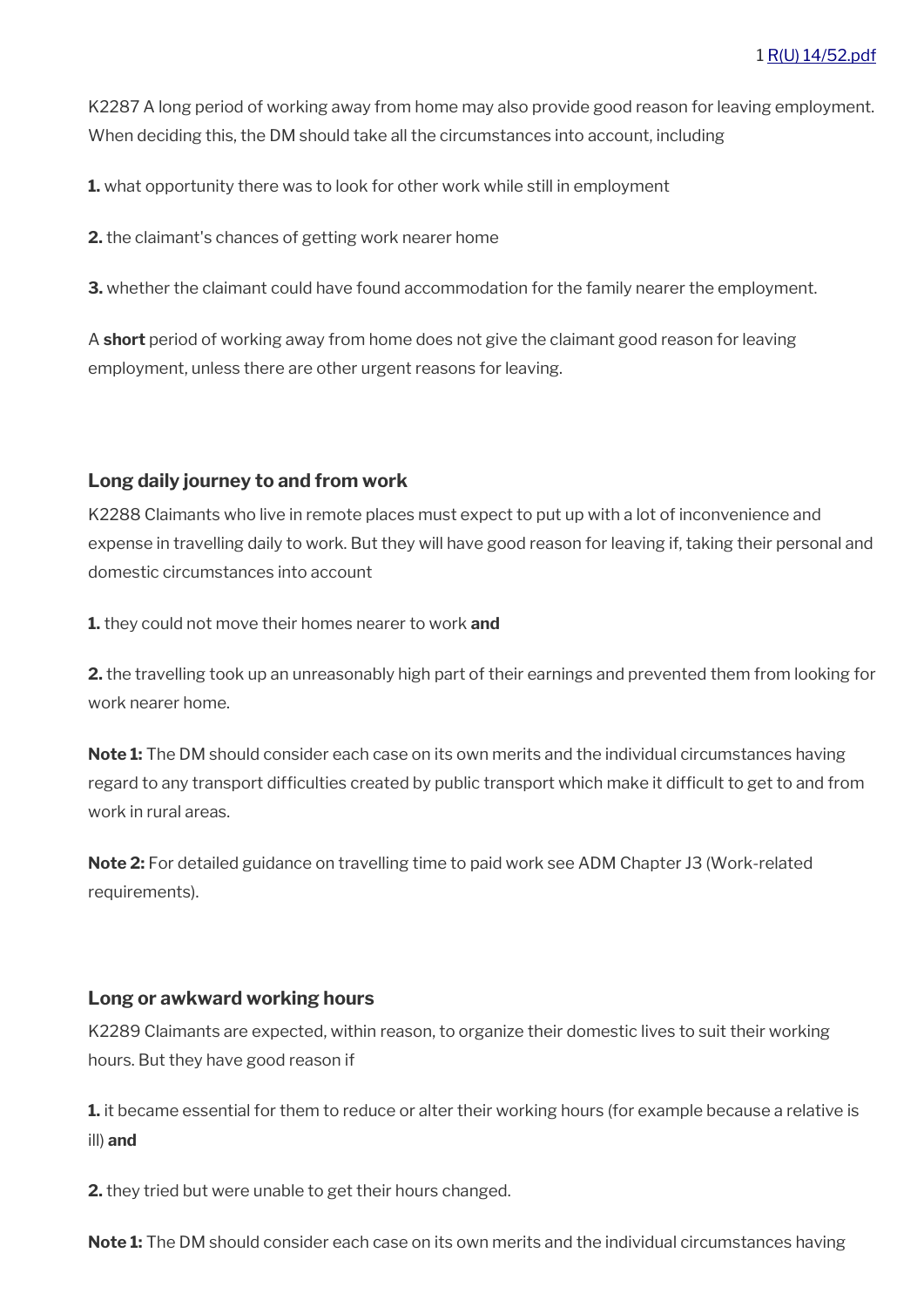regard to any transport difficulties created by public transport which make it difficult to get to and from work in rural areas. For detailed guidance on travelling to and from paid work see ADM Chapter J3 (Workrelated requirements).

**Note 2:** Consideration should also be given to the guidance in K2071 and K2081 if the reasons for leaving were also due to mental health issues, harassment or bullying.

K2290

# **Chances of getting other employment**

K2291 If the circumstances in which a claimant left employment fall just short of providing good reason, the DM should take into account the claimant's chances of getting other paid work quickly. When looked at together these may mean that the claimant has acted reasonably in leaving and becoming dependent on the NI fund $^{\rm 1}$ .

# 1 [R\(U\) 4/73.pdf](../file/954228/download/R%2528U%2529%25204%252F73.pdf)

K2292 How good the chances of getting other work must be will vary from case to case. Claimants will have good reason if

**1.** there was a promise of continuous employment, which was expected to last for some time, to start in the near future **or** 

**2.** they got another job and the circumstances in which they left employment almost amounted to good reason.

Claimants will not have good reason if they hoped they would get other employment quickly, but the evidence does not support this.

K2293 The DM should take the following into account when deciding what weight to give to the claimant's prospects or lack of prospects

**1.** the claimant's occupation, or type of employment sought if different

**2.** the chances of getting such employment

**3.** the area where the claimant lived compared to the area where the claimant wanted to work, if different

**4.** whether it would have been easy or difficult for the claimant to find new employment while staying in the existing employment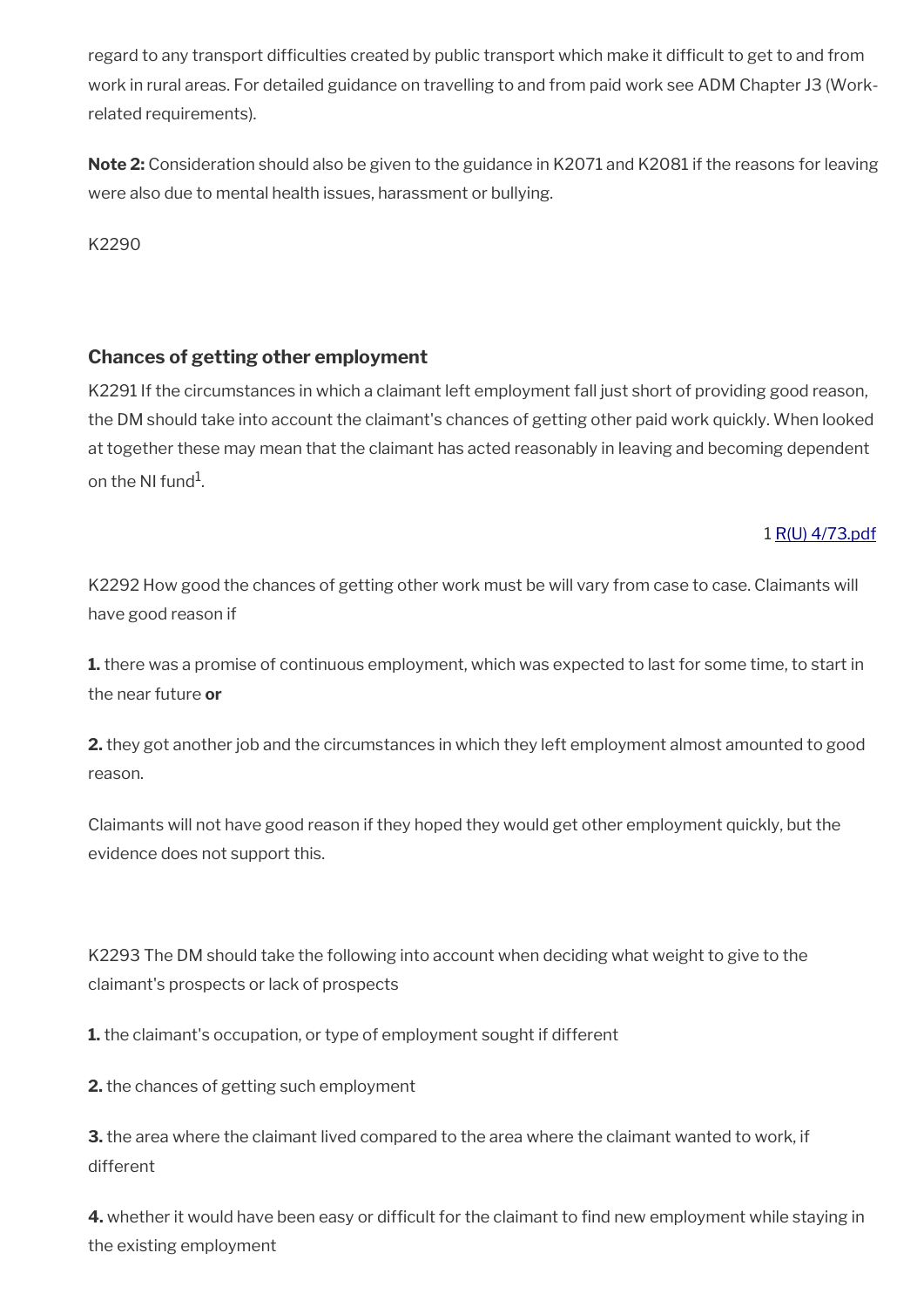**5.** the results of any enquiries the claimant had already made about other employment

**6.** the claimant's work record.

K2294 The date at which the claimant's chances of getting other employment should be considered is the date on which the claimant

**1.** gave notice to leave **or** 

**2.** took the action that led to leaving employment **or**

**3.** left employment, if it is to the claimant's advantage.

K2295 Claimants would not normally have good reason for leaving if their only reason for leaving was because they

**1.** had a good chance of getting other employment **or**

**2.** are claiming UC only for a very short time.

# **Firm offer of other employment**

K2296 Claimants may have left employment because they had firm offers of other employment to start at once. But such claimants may have to claim UC because the

**1.** offers fell through unexpectedly **or** 

**2.** new employment did not last very long.

K2297 Such claimants will have good reason for leaving unless

**1.** the offers were cancelled before they left their existing employment **and** 

**1.1** they could have stayed in their existing employment **or** 

**1.2** they did not ask their employer whether they could stay **or**

**2.** they changed their minds and decided not to take the new job **and 1.1** or **1.2** applies.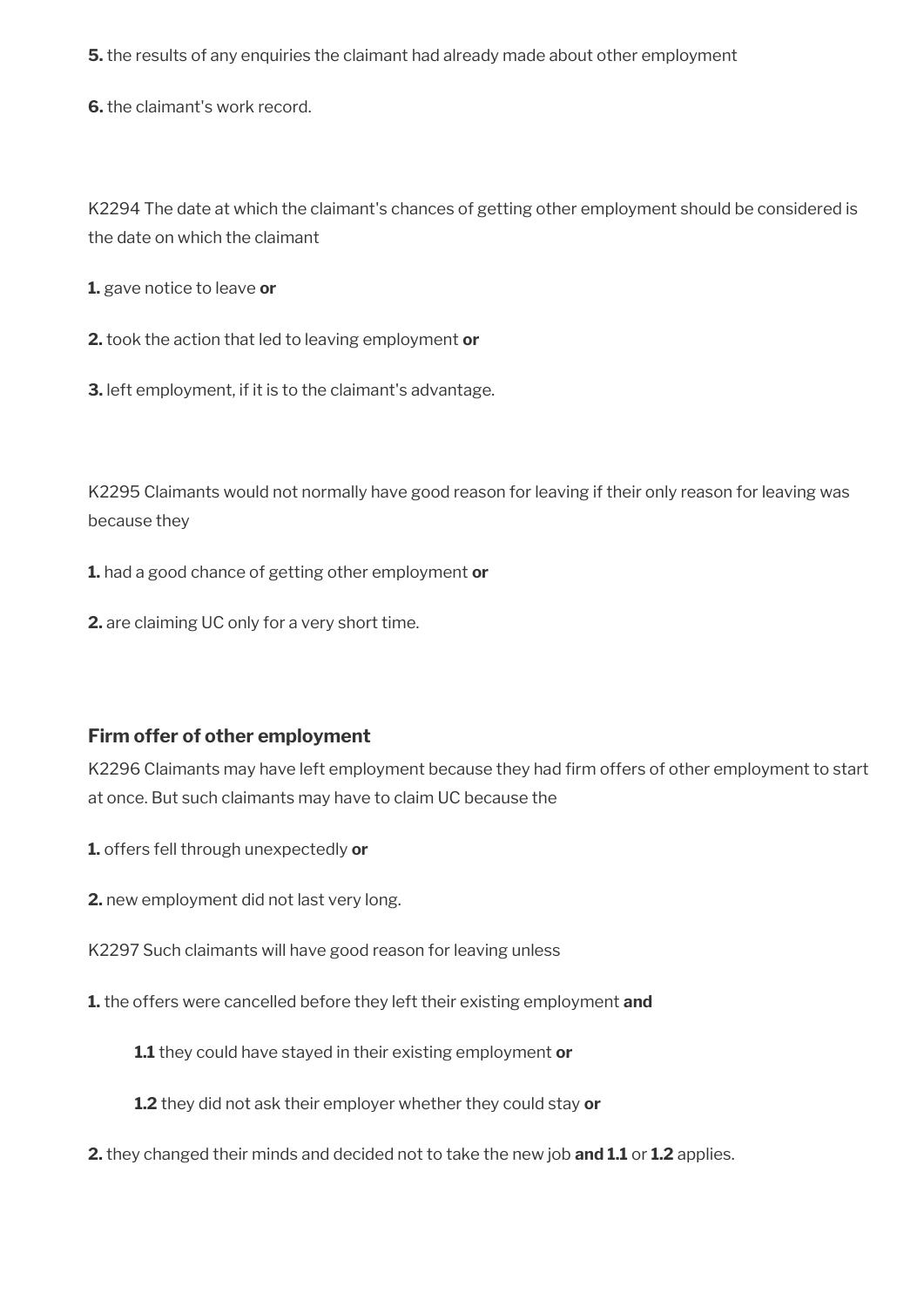K2298 Sometimes claimants have left employment because they had firm offers of other employment to start shortly, but **not** immediately. They may then claim UC because

**1.** they changed their original intention not to claim UC during the interval **or** 

**2.** the offer fell through and they are claiming UC for longer than they expected.

They do not have good reason for leaving, because they left their original employment before they needed to.

K2299 – K2300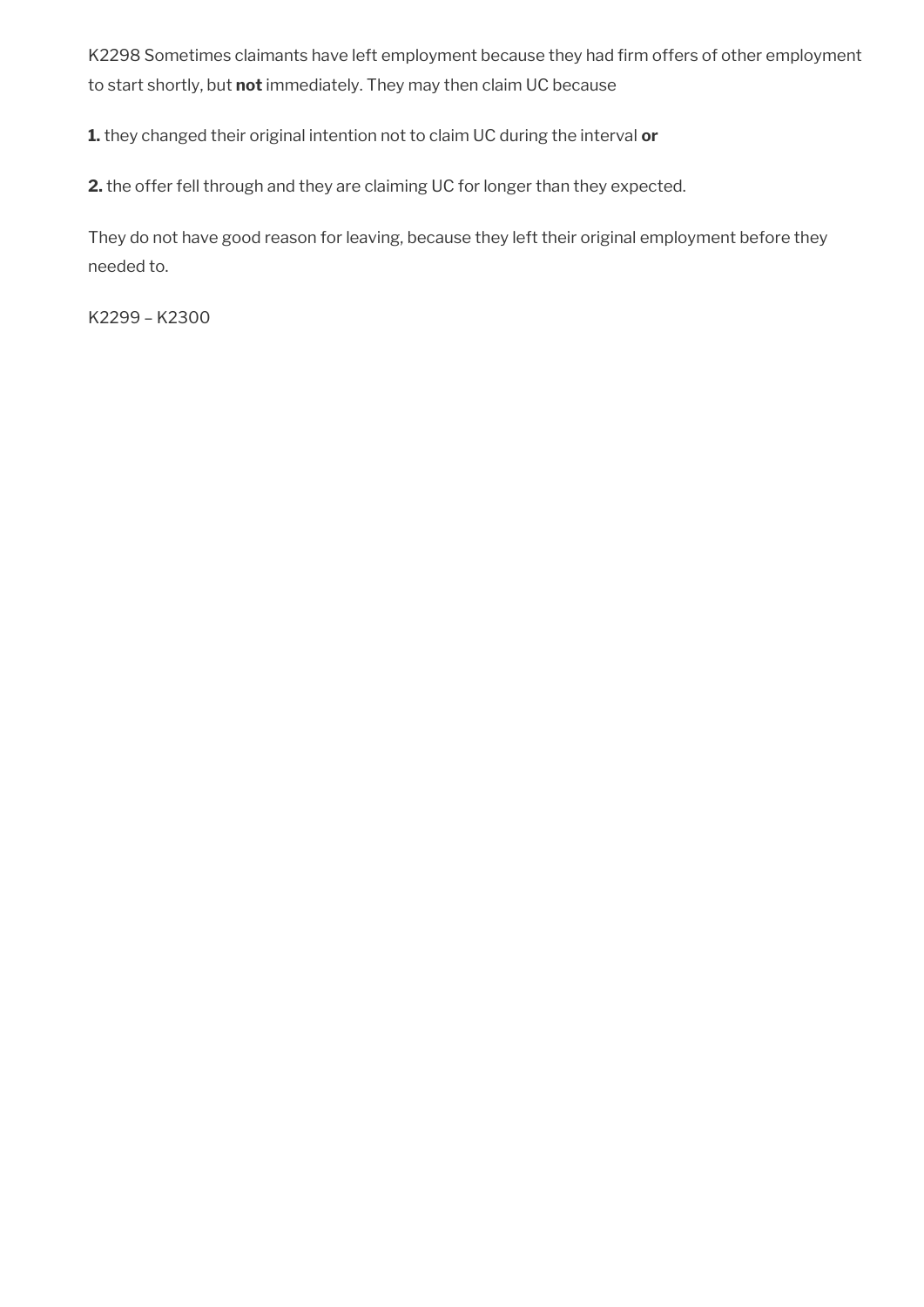# **Zero hours contracts K2301 - K2350**

K2301 From 26.5.15 a ban of exclusivity clauses came into force $^{\rm 1}$ . However a claimant cannot be sanctioned for leaving or not applying for or accepting a zero hours contract that has an exclusivity clause prior to 26.5.15. Claimants are expected to look for opportunities to increase their hours but they should not be sanctioned because

**1.** an employer reduces hours under a zero hours contract simply because the individual works for a second employer to gain more hours **or**

**2.** where the hours offered restrict the claimants flexibility to take opportunities to increase his earnings with other employers.

## 1 [Small Business, Enterprise and Employment Act 2015](https://www.legislation.gov.uk/ukpga/2015/26/contents)

K2302 Good reason should be considered in all cases before a sanction is imposed taking into account individual circumstances and reasonableness. This approach provides sufficient discretion for the DM to make a decision based on individual facts and evidence including the suitability of the job for the claimant given their particular circumstances and their capability. It would be up to the claimant to provide some evidence of how they are tied to the employer by their zero hours contract.

#### **Example 1**

Simone has two zero hours contracts with two different employers. She left the second employer as over a period of 8 weeks she has been offered no work. The other employer has offered her regular work of over 16 hours every week in the same period. Simone has provided evidence that she left the zero hours contract with the second employer because it was failing to offer her any work. The DM decided that Simone has good reason for leaving this particular zero hours contract and no sanction is imposed.

#### **Example 2**

Rudy is participating in the Wp. He has previously worked as an insurance consultant. His provider mandates him to apply for a suitable known vacancy. He fails to do so as he says he does not want to take up a zero hours contract, he has a mortgage and young children so wants reliable, regular hours as the household earnings would fall below the administrative earnings threshold.

Rudy provides evidence of the zero hours contract. The employer can only offer 10 hours work per week and he has to be available to do this at any time.

The DM considers Rudy has a good reason for failing to apply for the vacancy, as it is not considered suitable for his circumstances and capabilities. It would lock him into low paid work, as it can only guarantee a small number of hours per week and restricts his flexibility to take opportunities to increase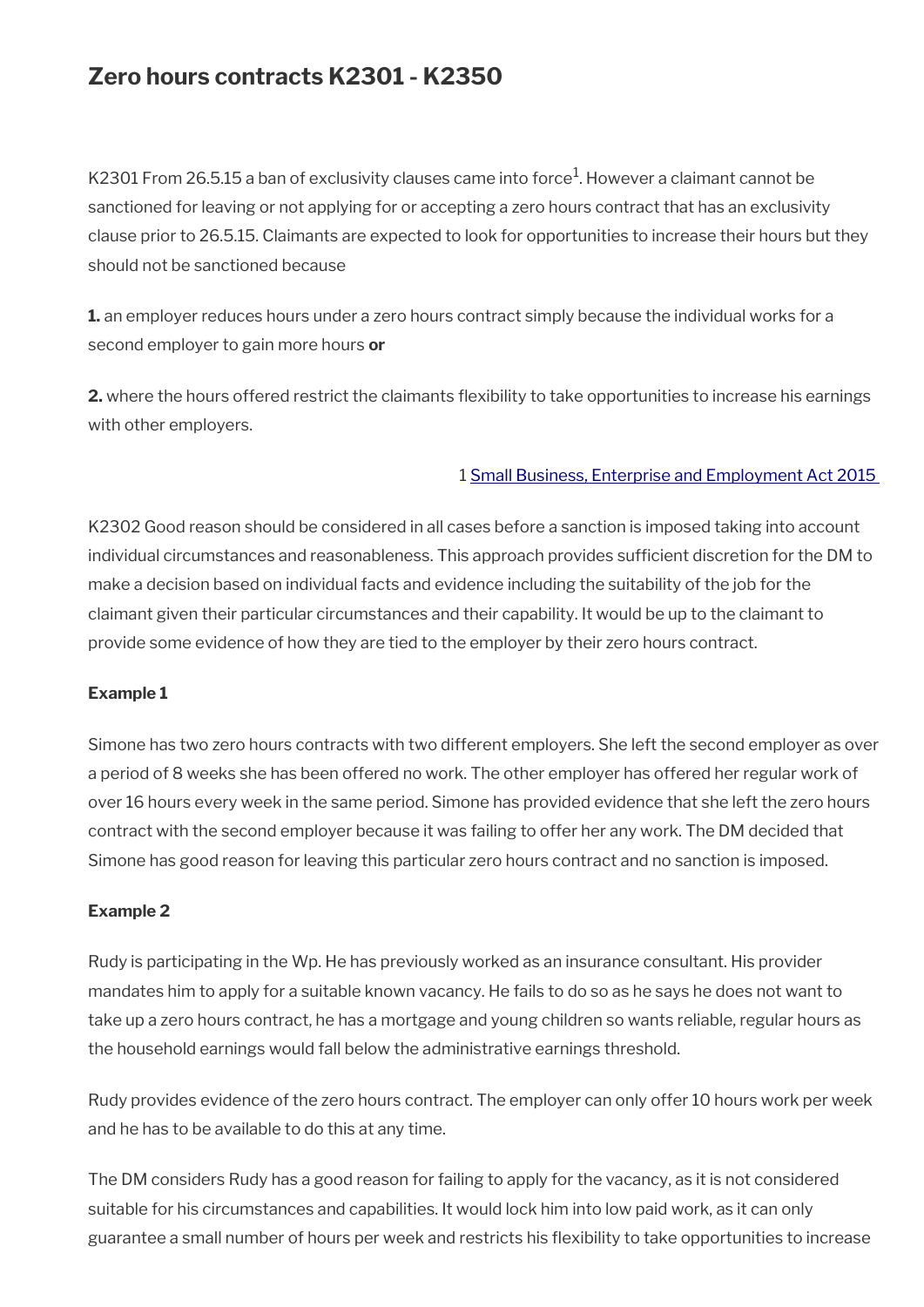his earnings with other employers.

K2303 Where a claimant leaves a zero hours contract because the employer is unreasonable or has treated the claimant unfairly to the point where it is unreasonable to expect the claimant to stay in that contract, the claimant will be able to show good reason for leaving that contract.

## **Example**

Mia has a zero hours contract. She leaves the contract because she is not happy because she considers she does not get a fair proportion of the work on offer when compared to other colleagues. For the last 6 weeks she has had only 8 hours work per week but new employees have been set on who have had more hours offered. She is always only offered Sundays and Bank Holidays that other staff don't want. Mia also has a zero hours contract with another employer and has been offered regular hours of between 16 and 20 hours per week. She thinks the first employer has reduced her hours because she has a second employer. The DM decides Mia can show good reason for leaving the zero hours contract.

K2304 – K2350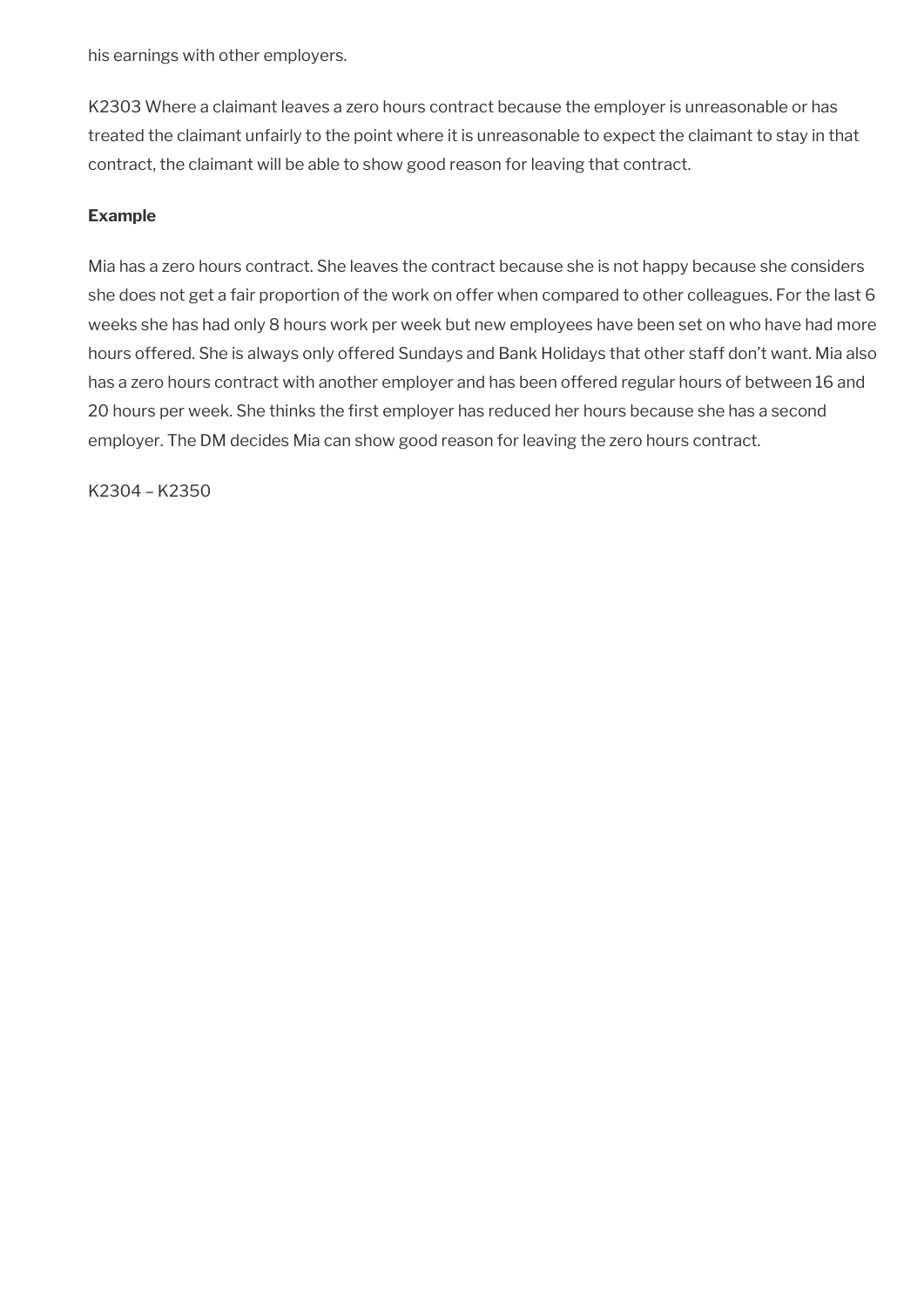# **Circumstances that may show good reason for failing to participate in an interview (other than the initial interview) - K2351 - K2370**

K2351 ADM Chapter J3 – Work-related requirements provides guidance on certain claimants who do not have to be immediately available to take up paid work. DMs should take this into account when considering good reason. For example; a single person responsible for a child requires 48 hours notice in order to attend an interview in connection with obtaining work.

# **Fails to participate in an interview (including attend)**

K2352 The DM should take into account all the individual facts and evidence at the time of the failure in consideration of what is reasonable in the claimant's circumstances , including in particular any of the circumstances in K2051 and also

**1.** whether the claimant misunderstood what they had to do because of language, learning or literacy difficulties, or because they were misled

**2.** whether they (or someone they care for) were attending any other appointment which it would have been unreasonable to expect them to rearrange, but also see the guidance in K2041 where there are repeated previous failures and K2024 when considering whether it would have been reasonable in the circumstances to expect the claimant to make contact in advance of non-attendance

**3.** any transport difficulties at the time of the interview

**4.** any religious reasons why they could not participate

**5.** whether they were attending a job interview

**6.** whether they were experiencing difficult personal events and circumstances at the time that meant their physical, mental or emotional well - being was impacted which affected whether it was reasonable to expect attendance at an interview **.**

**Note 1:** This list is not exhaustive. As in every case the DM should consider whether the claimant can be treated as meeting a work availability requirement or where the DM needs to consider good reason, the DM should consider all the individual facts and circumstances of the case at the time of the failure and whether there are mitigating circumstances applying the reasonable test on the balance of probabilities (see the guidance at K2021 et seq). The DM should look at the whole picture and all appropriate and relevant evidence particularly where there may be indicators of complex needs (also see K2054).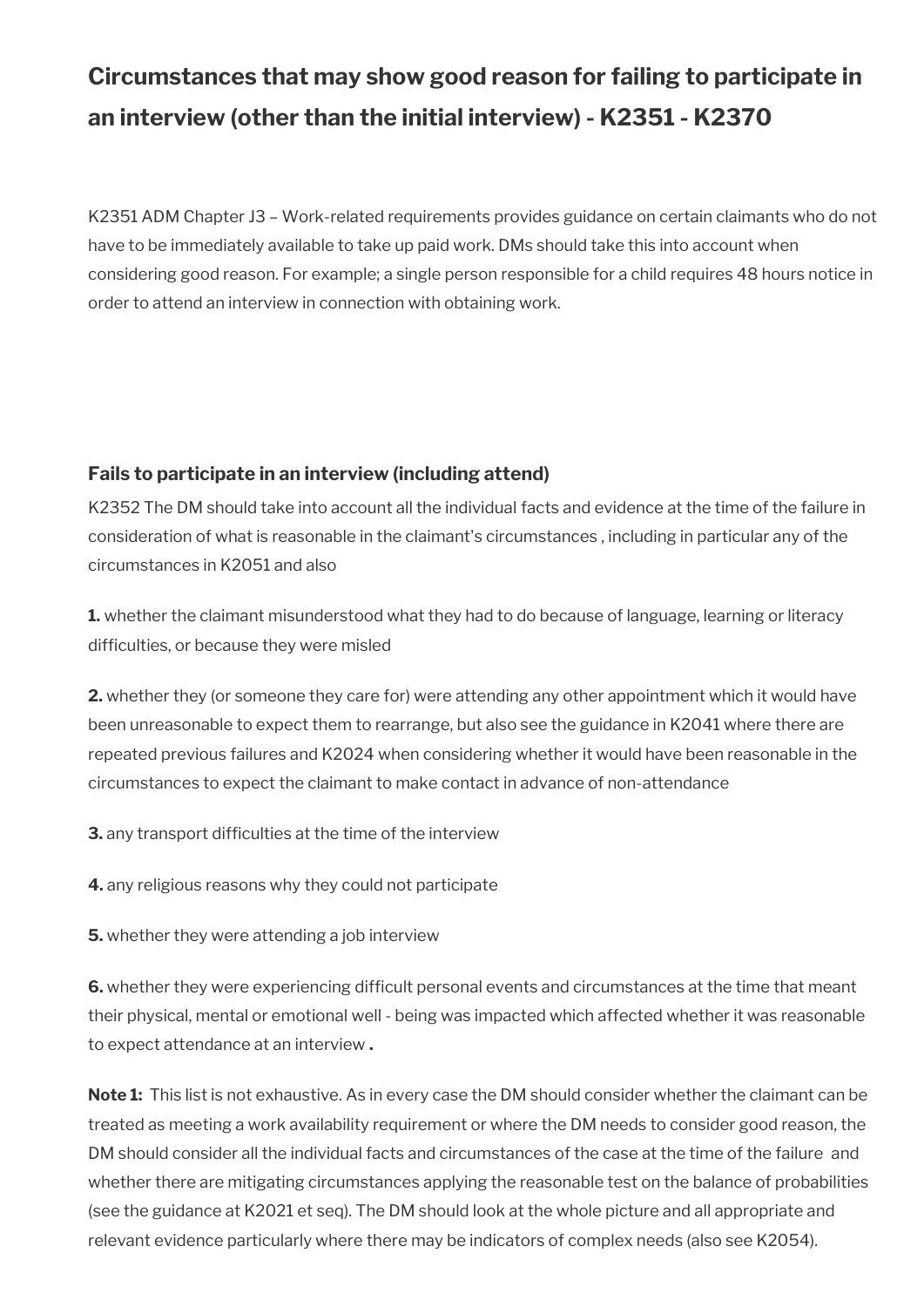**Note 2:** Where guidance refers to failing to take part in an interview this is any interview other than the initial interview to accept the claimant commitment.

## **Example 1**

Bob is in the all work-related requirements group. He fails to attend an interview with his work coach on 16.9.15.

On 18.9.15 he phones and gives his reasons for not attending the interview. He states that on 11.9.15 he had travelled to Liverpool to visit a sick friend in hospital. On Saturday 12.9.15 the friend passed away and he decided to stay on to be with the grieving relatives and did not return to his home in Bolton until 18.9.15 after the funeral had taken place.

The DM considers whether Bob has good reason.

Whilst it is reasonable that Bob wanted to visit his friend who was seriously ill, and in the circumstances stay over to be with the grieving family and to attend the funeral, the DM considers it is also reasonable to have expected Bob to consider his responsibilities as a jobseeker and phone the UC outlet on or before 16.9.15 and rearrange the interview with his work coach.

Bob accepted a claimant commitment which details what is expected of him as a jobseeker which includes attending and taking part in interviews as required. Therefore, he had failed to fulfil his obligations as a jobseeker by not attending the interview and it was reasonable in his circumstances to have expected him to phone to try and rearrange the date and time of the interview. Bob has provided no evidence to support that it was unreasonable in the circumstances for him not to have made contact in the period he was in Liverpool staying with friends.

Bob therefore cannot show a good reason for the failure to comply.

## **Example 2**

Rita claimed UC on 16.5.15 and is in the all work-related requirements group. She fails to attend an interview at the UC outlet on 25.9.15.

On 30.9.15 Rita phones to say that she failed to attend the interview as required because she got her dates mixed up. She says she marked her calendar with Friday 2.10.15 instead of 25.9.15. She says this was a genuine mistake on her part, she was busy doing other things and lost track of the time.

Claim records confirm Rita has no previous non-compliance and she has been claiming UC for 4 months. There is no evidence to indicate that there are any other factors that would affect her understanding the letter and her obligations. Rita has accepted her claimant commitment which includes attending and participating in appointments with her advisor as required. She has a duty of care as a jobseeker to ensure she makes a correct note of when she has to attend and to meet her obligations as required and cannot show a good reason for the failure to do so on this occasion.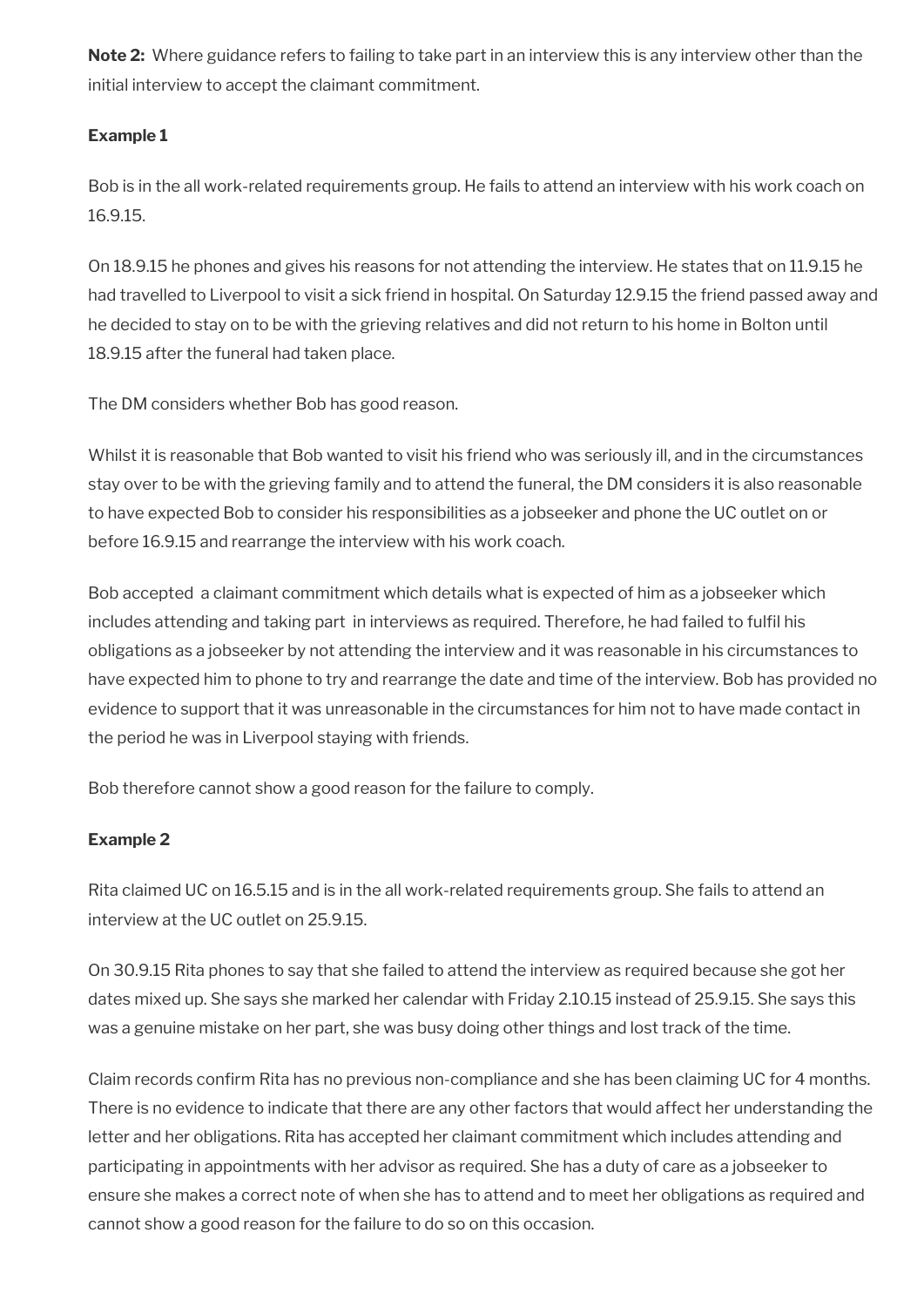Also see guidance at K2022 **Note 2**.

## **Example 3**

Daniel claimed UC on 20.8.15 and is in the all work-related requirements group. He was required to attend an interview at the UC outlet on 14.9.15.

On 22.9.15 Daniel phones to say he did actually attend the outlet on that day but he was 5 minutes late arriving due to him not catching his regular bus from home and not realising how long he needed to allow for the journey from his mate's house as he is currently sleeping on his mate's settee. He had a row with his stepdad who threw him out. He waited for 20 minutes at the UC outlet and he was not called for interview. He approached the security guard to let him know he was waiting but was advised to leave as his appointment time had been missed. The security guard told him to ring up instead. He could not phone at the time as he had no access to a land line due to being made homeless and had no credit on his mobile phone.

Records show Daniel has no previous non-compliance and normally attends and takes part in his interviews at the right time and place.

The DM considers Daniel has good reason as his homelessness has impacted on his actions on 14.9.15 and contributed to the failure and it was reasonable in the circumstances. He had made every effort to attend but had arrived late and been unable to use his phone to make contact.

For more guidance on good reason and the effect of homelessness see K2092 and whether the DM should advise that the work coach should now consider a temporary easement due to the claimant's homelessness.

## **Example 4**

Sue is in the all work-related requirements group and fails to attend an interview at the UC outlet on 23.11.15 at 9am.

Later that day she phones to say she failed to attend the interview at 9 am as she had a job interview for a temporary Christmas job in a card shop at 10am and at the time of the appointment with her work coach she was travelling to the job interview. The shop had sent her a notification of the interview which arrived on Saturday and as the UC outlet was closed over the weekend she had no way of notifying that she could not attend her normal job search interview at 9 am on Monday morning.

The DM considers Sue has good reason for the failure to attend as she was attending a job interview and she contacted the UC outlet later in the day at her earliest convenience to give the reasons why she had missed her appointment. Sue had acted reasonably in the circumstances.

#### **Example 5**

Blake is in the all work-related requirements group and is required to attend an appointment at the UC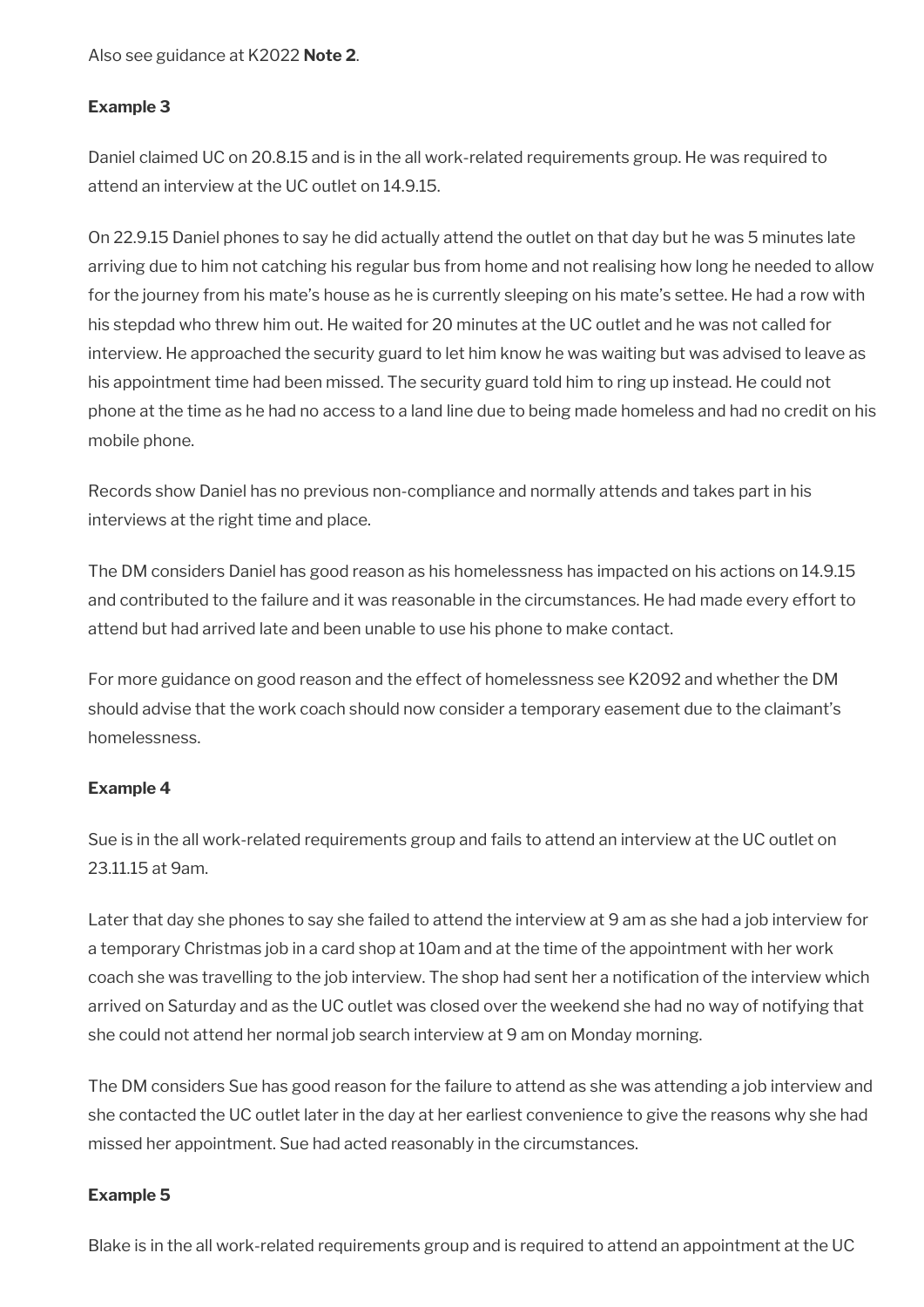outlet on 26.8.15.

He fails to attend and provides his reasons for not attending. He says on the day of the interview he had an appointment to visit the dentist. It is established that this was a routine inspection appointment.

The DM decides that a reasonable person should have been able to rearrange their dental appointment in order to attend the work search review, or alternatively, Blake had known about the interview at the UC outlet well in advance and had made no effort to make contact and rearrange it when he received notification of the dental appointment for the same time.

The DM decides that Blake did not act reasonably and could have prevented the failure by rearranging one of his appointments and therefore has not shown good reason for his failure to attend.

There is no evidence of any mitigating or exceptional circumstances that should have prevented Blake from re arranging one of the appointments. He accepted his claimant commitment which details he would attend and take part in all appointments with his work coach and make contact immediately if he could not attend.

Also see the guidance in K2024 regarding **Advance notice of not attending an appointment or participating in a work-related activity.**

#### **Example 6**

Dave is in the all work-related requirements group and is required to attend a 3 days training course with a manufacturing company starting on 28.7.15 at 9am.

He fails to attend.

On 7.8.15 Dave provides his good reasons and explains that on the day he was due to attend the training course he slept in. He goes on to say that at the time of the training course he was prescribed antidepressants and sleeping pills from his GP as he is very anxious and stressed and not sleeping well at night as he is going through a difficult court case and if convicted could face going to prison.

The day before the training course he had been in court all day and was very stressed and couldn't sleep so he took a sleeping pill in the early hours of the morning and as a result did not wake up until 2pm. He phoned the manufacturing company immediately and re arranged the training course for the following week and has since attended and completed the 3 day course successfully.

The DM considers Dave has good reason for the failure. His mental health state and circumstances had contributed to his failure on the day. He could provide evidence he was taking medication prescribed by his GP for his anxiety state. He had acted reasonably in the circumstances by immediately contacting the training provider, re arranging and then completing the course.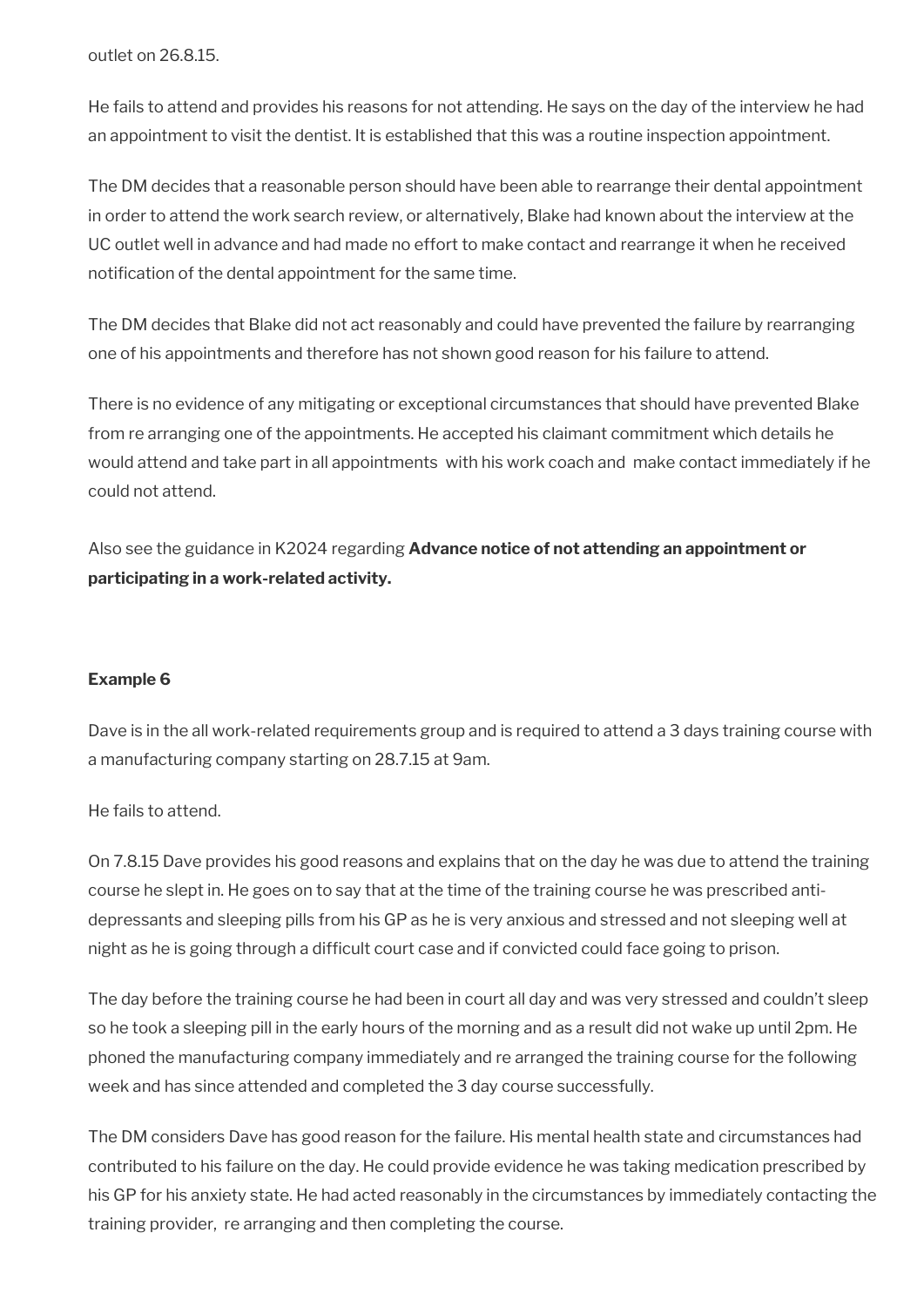Also see further guidance at K2071 et seq for the consideration of mental health issues.

# **Example 7**

John is in the all work-related requirements group and is required to attend an appointment with his Wp provider on 18.1.16.

On the day of the consultation it is snowing. John phones the provider to say he will not be attending the appointment due to the adverse weather conditions.

John provides his good reasons and evidence that several years ago he was involved in a road traffic accident when his car spun off the road in snowy conditions. He fractured his neck, collarbone and right leg but also states that although he recovered fully from his physical injuries since the accident he also suffers from mild depression and anxiety which is exacerbated when he has to drive, particularly in adverse weather conditions.

John goes on to say he went into complete panic about driving to the appointment when he saw it was snowing. When asked if he could have arranged for a taxi or to get a bus instead he said he just wasn't thinking straight, he saw the snow and panicked. He says he does take a mild medication for this problem and says he will provide a copy of his repeat prescription as confirmation if required. His doctor could confirm from his medical records but would charge him for a letter.

The DM considers John has good reason as on the day of the appointment his mental health state contributed to his reasons for not attending the appointment and he was temporarily distressed by the circumstances on that particular day. He had acted reasonably by phoning the provider to let them know he could not attend and had rearranged another appointment. He can provide evidence of his anxiety medication by providing a copy of his repeat prescription if required.

Also see further guidance at K2071 et seq for the consideration of mental health issues.

# **Example 8**

Katie is in the all work-related requirements group and fails to attend an interview at the UC outlet on 11.11.15 at the required time. She arrives half an hour late.

In her good reasons Katie states there are new road works that have appeared on the bus route to the outlet since she last attended the office that are causing long delays to traffic. She also states she tried to ring from her mobile phone to let the work coach know she was going to be late but she could not get through as the office phones were all busy.

On checking claim records Katie has no previous history of non-compliance. From local knowledge the DM knows that these particular road works are causing serious delays to all the traffic into town.

The DM considers that on this occasion Katie has good reason for her failure to arrive for the interview on time and she had acted reasonably in the circumstances.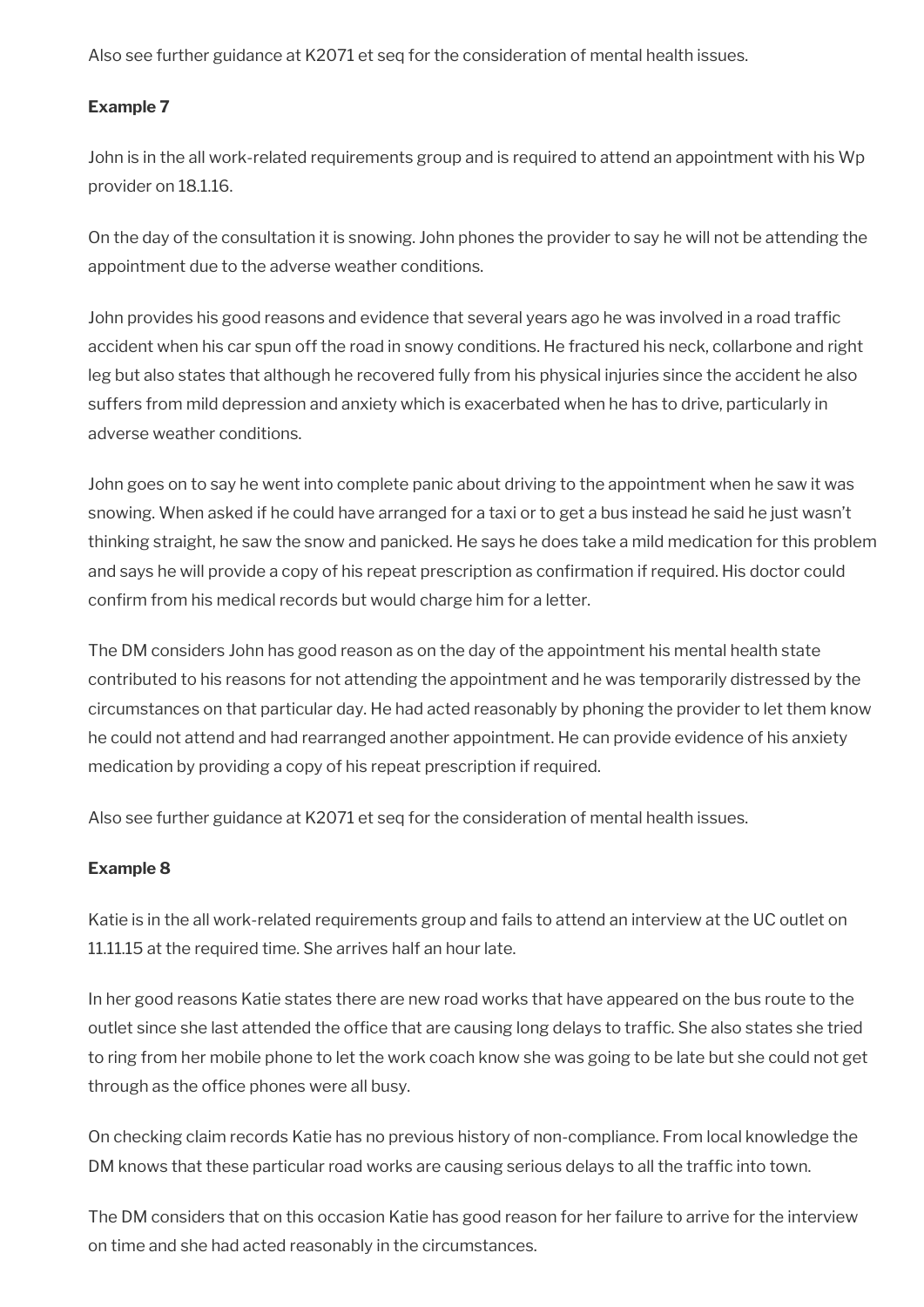On 25.11.15 Katie fails to attend her work search review at the UC outlet at the required time and arrives 20 minutes late.

In her good reasons Katie states that she was again held up on the bus due to the road works en route causing long delays. She says she had not thought to check how long the road works would be there for as she only travels on that route when attending the UC outlet.

On this occasion the DM considers that Katie cannot show good reason for the failure and did not act reasonably. She knew of the road works when she had attended the UC outlet 2 weeks previously and could have checked whether they were still there and causing delays and arranged to catch an earlier bus to get to the appointment on time.

K2353 – K2370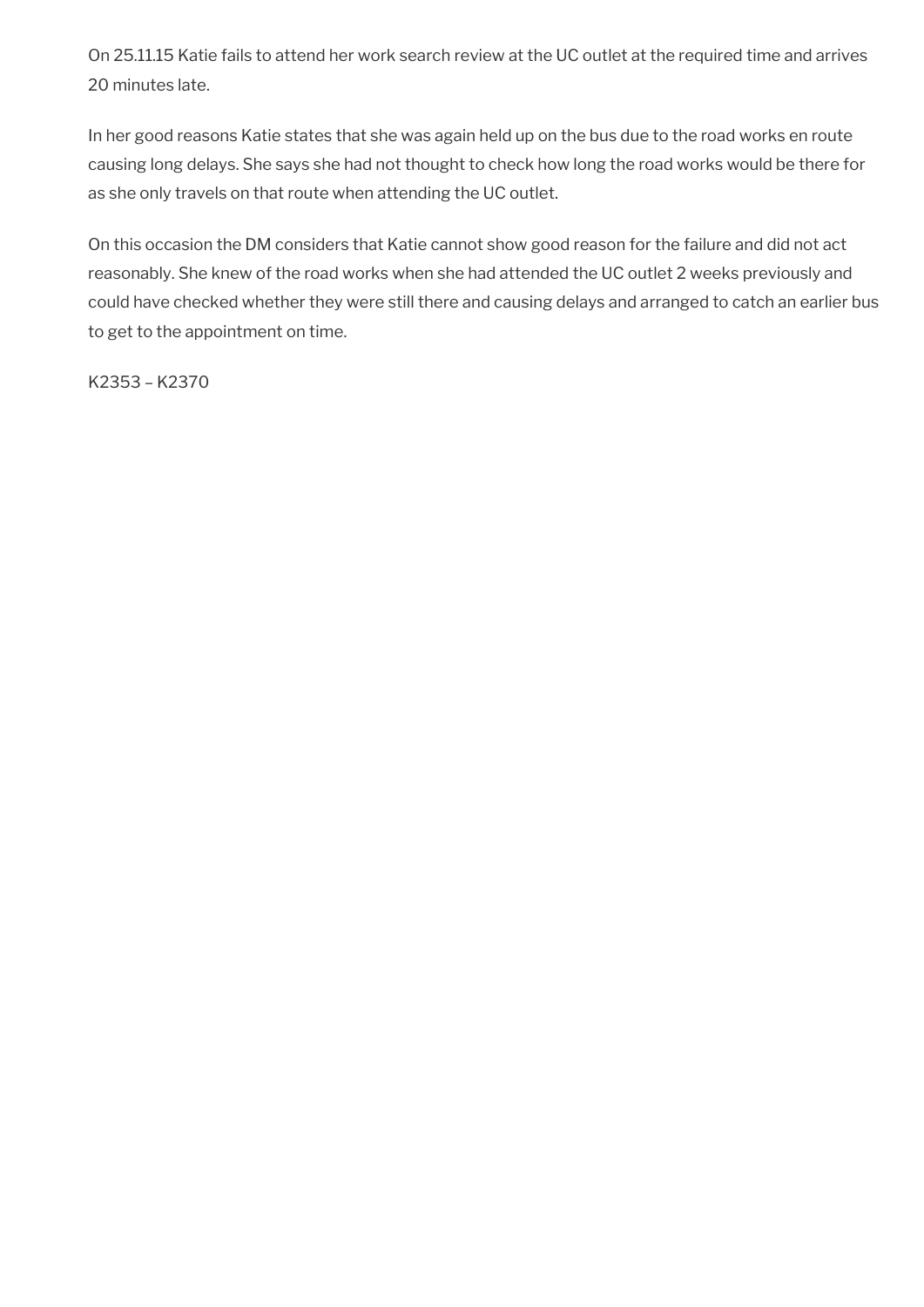# **Claimant raises issue of notification as good reason K2371 - K2380**

K2371 Where a claimant fails to comply with a mandatory requirement, but raises the issue of notification as good reason, for example the claimant says they did not receive the relevant notification which detailed what was required, the DM will have to investigate further and try to obtain copies of the relevant notifications to decide whether the claimant can show they did not receive it.

**Note:** If the claimant is able to show that the notification has not been received the notification cannot be treated as correctly served and a sanction could not be imposed for any failure to comply.

K2372 The DM would check the relevant written notifications and any other supporting evidence to try and ascertain

**1.** the address to which the letter(s) was/were addressed

**2.** the security of that address

**3.** whether or not it was the address agreed with the claimant as his normal contact address and there are no reported changes of address

**4.** whether there were or have been problems receiving mail at that address before or reported difficulties receiving mail in the area

**5.** the claimants compliance history **and**

**6.** any other relevant information.

**Note:** The DM will make a reasoned decision considering all the available evidence and individual circumstances of the case and on the balance of probabilities whether it is inherently improbable that the notification was received. If the claimant cannot show the notification was not received then the notification was correctly served and the DM will go on to consider a sanction for the failure.

## **Example 1**

Naveed fails to attend an interview with his Wp provider. In response to a request for reasons why he missed the appointment Naveed says he did not receive the appointment letter from the provider and he cannot recall receiving any text reminder of an appointment.

The DM decides she requires further evidence in order to consider whether Naveed can show good reason. She checks first that Departmental records hold Naveed's normal contact address and then asks Naveed if he has ever reported a problem with receiving post at that address before or reported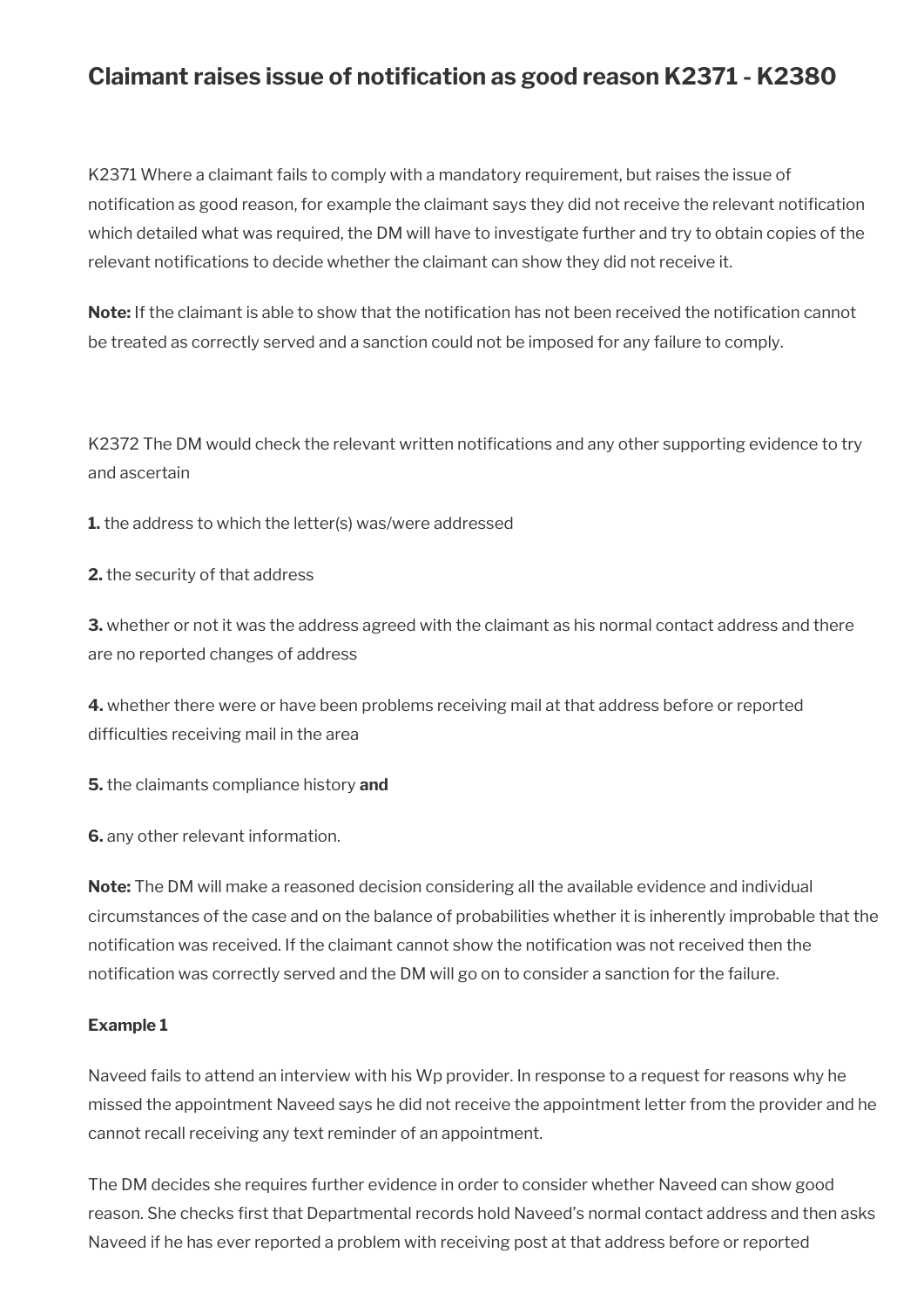difficulties receiving post from any other organisation and whether the address is considered a 'safe' address for the delivery of post before determining good reason.

Naveed responds to say there have been problems on occasion with the delivery of post as he lives at number 1 Accommodation Close and around the corner is number 1 Accommodation Road. He is Mr Naveed Ali and Mr Murad Ali lives at number 1 Accommodation Road.

On obtaining a copy of the mandatory activity notice issued by the provider it seems the letter was addressed to Mr Ali at number 1 Accommodation Road. Naveed also provides evidence in his journal that on checking with the post office the week the letter was supposed to arrive there was a relief post man working on that route as the regular post man was on holiday.

Naveed says he has always attended and participated with everything he has been asked to do in his work search and there are no records of any previous non –compliance. The DM considers it is a possibility that the letter was actually delivered to the incorrect address and decides on the balance of probabilities that Naveed has shown good reason for the failure to attend the interview.

### **Example 2**

Lynsey fails to attend a CV writing course as notified by her scheme provider. When asked for her reasons Lynsey says she did not receive the letter notifying her of the course.

Lynsey can provide no evidence to show she did not receive the notification. Records show the letter was sent to her normal contact address and there are no records that Lynsey has reported problems receiving post at that address before. She lives with her parents and the address is considered a 'safe' address for the delivery of post. She has had other recent compliance failures linked with failing to attend required appointments.

Lynsey confirms she has received text reminders from the provider but didn't understand which appointment the text was referring to and didn't consider to chase the matter up. The DM considers it was reasonable in Lynsey's circumstances to have expected her to phone the provider to discuss her appointments when she received text reminders if she did not understand which appointment the texts were referring to.

There are no other mitigating circumstances.

The DM considers Lynsey cannot provide a good reason for the failure as on the balance of probabilities it is probable she did receive the notification and she can produce no evidence to show she did not.

K2373 – K2380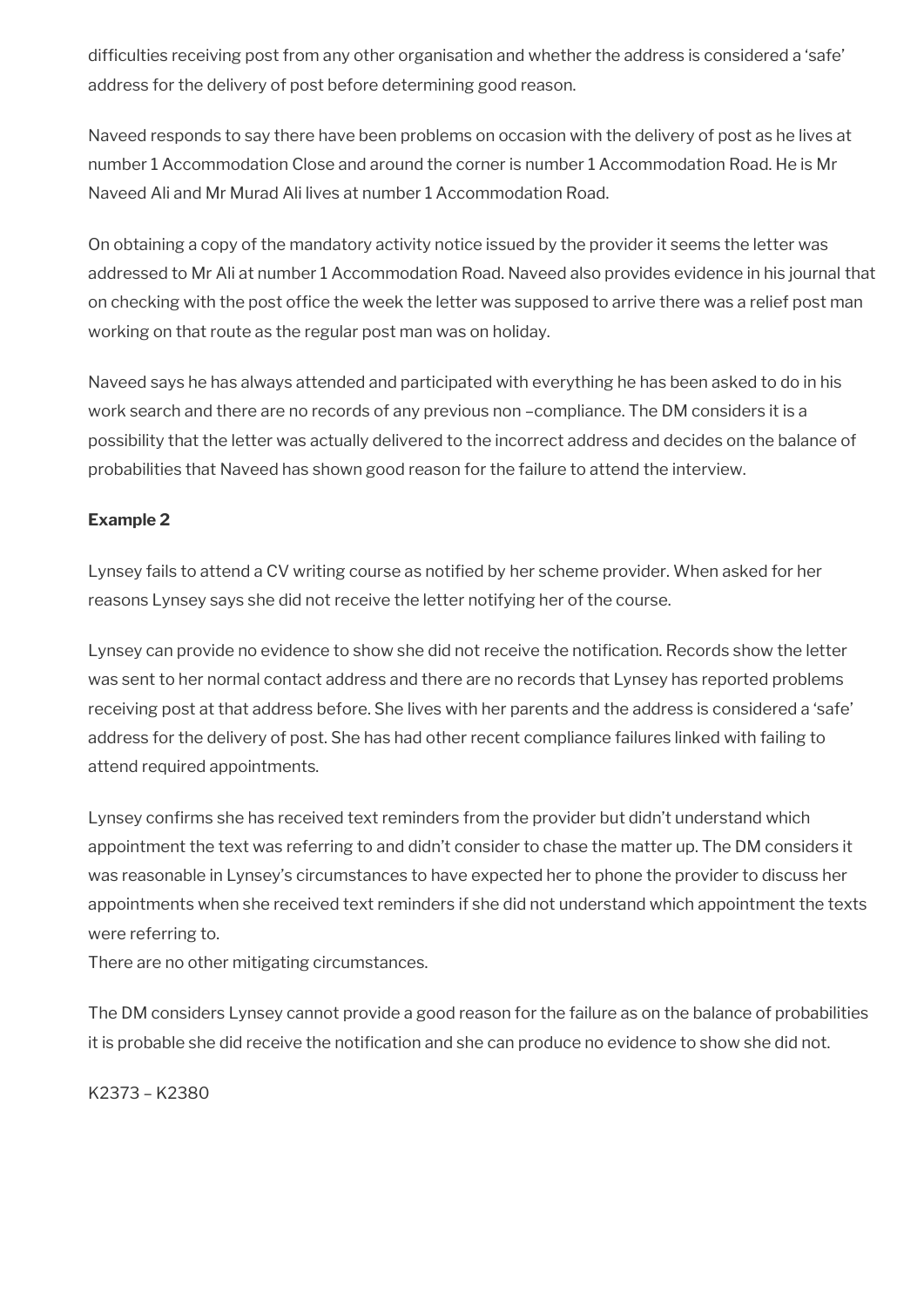# **Fire, flood, pestilence or pandemic (including coronavirus) K2381 - K2999**

# **Fire, flood, pestilence or pandemic (including coronavirus)**

K2381 Adverse conditions such as fire, flood, pestilence or a health pandemic (including coronavirus) will normally mean the claimant can show good reason for failing to comply with a work-related requirement where it is unreasonable in the individual circumstances to expect the claimant to carry out what is required of them at that specific time.

**Note 1:** Normally work-related requirements would be 'turned off' and a discretionary easement of requirements applied for a temporary period of time to deal with the urgency of the individual circumstances (see further guidance at ADM Chapter J3301) but the reasons for any failure may not come to light until a referral to a DM for a sanction decision has been made.

**Note 2:** Claimants who are self-isolating as a result of Covid-19 will have their mandatory work search and work availability requirements removed for 2 weeks to account for a period of sickness in line with normal rules.

**Note 3:** DMs should be mindful of the impact of such disasters on the claimant's mental and physical health and their emotional well-being and ensure they take into account all the claimants individual circumstances at the time of any failure.

K2382 Care should be taken to ensure **all** the claimants circumstances are fully taken into account, identifying and being sensitive to any complex needs or vulnerabilities, any health issues or related barriers or circumstances and the effect of restrictions on the local labour market and in various employment sectors. In the event of a pandemic (such as coronavirus) claimants **must** be allowed to follow public health guidelines and any local or national restrictions in place.

**Note**: For further considerations that may need to be taken into account when deciding good reason see the further guidance at ADM J3316.

## **Example 1**

Freya fails to attend an interview with her work coach at the Jobcentre. When her work coach rings her to find out why she has not turned up, Freya says she has had a notification from the NHS track and trace app on her phone telling her that she must self isolate for 10 days. Freya says she has no Covid symptoms herself and a lateral flow test shows a negative result but in line with the public health guidance will have to self isolate for 10 days. The work coach conducts the work search review over the phone with Freya. Freya has good reason for not attending the Jobcentre. A further face to face appointment is made for 2 weeks time.

#### **Example 2**